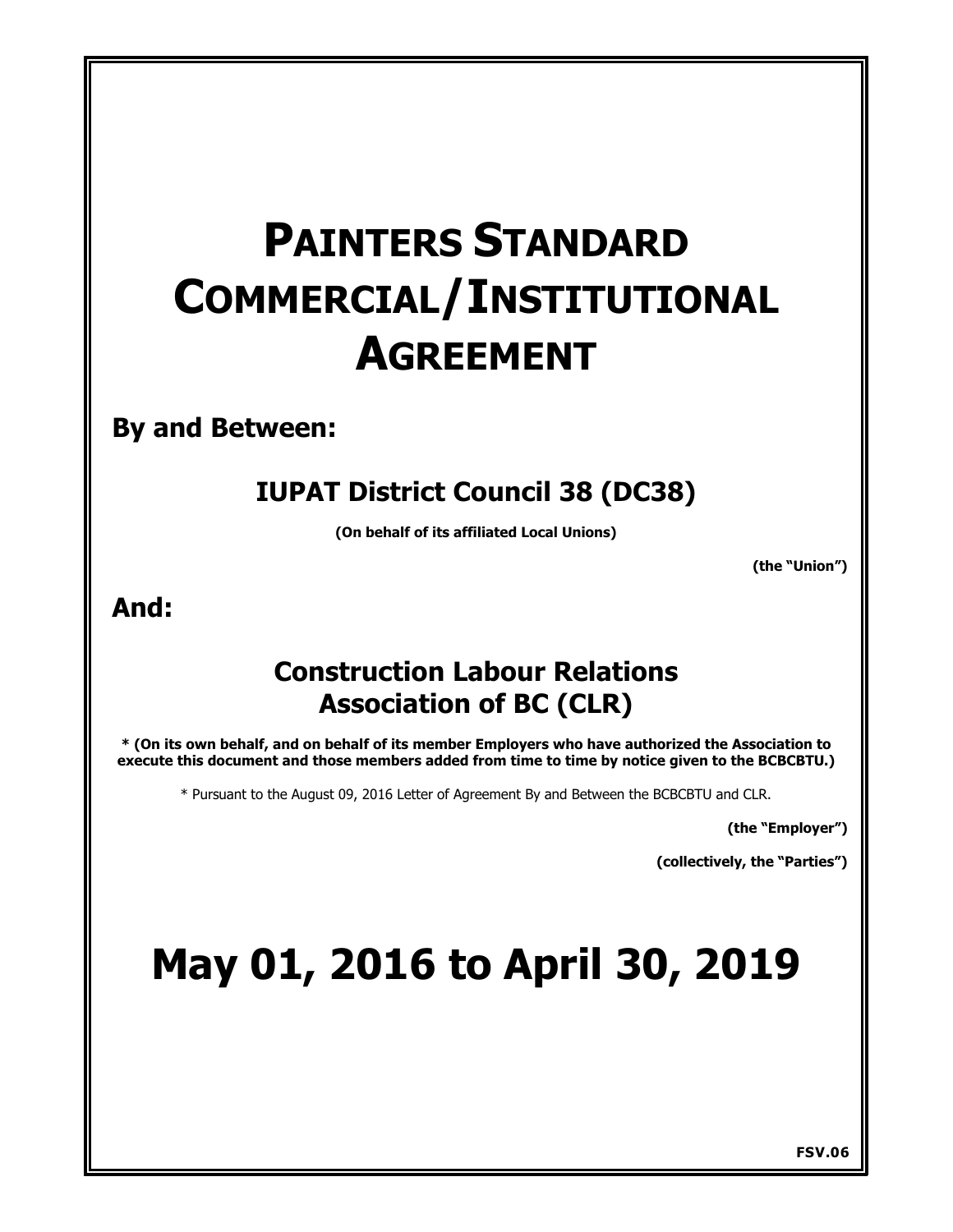#### **TABLE OF CONTENTS PAGE 1 OF 3**

**Refer to Appendix "A" for definitions and abbreviations applicable to this Agreement.**

| <b>Article</b> | 1.000  |                                               |
|----------------|--------|-----------------------------------------------|
| <b>Article</b> | 2.000  |                                               |
| <b>Article</b> | 3.000  |                                               |
| <b>Article</b> | 4.000  |                                               |
| <b>Article</b> | 5.000  |                                               |
| <b>Article</b> | 6.000  |                                               |
| <b>Article</b> | 7.000  | Travel Allowances and Out-Of-Town Projects 18 |
| <b>Article</b> | 8.000  |                                               |
| <b>Article</b> | 9.000  |                                               |
| <b>Article</b> | 10.000 |                                               |
| <b>Article</b> | 11.000 |                                               |
| <b>Article</b> | 12.000 |                                               |
| <b>Article</b> | 13.000 |                                               |
| <b>Article</b> | 14.000 |                                               |
| <b>Article</b> | 15.000 |                                               |
|                |        |                                               |

**Minimum Straight Time Hourly Wage Rates and Breakdown of Monetary Package:**

#### **New Construction Projects (Excluding Northern BC)**

| Schedule "A1.1"        |  |
|------------------------|--|
| <b>Schedule "A1.2"</b> |  |
| <b>Schedule "A1.3"</b> |  |
| <b>Schedule "A1.4"</b> |  |
| <b>Schedule "A1.5"</b> |  |
| <b>Schedule "A1.6"</b> |  |

#### **New Construction Projects (Northern BC)**

| Schedule "A2.1" |  |
|-----------------|--|
| Schedule "A2.2" |  |
| Schedule "A2.3" |  |
| Schedule "A2.4" |  |
| Schedule "A2.5" |  |
| Schedule "A2.6" |  |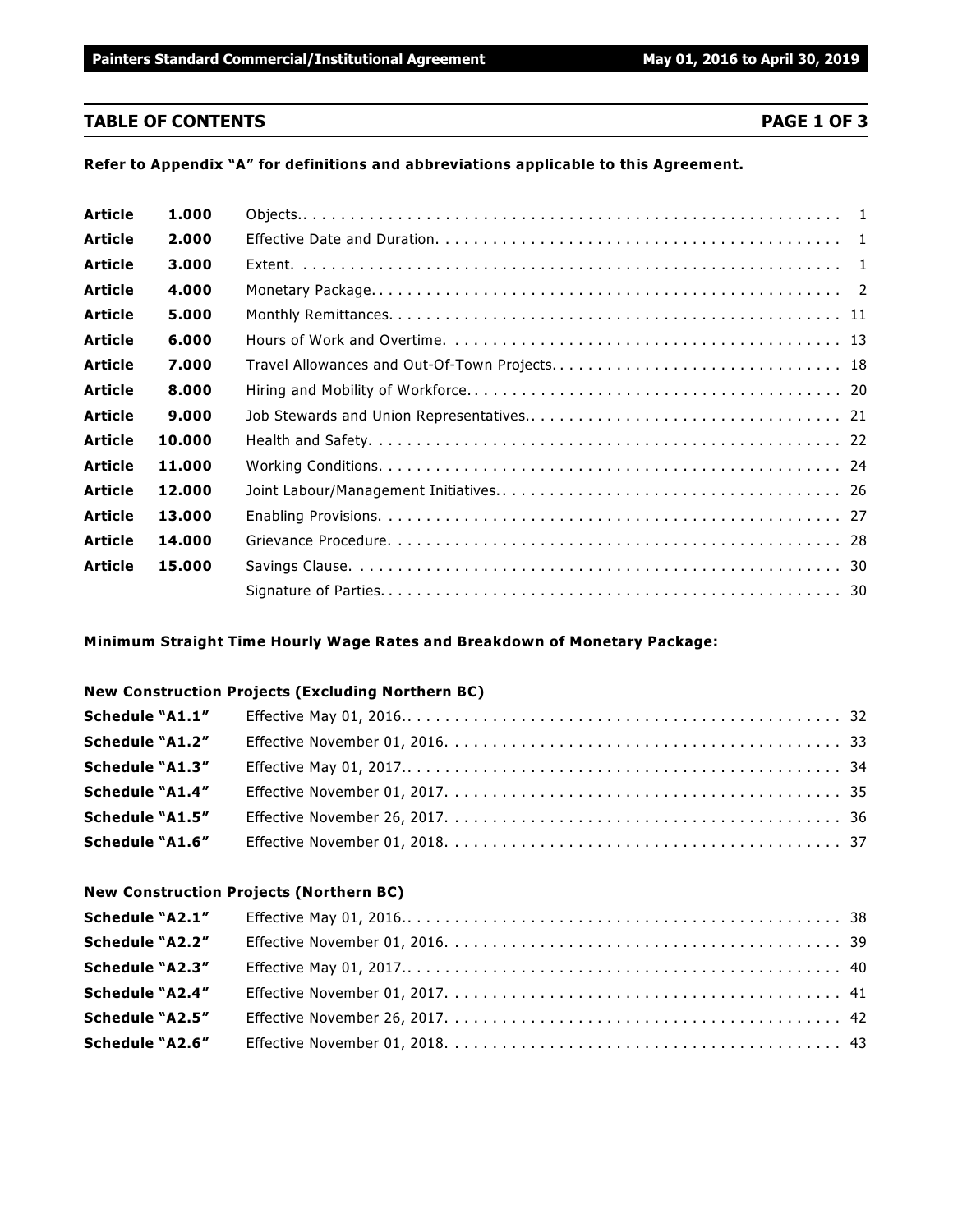#### **TABLE OF CONTENTS PAGE 2 OF 3**

#### **Repaint Construction Projects (Excluding Northern BC)**

| Schedule "B1.1"        |  |
|------------------------|--|
| <b>Schedule "B1.2"</b> |  |
| <b>Schedule "B1.3"</b> |  |
| <b>Schedule "B1.4"</b> |  |
| <b>Schedule "B1.5"</b> |  |
| <b>Schedule "B1.6"</b> |  |

#### **Repaint Construction Projects (Northern BC)**

| Schedule "B2.1" |  |
|-----------------|--|
| Schedule "B2.2" |  |
| Schedule "B2.3" |  |
| Schedule "B2.4" |  |
| Schedule "B2.5" |  |
| Schedule "B2.6" |  |

#### **Employer Contributions and Employee Deductions:**

#### **New Construction Projects (Excluding Northern BC)**

| Schedule "C1.1"        |  |
|------------------------|--|
| Schedule "C1.2"        |  |
| Schedule "C1.3"        |  |
| Schedule "C1.4"        |  |
| Schedule "C1.5"        |  |
| <b>Schedule "C1.6"</b> |  |

#### **New Construction Projects (Northern BC)**

| Schedule "C2.1" |  |
|-----------------|--|
| Schedule "C2.2" |  |
| Schedule "C2.3" |  |
| Schedule "C2.4" |  |
| Schedule "C2.5" |  |
| Schedule "C2.6" |  |

#### **Repaint Construction Projects (Excluding Northern BC)**

| Schedule "D1.1" |  |
|-----------------|--|
| Schedule "D1.2" |  |
| Schedule "D1.3" |  |
| Schedule "D1.4" |  |
| Schedule "D1.5" |  |
| Schedule "D1.6" |  |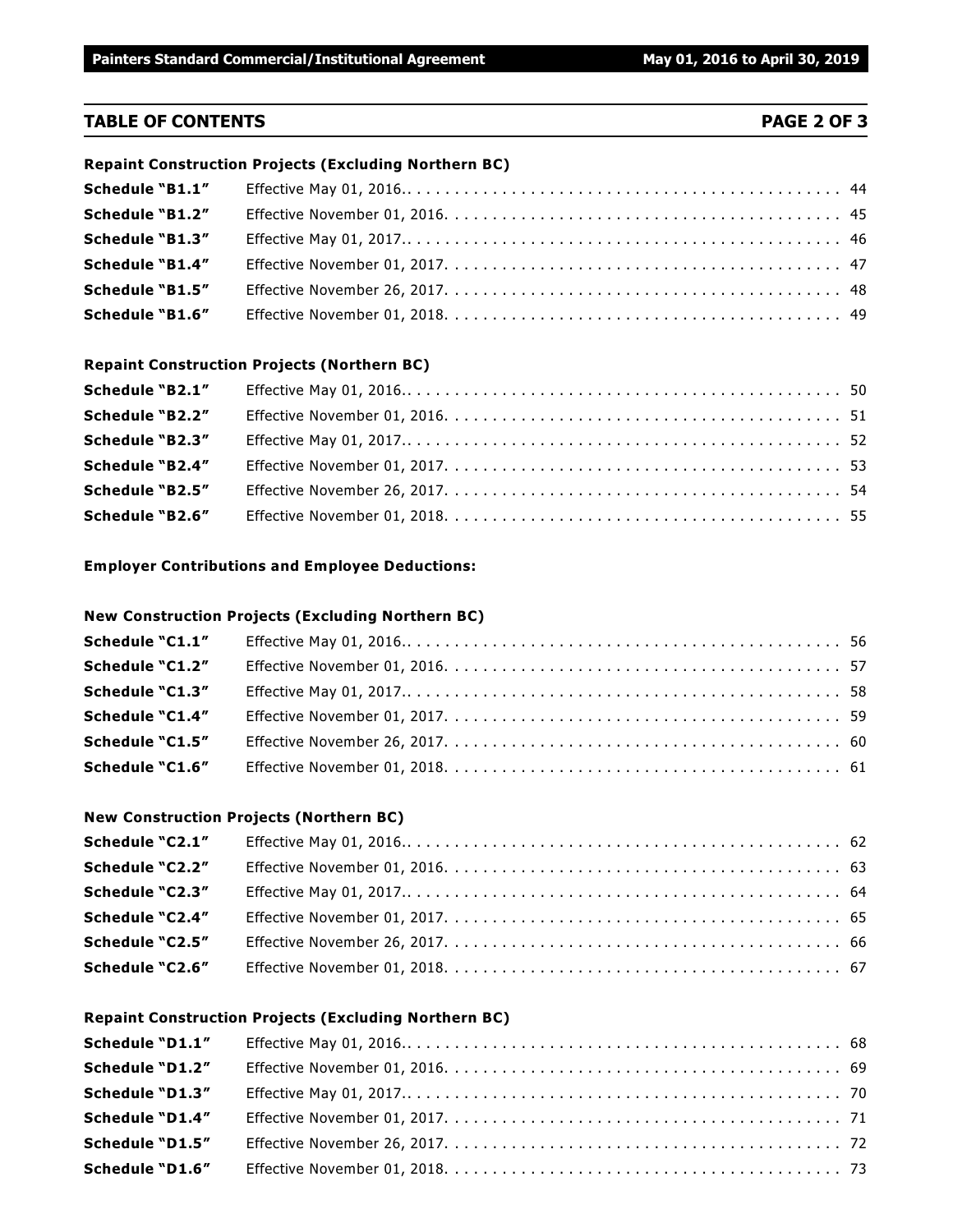#### **TABLE OF CONTENTS PAGE 3 OF 3**

## **Repaint Construction Projects (Northern BC)**

| Schedule "D2.1" |  |
|-----------------|--|
| Schedule "D2.2" |  |
| Schedule "D2.3" |  |
| Schedule "D2.4" |  |
| Schedule "D2.5" |  |
| Schedule "D2.6" |  |

#### **Appendices:**

| Appendix "A" |  |
|--------------|--|
| Appendix "B" |  |
| Appendix "C" |  |
| Appendix "D" |  |
| Appendix "E" |  |
| Appendix "F" |  |
| Appendix "G" |  |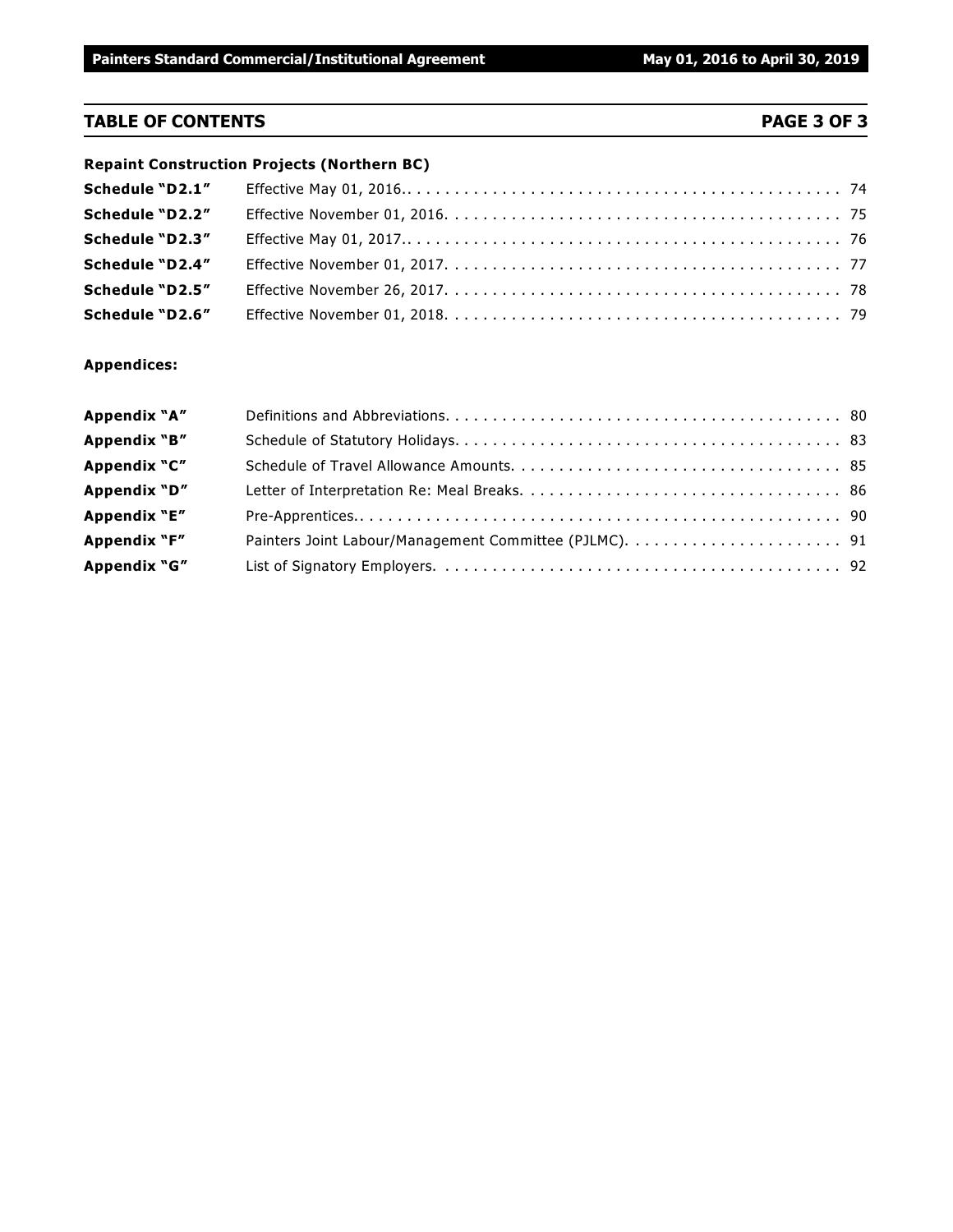#### **ARTICLE 1.000 - OBJECTS**

The objects of this Agreement are to establish fair, reasonable and safe working conditions which will provide a mutually beneficial employment relationship between employees and Employers; an effective training strategy which will contribute to the development of a qualified and multi-skilled workforce that will elevate the trade; a mutually agreed upon method to facilitate the peaceful resolution of all disputes and grievances; prevent strikes and lockouts; and to avoid unnecessary waste of time and expense in the settlement of disputes connected with the industry.

#### **ARTICLE 2.000 - EFFECTIVE DATE AND DURATION**

- **2.100** This Agreement shall be for the period from and including May 01, 2016, to and including April 30, 2019, and from year to year thereafter subject to the right of either Party to this Agreement, within four (4) months immediately preceding the date of expiry of this Agreement, which is April 30, 2019, or immediately preceding the last day of April in any year thereafter, by written notice to require the other Party to this Agreement to commence collective bargaining.
- **2.200** Should either Party give written notice to the other Party pursuant hereto, this Agreement shall thereafter continue in full force and effect until the Union shall give notice of strike, or the Employer shall give notice of a lockout, or the Parties shall conclude a renewal or revision of this Agreement, or a new collective agreement.
- **2.300** The operation of Section 50 (2) and Section 50 (3) of the *Labour Relations Code* is hereby excluded.
- **2.400** A copy of this Agreement shall be filed with the LRB.

### **ARTICLE 3.000 - EXTENT**

#### **3.100 Recognition**

The Employer recognizes the Union as the exclusive bargaining agent for all employees in the bargaining unit, and the Union recognizes CLR as the exclusive bargaining agent for all CLR members who have authorized the Association to sign this Agreement on their behalf.

#### **3.200 Management Rights and Subcontracting**

The Employer has the right to operate and manage its business in all respects, including subcontracting, subject only to the limitations expressly stated within this Agreement. Refer to the Parties' Letter of Understanding Re: Subcontracting for details regarding limitations on subcontracting. Copies of such Letter of Understanding can be obtained from either the Union or CLR.

#### **3.300 Application, Work Jurisdiction and Affiliation**

Without restricting Article 3.000 in any way, the Parties expressly agree to the following.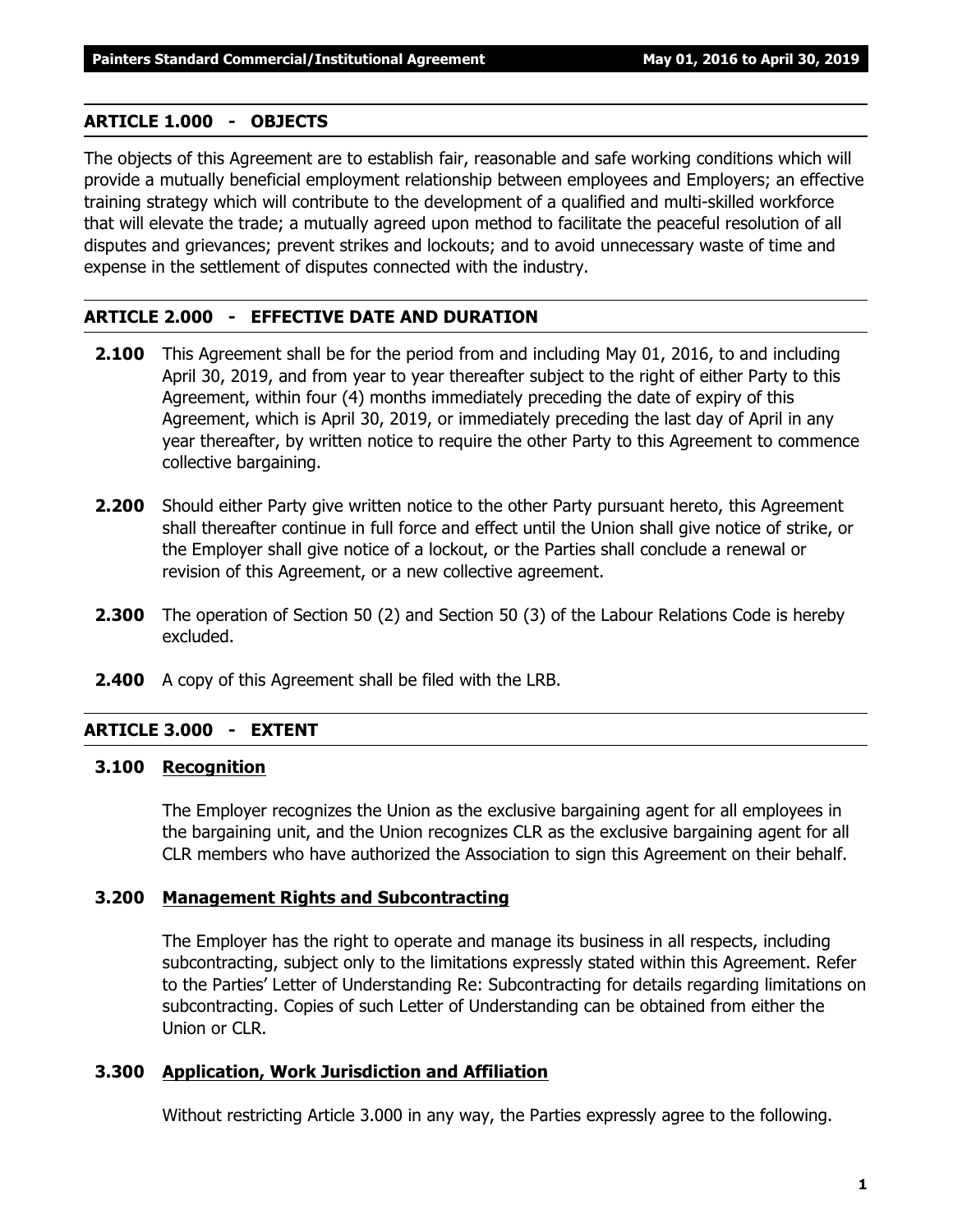#### **3.301 Application**

This Agreement shall only govern commercial and/or institutional work which is within the work jurisdiction of the painters and which is being performed in the province of British Columbia by bargaining unit members who are employees of the Employer on a project. Refer also to Article 3.302.

#### **3.302 Work Jurisdiction**

- **(a)** The work jurisdiction of the painter shall be determined from time to time by the Umpire of the Jurisdictional Assignment Plan.
- **(b)** All work performed within the work jurisdiction of the painter shall be performed by a member of the Union unless otherwise permitted in accordance with this Agreement. Notwithstanding the foregoing, one (1) employer representative who is not a member of the Union shall be permitted to work and/or provide direction on a project.

#### **3.303 Affiliation**

- **(a)** Subject to reasonable notice given to the Employer, it shall not be a violation of this Agreement for the Union to withdraw its members from a project(s) for rendering assistance to labour organizations, and/or refusal on the part of Union members to handle any materials, equipment or product declared unfair by Building Trade Councils, or manufactured, assembled, or produced by an Employer whose employees are on strike against or are locked out by an Employer.
- **(b)** Notwithstanding Article 3.303 (a), the Union shall not restrict/limit, in any way or for any reason, an Employer's right to contract for work on a project and to complete such work in a cost efficient manner. The foregoing shall apply regardless of the union affiliation, or lack thereof, of any individual who may also be working on such project, and/or the work such individual(s) may be performing.
- **(c)** Without restricting/limiting the application of Article 3.303 (b), the Union shall not attempt to exert pressure upon an Employer for performing work on any project, nor shall the Union withdraw its members from any project or threaten to do so, unless otherwise permitted by the *Labour Relations Code*.

#### **ARTICLE 4.000 - MONETARY PACKAGE**

#### **4.100 Monetary Package**

#### **4.101 Breakdown**

Refer to the Monetary Package Breakdown Schedules.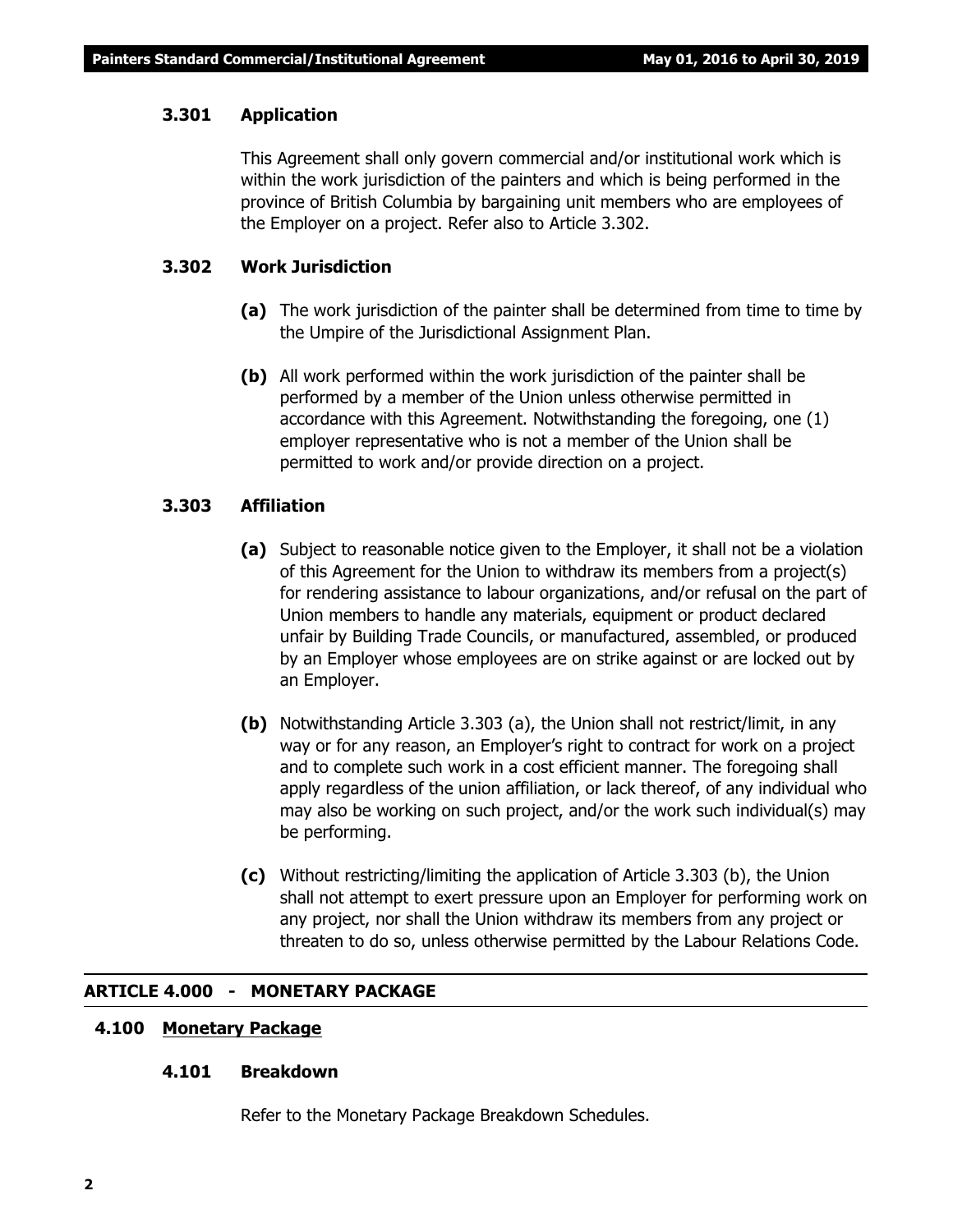#### **4.102 Industrial Construction**

Refer to the Painters Standard Industrial Agreement for details regarding the terms and conditions which are applicable to work performed on an industrial construction project. Copies of the Painters Standard Industrial Agreement can be obtained from either the Union or CLR.

#### **4.200 Allocation of Monetary Package**

No monies may be transferred from the wage package (inclusive of wages plus annual vacation and statutory holiday pay) to Employer contributions (inclusive of the Union Benefit Plan, the Union Pension Plan, and all other Employer contributions) without the prior mutual agreement, in writing, of the Parties. Such mutual agreement shall not be unreasonably withheld.

#### **4.300 Wages and Premiums**

#### **4.301 Minimum Straight Time Hourly Wage Rates**

The schedules of minimum straight time hourly wage rates as provided for within the applicable Monetary Package Breakdown Schedules shall apply to all work performed in accordance with this Agreement. Notwithstanding the foregoing, refer to Articles 4.302 through 4.304 for important clarifications and exceptions.

#### **4.302 Annual Increases**

- **(a)** Notwithstanding Article 4.301, the following monetary package increases shall apply over the duration of this Agreement. For the purposes of this Article only, the monetary package shall consist of wages, plus annual vacation and statutory holiday pay, plus Employer contribution to Union Benefit Plan, plus Employer contribution to Union Pension Plan, plus Employer contribution to Joint Trade Society. The Union retains the right to distribute such increases, at its discretion, between the aforementioned components of the monetary package only.
- **(b)** The portion of each increase which the Union allocates to the wages component of the monetary package shall be added to the Certified Journeyperson classification and all other classifications shall be recalculated thereafter in accordance with each respective corresponding percentage (i.e.  $6<sup>th</sup>$  Term Apprentice @ 80%, Uncertified Painter Level 3 @ 65%, etc.). As a result, the total monetary increase for a Certified Journeyperson shall be equal to the agreed upon increase, although the total monetary increase for other employee classifications may ultimately total a different amount, depending upon the Union's final allocation.

As reflected within the applicable Monetary Package Breakdown Schedules:

 $\geq$  Effective November 01, 2016  $=$  \$0.25 per hour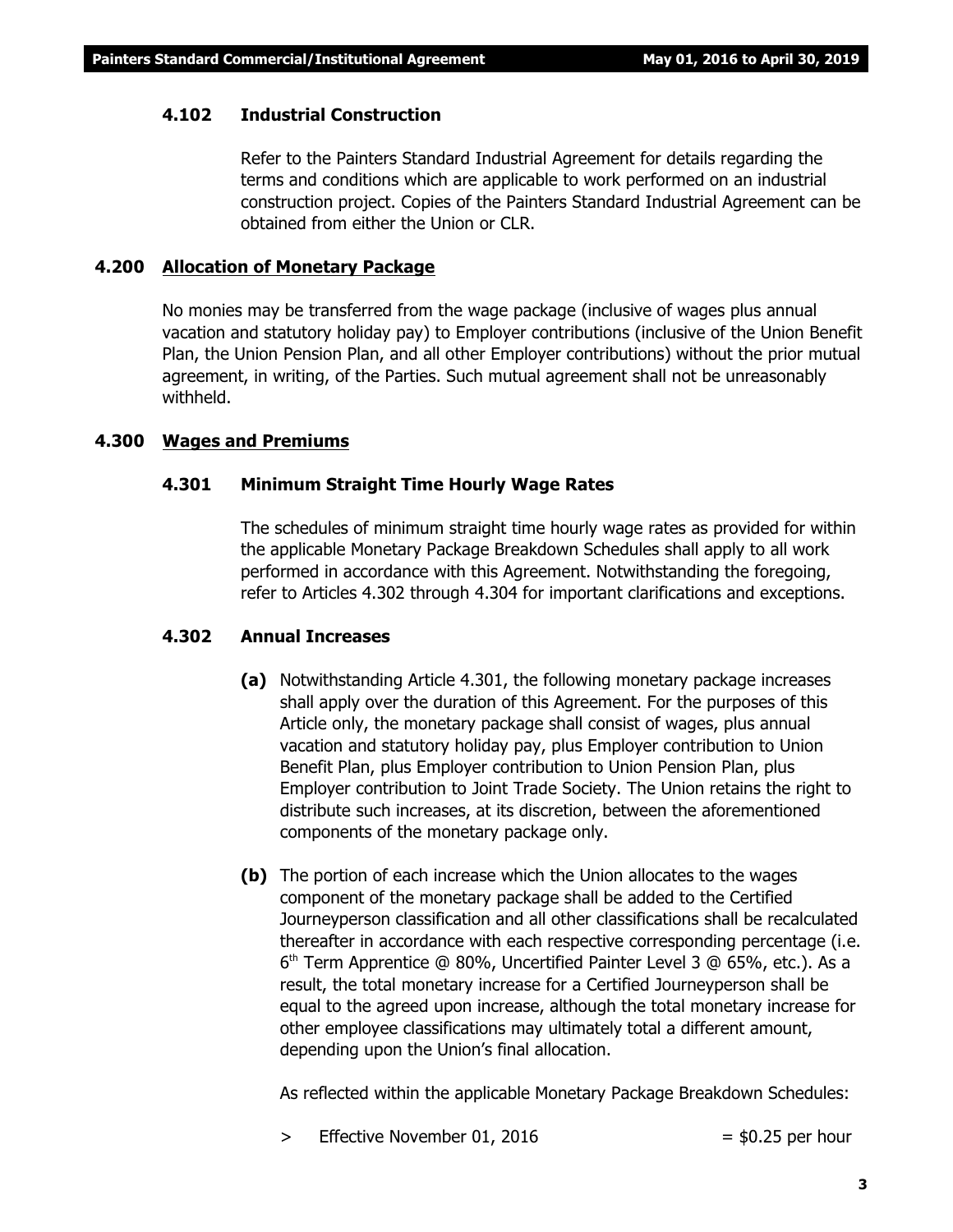- $\geq$  Effective November 01, 2017  $\qquad = \text{\$0.25 per hour}$
- $>$  Effective November 01, 2018  $$6.10 + $0.25 = $0.35$  per hour  $*$

\* The \$0.10 per hour portion of this increase is the result of a wage reopener pursuant to item A.10 of the Trade Level Memorandum of Agreement signed by the Parties on April 20, 2016. The \$0.25 per hour portion of this increase is the result of the final distribution of increases from prior settlements pursuant to Article 4.102 of the May 01, 2010 to April 30, 2014 version of this Agreement and the related Letter of Understanding.

#### **4.303 Premiums**

- **(a)** A premium of sixty cents (\$0.60) per hour earned shall apply to the minimum Certified Journeyperson straight time hourly wage rate(s) for all work performed in northern BC. Such premium is reflected within the applicable Monetary Package Breakdown Schedules. For the purposes of this Article only, northern BC shall be defined as inclusive of Williams Lake and all areas of BC located north thereof.
- **(b)** An employee shall receive a premium of one dollar (\$1.00) per hour worked when performing paperhanging, wall covering, or other sheeting work.
- **(c)** An employee shall receive a premium of one dollar and fifty cents (\$1.50) per hour worked when performing spray painting, sandblasting, or building cleaning (by steam or other process).
- **(d)** An employee shall receive a premium of fifty cents (\$0.50) per hour earned when working on a swing stage and/or in a bosun chair.

#### **4.304 Piece Work Compensation**

Refer to Parties Letter of Understanding Re: Piece Work Compensation for details regarding the Employer's right to compensate an employee(s) on a "piece work" as opposed to "hourly wage rate" basis. Copies of such Letter of Understanding can be obtained from either the Union or CLR.

#### **4.400 Employee Classifications**

Unless otherwise restricted elsewhere within this Agreement, all employee classifications shall be entitled to receive annual vacation pay, statutory holiday pay, overtime premiums, shift premiums, travel allowances and any/all other premiums and/or allowances provided pursuant to this Agreement.

#### **4.401 Foreman**

A Foreman shall be defined as an employee who issues orders or gives direction to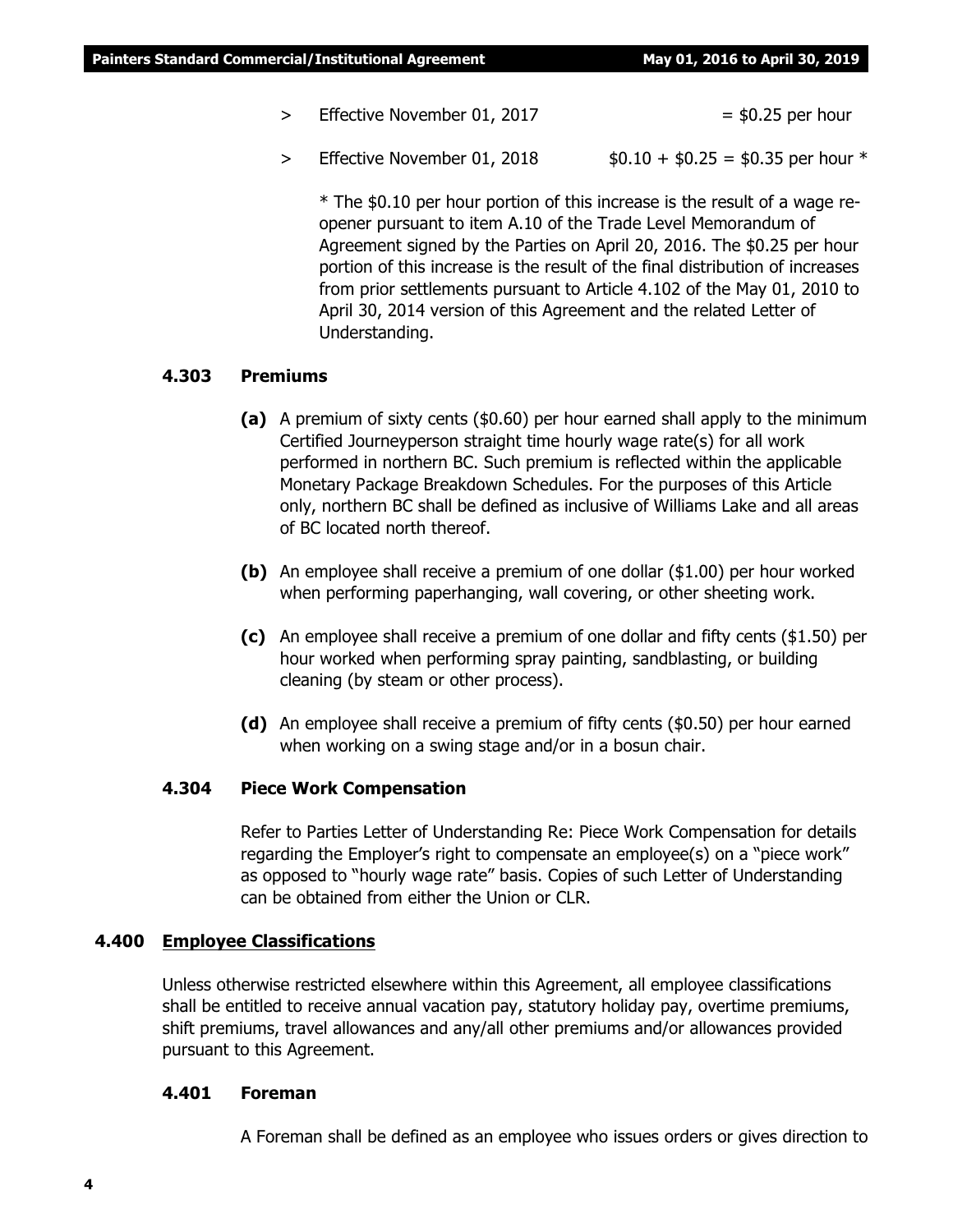other employees. All direction given to an employee(s) shall be provided by the Foreman to whom such employee(s) is/are regularly assigned.

#### **(a) "A" Foreman**

When the Employer considers it necessary to appoint a Foreman in charge of five (5) or more employees, such Foreman shall be designated an "A" Foreman. Effective November 01, 2016, the minimum straight time hourly wage rate for an "A" Foreman shall be a percentage of the applicable Certified Journeyperson minimum straight time hourly wage rate on the project in accordance with the following schedule. Annual vacation and statutory holiday pay shall be calculated on the resulting "A" Foreman's minimum hourly wage rate.

- > Effective November 01, 2016 10%
- > Effective November 01, 2017 11%
- > Effective November 01, 2018 12%

Prior to November 01, 2016, the historical "A" Foreman premium of three dollars (\$3.00) per hour over and above the otherwise applicable minimum straight time hourly wage rate shall continue to apply.

#### **(b) "B" Foreman**

When the Employer considers it necessary to appoint a Foreman in charge of up to four (4) employees, such Foreman shall be paid two dollars (\$2.00) per hour over and above the otherwise applicable Certified Journeyperson minimum straight time hourly wage rate.

#### **4.402 Certified Journeyperson (CJP)**

A Certified Journeyperson (CJP) shall be defined as an individual who has obtained a valid Painters TQ certificate. The minimum straight time hourly wage rate for a CJP shall be as provided for within the applicable Monetary Package Breakdown Schedules.

#### **4.403 Uncertified Painter (UCP)**

An Uncertified Painter (UCP) shall be defined as an individual who does not possess a valid Painters Red Seal endorsement, is not registered as a duly indentured Painter Apprentice within Canada, and is not employed as a Pre-Apprentice in accordance with Article 4.405.

- **(a)** There shall be six (6) UCP classifications. The Employer shall retain the sole discretion to determine the appropriate classification for each UCP after having judged such individual's competency, merit and ability.
- **(b)** The minimum straight time hourly wage rate for an UCP shall be the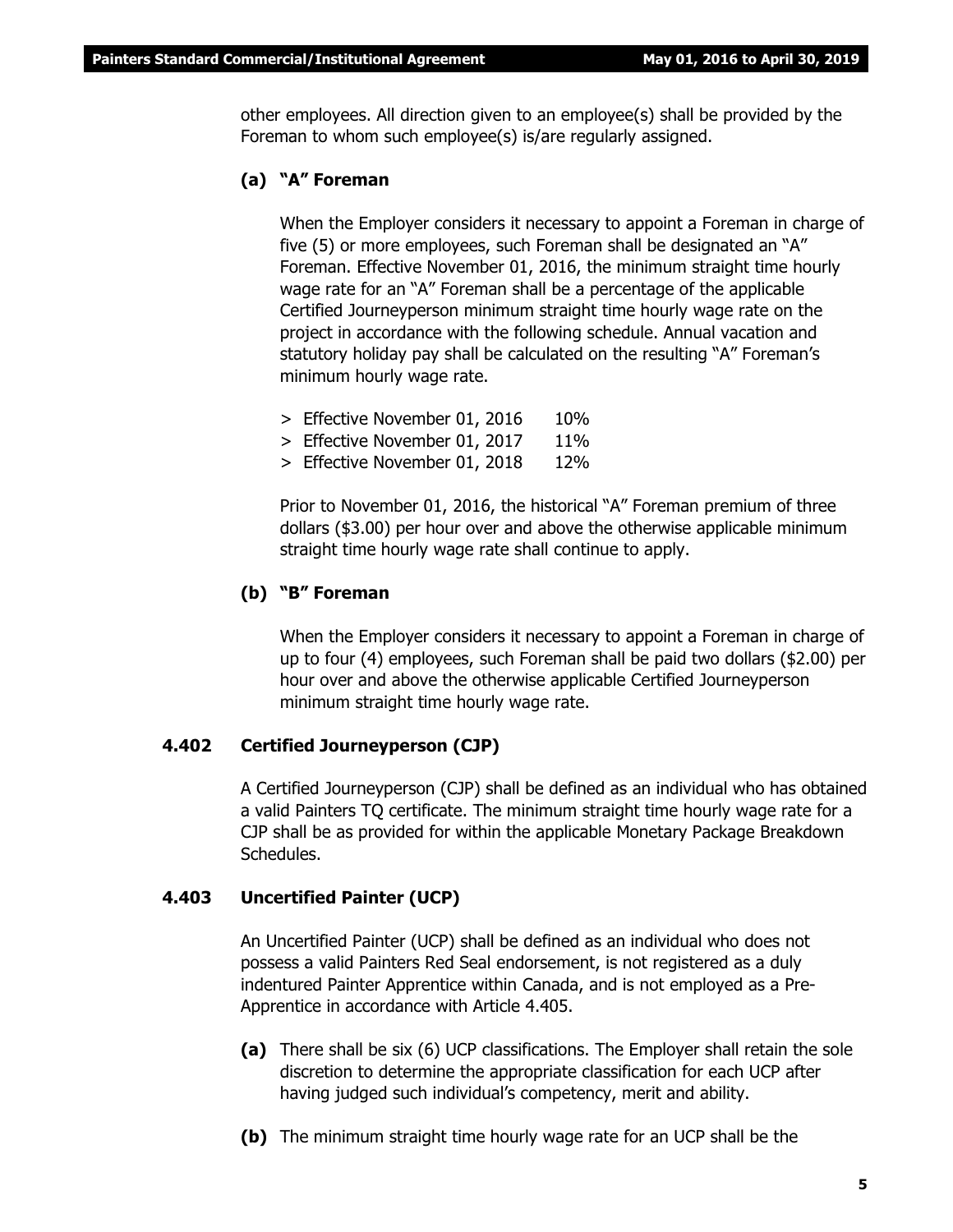applicable percentage of the applicable CJP minimum straight time hourly wage rate on the project.

| Level 1 UCP = $50\%$ | Level 4 UCP = $70\%$ |
|----------------------|----------------------|
| Level 2 UCP = $55\%$ | Level 5 UCP = $75\%$ |
| Level 3 UCP = $65\%$ | Level 6 UCP = $80\%$ |

- **(c)** The Union shall not impede an Employer's ability to employ a UCP(s). Nor shall the Union discourage any Employer from exercising the right to do so.
- **(d)** Refer to the applicable Monetary Package Breakdown Schedules for a breakdown of the six (6) UCP monetary packages.

#### **4.404 Apprentice**

An Apprentice shall be defined as an individual who is registered as a duly indentured Painter Apprentice within Canada.

- **(a)** There shall be six (6) Apprentice classifications. The Employer shall employ a minimum of one (1) Apprentice, and the maximum ratio shall be one (1) Apprentice for every one (1) Journeyperson. Such ratio shall apply on a company wide basis.
- **(b)** The minimum straight time hourly wage rate for an Apprentice shall be the applicable percentage of the applicable CJP minimum straight time hourly wage rate on the project.

| 6 <sup>th</sup> Term Apprentice |    | A6 5,001 hours to 6,000 hours | 80% |
|---------------------------------|----|-------------------------------|-----|
| 5 <sup>th</sup> Term Apprentice |    | A5 4,001 hours to 5,000 hours | 75% |
| 4 <sup>th</sup> Term Apprentice | A4 | 3,001 hours to 4,000 hours    | 70% |
| 3 <sup>rd</sup> Term Apprentice |    | A3 2,001 hours to 3,000 hours | 65% |
| 2 <sup>nd</sup> Term Apprentice | A2 | 1,001 hours to 2,000 hours    | 55% |
| 1 <sup>st</sup> Term Apprentice |    | A1 0 hours to 1,000 hours     | 50% |

- **(c)** The applicable Painter Apprentice training program shall be determined from time to time by the Finishing Trades Institute of BC, but shall generally include 6,000 hours of practical training, consisting of six (6) terms of 1,000 hours per term. In addition to such practical training, each Apprentice shall also successfully complete three (3) terms of technical training and achieve a Painters Red Seal endorsement prior to becoming a CJP. Notwithstanding the foregoing, an Apprentice shall not be permitted to advance to  $4<sup>th</sup>$  Term without successfully completing at least one (1) term of technical training, and not be permitted to advance to  $6<sup>th</sup>$  Term without successfully completing at least two (2) terms of technical training.
- **(d)** Notwithstanding Articles 4.404 (b) and (c), no Apprentice shall have his/her wage package (i.e. base rate  $+$  vacation pay and statutory holiday pay) reduced as a result of the implementation of this Agreement.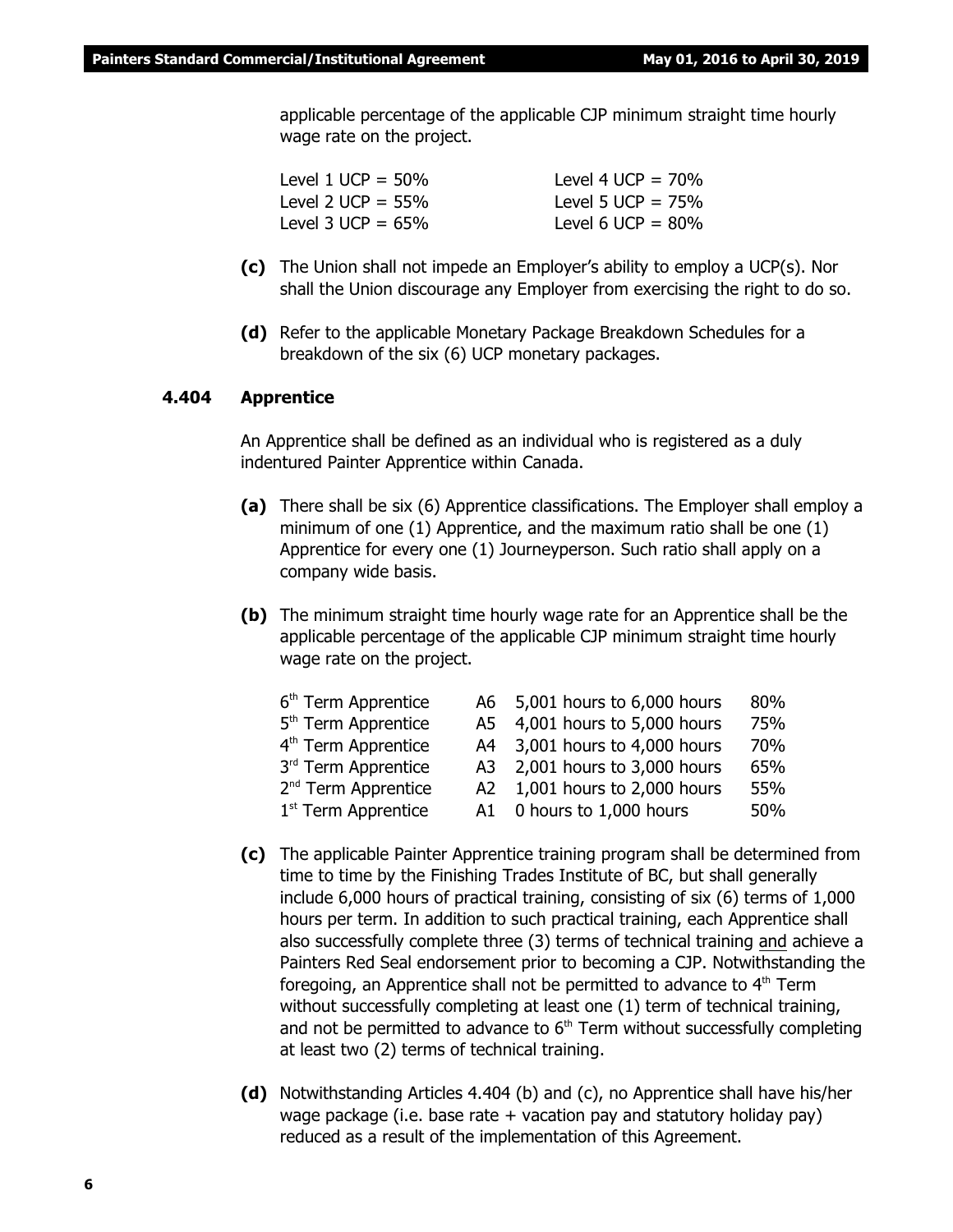**(e)** Refer to the applicable Monetary Package Breakdown Schedules for a breakdown of the six (6) Apprentice monetary packages.

#### **4.405 Pre-Apprentice**

A Pre-Apprentice may perform all work within the jurisdiction of the painter, however no Employer shall employ an individual as a Pre-Apprentice for more than one thousand (1,000) hours.

- **(a)** The Parties recognize the importance of recruiting future Apprentices. The Pre-Apprentice classification provides the opportunity to expose new workers to the industry and to determine their suitability. A Pre-Apprentice shall, in the case of competent workers, be a possible source of future Apprentices.
- **(b)** The minimum straight time hourly wage rate for a Pre-Apprentice shall be as provided for within the applicable Monetary Package Breakdown Schedules. Refer to Appendix "E" for details.
- **(c)** Refer to the applicable Monetary Package Breakdown Schedules for a breakdown of the Pre-Apprentice monetary packages.
- **(d)** Notwithstanding Articles 4.405 (b) and (c), no Pre-Apprentice shall have his/her wage package (i.e. base rate  $+$  vacation pay and statutory holiday pay) reduced as a result of the implementation of this Agreement.

#### **4.500 Annual Vacation and Statutory Holidays**

#### **4.501 Vacation Pay and Statutory Holiday Pay**

Annual vacation pay and statutory holiday pay shall be combined at the total rate of eight percent (8%) of gross earnings, and shall be paid to each employee on each pay cheque and upon termination of employment. Notwithstanding the foregoing, refer to Appendix "E" for an exception which applies, effective November 01, 2018, to the Pre-Apprentice employee classification only.

#### **4.502 Annual Vacation**

An employee may take up to three (3) weeks annual vacation in any calendar year. The vacation period shall be arranged by mutual agreement between the employee and the Employer.

#### **4.503 Statutory Holidays**

**(a)** The following statutory holidays shall apply to all work governed by this Agreement. Refer also to Article 4.503 (b), Article 6.303 and Appendix "B".

New Year's Day, Family Day, Good Friday, Easter Monday, Victoria Day, Canada Day, the Friday preceding BC Day, BC Day, the Friday preceding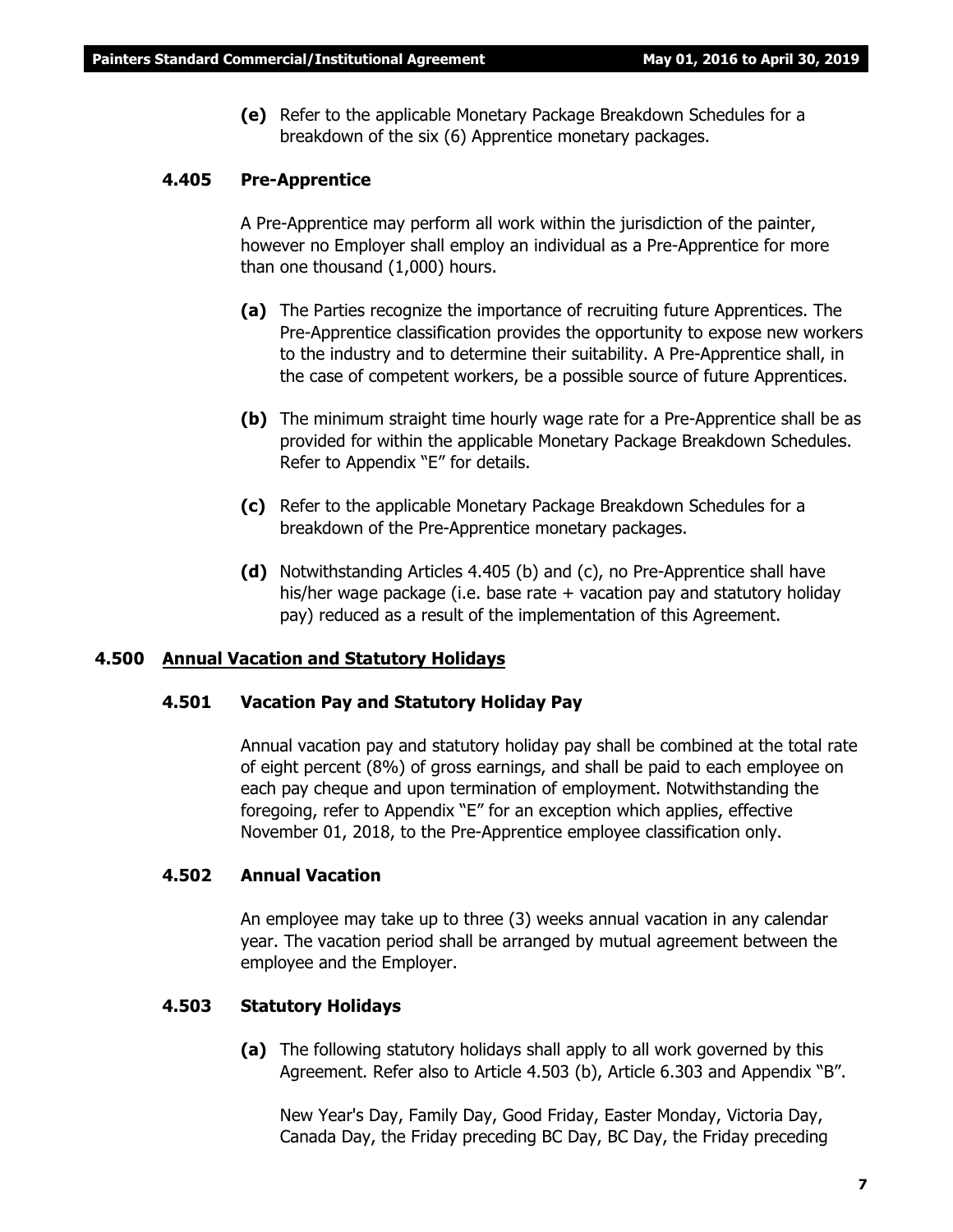Labour Day, Labour Day, Thanksgiving Day, Remembrance Day, Christmas Day, Boxing Day, and/or any other day so proclaimed by the federal and/or provincial government. When a statutory holiday falls on a Saturday or Sunday, the following working day(s) shall be observed.

- **(b)** Notwithstanding Article 4.503 (a), the Friday preceding Labour Day may be floated and the day therefore worked at straight time rates, with an alternate day scheduled to be taken off as mutually agreed between the Employer and the employee.
- **(c)** All work performed on statutory holidays, or days observed in place thereof, shall be paid for at two (2) times the otherwise applicable straight time hourly wage rate. No work shall be performed on Labour Day.

#### **4.600 Employer Contributions**

The schedules of Employer contributions as provided for within the applicable Monetary Package Breakdown Schedules shall apply to all work performed in accordance with this Agreement. All Employer contributions shall be calculated on the basis of hours worked.

#### **4.601 Union Benefit Plan**

The Employer shall contribute the required amount(s) to the Union Benefit Plan in the manner set forth in Article 5.000. Such amount(s), and the effective date(s) applicable thereto, shall be as stipulated within the applicable Monetary Package Breakdown Schedules.

#### **4.602 Union Pension Plan**

The Employer shall contribute the required amount(s) to the Union Pension Plan in the manner set forth in Article 5.000. Such amount(s), and the effective date(s) applicable thereto, shall be as stipulated within the applicable Monetary Package Breakdown Schedules. No Employer contribution to the Union Pension Plan shall be required on behalf of an UCP, Apprentice and/or Pre-Apprentice.

#### **4.603 Joint Trade Society (JTS)**

The Employer shall contribute the required amount(s) to the Joint Trade Society (JTS) in the manner set forth in Article 5.000. Such amount(s), and the effective date(s) applicable thereto, shall be as stipulated within the applicable Monetary Package Breakdown Schedules. No Employer contribution to the JTS shall be required on behalf of an UCP and/or Pre-Apprentice.

#### **4.604 CLR Contract Administration Fund (CAF)**

**(a)** The Employer shall contribute the required amount(s), inclusive of GST, to the CAF in the manner set forth in Article 5.000. Such amount(s), and the effective date(s) applicable thereto, shall be as stipulated within the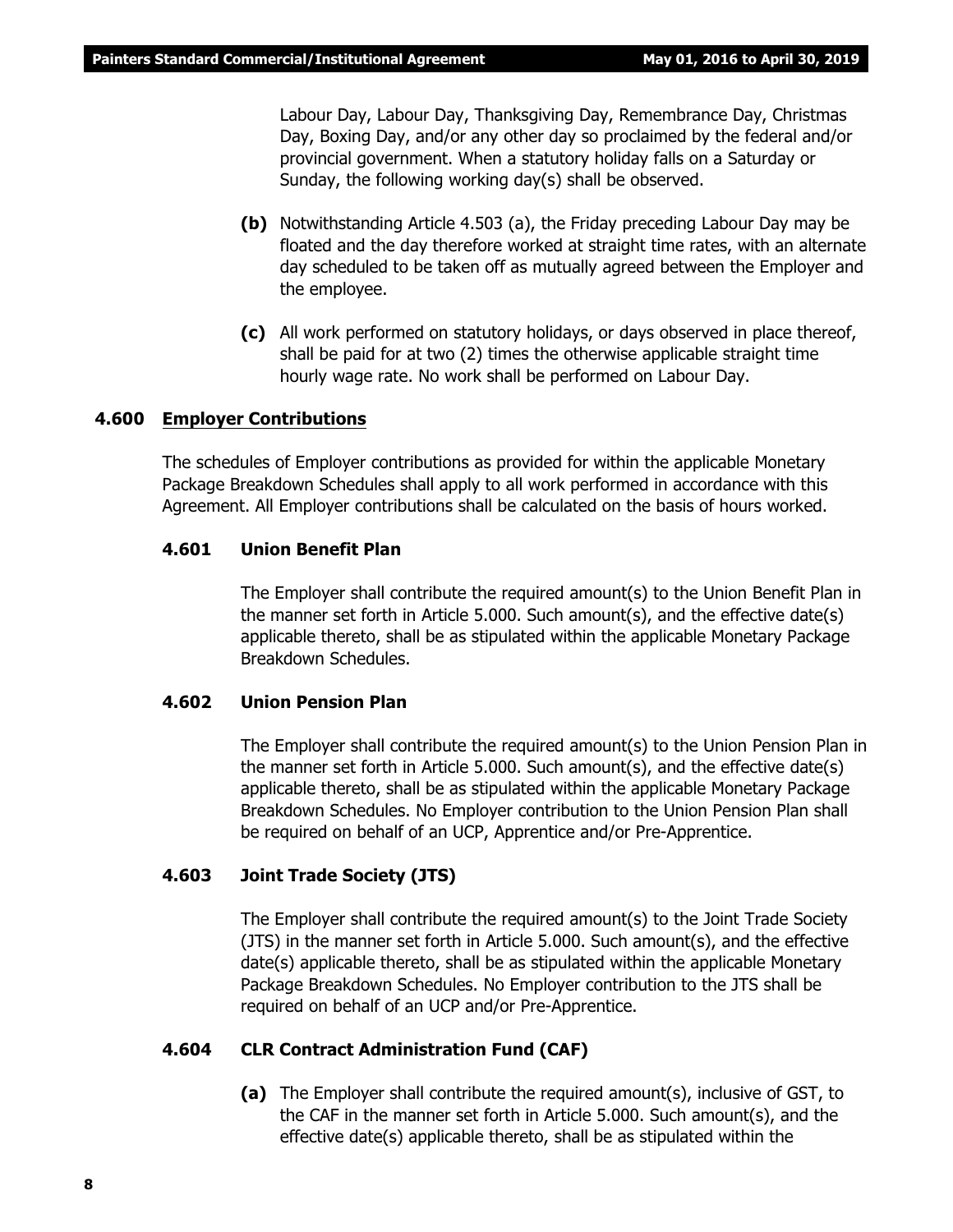applicable Monetary Package Breakdown Schedules. Notwithstanding the foregoing, CLR may alter the required amount by providing the Union with sixty (60) calendar days' written notice. CLR shall bear any/all costs which may be incurred as a result of having to change the monthly report to the administrator because of a change in the Employer contribution to the CAF.

**(b)** The Union shall collect and forward to CLR, without exception, all monies designated for the CAF and received in accordance with the monthly report to the administrator. Payment to CLR shall be made by the Union not later than the last day of the month in which such amount was received and shall be accompanied with a summary report that provides hours of work and fund remittances by each Employer working under this Agreement. A designated representative of CLR may inspect, upon appointment, the receipts and records of the Union related to the CAF.

#### **4.605 Master Painters and Decorators Association (MPDA)**

- **(a)** The Employer shall contribute the required amount(s) to the MPDA in the manner set forth in Article 5.000. Such amount(s), and the effective date(s) applicable thereto, shall be as stipulated within the applicable Monetary Package Breakdown Schedules. Notwithstanding the foregoing, the MPDA may alter the required amount by providing the Union with sixty (60) calendar days' written notice.
- **(b)** The Union shall collect and forward to the MPDA, without exception, all monies designated for the MPDA and received in accordance with the monthly report to the administrator. Payment to the MPDA shall be made by the Union not later than the last day of the month in which such amount was received and shall be accompanied with a summary report that provides hours of work and fund remittances by each Employer working under this Agreement.

#### **4.606 BC Construction Industry Rehabilitation Plan (CIRP)**

The Employer shall contribute the required amount(s) to the CIRP in the manner set forth in Article 5.000. Such amount(s), and the effective date(s) applicable thereto, shall be as stipulated within the applicable Monetary Package Breakdown Schedules.

#### **4.607 Jurisdictional Assignment Plan (JAPlan)**

- **(a)** The Employer shall contribute the required amount(s) to the JAPlan in the manner set forth in Article 5.000. Such amount(s), and the effective date(s) applicable thereto, shall be as stipulated within the applicable Monetary Package Breakdown Schedules.
- **(b)** The JAPlan, as agreed to between the BCBT and CLR, shall be binding upon the Parties. Notwithstanding the foregoing, where the Employer makes an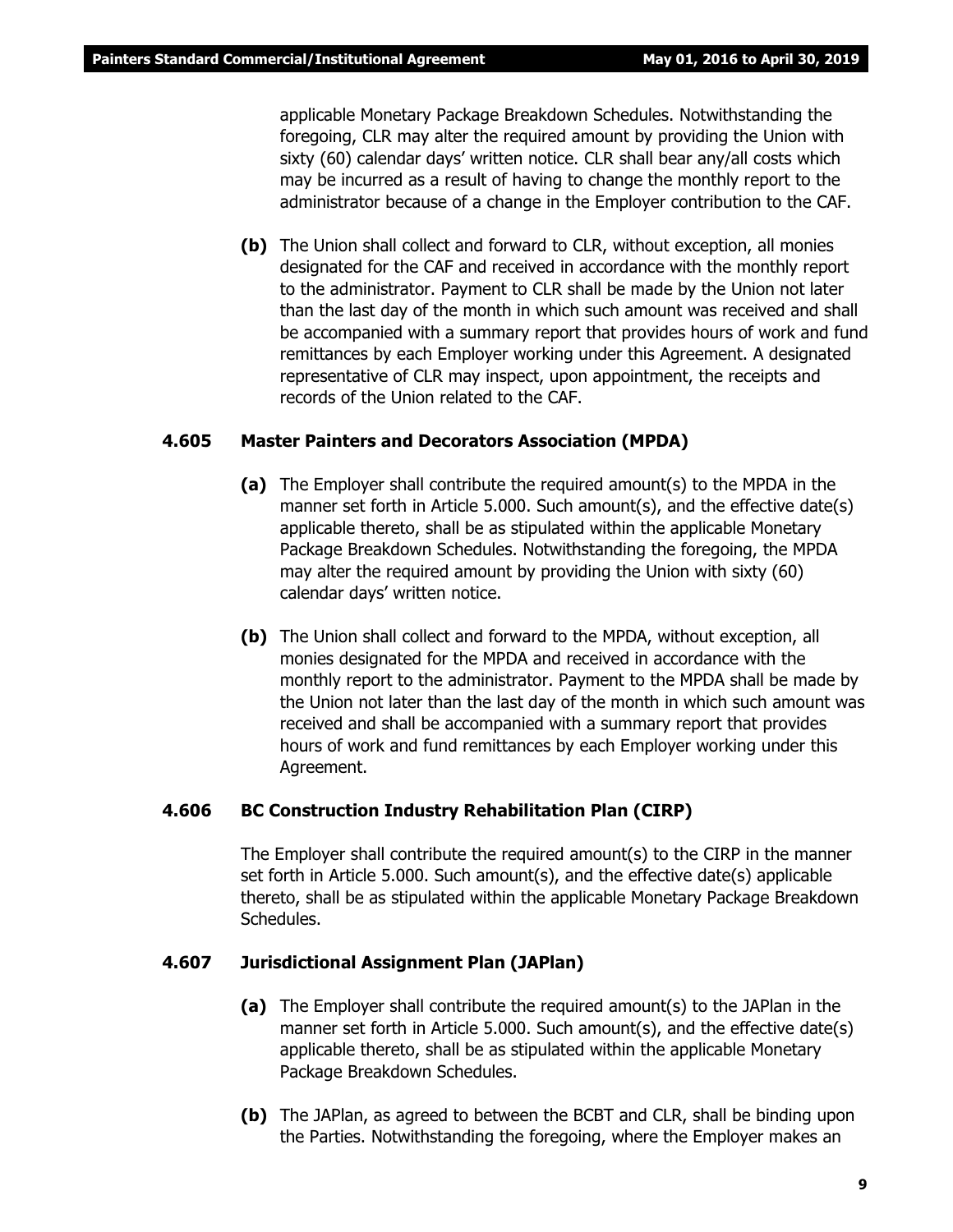assignment of work to another constituent union or local union of the BCBCBTU, which is challenged under the JAPlan, the Union shall not make any claim or bring any independent action for back pay or any other damages through the Umpire, arbitration, or the LRB, unless the Union has obtained a ruling from the Umpire in its favour, in which event the Union shall be entitled to claim damages through collective agreement arbitration for non-compliance with the Umpire's ruling for the period subsequent to the ruling.

#### **4.608 BCBCBTU**

The Employer shall contribute the required amount(s) to the BCBCBTU in the manner set forth in Article 5.000. Such amount(s), and the effective date(s) applicable thereto, shall be as stipulated within the applicable Monetary Package Breakdown Schedules. Notwithstanding the foregoing, such contribution shall continue only for as long as the BCBCBTU bargaining structure continues to exist pursuant to the *Labour Relations Code*.

#### **4.609 Construction Industry of BC Substance Abuse Testing and Treatment Program (D&A Policy)**

- **(a)** The Employer shall contribute the required amount(s) to the D&A Policy in the manner set forth in Article 5.000. Such amount(s), and the effective date(s) applicable thereto, shall be as stipulated within the applicable Monetary Package Breakdown Schedules.
- **(b)** The D&A Policy, as agreed to between the BCBCBTU and CLR shall be binding upon the Parties.

#### **4.700 Employee Deductions**

The Employer shall process employee deductions (e.g. Union Dues, DC38 Organizing and Administration Fund, PIAF, Apprenticeship Trade School Fund, etc.) in such amount(s) as the Union directs and shall forward such deductions in the manner set forth in Article 5.000. Such amount(s), and the effective date(s) applicable thereto, shall be as stipulated within the applicable Monetary Package Breakdown Schedules. The Union may alter such amount(s) by providing the Employer with sixty (60) calendar days' written notice.

#### **4.800 Payment of Wages**

Notwithstanding any/all contrary provisions contained within this Agreement, all payroll shall be processed in a manner consistent with CRA regulations.

**4.801** The Employer shall, at least every second Friday, pay to each employee all wages, premiums, allowances and annual vacation pay and statutory holiday pay earned by the employee to a day not more than seven (7) calendar days prior to the date of payment. If a statutory holiday falls on the regular pay day, payment shall be made the preceding day. Payment shall be made during working hours and may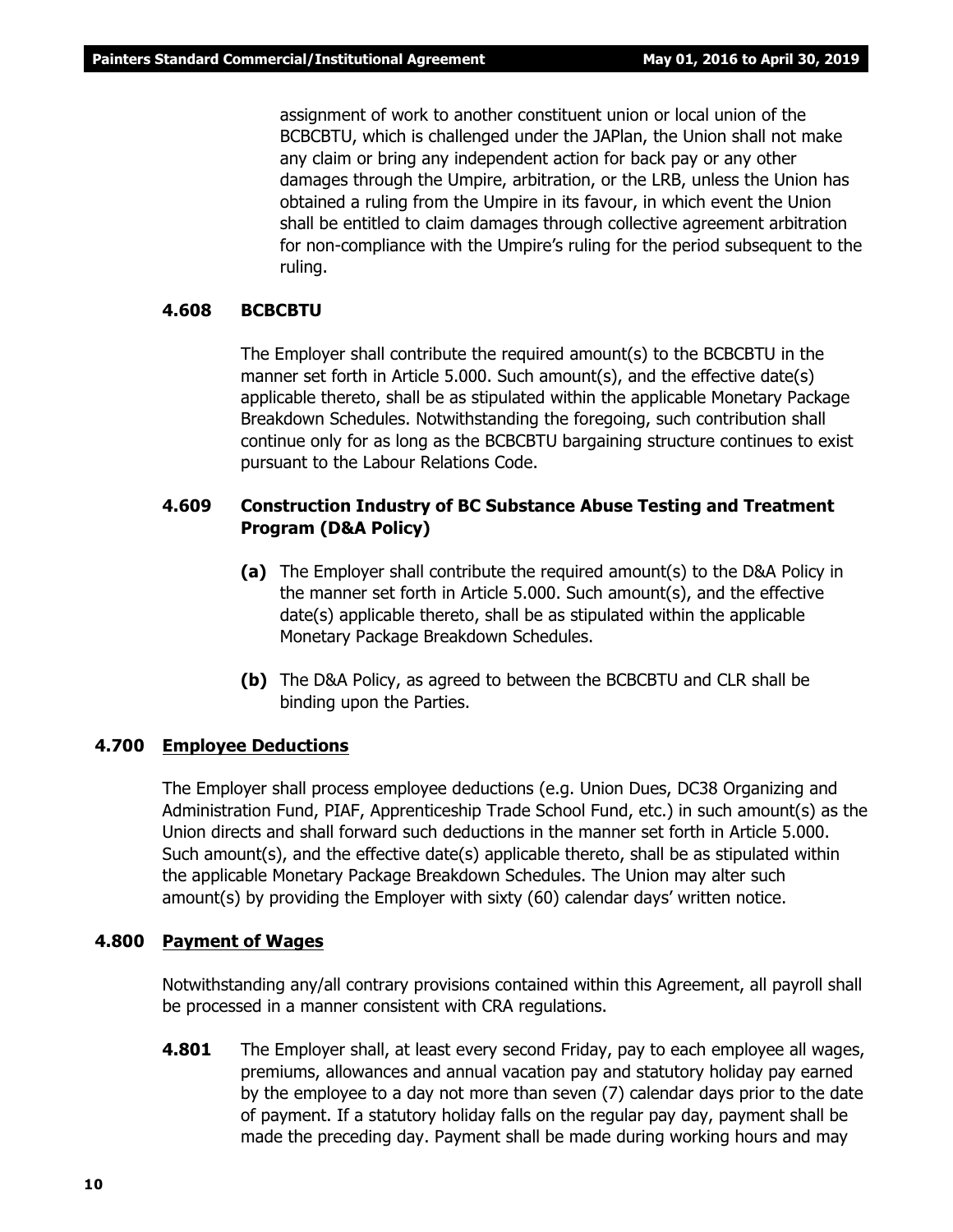be made by cheque or electronic deposit.

- **4.802** The Employer shall pay all monies (i.e. wages, annual vacation pay, statutory holiday pay, etc.) which are owing to an employee at the time of termination of employment. Alternatively, in the event the Employer is unable to pay all monies which are owing to an employee at the time of termination of employment, such monies shall be paid as quickly as reasonably possible thereafter but in no event later than seven (7) calendar days or in conjunction with the Employer's next regularly scheduled payroll, whichever comes first.
- **4.803** The Employer shall provide a separate or detachable itemized statement with each pay, clearly showing the: (i) employee's name, (ii) number of straight time hours worked and wage rate(s) paid for such hours, (iii) number of overtime hours worked and wage rate(s) paid for such hours, (iv) premiums, (v) allowances, (vi) annual vacation and statutory holiday pay, and (vii) total deductions from gross earnings. Such statement may be provided electronically via email.
- **4.804** Where an employee is not paid in accordance with Articles 4.801 and 4.802, such employee shall be deemed to be still on the payroll of the Employer and shall receive his/her usual wages and conditions until there is compliance with the conditions.

#### **4.900 Bonding and Payroll Failures**

- **4.901** Before Union members are dispatched to any Employer who has not been signatory with the Union for a minimum of two (2) years, such Employer may be required to deposit a bond suitable to the Union, up to fifteen thousand dollars (\$15,000.00) for use in default of payment of wages, annual vacation pay, statutory holiday pay, Employer contributions and/or employee deductions required in accordance with this Agreement. When no longer required such bond shall, by mutual consent of the Union and the Employer concerned, be terminated.
- **4.902** Where there have been instances of payroll failures by an Employer, or the principals or directors thereof, or payroll requirements have not been met, the Union shall have the right to inspect such Employer's payroll, and/or require the posting of a suitable bond, and/or require that payment of wages and other payroll requirements be made by cash or certified cheque.

#### **ARTICLE 5.000 - MONTHLY REMITTANCES**

The timely remittance of Employer contributions and employee deductions required in accordance with this Agreement is essential for the protection of the employees and other beneficiaries.

#### **5.100 General Provisions**

**5.101** The Employer shall remit all Employer contributions and employee deductions required under the terms of this Agreement, on behalf of all employees working under the terms of this Agreement. Refer to the applicable Monetary Package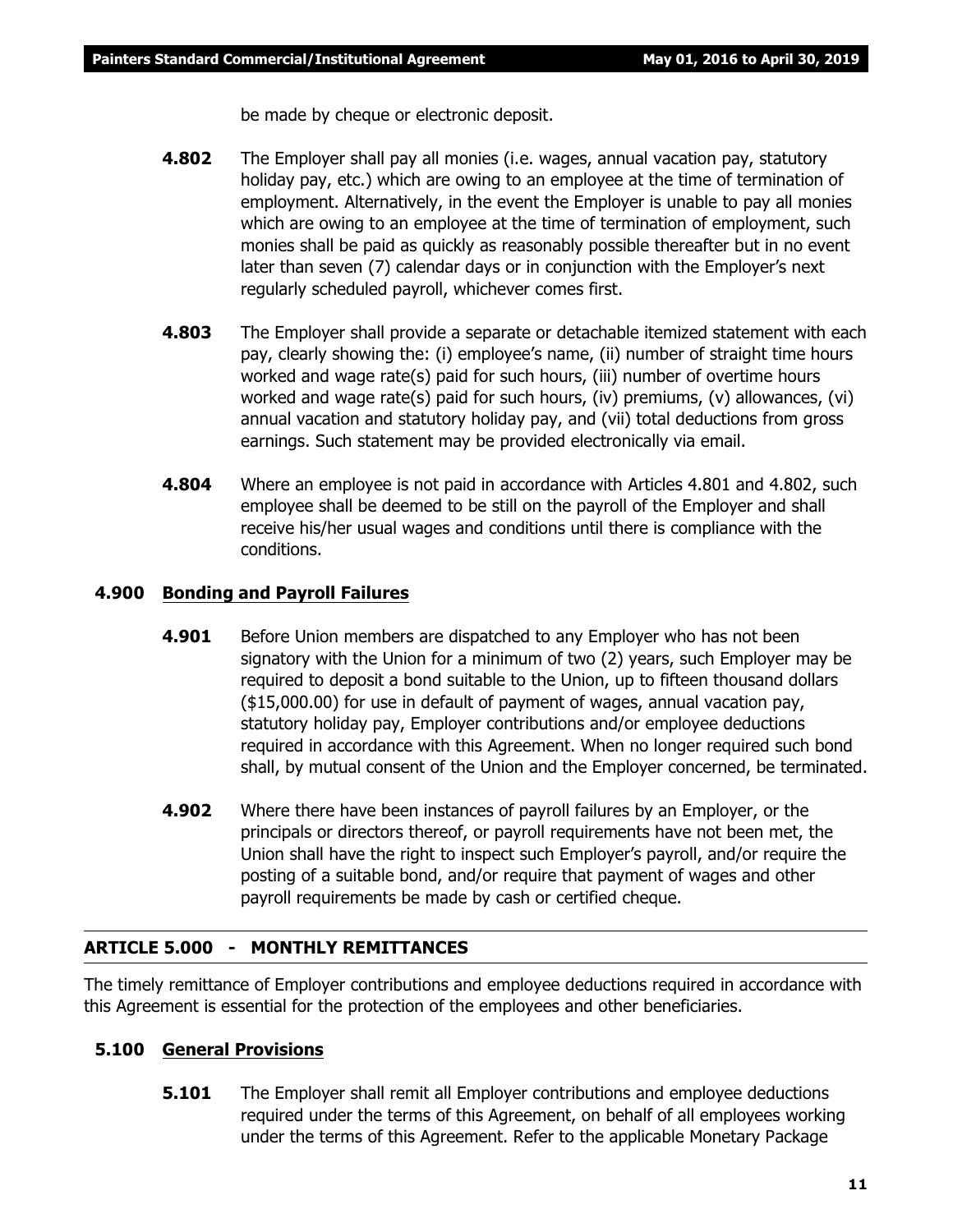Breakdown Schedules.

- **5.102** Such Employer remittance shall:
	- **(a)** be made by a single payment, payable to the Union designated Plan Administrator, inclusive of all obligations arising from hours up to the close of the Employer's payroll ending closest to the last day of the preceding calendar month, and
	- **(b)** be accompanied by a correctly completed monthly report to the administrator, and
	- **(c)** be received by the Union designated Plan Administrator not later than the fifteenth (15th) day of the month following that for which such payments are payable.
- **5.103 (a)** The Union designated Plan Administrator shall, once each month after receiving the combined monthly remittance from each Employer, allocate and/or distribute the monies of such combined remittance to the various Plans, Funds, Organizations, etc. in the appropriate manner. The Union acknowledges that such Plans, Funds, Organizations, etc. are entitled to receive such monies, and that such monies are, in fact, held in trust by the Union until properly allocated and/or distributed.
	- **(b)** Notwithstanding Article 5.103 (a), the Union may deduct a monthly administration handling fee from each amount to be allocated and/or distributed, providing such fee does not exceed five percent (5%), to a maximum of one hundred dollars (\$100.00), of the amount to be allocated and/or distributed.

#### **5.200 "Nil" Reports**

The Employer shall submit a "Nil" report if such Employer had employed no employees during the period for which payments would otherwise have been payable. Notwithstanding the foregoing, the Employer shall not be required to submit a "Nil" report for a period in which no employees had been employed if the Union has been notified, in writing, that such Employer is no longer in business.

#### **5.300 Delinquent Remittance**

- **5.301** In the event the Employer fails to remit Employer contributions and/or employee deductions in the manner set forth in Article 5.000, the Union may, at its sole discretion, take any economic action it deems necessary against such Employer, and such action shall not be considered a violation of this Agreement.
- **5.302** The Union shall advise the Employer within forty-eight (48) hours in writing of any delinquency. If the Employer fails to respond within forty-eight (48) hours of receipt of notification, exclusive of Saturday, Sunday and statutory holidays, the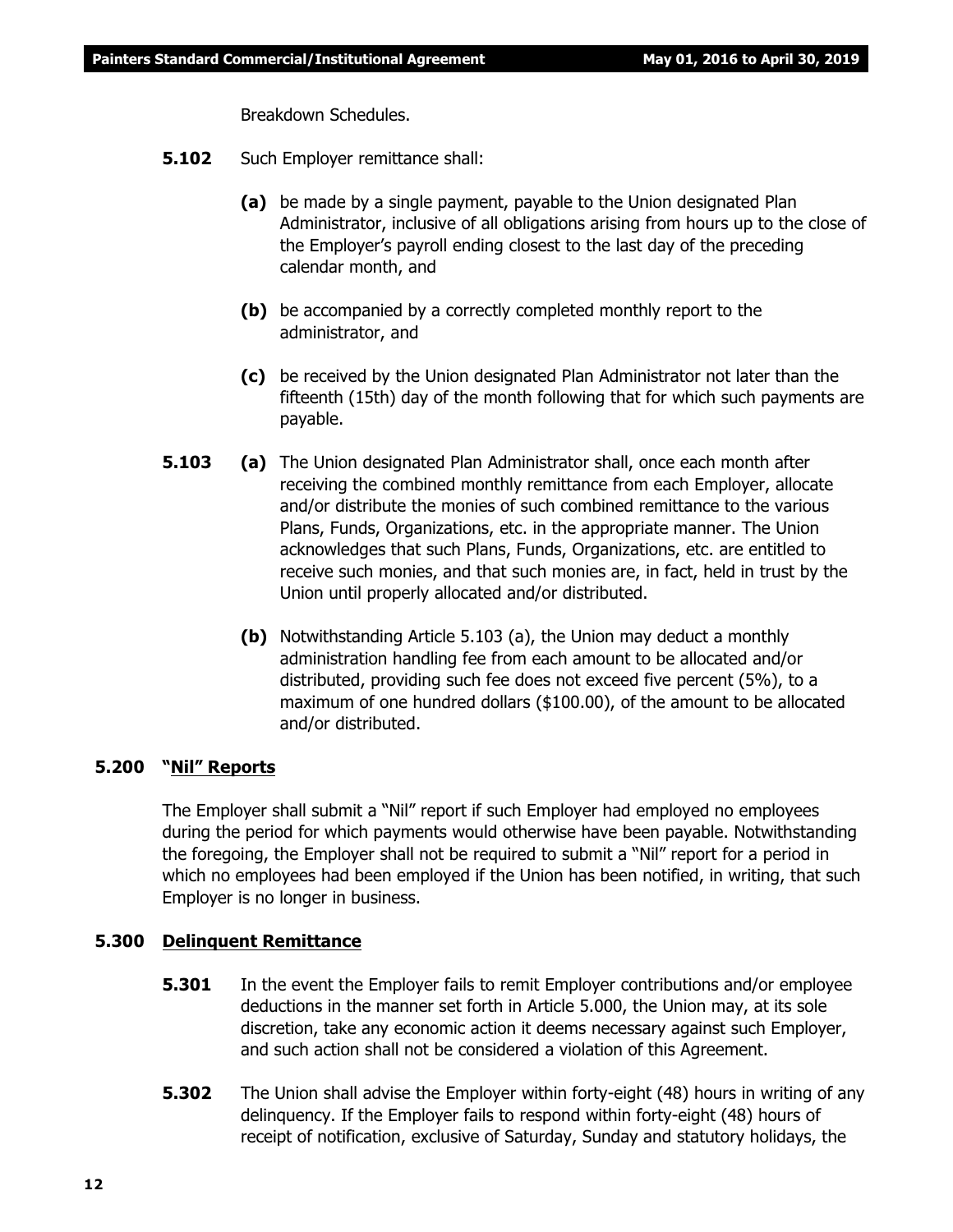Union may, at its sole discretion, require a ten percent (10%) penalty of the amount of the late payment.

#### **5.400 Monthly Report to the Administrator**

The Union shall supply Employers with copies of the monthly report to the administrator, and the Union shall bear the cost of producing such report except in accordance with Article 4.604 (a).

#### **ARTICLE 6.000 - HOURS OF WORK AND OVERTIME**

#### **6.100 Regular Hours**

- **6.101 (a)** Eight (8) hours shall constitute the regular work day and five (5) days, forty (40) hours shall constitute the regular work week.
	- **(b)** Notwithstanding any/all contrary provisions of this Agreement, any work hours under the forty (40) hour weekly maximum missed during the regular work week may be made up on a Saturday at straight time upon mutual agreement between the employee(s) and Employer.
- **6.102** The regular work week shall be between 8:00 am Monday and 4:30 pm Friday, and the regular work day shall be as per the following schedule:

| <b>Straight Time:</b>      |           | 8:00 am to 12:00 noon  | 4.0 hours |
|----------------------------|-----------|------------------------|-----------|
| Meal:                      |           | 12:00 noon to 12:30 pm | 0 hours   |
| Straight Time:             |           | 12:30 pm to 4:30 pm    | 4.0 hours |
| Total Straight Time Hours: | 8.0 hours |                        |           |

#### **6.103 Starting and Stopping Times**

Notwithstanding any/all contrary provisions of this Agreement:

- **(a)** This Article shall apply to all shifts, including but not limited to those shifts worked on a compressed work week schedule.
	- **(i)** The starting and stopping time on a project may be varied by a maximum of one (1) hour earlier or later than the otherwise required start time of the shift at the Employer's discretion.
	- **(ii)** The starting and stopping time on a project may be varied by a maximum of two (2) hours earlier or later than the otherwise required start time of the shift upon mutual agreement of the Employer and the majority of Union members employed on such project. Notwithstanding the foregoing, if the starting and stopping time is varied by more than (1) hour, the Union shall retain the right to revote the Union members employed on such project once over the duration of the project.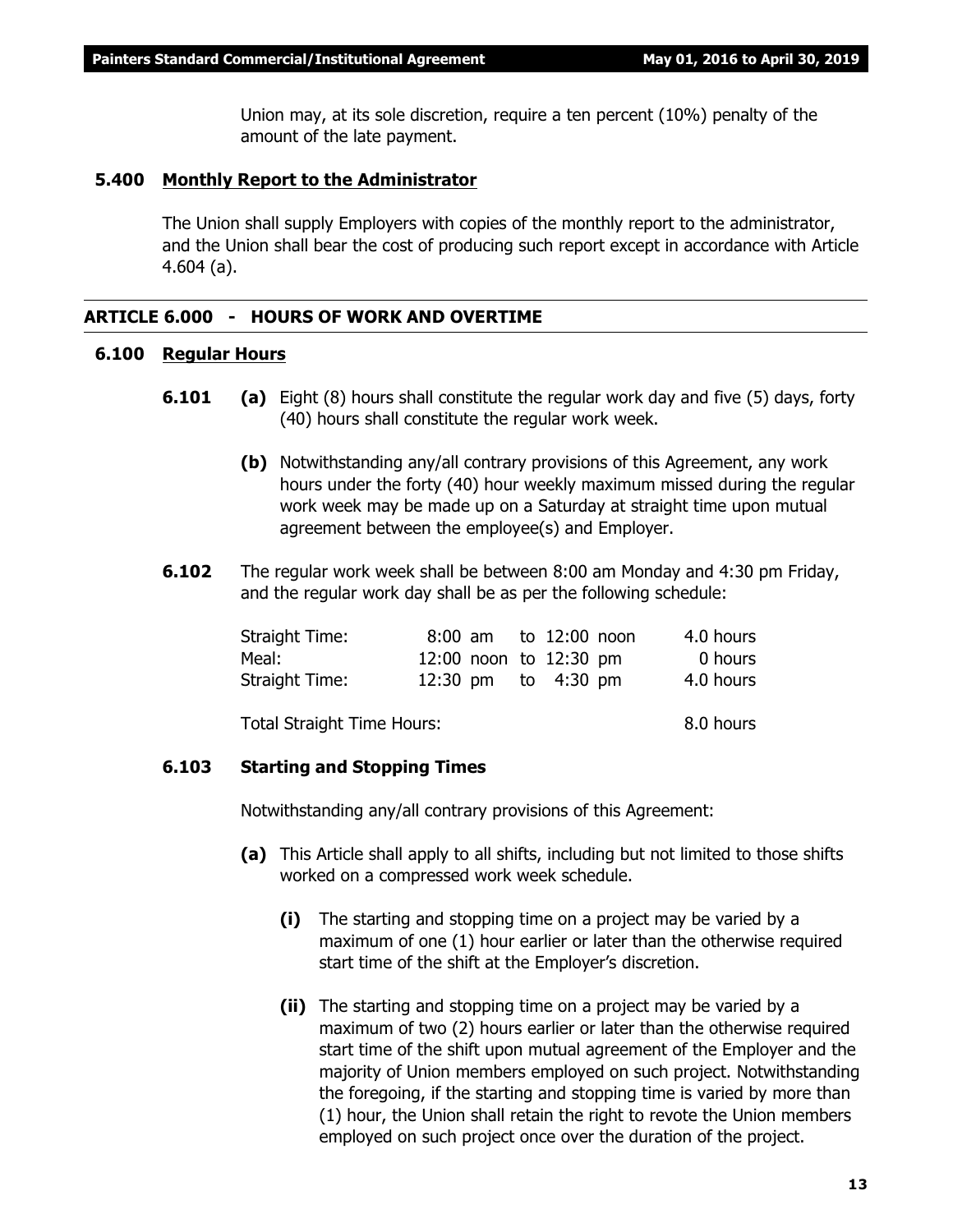- **(iii)** The Employer shall be responsible for a suitable signal for all starting and stopping times.
- **(b)** The starting time of the employees shall be from the designated "lay down" area, lockup or tool room, and a five (5) minute "pick-up" period shall be provided prior to the stopping time.

#### **6.104 Notice of Termination**

The Employer shall provide an employee with one (1) hours' notice of termination, or one (1) hours' pay in lieu thereof. The employee shall use such notice to gather his/her personal tools and prepare such tools for the next project.

#### **6.200 Overtime Hours**

Overtime work shall be voluntary and no employee shall be discriminated against for refusal to work overtime hours.

- **6.201** The first two (2) hours of overtime, Monday through Friday, shall be paid at one and one-half  $(1\frac{1}{2})$  times the otherwise applicable straight time hourly wage rate.
- **6.202** The first eight (8) hours of overtime on Saturdays shall also be paid at one and one-half  $(1\frac{1}{2})$  times the otherwise applicable straight time hourly wage rate.
- **6.203** All other overtime hours, including all hours worked on Sundays and statutory holidays, shall be payable at two (2) times the otherwise applicable straight time hourly wage rate.
- **6.204** Notwithstanding any/all contrary provisions of this Agreement, a minimum break of eight (8) hours shall be provided to an employee between the end of one (1) working shift and the commencement of such employee's next working shift. Where a minimum break of eight (8) hours is not provided in accordance with the foregoing, all hours worked on such employee's next working shift shall be deemed to be overtime hours and shall be paid accordingly.

#### **6.300 Compressed Work Week**

A compressed work week may be established by the Employer with the mutual agreement of the Union. Alternatively, the Employer may establish a compressed work week without the mutual agreement of the Union if requested to do so by the project client. The Employer shall notify the Union, in writing, upon receiving such a request. The terms and conditions of such compressed work week shall supercede any/all contrary provisions of this Agreement.

#### **6.301 Hours of Work**

**(a)** Ten (10) straight time hours (8:00 am to 6:30 pm, inclusive of a meal break) shall constitute the compressed work week day shift. Forty (40) straight time hours, Monday through Thursday inclusive, or Tuesday through Friday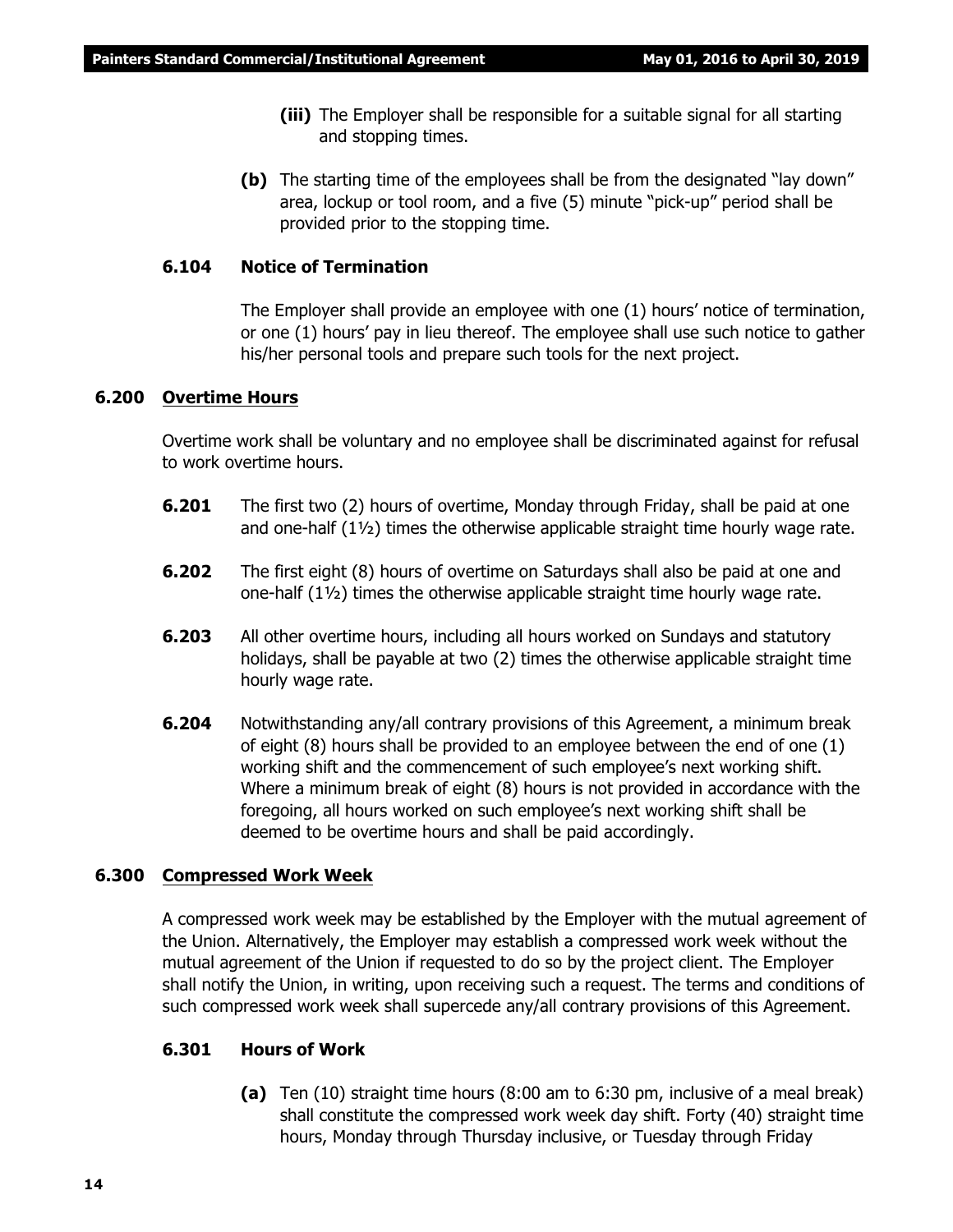inclusive, shall constitute the regular work week.

- **(b)** Ten (10) straight time hours (6:30 pm to 5:00 am, inclusive of a meal break) shall constitute the compressed work week afternoon shift. Forty (40) straight time hours, Monday through Thursday inclusive, or Tuesday through Friday inclusive, shall constitute the regular work week. The applicable shift premium shall apply.
- **(c)** Refer also to Article 6.103 (a).

#### **6.302 Overtime**

Overtime work shall be voluntary and no employee shall be discriminated against for refusal to work overtime hours.

- **(a)** The first ten (10) hours of overtime worked on the Friday of a Monday through Thursday compressed work week, or on the Monday of a Tuesday through Friday compressed work week, shall be payable at one and one-half (1½) times the otherwise applicable straight time hourly wage rate.
- **(b)** The first eight (8) hours of overtime worked on a Saturday shall be payable at one and one-half  $(1\frac{1}{2})$  times the otherwise applicable straight time hourly wage rate.
- **(c)** All other overtime hours, including all hours worked in excess of ten (10) hours per day, all hours worked in excess of eight (8) hours on a Saturday, and all hours worked on Sundays and statutory holidays, shall be payable at two (2) times the otherwise applicable straight time hourly wage rate.

#### **6.303 Statutory Holidays**

Notwithstanding any/all contrary provisions of this Agreement, Article 6.303 shall supercede Article 4.503 (a).

- **(a)** All statutory holidays which occur during a compressed work week schedule shall be observed on the actual day of the statutory holiday, even if such day would otherwise have been a regularly scheduled day off (e.g. the Friday of a Monday to Thursday compressed work week, or a Saturday, or Sunday, etc.). When a statutory holiday is observed in accordance with the foregoing, overtime rates shall not apply on a regular work day in lieu of the statutory holiday.
- **(b)** All statutory holidays which occur on a regularly scheduled work day of a compressed work week schedule may be rescheduled by prior mutual agreement of the Employer and the Union. However, in such event, an employee shall retain sole discretion to decline to work on the actual statutory holiday date and shall not be discriminated against for doing so.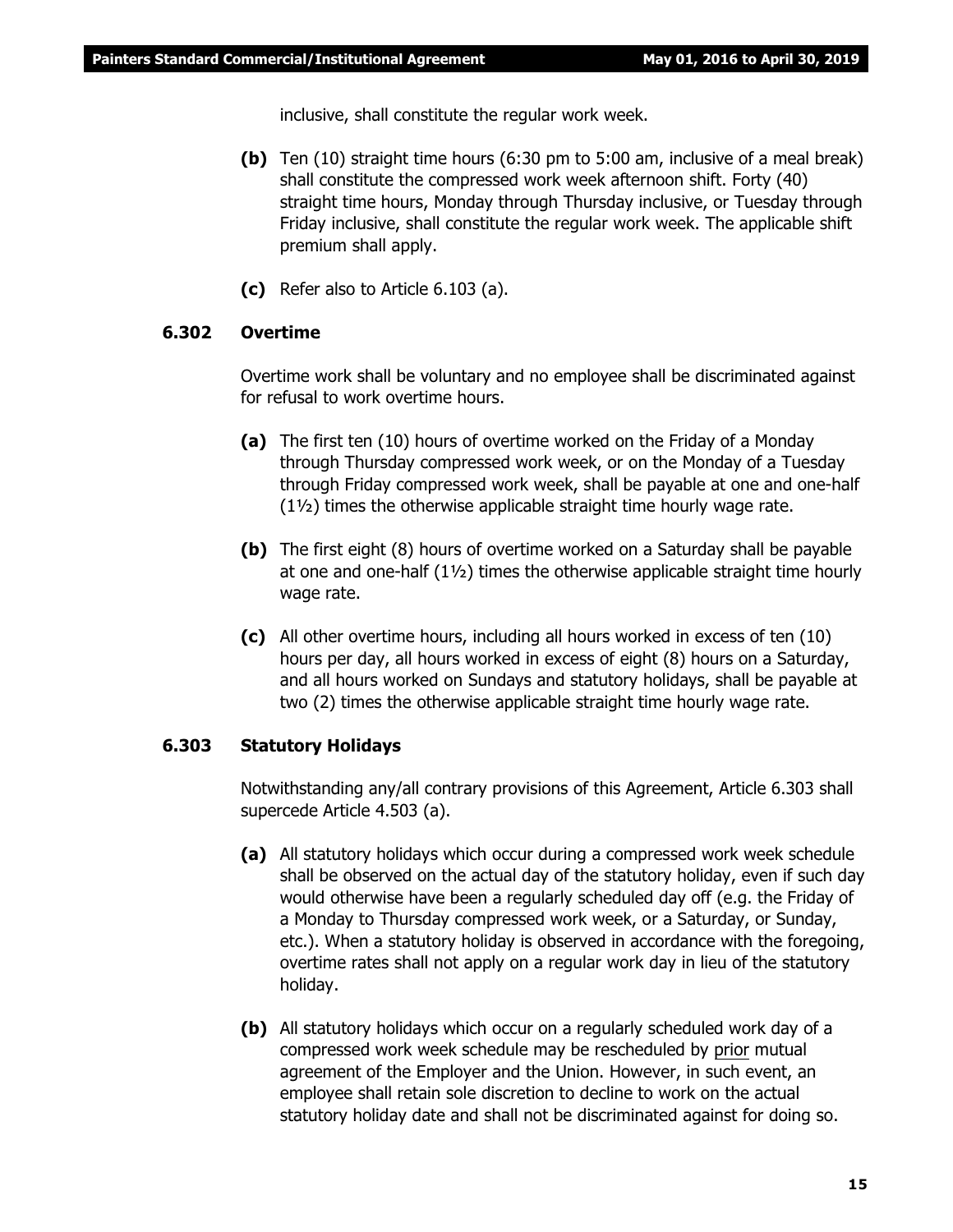#### **6.400 Shifts**

Refer to Article 6.500 for alternative provisions which apply to Occupied Buildings and Commercial/Institutional Repaint Construction.

#### **6.401 Scheduling of Shifts**

The Employer may schedule an afternoon and/or night shift if/as required. It shall not be necessary for there to be a day shift in order for there to be an afternoon shift and/or a night shift. Nor shall it be necessary to maintain an afternoon shift and/or night shift for consecutive days in order to constitute such a shift.

#### **6.402 Shift Premiums**

The Employer shall pay a shift premium over and above the otherwise applicable minimum straight time hourly wage rate to any employee who is employed on an afternoon or night shift. Such shift premium shall be paid on straight time hours only in accordance with Articles 6.402 (a) and 6.402 (b).

#### **(a) Day Shift**

No shift premium.

#### **(b) Afternoon Shift and Night Shift**

The applicable minimum straight time hourly wage rate shall be increased by eight percent (8%) for each hour worked on an Afternoon Shift, and by seventeen percent (17%) for each hour worked on a Night Shift.

- **(i)** Second and subsequent meal breaks shall not be considered as hours worked.
- **(ii)** Overtime shall be payable for all hours of work performed in excess of eight (8) hours per shift. Refer also to Article 6.204.
- **(iii)** An Afternoon Shift shall be defined as any shift which commences at any time after 9:30 am but on or before 8:30 pm. A Night Shift shall be defined as any shift which commences at any time after 8:30 pm but on or before 1:00 am.

#### **6.500 Occupied Buildings and Repaint Construction (Saturdays and Sundays)**

Notwithstanding any contrary provision(s) of this Agreement and/or the Parties' interest arbitration award issued July 02, 2013, the following terms and conditions shall apply.

#### **6.501 Occupied Buildings**

When performing work in an occupied building, the regular hours of work and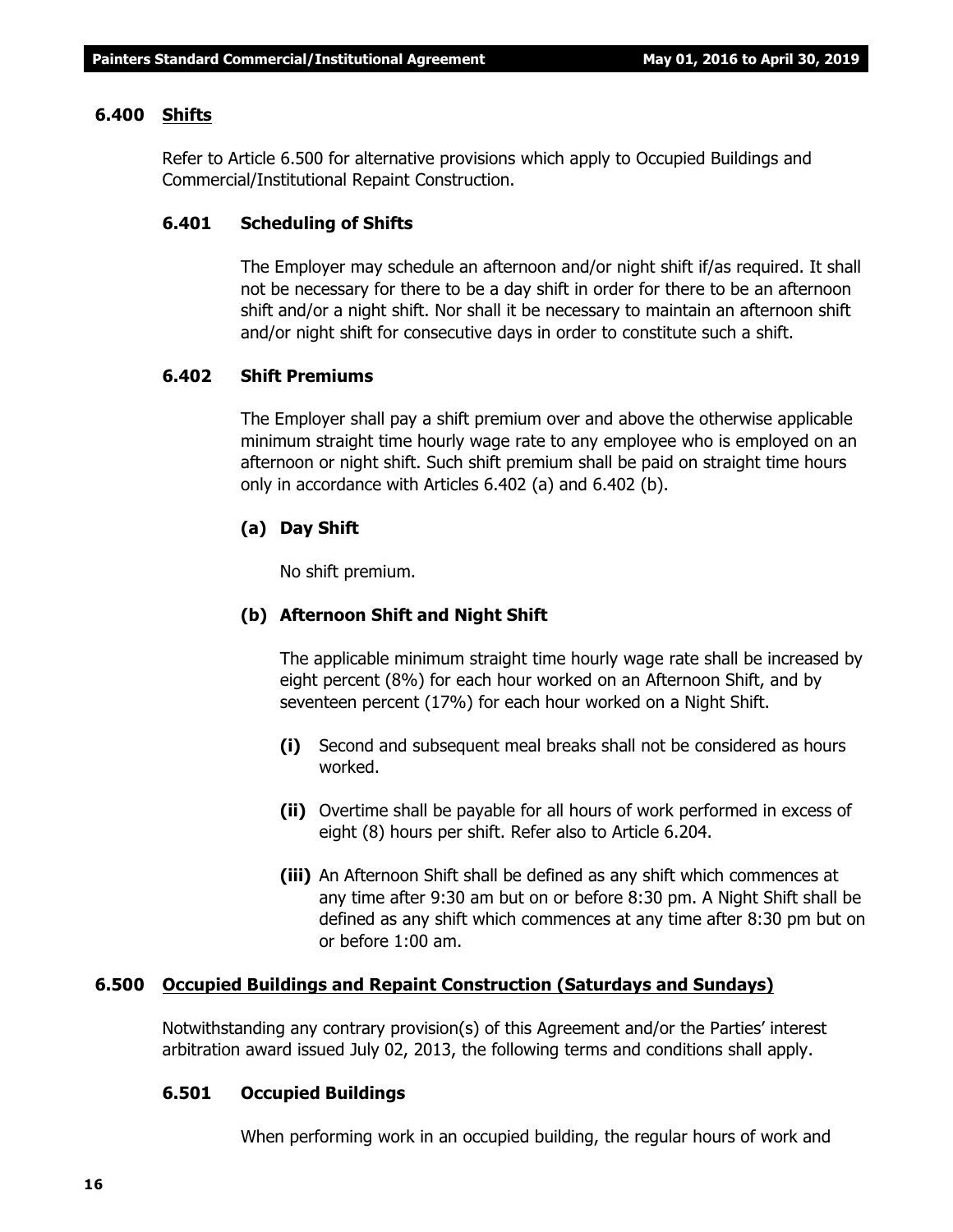shifts may be varied to conform to the requirements of the building owner(s). The Employer shall notify the Union prior to commencing work in accordance with the foregoing.

#### **6.502 Repaint Construction (Saturdays and Sundays)**

- **(a)** The Employer shall notify the Union, in writing, of any/all Repaint Construction project(s) which requires work to be performed on a Saturday(s) and/or Sunday(s), and such work shall be performed in accordance with the following terms and conditions.
	- > Hours of work in excess of eight (8) hours per day, forty (40) hours per week, shall be considered overtime and shall be paid at the applicable overtime rate(s).
- **(b)** In the event the Employer violates any/all of the terms and conditions of Article 6.502 (a), all hours worked on Saturday(s) and Sunday(s) shall be considered overtime and shall be paid at the otherwise applicable overtime rate(s).

#### **6.503 Shift Premiums**

The Employer shall pay a shift premium over and above the otherwise applicable minimum straight time hourly wage rate to any employee who is employed on an afternoon or night shift in accordance with Articles 6.501 and/or 6.502. Such shift premium shall be paid on straight time hours only in accordance with Articles 6.503 (a) and 6.503 (b).

#### **(a) Day Shift**

No shift premium.

#### **(b) Afternoon Shift and Night Shift**

The applicable minimum straight time hourly wage rate shall be increased by one dollar (\$1.00) per hour for each hour worked on an Afternoon Shift, and by one dollar and fifty-five cents (\$1.55) per hour for each hour worked on a Night Shift.

- **(i)** Second and subsequent meal breaks shall not be considered as hours worked.
- **(ii)** Overtime shall be payable for all hours of work performed in excess of eight (8) hours per shift. Refer also to Article 6.204.
- **(iii)** An Afternoon Shift shall be defined as any shift which commences at any time after 9:30 am but on or before 8:30 pm. A Night Shift shall be defined as any shift which commences at any time after 8:30 pm but on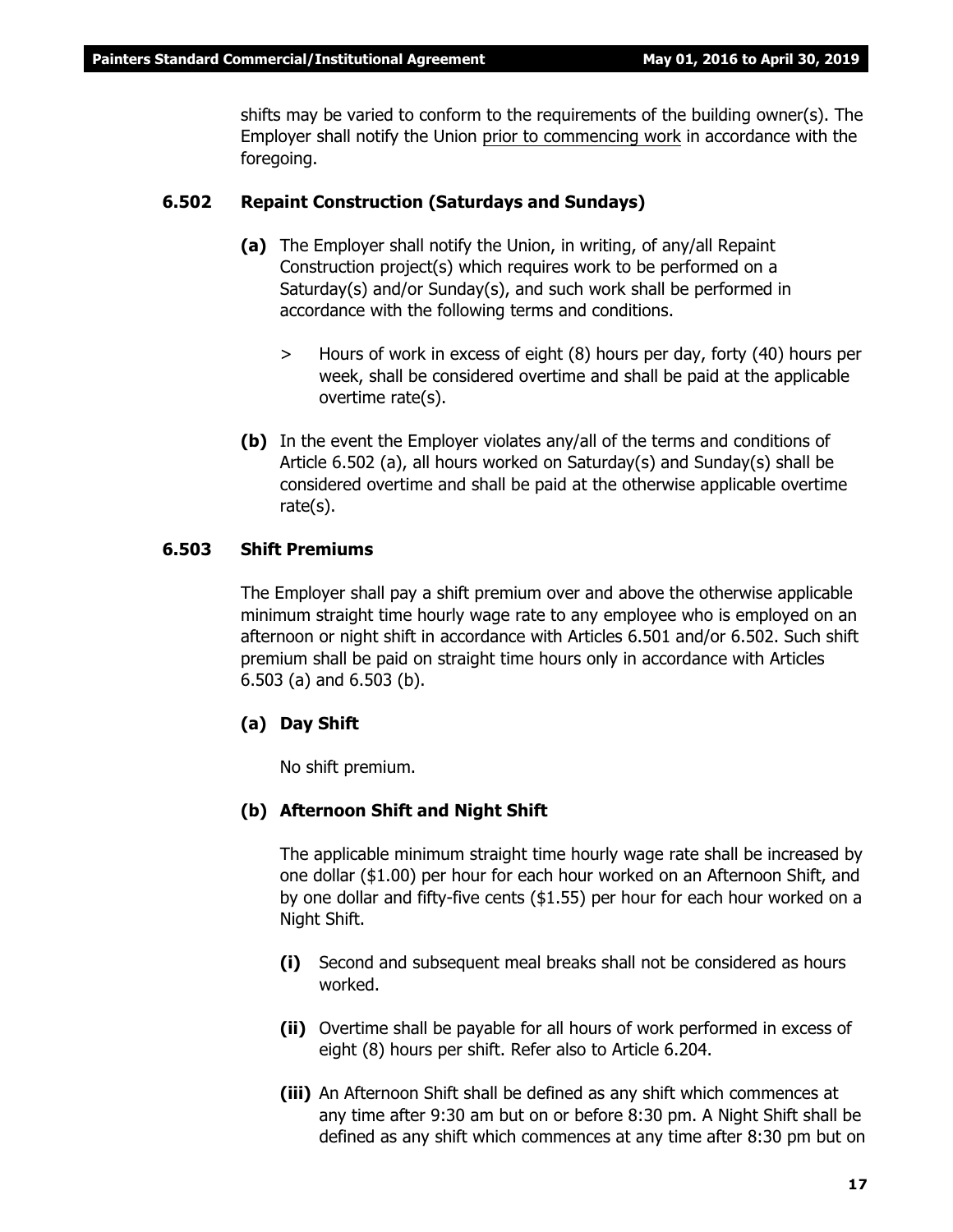or before 1:00 am.

#### **6.600 Call-Out Time**

- **6.601** In the event an employee reports for work at the request of the Employer but does not commence work, such employee shall be paid two (2) hours at the otherwise applicable rate.
- **6.602 (a)** In the event an employee reports for work at the request of the Employer and commences work, such employee shall be paid for actual hours worked or a minimum of four (4) hours, whichever is greater, at the applicable rate(s).
	- **(b)** Notwithstanding Article 6.602 (a), the four (4) hour minimum shall not apply in the event work is suspended because of inclement weather or other such reason(s) completely beyond the control of the Employer, or the employee refuses to perform, or is found incapable of performing, the work for which the Employer had requested that such employee be dispatched.

#### **6.700 Rest Breaks**

- **6.701** Two (2) rest breaks of ten (10) minutes duration each shall be provided during a scheduled eight (8) hour or nine (9) hour shift. Notwithstanding the foregoing, a third rest break of ten (10) minutes duration shall be provided after eight (8) hours if the shift is subsequently extended beyond eight (8) hours or nine (9) hours up to a maximum of ten (10) hours. Refer also to Article 6.802.
- **6.702** Notwithstanding Article 6.701, only two (2) rest breaks shall be provided on a scheduled shift of ten (10) hours, however each such rest break shall be of fifteen (15) minutes duration. The Parties agree that a shift of ten (10) hours shall not be deemed to be a scheduled shift of ten (10) hours unless the employees have been so advised prior to the completion of the previous days' shift.
- **6.703** Rest breaks shall be taken at a location determined by mutual agreement between the Employer and the Union.

#### **6.800 Meal Breaks**

#### **6.801 Regularly Scheduled Shifts of Ten (10) Hours or Less**

One  $(1)$  meal break of one-half  $(\frac{1}{2})$  hour shall be provided on all scheduled shifts of ten (10) hours or less. Such meal break shall be scheduled as near as is practical to the mid-point of the shift and shall not be considered as time worked.

#### **6.802 Shifts in Excess of Ten (10) Hours**

Additional meal breaks are required on all shifts in excess of ten (10) hours. The foregoing applies regardless of whether such shifts are scheduled shifts or the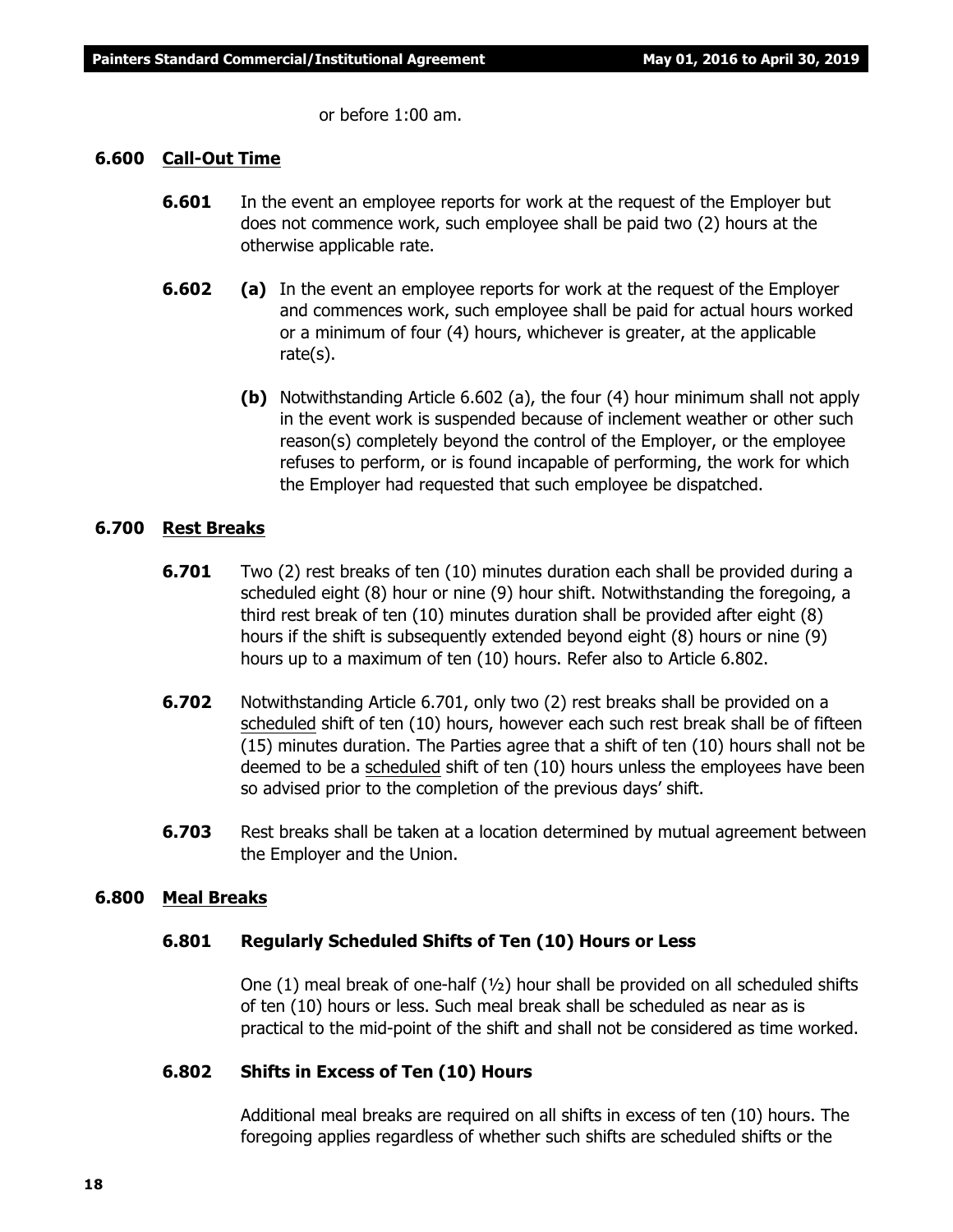result of unscheduled overtime. Refer to Appendix "D" for details.

#### **ARTICLE 7.000 - TRAVEL ALLOWANCES AND OUT-OF-TOWN PROJECTS**

#### **7.100 Local Resident Employee**

Refer to Appendix "A" for definition of both Local Resident Employee and Lower Mainland/ Fraser Valley.

- **7.101** No daily travel allowance shall be payable to any local resident employee on any project located inside the Lower Mainland/Fraser Valley.
- **7.102 (a)** A daily travel allowance shall be paid to any local resident employee who uses his/her own vehicle to travel daily from his/her residence to a project located outside of the Lower Mainland/Fraser Valley.
	- **(b)** Such allowance shall be payable in accordance with the following schedule.

First forty (40) road kilometres, each way, each day not applicable

All additional road kilometres, each way, each day but allow the pursuant to Appendix "C"

#### **7.200 Non Local Resident Employee**

This Article does not apply to Local Resident Employees. Refer to Appendix "A" for definition.

- **7.201** The terms of both daily travel as well as initial and terminal travel which shall apply to a non local resident employee on an out-of-town project shall be established on a project by project basis.
- **7.202** Such terms shall:
	- **(a)** be mutually agreed upon, in writing, by the Employer and the non local resident employee prior to the commencement of travel, and
	- **(b)** remain as originally agreed upon unless/until otherwise changed by mutual agreement, in writing, and
	- **(c)** be consistent with the following principles:
		- **(i)** A non local resident employee shall not incur any out of pocket cost in the process of travelling to an out-of-town project at the beginning of his/her employment on such project, and from an out-of-town project at the conclusion of his/her employment on such project.
		- **(ii)** The Employer shall supply a non local resident employee with an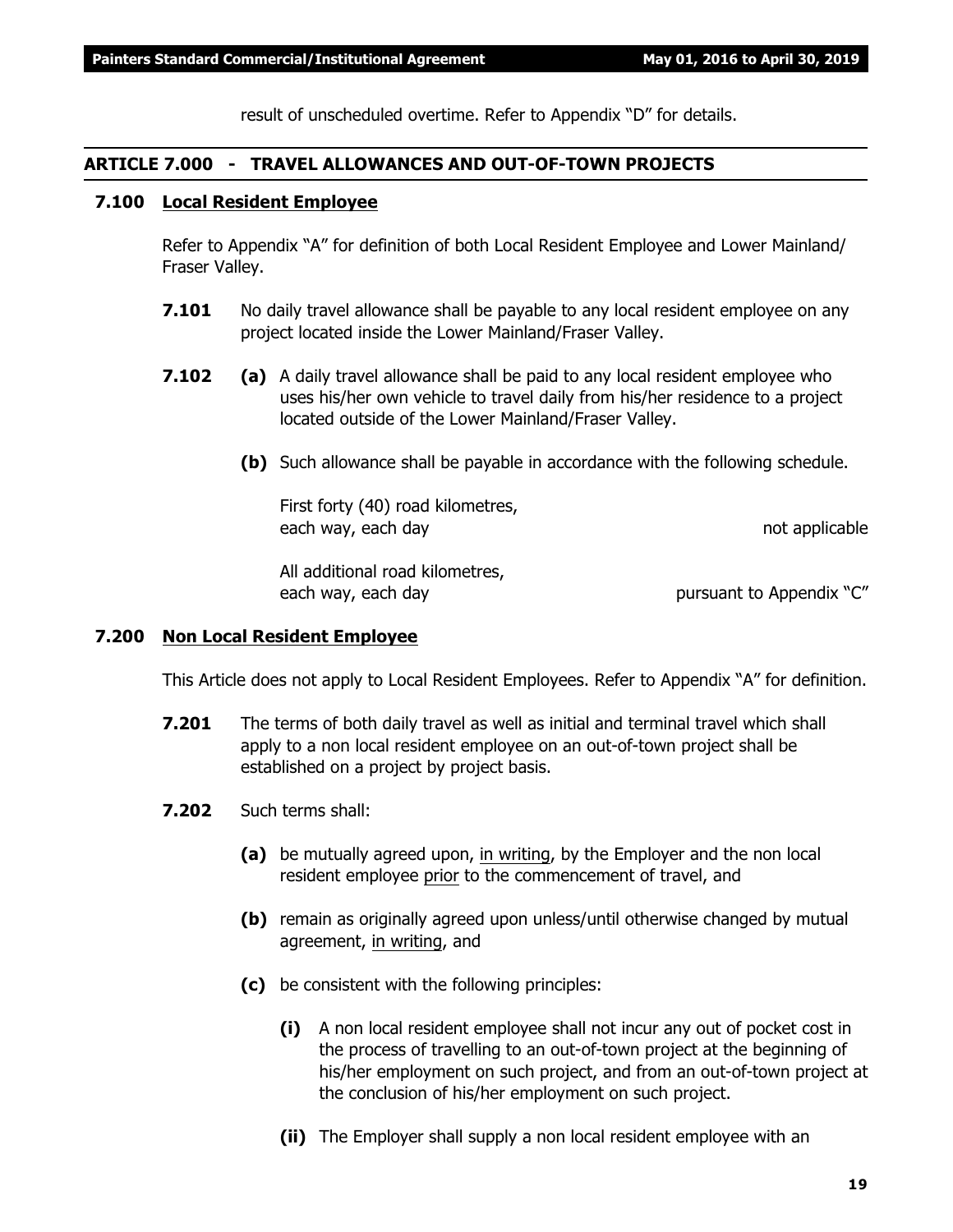"employer supplied room plus daily meal allowance" while such employee is employed on an out-of-town project. The employer supplied room shall be of an acceptable standard. Notwithstanding the foregoing, the Employer may, as an alternative, pay a daily "living out allowance" to such employee in lieu of "employer supplied room plus daily meal allowance" with the mutual agreement of such employee.

#### **ARTICLE 8.000 - HIRING AND MOBILITY OF WORKFORCE**

The interpretation and application of these provisions shall be consistently applied throughout the province. Past practice shall be superceded by the terms of this Agreement unless otherwise mutually agreed, in writing, by the Parties.

#### **8.100 Hiring**

- **8.101** The Union shall assist the Employer in supplying qualified prospective employees. Without restricting/limiting the foregoing, the Union shall, in particular, assist in supplying local resident employees when requested to do so by the Employer.
- **8.102** The Employer shall retain the right to refuse employment to an individual if the Employer does not believe that such individual would be able to productively contribute within the Employer's existing operational methods and structures.
- **8.103 (a)** There shall be no restrictions/limitations on the Employer's right to hire, including but not limited to the Employer's right to hire via name request.
	- **(b)** Notwithstanding Article 8.103 (a), whenever the Employer hires an individual who is not a Union member, the Employer shall provide the Union, in writing, with the name and contact information for such individual within fourteen (14) calendar days of hire. Such individual shall make application to become a Union member within ninety (90) calendar days of hire and the Union shall accept such individual into its membership. All terms and conditions of this Agreement shall otherwise apply from date of hire.
- **8.104** In the event an employee ceases to be a member in good standing of the Union, the Employer shall terminate the employment of such employee upon receiving written confirmation and direction to do so from the Union.
- **8.105** Any employee hired and/or transferred in accordance with Article 8.000 shall be deemed to have been properly dispatched by the Union and the Union shall ensure that the appropriate dispatch paperwork is supplied to the Employer in a timely manner.

#### **8.200 Mobility**

There shall be no restrictions/limitations on the Employer's right to transfer an employee(s) from one (1) project to another throughout the province. Notwithstanding the foregoing, when a non local resident employee(s) is transferred between two (2) out-of-town projects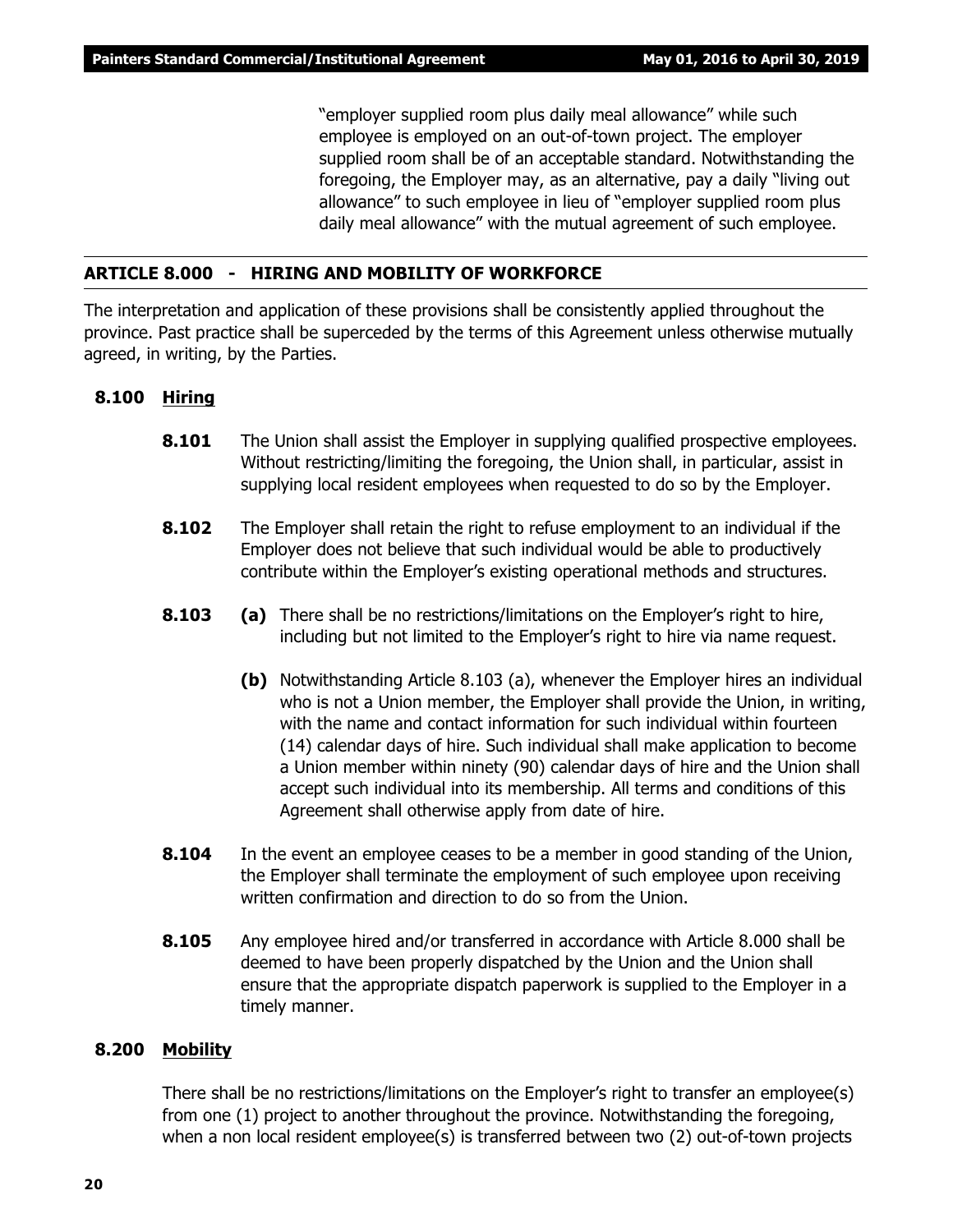the following standard shall apply.

- > Initial travel allowance shall be paid to the non local resident employee from his/her point of dispatch to the first project in accordance with Article 7.200, and
- > The effective "per road kilometre" travel allowance rate pursuant to Appendix "C" shall be paid to the non local resident employee for all road kilometres travelled, one (1) way, from the first project to the second project, and
- > Terminal travel allowance shall be paid to the non local resident employee from the second project back to his/her point of dispatch in accordance with Article 7.200.

#### **8.300 Differentiation of Employee Classifications**

Notwithstanding any/all contrary provisions of this Agreement, the Union shall not make any attempt to dispatch an employee of a different employee classification (i.e. Foreman, CJP, UCP, Apprentice, and/or Pre-Apprentice) than was requested by the Employer. In particular, the Union shall not make any attempt to restrict/limit or deny the Employer from hiring the maximum ratio of Apprentices permitted in accordance with Article 4.404 (a).

#### **8.400 Reduction in Project Crew**

- **8.401** The Employer shall notify the Job Steward prior to a reduction in the size of the project crew.
- **8.402** When it is necessary for the Employer to reduce the size of the project crew, preference of continued employment shall be given to Job Stewards.

#### **8.500 Rehiring of Injured Employees**

The Employer shall give preference of re-employment to an injured employee when such employee is able to return to work, provided sufficient work is available.

#### **ARTICLE 9.000 - JOB STEWARDS AND UNION REPRESENTATIVES**

#### **9.100 Job Stewards**

- **9.101** The Union shall notify the Employer of the appointment of all Job Stewards.
- **9.102** Job Stewards shall be recognized on all projects and shall not be discriminated against.
- **9.103** The Employer shall provide a Job Steward with sufficient time to carry out his/her duties.
- **9.104** Refer also to Article 8.402 regarding preference for continued employment of Job Stewards.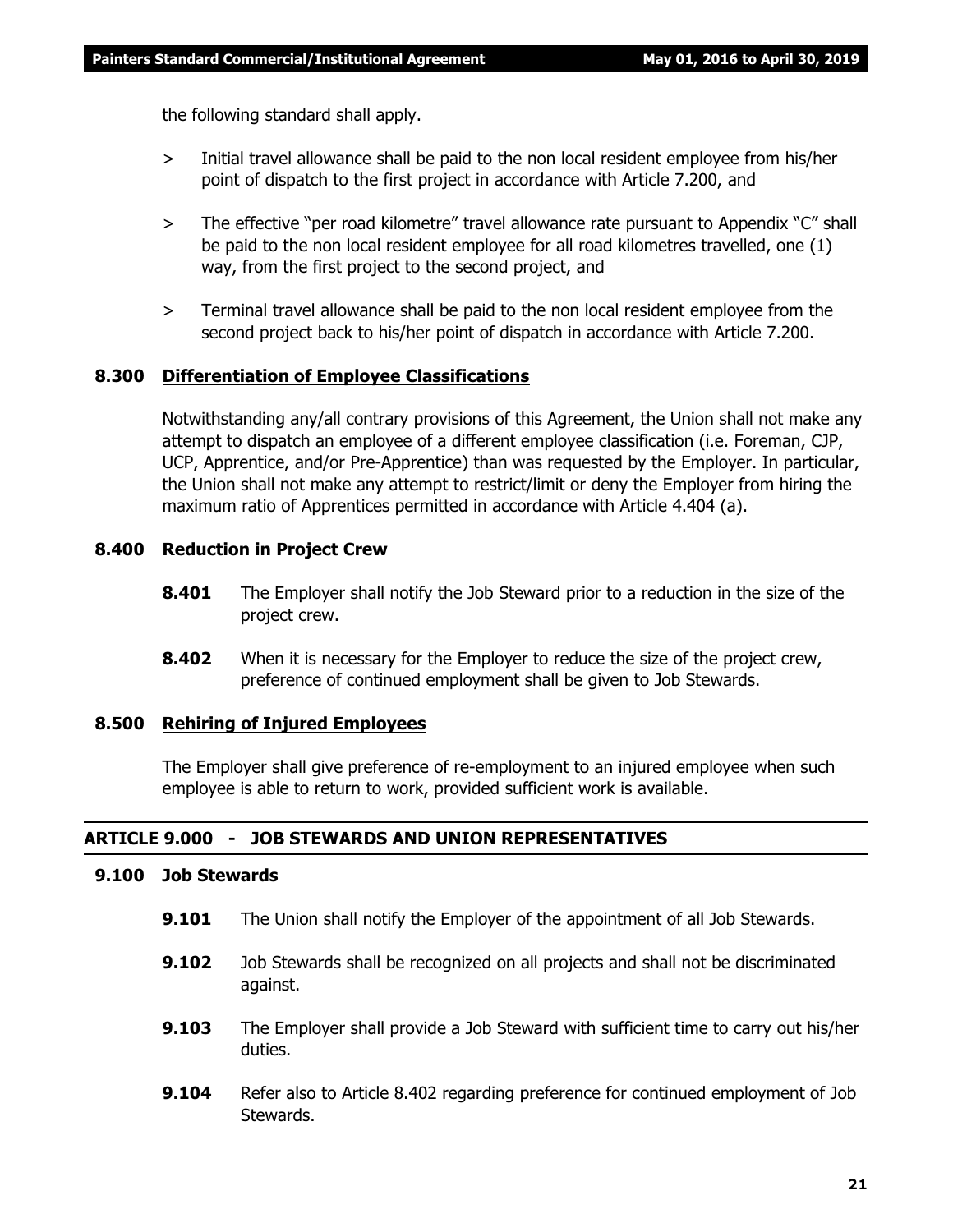#### **9.200 Union Representatives**

Union Representatives shall have access to all projects governed by this Agreement, after first notifying the Employer, however in no way shall such Representative(s) interfere with employees during working hours unless permission is granted.

#### **9.300 Leaves of Absence**

- **9.301** The Employer shall grant a non-paid leave of absence to an employee when requested, in writing, to do so by the Union. Such leave shall be for the purpose of attending to Union business, and shall not jeopardize the employee's continued employment. Notwithstanding the foregoing, the Employer may deny such request for valid reasons.
- **9.302** The Parties agree to cooperate to facilitate broad and liberal leaves for operations and training military leave for workers who serve as members of the Canadian Forces Reserves, in accordance with provincial and federal law and the "Declaration of Support for the Reserve Forces" signed by the Canadian Office of the Building and Construction Trades Department and the National Construction Labour Relations Alliance, dated May 12, 2010.

#### **ARTICLE 10.000 - HEALTH AND SAFETY**

#### **10.100 Safety Equipment**

- **10.101 (a)** The Employer shall supply to employees, at no cost, all safety equipment, including hearing protective devices and safety masks (as per WSBC requirement G5.54-7), except personal apparel (i.e. CSA approved hard hat, CSA approved footwear, rubber clothing, etc.). Refer also to Article 10.502.
	- **(b)** The Employer shall supply a five (5) point safety harness to an employee if/as required by WSBC. Notwithstanding the foregoing, an employee may use his/her own CSA approved safety harness and lanyard, providing such equipment is in satisfactory condition and has been approved for use by the Employer. Where an employee chooses to use an Employer supplied safety harness and lanyard, such employee shall return such harness and lanyard in good condition when asked to do so or upon termination of employment.
	- **(c)** The Employer may deduct the cost of Employer supplied safety equipment from an employee's pay cheque if such equipment is not returned.
- **10.102** All equipment, tools, and materials shall conform and be utilized in conformity with applicable provincial and/or federal regulations, acts and laws. Employer safety regulations shall be complied with provided they are not inconsistent with the foregoing. It shall not be considered a violation of this Agreement should an employee(s) refuse to work in conditions and/or use equipment that do not meet prescribed safety standards and/or regulations.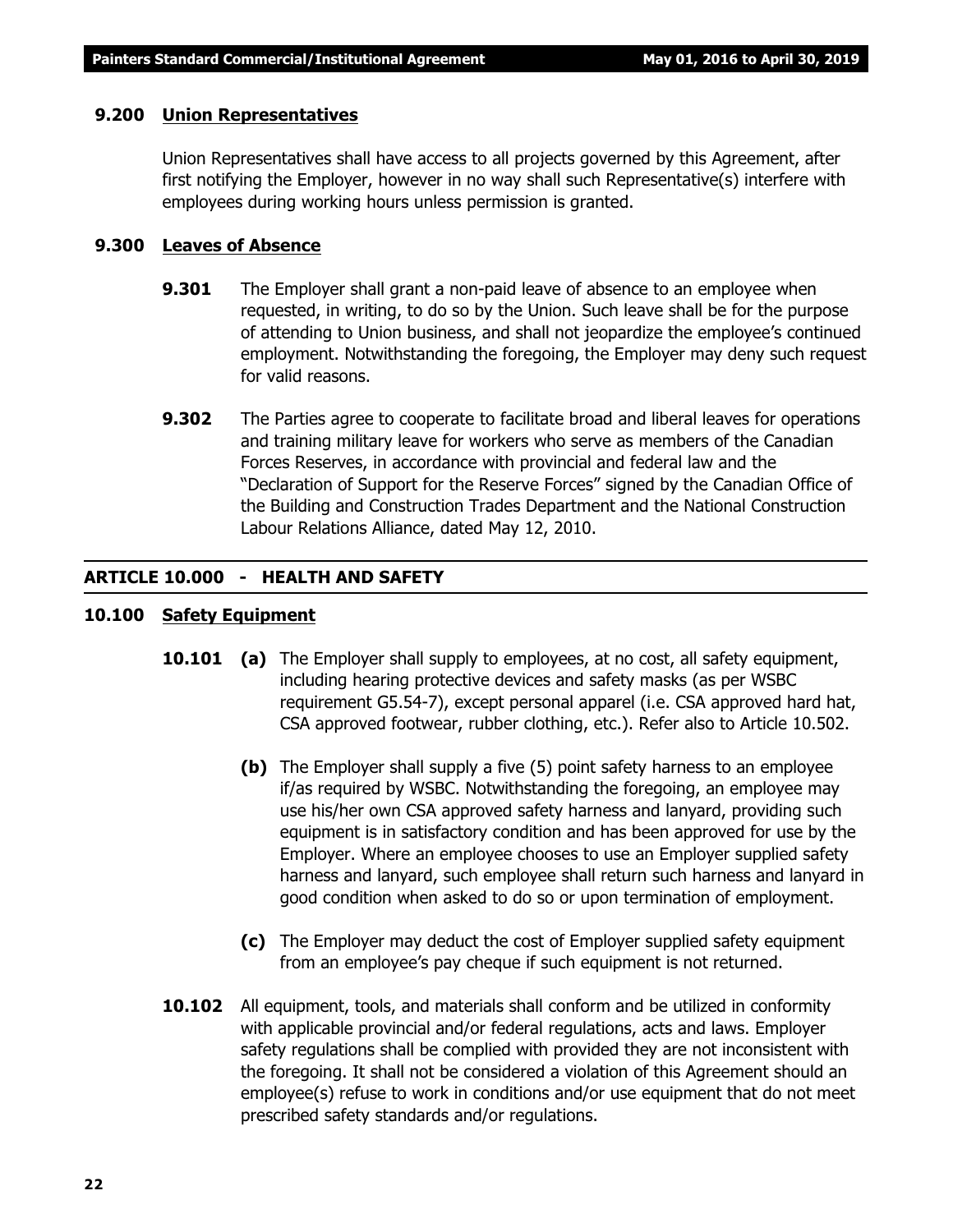#### **10.200 Accident Prevention Regulations**

- **10.201** The Parties to this Agreement shall, at all times, comply with the accident prevention regulations of the *Workers Compensation Act* and any refusal on the part of an employee to work in contravention of such regulations shall not be deemed to be a breach of this Agreement. No employee shall be discharged because such employee fails to work under unsafe conditions as set out in the regulations.
- **10.202 (a)** Any refusal by an employee to abide by known WSBC regulations or posted Employer safety regulations, after being duly warned, shall constitute just cause for discipline, up to and including termination.
	- **(b)** Employees shall abide by any/all project site rules at all times. Failure to do so shall constitute just cause for termination.
- **10.203** Any employee may refuse to work where, in the opinion of such employee, adequate safety precautions have not been provided.

#### **10.300 Project Inspections**

The Job Steward, or where there is a safety committee a Union representative of such committee, shall accompany the WSBC inspector on all project inspections.

#### **10.400 Injured or Sick Employees**

- **10.401** The Employer shall cover all transportation costs not otherwise covered by WSBC for any employee residing in Employer supplied accommodation who is injured on the project and subsequently requires transportation to either his/her point of dispatch or back to the project. The foregoing shall also apply for any employee residing in Employer supplied accommodation who becomes ill or is injured in an accident not covered by WSBC, if the First Aid Attendant or a doctor recommends off-site treatment or a return to the employee's point of hire.
- **10.402** If an employee requires off-site medical attention which necessitates no return to work on that day, or where a qualified Occupational First Aid Attendant recommends rest until the next day, then the injured employee shall be paid for the full shift.
- **10.403** Refer also to Article 8.500.

#### **10.500 Certifications and Personal Protective Equipment**

The following provisions shall apply to all employees, whether they are reporting for work or are already employed on a project: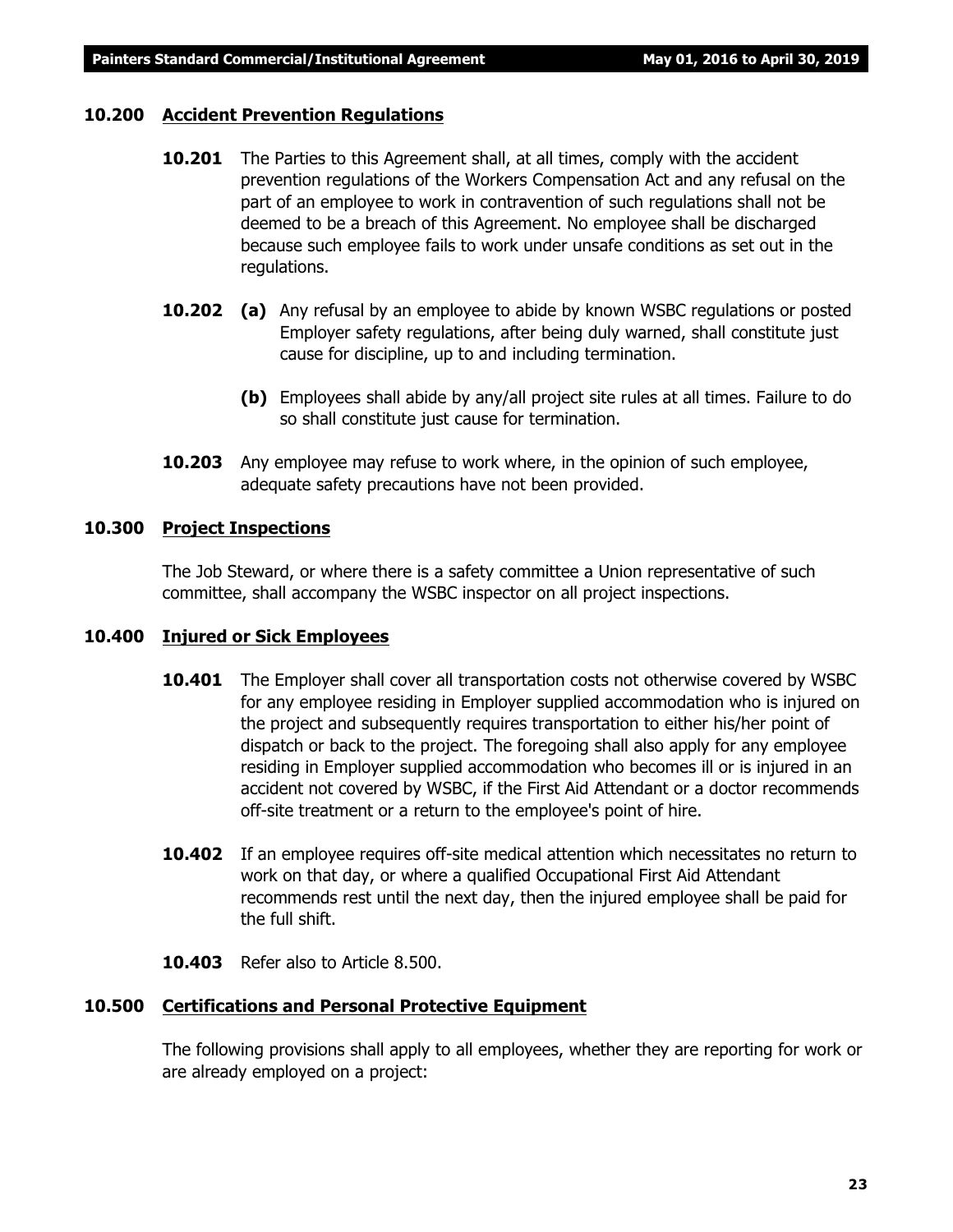#### **10.501 Certifications**

Employees shall be responsible for ensuring they possess all Health and Safety related required certifications (eg. Workplace Hazardous Materials Information System training, Record of Hearing Test, etc.) and that such certifications are valid. Proof of such certifications shall be provided to the Employer upon request.

#### **10.502 Personal Protective Equipment**

Employees shall be responsible for personally providing and utilizing the following personal protective equipment as required under regulations/policies imposed by WSBC, and/or any other such body (i.e. Federal, Provincial, or Municipal Governments, etc.), having the authority to enact similar regulations/policies.

- **(a)** Clothing suitable for protection against the natural elements to which they may be exposed.
- **(b)** All such personal protective equipment generally regarded as being the responsibility of the employee. Such personal protective equipment shall include, but not be limited to, CSA approved; gloves, safety headgear, and steel toed safety footwear complete with above ankle support.
- **10.503 (a)** The Employer shall be permitted to refuse work to any employee who does not fulfill such provisions as stipulated in Articles 10.501 and/or 10.502.
	- **(b)** Notwithstanding Article 6.600, if an employee is refused work in accordance with Article 10.503 (a), the Employer shall be required to pay such employee only for actual time worked, if any.

#### **ARTICLE 11.000 - WORKING CONDITIONS**

#### **11.100 Harassment and Discrimination**

Employees shall have the right to work in an environment free from harassment. In addition, discrimination under the prohibited grounds of the *BC Human Rights Code* shall not be tolerated within the open and inclusive craft building trades construction industry.

#### **11.200 Project Facilities**

#### **11.201 Toilets**

Chemical or flush toilets shall be provided from the commencement of work on all projects. When sewer or chemical toilets are not available, sanitary facilities shall be provided in accordance with local sanitary regulations. Toilet houses shall be of fibreglass or rubber compound construction, and shall be cleaned out daily. Toilet paper shall be provided. There shall be a minimum of one (1) toilet for every fifteen (15) building trades persons on a project.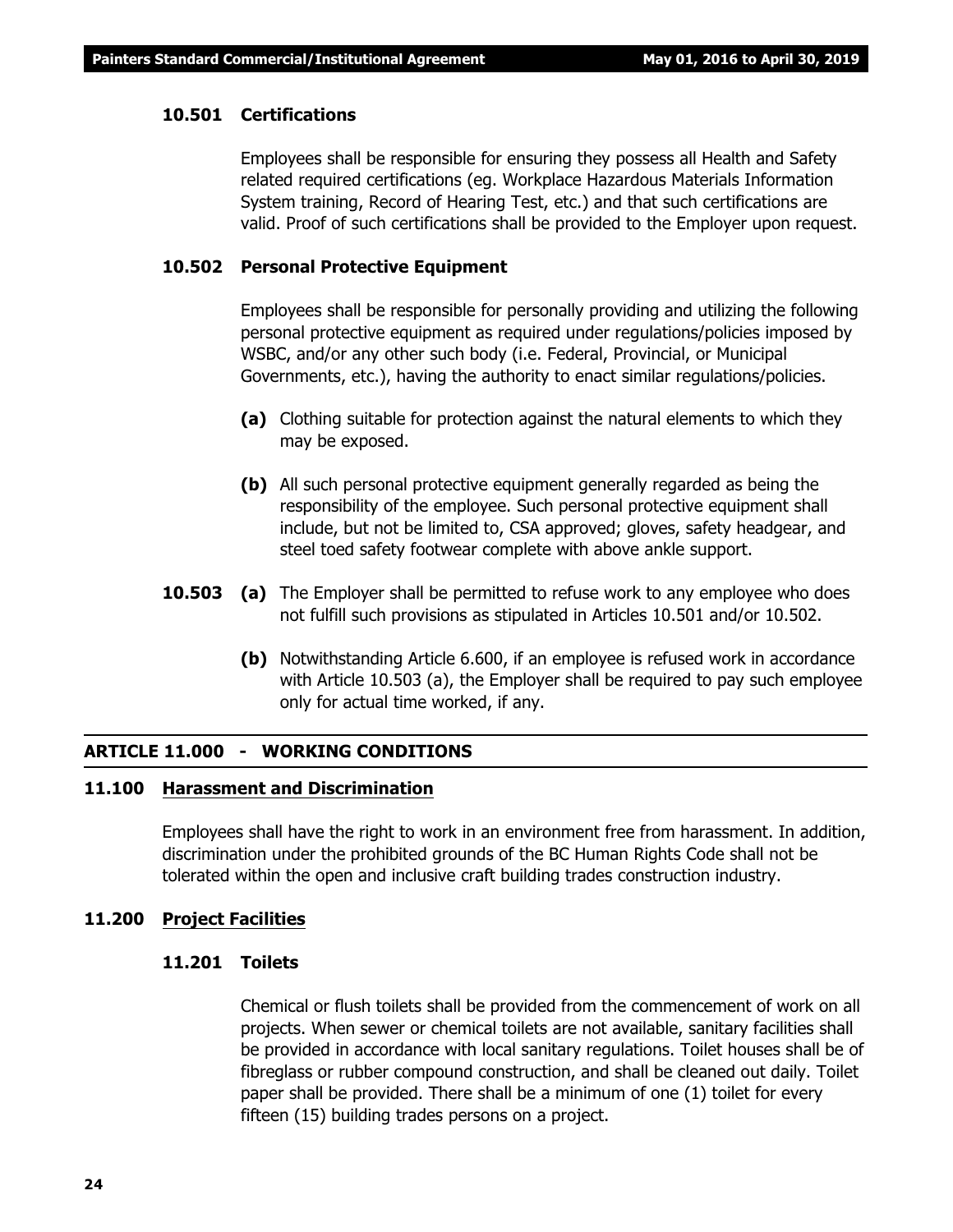#### **11.202 Drinking Water**

Where there is no running tap water available, cool drinking water in approved sanitary containers shall be provided. Paper cups and salt tablets shall also be supplied.

#### **11.203 Telephone Access**

A telephone(s) shall be made available to all employees at all times for incoming or outgoing emergency purposes, and incoming messages of an emergency nature shall be relayed immediately. No employee shall be permitted to use a personal cell phone or smart phone during working hours, excluding rest and meal breaks, except in case of an emergency. Repeated violations of the foregoing shall constitute just cause for discipline, up to and including termination.

#### **11.204 Clean Up Facilities**

The Employer shall provide clean up facilities, hand cleaner and paper towels.

#### **11.300 Lockup**

The Employer shall not be required to provide a lockup on any project of short term duration unless it is economically practical to do so. On all other projects, the following standards shall apply.

- **11.301** A lockup shall be provided for employees and such lockup shall be located on the ground floor or first floor of the project. If multiple shifts are being worked, a separate lockup shall be provided for each shift. Lockups shall be used for tools, drying clothes, as a dressing room, and as a lunch room.
- **11.302** Each lockup shall have tool racks, tables and benches with provision for drying clothes and shall be of an adequate size to allow a minimum of fifteen (15) square feet per employee.
- **11.303** Each lockup shall have windows and venting with adequate lighting and provision for continuous heat twenty-four (24) hours a day.
- **11.304** The Employer shall be responsible for having the lockup(s) cleaned out daily and kept clear of building material and other construction paraphernalia.

### **11.400 Vehicles**

No employee shall be required to carry material to a project in his/her own motor vehicle, and/or otherwise be permitted to use his/her own motor vehicle in a manner which is unfair to other employees and/or contrary to the best interests of the Union.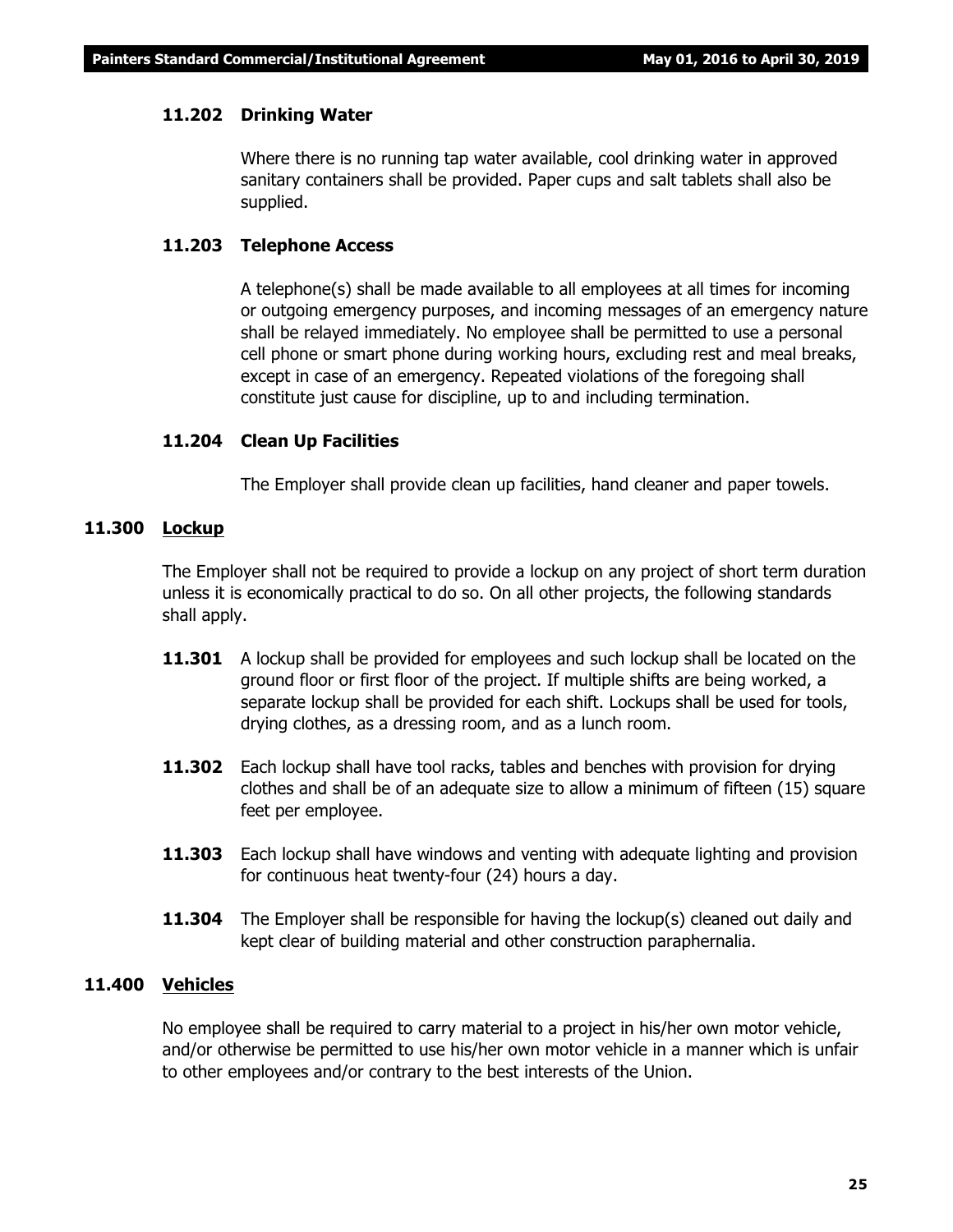#### **11.500 Tools, Equipment and Protective Clothing**

**11.501** An employee shall provide all customary hand tools/equipment of the trade, including but not limited to the following. All other tools and equipment shall be supplied by the Employer.

#### **(a) Brush Painters**

A suitable grip containing a clean pair of overalls, soft shoes, shave hook, putty knife, square putty knife, razor blade holder, broad knife, screwdriver and hammer, one "Red Devil" brand hand-scraper or similar type, and manufactured dust brush.

#### **(b) Paperhangers and Sheeting Workers**

A suitable grip containing a clean pair of overalls, soft shoes, dusting brush, putty knives, broad knives, screwdriver, hammer, straight edge trimmer base and zinc strip, trimmer shears, steel roller, felt roller, measuring equipment, smoothing brush, razor blade holder, chalk line and plumb bob.

#### **(c) Spray Painters and Sandblasters**

A suitable grip containing the same tools as a brush painter, plus a pair of pliers and a crescent wrench for the type of equipment being used. Any special spray equipment wrenches to be supplied by the Employer.

- **11.502** The tools of an employee starting a new job shall be in good condition and shall be kept so on the Employer's time.
- **11.503 (a)** An employee shall not be considered to be prepared to work until such time as the employee has the required customary hand tools/equipment specified in Article 11.501.
	- **(b)** If an employee does not have the required customary hand tools/equipment specified in Article 11.501, the Employer may supply such tools/equipment to the employee and deduct the cost from the employee's pay cheque.
- **11.504** An employee shall only be responsible for the Employer's tools left in their possession if damage or loss to such tools occurs as a result of the proven carelessness or neglect of the employee in whose possession such tools were left.

#### **11.600 Insurance**

An employee shall submit an inventory of his/her tools and working apparel on the project to the Employer upon request, and the Employer shall replace an employee's tools and working apparel if such tools and/or working apparel are lost due to fire, burglary, or as a result of working over water or such other areas where tools cannot be retrieved.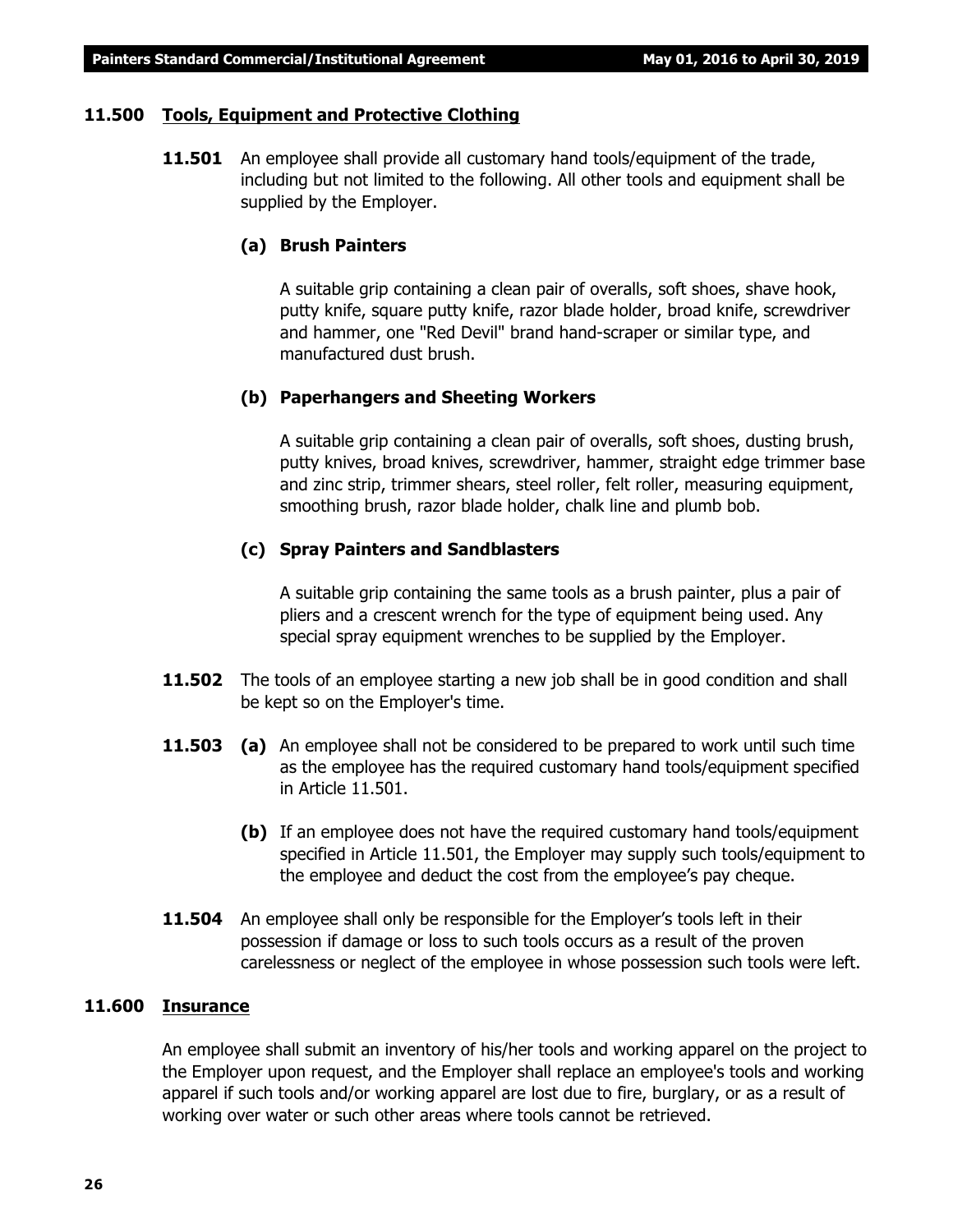#### **ARTICLE 12.000 - JOINT LABOUR/MANAGEMENT INITIATIVES**

#### **12.100 DC38 Joint Trade Society**

The parties shall abide by the Constitution and Bylaws of the DC38 Joint Trade Society, with respect to the operation of such Society. Notwithstanding the foregoing, the terms of this Agreement shall supercede the Constitution and Bylaws of the DC38 Joint Trade Society in the event of an inconsistency between the two (2) documents.

#### **12.200 Commercial/Institutional Painters Joint Labour/Management Committee (PJLMC)**

Refer to Appendix "F" for details.

#### **ARTICLE 13.000 - ENABLING PROVISIONS**

#### **13.100 Process**

- **13.101** The Union and an Employer(s) may determine on a project by project, area, or sector basis, if special dispensation is required to become competitive, and should the necessity arise, may by mutual agreement, in writing, amend or delete terms or conditions of this Agreement for the duration of the project. Notwithstanding the foregoing, it shall be a violation of this Agreement for the Parties to agree to the reduction and/or elimination of any joint industry funds negotiated between the BCBCBTU and CLR (i.e. Rehabilitation Fund) or individual dues to umbrella organizations, without the specific prior written consent of the BCBCBTU and CLR.
- **13.102** Article 13.000 is specifically intended to provide Employers with competitive relief where deemed necessary. As a result, unless otherwise mutually agreed to in writing by the Union and CLR, no enabling package, or individual term or condition therein, shall include a provision, not already provided for in this Agreement, which in any way either increases the Employer's cost and/or decreases the Employer's flexibility with respect to any term of this Agreement. Refer to Article 13.103 for further details and examples.
- **13.103** The following example is offered to clarify the intent of Article 13.102. It is not meant to be inclusive of every possible situation, but merely to illustrate potential circumstances which could ultimately arise.
	- **>** If the Union provides competitive relief (e.g. reduction of rates, relaxation of crewing ratio restrictions, suspension of premiums, broadening of start time flexibility, mobility of members, etc.), but makes such relief contingent upon the Employer purchasing material from a Union signatory supplier, and/or waiving their right to utilize existing name request and/or recall provisions, then such contingency shall not be enforceable.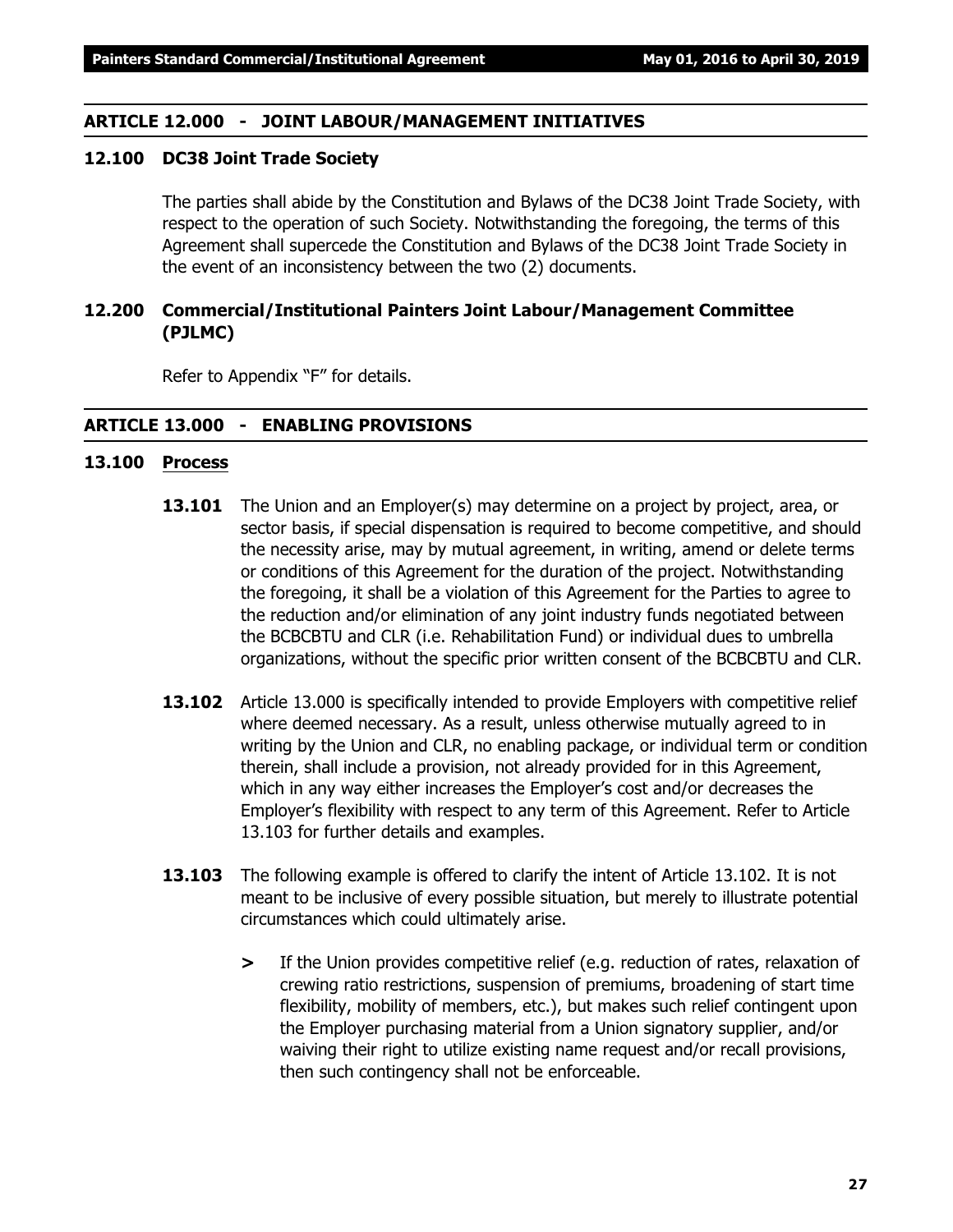#### **13.200 Participation**

- **13.201** In recognition of the close working relationship on projects between the Union and other BCBCBTU affiliates, the Parties acknowledge the need for enabling relief to be generally consistent. As a result, the Parties agree to work towards achieving this objective wherever possible. Notwithstanding the foregoing, the Parties also acknowledge the individual autonomy of the Union and agree that nothing herein shall be interpreted as an agreement to limit that autonomy in any way.
- **13.202** Unless otherwise mutually agreed to in writing by the Parties, neither the Union nor an individual Union Local(s) shall decline to participate in good faith in the process contemplated by Article 13.000 of this Agreement. The Parties expressly agree that the Union and/or an individual local(s) of the Union would be in violation of foregoing if the Union and/or an individual local(s) of the Union were to decline an Employer's enabling request pursuant to either a formal or informal (i.e. blanket) policy of refusal. Individual union members shall retain the right to refuse a dispatch to an enabled project, but neither the Union nor an individual local(s) of the Union shall encourage or otherwise counsel its members to do so.

#### **ARTICLE 14.000 - GRIEVANCE PROCEDURE**

#### **14.100 Definition**

- **14.101 (a)** A grievance shall be defined as any "difference" between the Parties to this Agreement with respect to its interpretation, application, operation or any alleged violation thereof, including discharge for cause alleged to be unjust by the Union. Discharge shall not include layoff of employees for reason of project efficiency or reduction of forces on suspension or completion of work.
	- **(b)** The party initiating a grievance shall be referred to herein as the aggrieved party. The other party to a grievance shall be referred to as the responding party.
- **14.102** The two (2) parties to any formal grievance shall be the two (2) parties signatory to this Agreement, namely the Union and CLR (acting on its own behalf and/or on behalf of its respective signatory member Employer(s)). The parties expressly agree that an individual local(s) of the Union does not have the right to initiate a formal grievance unless/until such grievance has been duly authorized in accordance with the Union's prevailing policy(s), where such prevailing policy(s) exist. Likewise, the parties expressly agree that an individual Employer does not have the right to unilaterally initiate or defend a formal grievance on its own behalf without the prior written authorization of CLR.

#### **14.200 Time Limits**

**14.201** In order to initiate a formal grievance, the aggrieved party must provide written notification to the responding party within thirty (30) calendar days of the date on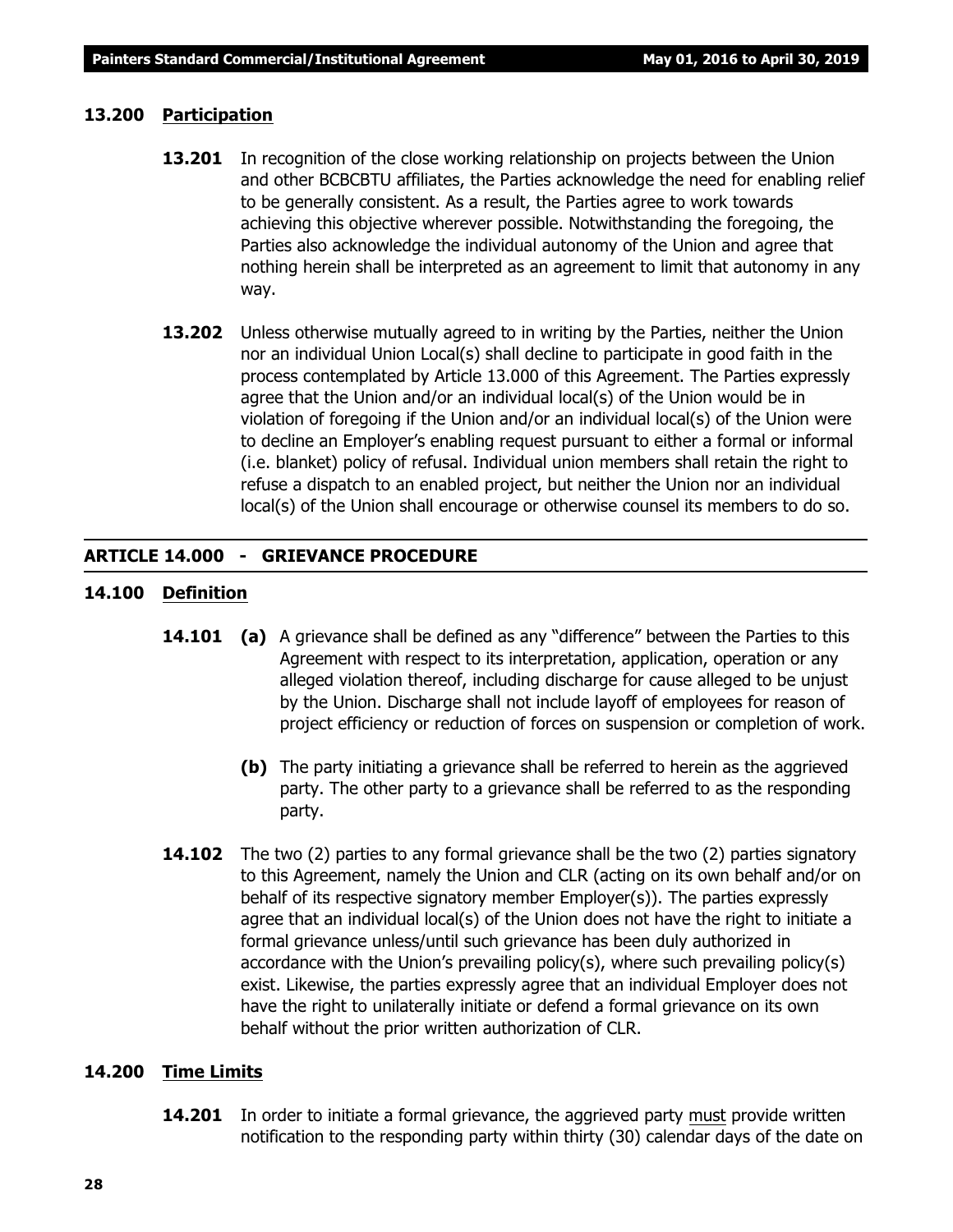which the underlying "difference" is alleged to have occurred. Such notification shall include all relevant particulars of the formal grievance and all relevant and reliance documentation. The parties expressly agree that a formal grievance shall not be deemed to have been initiated unless/until the responding party has actually received a copy of the required written notification from the aggrieved party. All time limits shall be strictly enforced.

**14.202** Notwithstanding Article 14.201, in the event of an alleged error on a pay cheque, such "difference" shall be deemed to have occurred on the date the pay cheque stub was received by the aggrieved employee(s). Likewise, in the event of an alleged error on the Employer's monthly remittance report, such "difference" shall be deemed to have occurred on the date the remittance report was received by the Union.

#### **14.300 Step 1 (Informal Resolution)**

Once a formal grievance has been initiated, the parties shall make a concerted good faith effort to work out a mutually agreeable resolution. Notwithstanding the foregoing, unless otherwise mutually agreed by the parties in writing, the aggrieved party shall be deemed to have abandoned the formal grievance in the event notice of referral to Mr. Michael Fleming (in accordance with Article 14.400) has not been received by the responding party within sixty (60) calendar days of the date on which the underlying "difference" is alleged to have occurred. Refer to Article 14.202 for clarification on the interpretation of "occurred".

#### **14.400 Step 2 (Formal Resolution)**

The parties expressly agree that the Step 2 is an integral component of the Grievance Procedure in accordance with this Agreement.

If the parties are unable to work out a mutually agreeable resolution in accordance with Article 14.300, either party may refer the formal grievance to Mr. Michael Fleming for final and conclusive determination as follows. Notice of such referral shall be provided, in writing, to both the responding party and Mr. Fleming. Notwithstanding the foregoing, in the event Mr. Fleming is not available to the parties, the parties shall mutually agree upon a replacement. (Note: The parties expressly agree that all references to Mr. Michael Fleming within Article 14.000 shall be interpreted as *"Mr. Fleming or his replacement "* in the event a replacement for Mr. Fleming is mutually agreed upon in accordance with such Article.)

- **14.401** Mr. Fleming shall meet with the parties and shall attempt to facilitate a mutually agreeable resolution.
- **14.402 (a)** In the event Mr. Fleming is unable to facilitate a mutually agreeable resolution in accordance with Article 14.401, each party shall be required to submit a proposed determination/award, in writing, to Mr. Fleming. Mr. Fleming shall determine his own procedure, including timing, for such submissions. Upon receipt of both proposed determinations/awards, Mr. Fleming shall provide a copy to each party.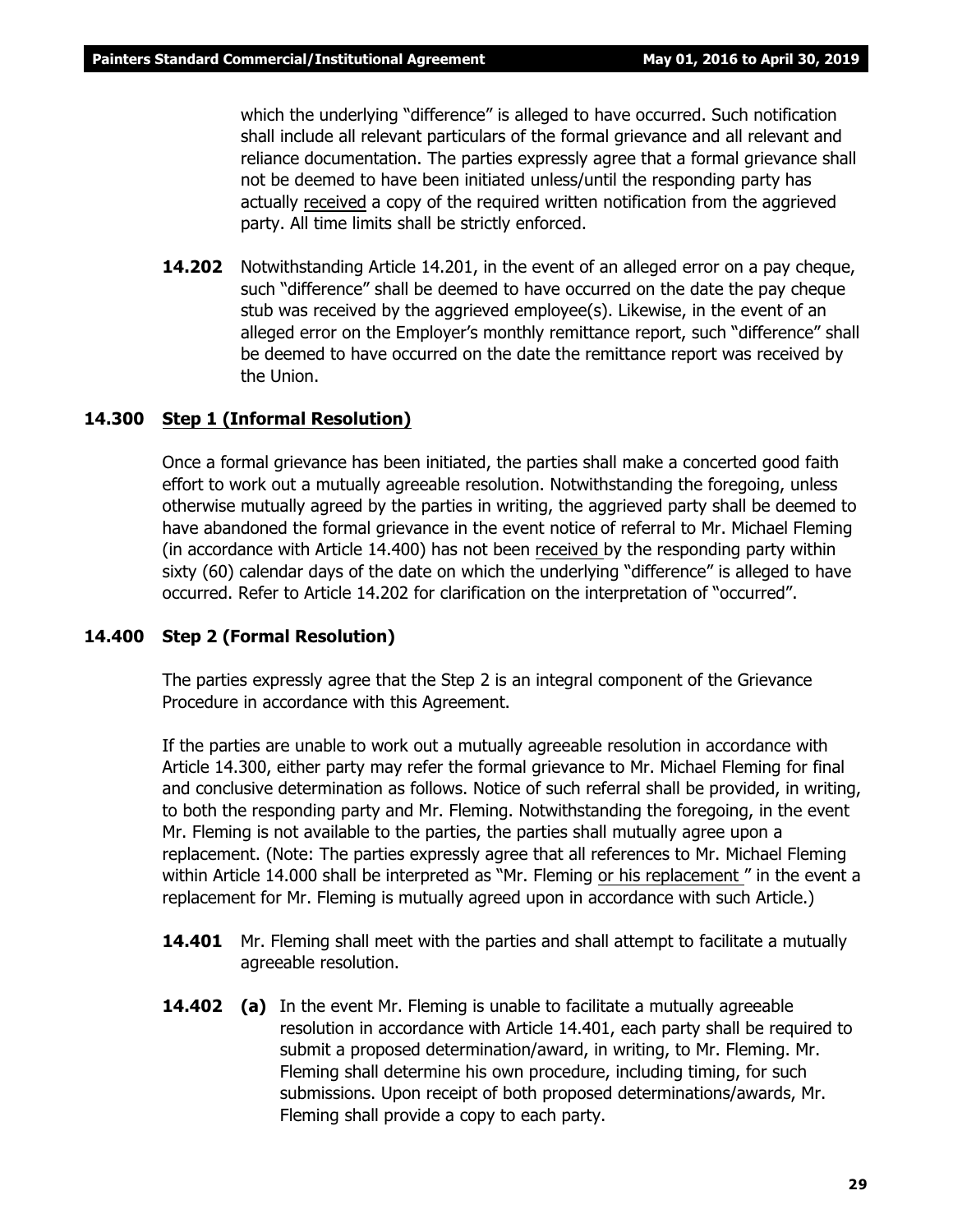- **(b)** Mr. Fleming shall consider the relative merits of each of the proposed determinations/awards, and shall select one (1) of the proposed determinations/awards in its entirety, and may not impose any alternative and/or modified determination/award without the prior mutual agreement of the parties.
- **(c)** Mr. Fleming shall provide a summary of the reasons for his decision within his award.
- **14.403** Notwithstanding any/all contrary provisions of Article 14.000, Mr. Fleming shall have and may exercise all powers of a mediator/arbitrator pursuant to the *Labour Relations Code.*
- **14.404** Notwithstanding any/all contrary provisions of Article 14.000, the parties may mutually agree, in writing, to any other grievance resolution procedure which they agree is appropriate under the circumstances.

#### **14.500 Expenses**

Each party shall be responsible for one hundred percent (100%) of any/all "party specific" costs, and fifty percent (50%) of any/all "joint" costs, which may be incurred during the informal and formal grievance resolution process.

#### **ARTICLE 15.000 - SAVINGS CLAUSE**

- **15.100** In the event that any clause, section or article of this Agreement should be held invalid by operation of law, or by a tribunal of competent jurisdiction, or if compliance with or enforcement of any clause, section or article should be restrained by such tribunal, pending a final determination as to its validity, the remainder of this Agreement or the application of such clause, section or article to persons or circumstances, other than those as to which it has been held invalid, or as to which compliance with or enforcement of has been restrained, shall not be affected thereby.
- **15.200** In the event that any clause, section or article of this Agreement should be held invalid, or enforcement of, or compliance with which has been restrained, as above set forth, the Parties affected thereby shall enter into immediate collective bargaining negotiations, upon the request of either Party, for the purpose of arriving at a mutually satisfactory replacement for such clause, section or article during the period of invalidity or restraint.
- **15.300** In the event the Parties do not agree on such a mutually satisfactory replacement, they shall submit the dispute to the grievance procedure in accordance with Article 14.000.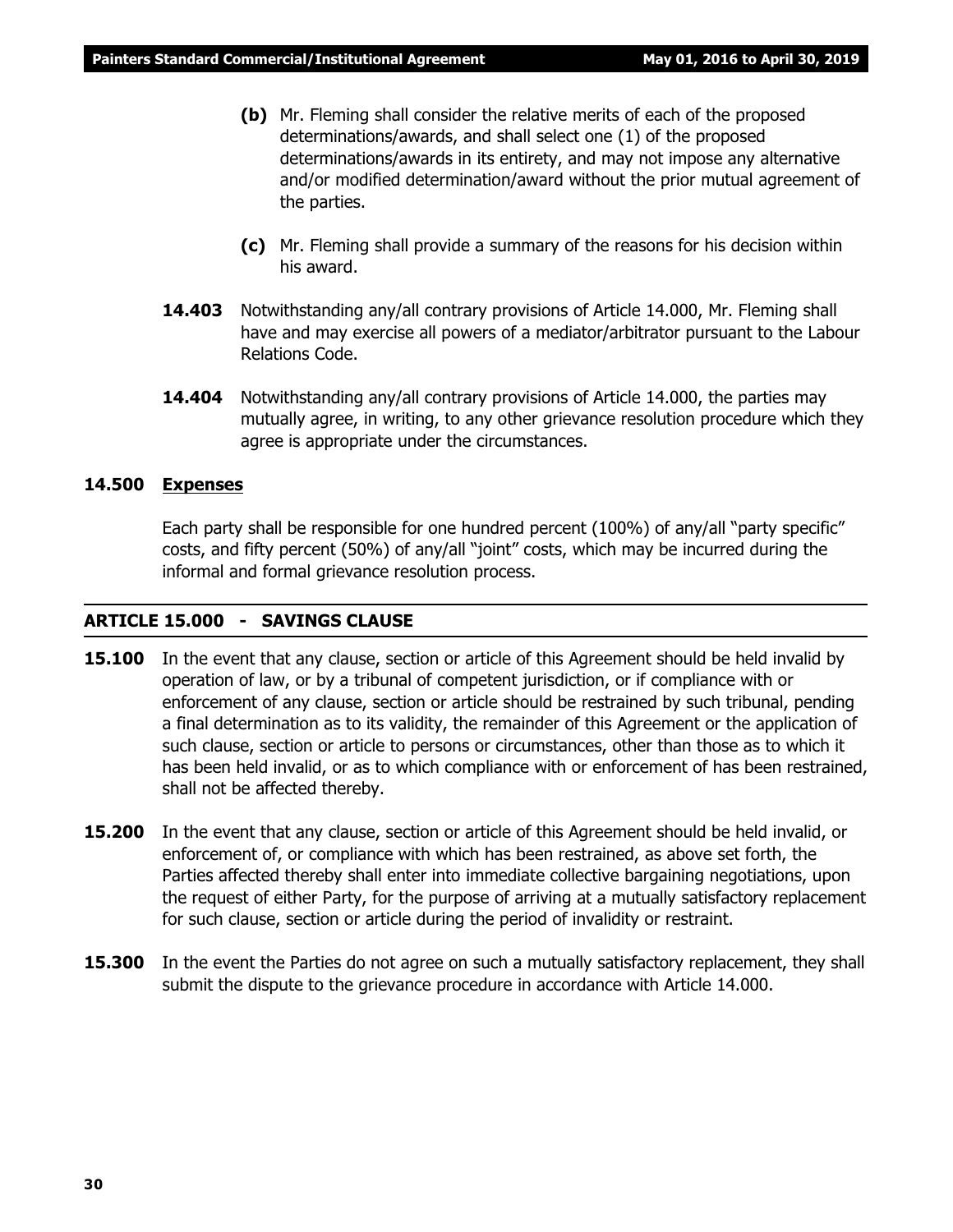#### **SIGNATURE OF PARTIES**

Signed on behalf of: Signed on behalf of:

Construction Labour Relations **IUPAT District Council 38** Association of BC

<u>Clyde Scollan Dan Jajic</u>

Eric Akelaitis

Dated this  $30<sup>th</sup>$  day of August, 2018. Dated this  $30<sup>th</sup>$  day of August, 2018.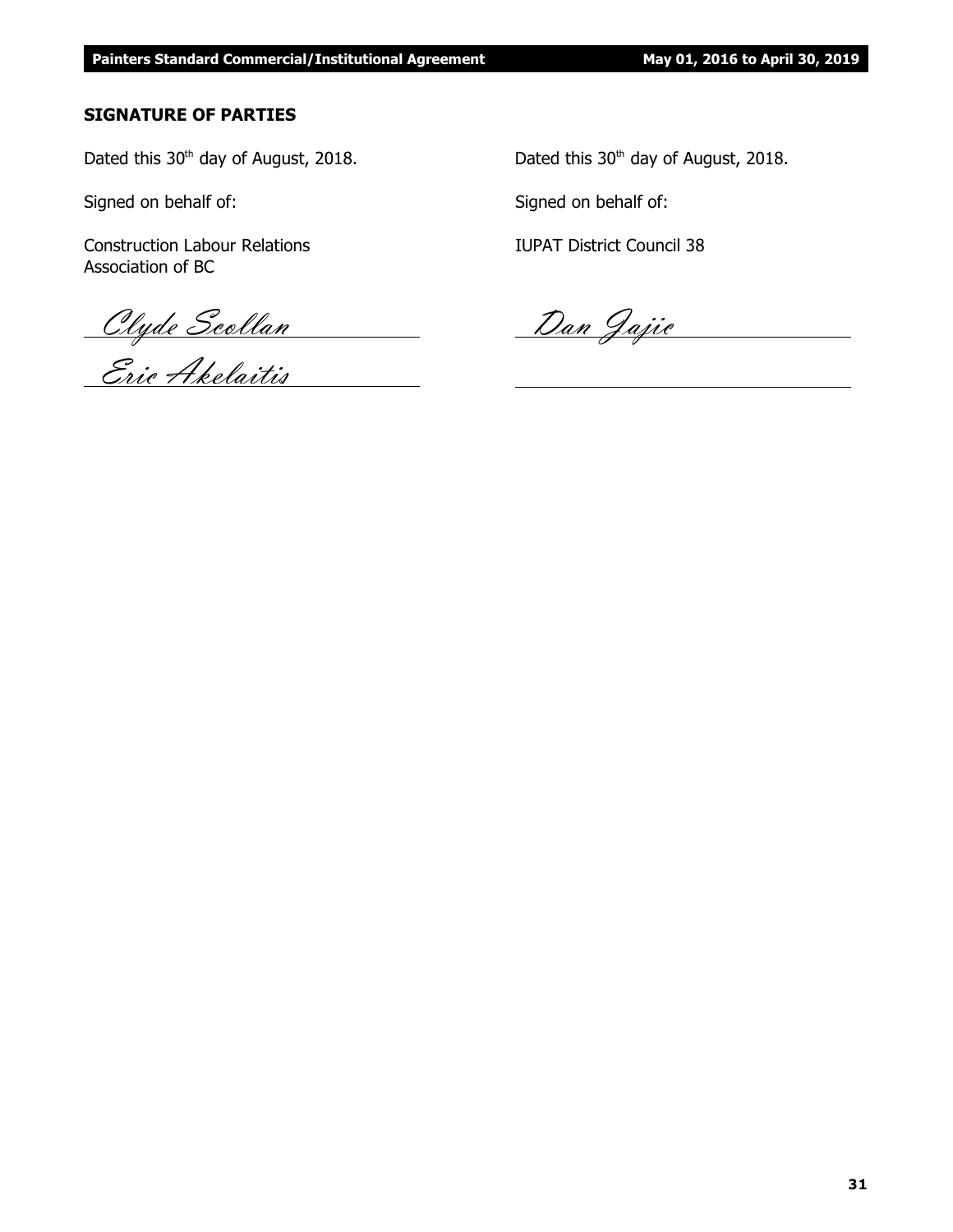### **SCHEDULE "A1.1" MINIMUM STRAIGHT TIME HOURLY WAGE RATES AND BREAKDOWN OF MONETARY PACKAGE COMMERCIAL/INSTITUTIONAL - NEW CONSTRUCTION (EXCLUDING NORTHERN BC)**

Schedule "A1.1" shall apply to all commercial and institutional new construction projects, except those located in Northern BC.

| <b>New Construction Projects - Excluding Northern BC</b> |               |                     |                     |                               |                               |            |            | Effective May 01, 2015 (continues to apply through Oct. 31, 2016) |             |               |                |                      |                  |  |
|----------------------------------------------------------|---------------|---------------------|---------------------|-------------------------------|-------------------------------|------------|------------|-------------------------------------------------------------------|-------------|---------------|----------------|----------------------|------------------|--|
|                                                          |               |                     |                     | <b>Employer Contributions</b> |                               |            |            |                                                                   |             |               |                |                      |                  |  |
| <b>Employee Classifications:</b>                         | $\frac{0}{0}$ | <b>Base</b><br>Rate | <b>VP/SHP</b><br>8% | <b>Benefit</b><br>Plan        | <b>Pension</b><br><b>Plan</b> | <b>JTS</b> | <b>CAF</b> | <b>MPDA</b>                                                       | <b>CIRP</b> | <b>JAPlan</b> | <b>BCBCBTU</b> | D&A<br><b>Policy</b> | Total<br>Package |  |
| > "A" Foreman                                            | $+$ \$3.00    | 34.52               | 2.762               | 2.02                          | 2.50                          | 1.035      | 0.11       | 0.10                                                              | 0.02        | 0.01          | 0.01           | n/a                  | 43.087           |  |
| > "B" Foreman                                            | $+$ \$2.00    | 33.52               | 2.682               | 2.02                          | 2.50                          | 1.035      | 0.11       | 0.10                                                              | 0.02        | 0.01          | 0.01           | n/a                  | 42.007           |  |
| > Certified (CJP)                                        | 100%          | 31.52               | 2.522               | 2.02                          | 2.50                          | 1.035      | 0.11       | 0.10                                                              | 0.02        | 0.01          | 0.01           | n/a                  | 39.847           |  |
| Term Apprentice<br>> 6 <sup>th</sup>                     | 80%           | 25.22               | 2.018               | 2.02                          | n/a                           | 1.035      | 0.11       | 0.10                                                              | 0.02        | 0.01          | 0.01           | n/a                  | 30.543           |  |
| Term Apprentice<br>> 5 <sup>th</sup>                     | 75%           | 23.64               | 1.891               | 2.02                          | n/a                           | 1.035      | 0.11       | 0.10                                                              | 0.02        | 0.01          | 0.01           | n/a                  | 28.836           |  |
| > 4 <sup>th</sup><br>Term Apprentice                     | 70%           | 22.06               | 1.765               | 2.02                          | n/a                           | 1.035      | 0.11       | 0.10                                                              | 0.02        | 0.01          | 0.01           | n/a                  | 27.130           |  |
| Term Apprentice<br>> 3 <sup>rd</sup>                     | 65%           | 20.49               | 1.639               | 2.02                          | n/a                           | 1.035      | 0.11       | 0.10                                                              | 0.02        | 0.01          | 0.01           | n/a                  | 25.434           |  |
| > 2 <sup>nd</sup><br>Term Apprentice                     | 55%           | 17.34               | 1.387               | 2.02                          | n/a                           | 1.035      | 0.11       | 0.10                                                              | 0.02        | 0.01          | 0.01           | n/a                  | 22.032           |  |
| Term Apprentice<br>>1 <sup>st</sup>                      | 50%           | 15.76               | 1.261               | 2.02                          | n/a                           | 1.035      | 0.11       | 0.10                                                              | 0.02        | 0.01          | 0.01           | n/a                  | 20.326           |  |
| > Uncertified Painter Level 6                            | 80%           | 25.22               | 2.018               | 2.02                          | n/a                           | n/a        | 0.11       | 0.10                                                              | 0.02        | 0.01          | 0.01           | n/a                  | 29.508           |  |
| > Uncertified Painter Level 5                            | 75%           | 23.64               | 1.891               | 2.02                          | n/a                           | n/a        | 0.11       | 0.10                                                              | 0.02        | 0.01          | 0.01           | n/a                  | 27.801           |  |
| > Uncertified Painter Level 4                            | 70%           | 22.06               | 1.765               | 2.02                          | n/a                           | n/a        | 0.11       | 0.10                                                              | 0.02        | 0.01          | 0.01           | n/a                  | 26.095           |  |
| > Uncertified Painter Level 3                            | 65%           | 20.49               | 1.639               | 2.02                          | n/a                           | n/a        | 0.11       | 0.10                                                              | 0.02        | 0.01          | 0.01           | n/a                  | 24.399           |  |
| > Uncertified Painter Level 2                            | 55%           | 17.34               | 1.387               | 2.02                          | n/a                           | n/a        | 0.11       | 0.10                                                              | 0.02        | 0.01          | 0.01           | n/a                  | 20.997           |  |
| > Uncertified Painter Level 1                            | 50%           | 15.76               | 1.261               | 2.02                          | n/a                           | n/a        | 0.11       | 0.10                                                              | 0.02        | 0.01          | 0.01           | n/a                  | 19.291           |  |
| > Pre-Apprentice                                         | 35%           | 11.03               | 0.882               | 0.54                          | n/a                           | n/a        | 0.11       | 0.10                                                              | 0.02        | 0.01          | 0.01           | n/a                  | 12.702           |  |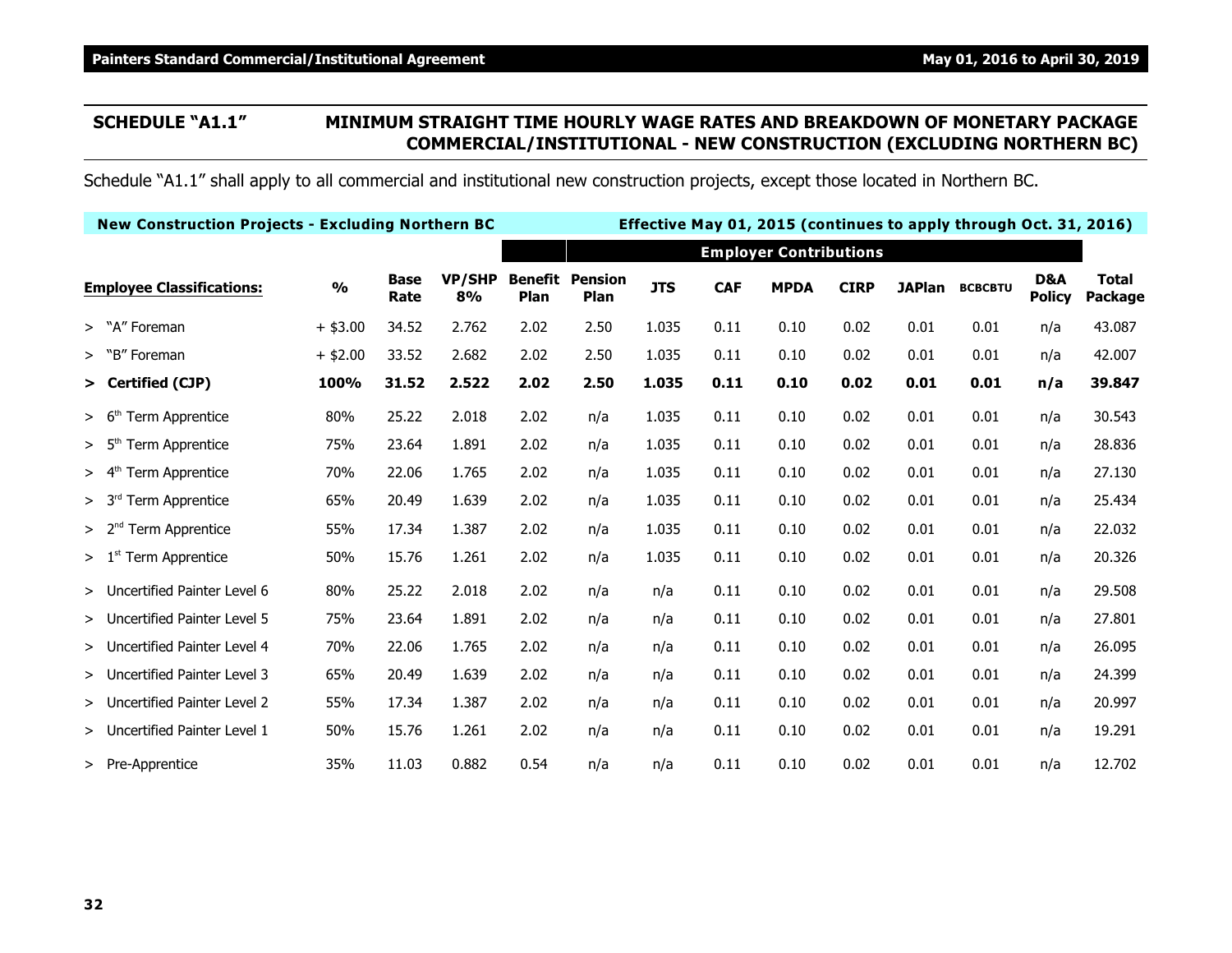### **SCHEDULE "A1.2" MINIMUM STRAIGHT TIME HOURLY WAGE RATES AND BREAKDOWN OF MONETARY PACKAGE COMMERCIAL/INSTITUTIONAL - NEW CONSTRUCTION (EXCLUDING NORTHERN BC)**

Schedule "A1.2" shall apply to all commercial and institutional new construction projects, except those located in Northern BC.

| <b>New Construction Projects - Excluding Northern BC</b> |               |                     |                     |                        |                        |            |            |                               |             |               | <b>Effective November 01, 2016</b> |                      |                  |
|----------------------------------------------------------|---------------|---------------------|---------------------|------------------------|------------------------|------------|------------|-------------------------------|-------------|---------------|------------------------------------|----------------------|------------------|
|                                                          |               |                     |                     |                        |                        |            |            | <b>Employer Contributions</b> |             |               |                                    |                      |                  |
| <b>Employee Classifications:</b>                         | $\frac{0}{0}$ | <b>Base</b><br>Rate | <b>VP/SHP</b><br>8% | <b>Benefit</b><br>Plan | <b>Pension</b><br>Plan | <b>JTS</b> | <b>CAF</b> | <b>MPDA</b>                   | <b>CIRP</b> | <b>JAPlan</b> | <b>BCBCBTU</b>                     | D&A<br><b>Policy</b> | Total<br>Package |
| > "A" Foreman                                            | 110%          | 34.93               | 2.794               | 2.02                   | 2.50                   | 1.035      | 0.11       | 0.10                          | 0.02        | 0.01          | 0.01                               | n/a                  | 43.529           |
| > "B" Foreman                                            | $+$ \$2.00    | 33.75               | 2.700               | 2.02                   | 2.50                   | 1.035      | 0.11       | 0.10                          | 0.02        | 0.01          | 0.01                               | n/a                  | 42.255           |
| > Certified (CJP)                                        | 100%          | 31.75               | 2.540               | 2.02                   | 2.50                   | 1.035      | 0.11       | 0.10                          | 0.02        | 0.01          | 0.01                               | n/a                  | 40.095           |
| Term Apprentice<br>> 6 <sup>th</sup>                     | 80%           | 25.40               | 2.032               | 2.02                   | n/a                    | 1.035      | 0.11       | 0.10                          | 0.02        | 0.01          | 0.01                               | n/a                  | 30.737           |
| <b>Term Apprentice</b><br>> 5 <sup>th</sup>              | 75%           | 23.81               | 1.905               | 2.02                   | n/a                    | 1.035      | 0.11       | 0.10                          | 0.02        | 0.01          | 0.01                               | n/a                  | 29.020           |
| $> 4th$ Term Apprentice                                  | 70%           | 22.23               | 1.778               | 2.02                   | n/a                    | 1.035      | 0.11       | 0.10                          | 0.02        | 0.01          | 0.01                               | n/a                  | 27.313           |
| > 3 <sup>rd</sup><br>Term Apprentice                     | 65%           | 20.64               | 1.651               | 2.02                   | n/a                    | 1.035      | 0.11       | 0.10                          | 0.02        | 0.01          | 0.01                               | n/a                  | 25.596           |
| > 2 <sup>nd</sup><br>Term Apprentice                     | 55%           | 17.46               | 1.397               | 2.02                   | n/a                    | 1.035      | 0.11       | 0.10                          | 0.02        | 0.01          | 0.01                               | n/a                  | 22.162           |
| >1 <sup>st</sup><br>Term Apprentice                      | 50%           | 15.88               | 1.270               | 2.02                   | n/a                    | 1.035      | 0.11       | 0.10                          | 0.02        | 0.01          | 0.01                               | n/a                  | 20.455           |
| > Uncertified Painter Level 6                            | 80%           | 25.40               | 2.032               | 2.02                   | n/a                    | n/a        | 0.11       | 0.10                          | 0.02        | 0.01          | 0.01                               | n/a                  | 29.702           |
| > Uncertified Painter Level 5                            | 75%           | 23.81               | 1.905               | 2.02                   | n/a                    | n/a        | 0.11       | 0.10                          | 0.02        | 0.01          | 0.01                               | n/a                  | 27.985           |
| > Uncertified Painter Level 4                            | 70%           | 22.23               | 1.778               | 2.02                   | n/a                    | n/a        | 0.11       | 0.10                          | 0.02        | 0.01          | 0.01                               | n/a                  | 26.278           |
| > Uncertified Painter Level 3                            | 65%           | 20.64               | 1.651               | 2.02                   | n/a                    | n/a        | 0.11       | 0.10                          | 0.02        | 0.01          | 0.01                               | n/a                  | 24.561           |
| > Uncertified Painter Level 2                            | 55%           | 17.46               | 1.397               | 2.02                   | n/a                    | n/a        | 0.11       | 0.10                          | 0.02        | 0.01          | 0.01                               | n/a                  | 21.127           |
| > Uncertified Painter Level 1                            | 50%           | 15.88               | 1.270               | 2.02                   | n/a                    | n/a        | 0.11       | 0.10                          | 0.02        | 0.01          | 0.01                               | n/a                  | 19.420           |
| > Pre-Apprentice                                         | 35%           | 11.11               | 0.889               | 0.54                   | n/a                    | n/a        | 0.11       | 0.10                          | 0.02        | 0.01          | 0.01                               | n/a                  | 12.789           |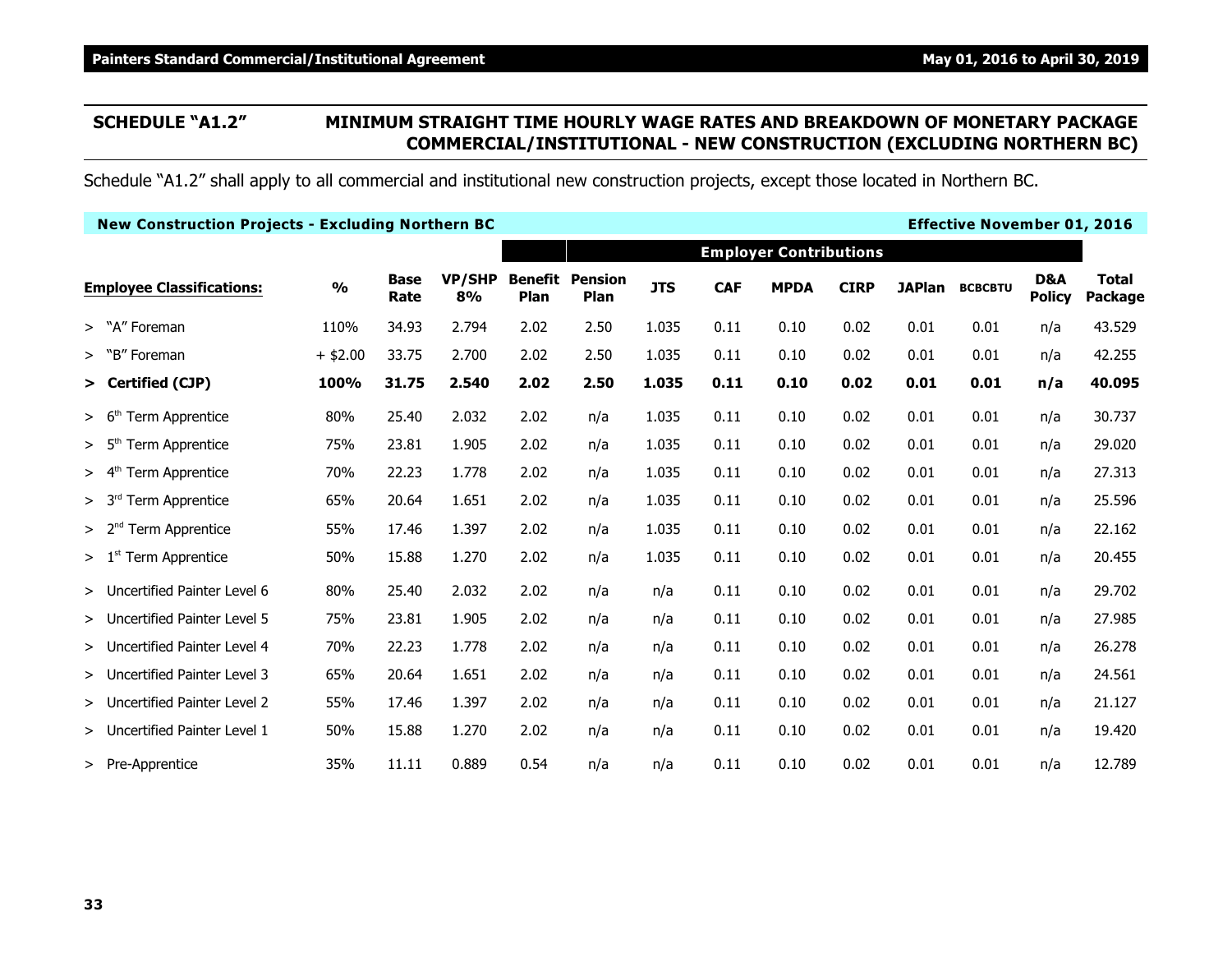Schedule "A1.3" shall apply to all commercial and institutional new construction projects, except those located in Northern BC.

| <b>New Construction Projects - Excluding Northern BC</b> |               |                     |                     |                        |                               |            |            |                               |             |               | <b>Effective May 01, 2017</b> |                      |                         |
|----------------------------------------------------------|---------------|---------------------|---------------------|------------------------|-------------------------------|------------|------------|-------------------------------|-------------|---------------|-------------------------------|----------------------|-------------------------|
|                                                          |               |                     |                     |                        |                               |            |            | <b>Employer Contributions</b> |             |               |                               |                      |                         |
| <b>Employee Classifications:</b>                         | $\frac{0}{0}$ | <b>Base</b><br>Rate | <b>VP/SHP</b><br>8% | <b>Benefit</b><br>Plan | <b>Pension</b><br><b>Plan</b> | <b>JTS</b> | <b>CAF</b> | <b>MPDA</b>                   | <b>CIRP</b> | <b>JAPlan</b> | <b>BCBCBTU</b>                | D&A<br><b>Policy</b> | <b>Total</b><br>Package |
| > "A" Foreman                                            | 110%          | 34.93               | 2.794               | 2.02                   | 2.50                          | 1.035      | 0.13       | 0.10                          | 0.02        | 0.01          | 0.01                          | n/a                  | 43.549                  |
| > "B" Foreman                                            | $+$ \$2.00    | 33.75               | 2.700               | 2.02                   | 2.50                          | 1.035      | 0.13       | 0.10                          | 0.02        | 0.01          | 0.01                          | n/a                  | 42.275                  |
| > Certified (CJP)                                        | 100%          | 31.75               | 2.540               | 2.02                   | 2.50                          | 1.035      | 0.13       | 0.10                          | 0.02        | 0.01          | 0.01                          | n/a                  | 40.115                  |
| > 6 <sup>th</sup><br>Term Apprentice                     | 80%           | 25.40               | 2.032               | 2.02                   | n/a                           | 1.035      | 0.13       | 0.10                          | 0.02        | 0.01          | 0.01                          | n/a                  | 30.757                  |
| Term Apprentice<br>> 5 <sup>th</sup>                     | 75%           | 23.81               | 1.905               | 2.02                   | n/a                           | 1.035      | 0.13       | 0.10                          | 0.02        | 0.01          | 0.01                          | n/a                  | 29.040                  |
| > 4 <sup>th</sup><br>Term Apprentice                     | 70%           | 22.23               | 1.778               | 2.02                   | n/a                           | 1.035      | 0.13       | 0.10                          | 0.02        | 0.01          | 0.01                          | n/a                  | 27.333                  |
| Term Apprentice<br>> 3 <sup>rd</sup>                     | 65%           | 20.64               | 1.651               | 2.02                   | n/a                           | 1.035      | 0.13       | 0.10                          | 0.02        | 0.01          | 0.01                          | n/a                  | 25.616                  |
| <b>Term Apprentice</b><br>> 2 <sup>nd</sup>              | 55%           | 17.46               | 1.397               | 2.02                   | n/a                           | 1.035      | 0.13       | 0.10                          | 0.02        | 0.01          | 0.01                          | n/a                  | 22.182                  |
| <b>Term Apprentice</b><br>>1 <sup>st</sup>               | 50%           | 15.88               | 1.270               | 2.02                   | n/a                           | 1.035      | 0.13       | 0.10                          | 0.02        | 0.01          | 0.01                          | n/a                  | 20.475                  |
| > Uncertified Painter Level 6                            | 80%           | 25.40               | 2.032               | 2.02                   | n/a                           | n/a        | 0.13       | 0.10                          | 0.02        | 0.01          | 0.01                          | n/a                  | 29.722                  |
| > Uncertified Painter Level 5                            | 75%           | 23.81               | 1.905               | 2.02                   | n/a                           | n/a        | 0.13       | 0.10                          | 0.02        | 0.01          | 0.01                          | n/a                  | 28.005                  |
| > Uncertified Painter Level 4                            | 70%           | 22.23               | 1.778               | 2.02                   | n/a                           | n/a        | 0.13       | 0.10                          | 0.02        | 0.01          | 0.01                          | n/a                  | 26.298                  |
| > Uncertified Painter Level 3                            | 65%           | 20.64               | 1.651               | 2.02                   | n/a                           | n/a        | 0.13       | 0.10                          | 0.02        | 0.01          | 0.01                          | n/a                  | 24.581                  |
| > Uncertified Painter Level 2                            | 55%           | 17.46               | 1.397               | 2.02                   | n/a                           | n/a        | 0.13       | 0.10                          | 0.02        | 0.01          | 0.01                          | n/a                  | 21.147                  |
| > Uncertified Painter Level 1                            | 50%           | 15.88               | 1.270               | 2.02                   | n/a                           | n/a        | 0.13       | 0.10                          | 0.02        | 0.01          | 0.01                          | n/a                  | 19.440                  |
| > Pre-Apprentice                                         | 35%           | 11.11               | 0.889               | 0.54                   | n/a                           | n/a        | 0.13       | 0.10                          | 0.02        | 0.01          | 0.01                          | n/a                  | 12.809                  |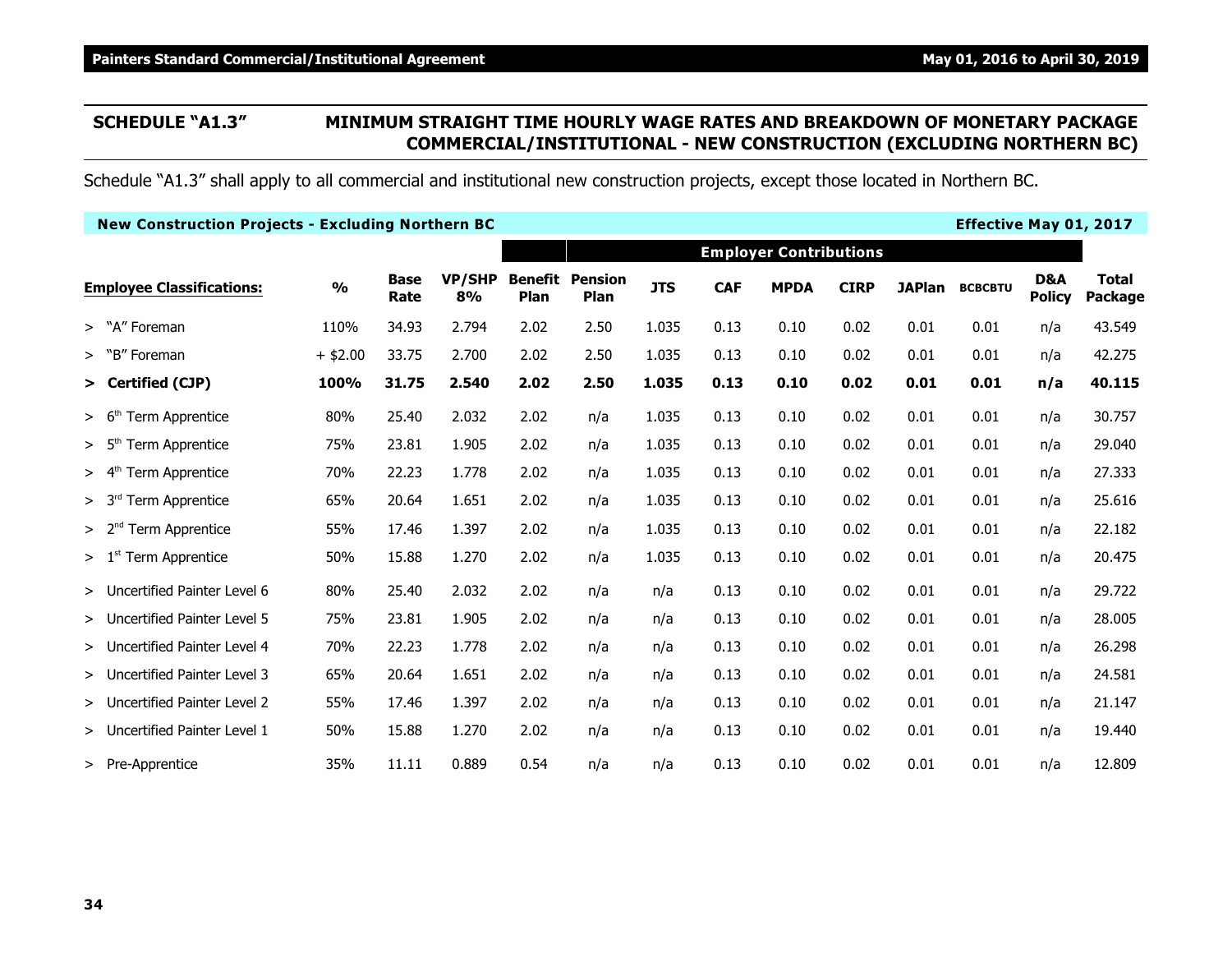# **SCHEDULE "A1.4" MINIMUM STRAIGHT TIME HOURLY WAGE RATES AND BREAKDOWN OF MONETARY PACKAGE COMMERCIAL/INSTITUTIONAL - NEW CONSTRUCTION (EXCLUDING NORTHERN BC)**

Schedule "A1.4" shall apply to all commercial and institutional new construction projects, except those located in Northern BC.

| <b>New Construction Projects - Excluding Northern BC</b> |               |                     |                     |                        |                               |            |            |                               |             |               | <b>Effective November 01, 2017</b> |                      |                         |
|----------------------------------------------------------|---------------|---------------------|---------------------|------------------------|-------------------------------|------------|------------|-------------------------------|-------------|---------------|------------------------------------|----------------------|-------------------------|
|                                                          |               |                     |                     |                        |                               |            |            | <b>Employer Contributions</b> |             |               |                                    |                      |                         |
| <b>Employee Classifications:</b>                         | $\frac{0}{0}$ | <b>Base</b><br>Rate | <b>VP/SHP</b><br>8% | <b>Benefit</b><br>Plan | <b>Pension</b><br><b>Plan</b> | <b>JTS</b> | <b>CAF</b> | <b>MPDA</b>                   | <b>CIRP</b> | <b>JAPlan</b> | <b>BCBCBTU</b>                     | D&A<br><b>Policy</b> | <b>Total</b><br>Package |
| > "A" Foreman                                            | 111%          | 35.50               | 2.840               | 2.02                   | 2.50                          | 1.035      | 0.13       | 0.10                          | 0.02        | 0.01          | 0.01                               | n/a                  | 44.165                  |
| > "B" Foreman                                            | $+$ \$2.00    | 33.98               | 2.718               | 2.02                   | 2.50                          | 1.035      | 0.13       | 0.10                          | 0.02        | 0.01          | 0.01                               | n/a                  | 42.523                  |
| > Certified (CJP)                                        | 100%          | 31.98               | 2.558               | 2.02                   | 2.50                          | 1.035      | 0.13       | 0.10                          | 0.02        | 0.01          | 0.01                               | n/a                  | 40.363                  |
| > 6 <sup>th</sup><br>Term Apprentice                     | 80%           | 25.58               | 2.046               | 2.02                   | n/a                           | 1.035      | 0.13       | 0.10                          | 0.02        | 0.01          | 0.01                               | n/a                  | 30.951                  |
| Term Apprentice<br>> 5 <sup>th</sup>                     | 75%           | 23.99               | 1.919               | 2.02                   | n/a                           | 1.035      | 0.13       | 0.10                          | 0.02        | 0.01          | 0.01                               | n/a                  | 29.234                  |
| > 4 <sup>th</sup><br>Term Apprentice                     | 70%           | 22.39               | 1.791               | 2.02                   | n/a                           | 1.035      | 0.13       | 0.10                          | 0.02        | 0.01          | 0.01                               | n/a                  | 27.506                  |
| Term Apprentice<br>> 3 <sup>rd</sup>                     | 65%           | 20.79               | 1.663               | 2.02                   | n/a                           | 1.035      | 0.13       | 0.10                          | 0.02        | 0.01          | 0.01                               | n/a                  | 25.778                  |
| <b>Term Apprentice</b><br>> 2 <sup>nd</sup>              | 55%           | 17.59               | 1.407               | 2.02                   | n/a                           | 1.035      | 0.13       | 0.10                          | 0.02        | 0.01          | 0.01                               | n/a                  | 22.322                  |
| <b>Term Apprentice</b><br>>1 <sup>st</sup>               | 50%           | 15.99               | 1.279               | 2.02                   | n/a                           | 1.035      | 0.13       | 0.10                          | 0.02        | 0.01          | 0.01                               | n/a                  | 20.594                  |
| > Uncertified Painter Level 6                            | 80%           | 25.58               | 2.046               | 2.02                   | n/a                           | n/a        | 0.13       | 0.10                          | 0.02        | 0.01          | 0.01                               | n/a                  | 29.916                  |
| > Uncertified Painter Level 5                            | 75%           | 23.99               | 1.919               | 2.02                   | n/a                           | n/a        | 0.13       | 0.10                          | 0.02        | 0.01          | 0.01                               | n/a                  | 28.199                  |
| > Uncertified Painter Level 4                            | 70%           | 22.39               | 1.791               | 2.02                   | n/a                           | n/a        | 0.13       | 0.10                          | 0.02        | 0.01          | 0.01                               | n/a                  | 26.471                  |
| > Uncertified Painter Level 3                            | 65%           | 20.79               | 1.663               | 2.02                   | n/a                           | n/a        | 0.13       | 0.10                          | 0.02        | 0.01          | 0.01                               | n/a                  | 24.743                  |
| > Uncertified Painter Level 2                            | 55%           | 17.59               | 1.407               | 2.02                   | n/a                           | n/a        | 0.13       | 0.10                          | 0.02        | 0.01          | 0.01                               | n/a                  | 21.287                  |
| > Uncertified Painter Level 1                            | 50%           | 15.99               | 1.279               | 2.02                   | n/a                           | n/a        | 0.13       | 0.10                          | 0.02        | 0.01          | 0.01                               | n/a                  | 19.559                  |
| > Pre-Apprentice                                         | 35%           | 11.19               | 0.895               | 0.54                   | n/a                           | n/a        | 0.13       | 0.10                          | 0.02        | 0.01          | 0.01                               | n/a                  | 12.895                  |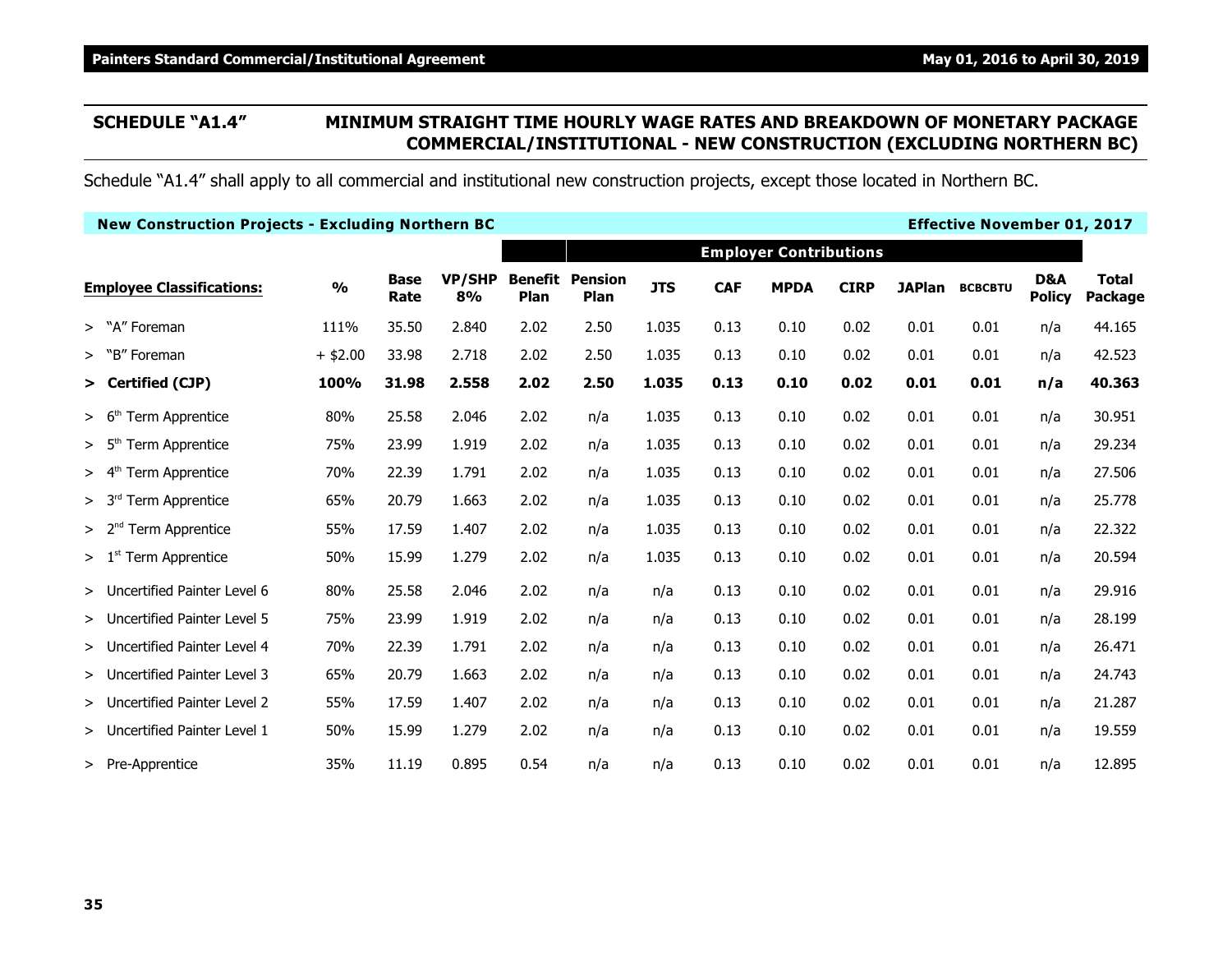## **SCHEDULE "A1.5" MINIMUM STRAIGHT TIME HOURLY WAGE RATES AND BREAKDOWN OF MONETARY PACKAGE COMMERCIAL/INSTITUTIONAL - NEW CONSTRUCTION (EXCLUDING NORTHERN BC)**

Schedule "A1.5" shall apply to all commercial and institutional new construction projects, except those located in Northern BC.

| <b>New Construction Projects - Excluding Northern BC</b> |               |                     |                     |                        |                        |            |            |                               |             |               | <b>Effective November 26, 2017</b> |                      |                  |
|----------------------------------------------------------|---------------|---------------------|---------------------|------------------------|------------------------|------------|------------|-------------------------------|-------------|---------------|------------------------------------|----------------------|------------------|
|                                                          |               |                     |                     |                        |                        |            |            | <b>Employer Contributions</b> |             |               |                                    |                      |                  |
| <b>Employee Classifications:</b>                         | $\frac{1}{2}$ | <b>Base</b><br>Rate | <b>VP/SHP</b><br>8% | <b>Benefit</b><br>Plan | <b>Pension</b><br>Plan | <b>JTS</b> | <b>CAF</b> | <b>MPDA</b>                   | <b>CIRP</b> | <b>JAPlan</b> | <b>BCBCBTU</b>                     | D&A<br><b>Policy</b> | Total<br>Package |
| > "A" Foreman                                            | 111%          | 35.50               | 2.840               | 2.02                   | 2.50                   | 1.035      | 0.13       | 0.10                          | 0.02        | 0.01          | 0.05                               | 0.01                 | 44.215           |
| > "B" Foreman                                            | $+$ \$2.00    | 33.98               | 2.718               | 2.02                   | 2.50                   | 1.035      | 0.13       | 0.10                          | 0.02        | 0.01          | 0.05                               | 0.01                 | 42.573           |
| > Certified (CJP)                                        | 100%          | 31.98               | 2.558               | 2.02                   | 2.50                   | 1.035      | 0.13       | 0.10                          | 0.02        | 0.01          | 0.05                               | 0.01                 | 40.413           |
| Term Apprentice<br>> 6 <sup>th</sup>                     | 80%           | 25.58               | 2.046               | 2.02                   | n/a                    | 1.035      | 0.13       | 0.10                          | 0.02        | 0.01          | 0.05                               | 0.01                 | 31.001           |
| Term Apprentice<br>> 5 <sup>m</sup>                      | 75%           | 23.99               | 1.919               | 2.02                   | n/a                    | 1.035      | 0.13       | 0.10                          | 0.02        | 0.01          | 0.05                               | 0.01                 | 29.284           |
| > 4 <sup>th</sup><br>Term Apprentice                     | 70%           | 22.39               | 1.791               | 2.02                   | n/a                    | 1.035      | 0.13       | 0.10                          | 0.02        | 0.01          | 0.05                               | 0.01                 | 27.556           |
| $> 3rd$ Term Apprentice                                  | 65%           | 20.79               | 1.663               | 2.02                   | n/a                    | 1.035      | 0.13       | 0.10                          | 0.02        | 0.01          | 0.05                               | 0.01                 | 25.828           |
| Term Apprentice<br>> 2 <sup>nd</sup>                     | 55%           | 17.59               | 1.407               | 2.02                   | n/a                    | 1.035      | 0.13       | 0.10                          | 0.02        | 0.01          | 0.05                               | 0.01                 | 22.372           |
| $>1^{\rm st}$<br>Term Apprentice                         | 50%           | 15.99               | 1.279               | 2.02                   | n/a                    | 1.035      | 0.13       | 0.10                          | 0.02        | 0.01          | 0.05                               | 0.01                 | 20.644           |
| > Uncertified Painter Level 6                            | 80%           | 25.58               | 2.046               | 2.02                   | n/a                    | n/a        | 0.13       | 0.10                          | 0.02        | 0.01          | 0.05                               | 0.01                 | 29.966           |
| > Uncertified Painter Level 5                            | 75%           | 23.99               | 1.919               | 2.02                   | n/a                    | n/a        | 0.13       | 0.10                          | 0.02        | 0.01          | 0.05                               | 0.01                 | 28.249           |
| > Uncertified Painter Level 4                            | 70%           | 22.39               | 1.791               | 2.02                   | n/a                    | n/a        | 0.13       | 0.10                          | 0.02        | 0.01          | 0.05                               | 0.01                 | 26.521           |
| > Uncertified Painter Level 3                            | 65%           | 20.79               | 1.663               | 2.02                   | n/a                    | n/a        | 0.13       | 0.10                          | 0.02        | 0.01          | 0.05                               | 0.01                 | 24.793           |
| > Uncertified Painter Level 2                            | 55%           | 17.59               | 1.407               | 2.02                   | n/a                    | n/a        | 0.13       | 0.10                          | 0.02        | 0.01          | 0.05                               | 0.01                 | 21.337           |
| > Uncertified Painter Level 1                            | 50%           | 15.99               | 1.279               | 2.02                   | n/a                    | n/a        | 0.13       | 0.10                          | 0.02        | 0.01          | 0.05                               | 0.01                 | 19.609           |
| > Pre-Apprentice                                         | 35%           | 11.19               | 0.895               | 0.54                   | n/a                    | n/a        | 0.13       | 0.10                          | 0.02        | 0.01          | 0.05                               | 0.01                 | 12.945           |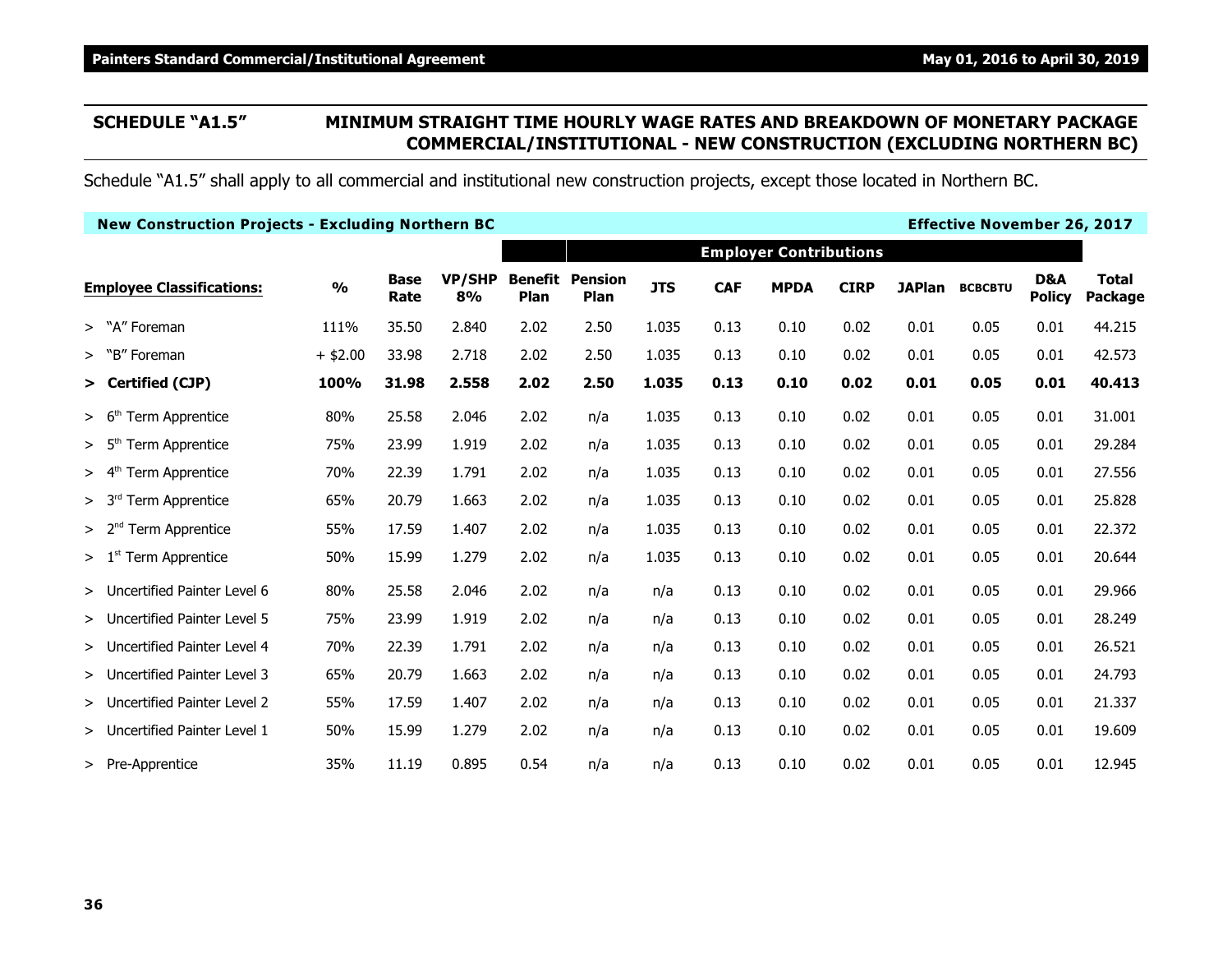#### **SCHEDULE "A1.6" MINIMUM STRAIGHT TIME HOURLY WAGE RATES AND BREAKDOWN OF MONETARY PACKAGE COMMERCIAL/INSTITUTIONAL - NEW CONSTRUCTION (EXCLUDING NORTHERN BC)**

Schedule "A1.6" shall apply to all commercial and institutional new construction projects, except those located in Northern BC.

| <b>New Construction Projects - Excluding Northern BC</b> |                         |                     |                     |                        |                               |            |            |                               |             |               | <b>Effective November 01, 2018</b> |                      |                         |
|----------------------------------------------------------|-------------------------|---------------------|---------------------|------------------------|-------------------------------|------------|------------|-------------------------------|-------------|---------------|------------------------------------|----------------------|-------------------------|
|                                                          |                         |                     |                     |                        |                               |            |            | <b>Employer Contributions</b> |             |               |                                    |                      |                         |
| <b>Employee Classifications:</b>                         | $\mathbf{O}/\mathbf{O}$ | <b>Base</b><br>Rate | <b>VP/SHP</b><br>8% | <b>Benefit</b><br>Plan | <b>Pension</b><br><b>Plan</b> | <b>JTS</b> | <b>CAF</b> | <b>MPDA</b>                   | <b>CIRP</b> | <b>JAPlan</b> | <b>BCBCBTU</b>                     | D&A<br><b>Policy</b> | <b>Total</b><br>Package |
| > "A" Foreman                                            | 112%                    | 36.18               | 2.894               | 2.02                   | 2.50                          | 1.035      | 0.13       | 0.10                          | 0.02        | n/a           | 0.05                               | 0.01                 | 44.939                  |
| > "B" Foreman                                            | $+$ \$2.00              | 34.30               | 2.744               | 2.02                   | 2.50                          | 1.035      | 0.13       | 0.10                          | 0.02        | n/a           | 0.05                               | 0.01                 | 42.909                  |
| > Certified (CJP)                                        | 100%                    | 32.30               | 2.584               | 2.02                   | 2.50                          | 1.035      | 0.13       | 0.10                          | 0.02        | n/a           | 0.05                               | 0.01                 | 40.749                  |
| > 6 <sup>tt</sup><br>Term Apprentice                     | 80%                     | 25.84               | 2.067               | 2.02                   | n/a                           | 1.035      | 0.13       | 0.10                          | 0.02        | n/a           | 0.05                               | 0.01                 | 31.272                  |
| > 5 <sup>tt</sup><br><b>Term Apprentice</b>              | 75%                     | 24.23               | 1.938               | 2.02                   | n/a                           | 1.035      | 0.13       | 0.10                          | 0.02        | n/a           | 0.05                               | 0.01                 | 29.533                  |
| <b>Term Apprentice</b><br>$> 4^{\text{th}}$              | 70%                     | 22.61               | 1.809               | 2.02                   | n/a                           | 1.035      | 0.13       | 0.10                          | 0.02        | n/a           | 0.05                               | 0.01                 | 27.784                  |
| Term Apprentice<br>> 3 <sup>rd</sup>                     | 65%                     | 21.00               | 1.680               | 2.02                   | n/a                           | 1.035      | 0.13       | 0.10                          | 0.02        | n/a           | 0.05                               | 0.01                 | 26.045                  |
| Term Apprentice<br>> 2 <sup>nd</sup>                     | 55%                     | 17.77               | 1.422               | 2.02                   | n/a                           | 1.035      | 0.13       | 0.10                          | 0.02        | n/a           | 0.05                               | 0.01                 | 22.557                  |
| <b>Term Apprentice</b><br>> 1 <sup>st</sup>              | 50%                     | 16.15               | 1.292               | 2.02                   | n/a                           | 1.035      | 0.13       | 0.10                          | 0.02        | n/a           | 0.05                               | 0.01                 | 20.807                  |
| > Uncertified Painter Level 6                            | 80%                     | 25.84               | 2.067               | 2.02                   | n/a                           | n/a        | 0.13       | 0.10                          | 0.02        | n/a           | 0.05                               | 0.01                 | 30.237                  |
| > Uncertified Painter Level 5                            | 75%                     | 24.23               | 1.938               | 2.02                   | n/a                           | n/a        | 0.13       | 0.10                          | 0.02        | n/a           | 0.05                               | 0.01                 | 28.498                  |
| > Uncertified Painter Level 4                            | 70%                     | 22.61               | 1.809               | 2.02                   | n/a                           | n/a        | 0.13       | 0.10                          | 0.02        | n/a           | 0.05                               | 0.01                 | 26.749                  |
| > Uncertified Painter Level 3                            | 65%                     | 21.00               | 1.680               | 2.02                   | n/a                           | n/a        | 0.13       | 0.10                          | 0.02        | n/a           | 0.05                               | 0.01                 | 25.010                  |
| > Uncertified Painter Level 2                            | 55%                     | 17.77               | 1.422               | 2.02                   | n/a                           | n/a        | 0.13       | 0.10                          | 0.02        | n/a           | 0.05                               | 0.01                 | 21.522                  |
| > Uncertified Painter Level 1                            | 50%                     | 16.15               | 1.292               | 2.02                   | n/a                           | n/a        | 0.13       | 0.10                          | 0.02        | n/a           | 0.05                               | 0.01                 | 19.772                  |
| > Pre-Apprentice $*$                                     | n/a                     | 14.00               | 0.980               | 0.54                   | n/a                           | n/a        | 0.13       | 0.10                          | 0.02        | n/a           | 0.05                               | 0.01                 | 15.830                  |

† Effective May 01, 2018 through April 30, 2019 the Employer Contribution to the JAPlan has been suspended.

\* Effective November 01, 2018, the VP/SHP for a Pre-Apprentice is payable at 7% pursuant to Articles 4.405 (b), 4.501, and Appendix "E".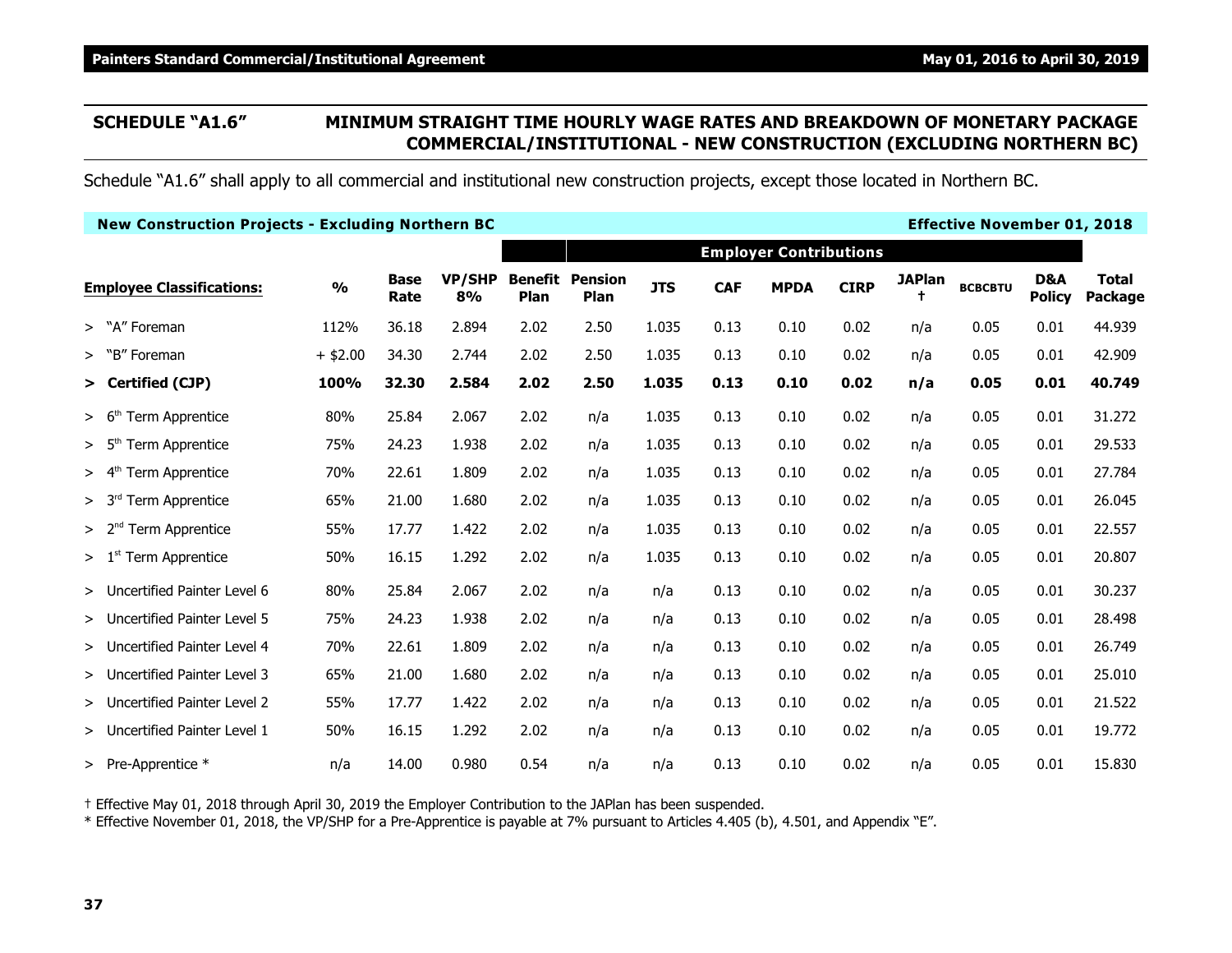# **SCHEDULE "A2.1" MINIMUM STRAIGHT TIME HOURLY WAGE RATES AND BREAKDOWN OF MONETARY PACKAGE COMMERCIAL/INSTITUTIONAL - NEW CONSTRUCTION (NORTHERN BC)**

Schedule "A2.1" shall apply to all commercial and institutional new construction projects located in Northern BC.

| <b>New Construction Projects - Northern BC</b> |               |                     |                     |                        |                               |            |            | Effective May 01, 2016 (continues to apply through Oct. 31, 2016) |             |               |                |                      |                                |
|------------------------------------------------|---------------|---------------------|---------------------|------------------------|-------------------------------|------------|------------|-------------------------------------------------------------------|-------------|---------------|----------------|----------------------|--------------------------------|
|                                                |               |                     |                     |                        |                               |            |            | <b>Employer Contributions</b>                                     |             |               |                |                      |                                |
| <b>Employee Classifications:</b>               | $\frac{0}{0}$ | <b>Base</b><br>Rate | <b>VP/SHP</b><br>8% | <b>Benefit</b><br>Plan | <b>Pension</b><br><b>Plan</b> | <b>JTS</b> | <b>CAF</b> | <b>MPDA</b>                                                       | <b>CIRP</b> | <b>JAPlan</b> | <b>BCBCBTU</b> | D&A<br><b>Policy</b> | <b>Total</b><br><b>Package</b> |
| > "A" Foreman                                  | $+$ \$3.00    | 35.12               | 2.810               | 2.02                   | 2.50                          | 1.035      | 0.11       | 0.10                                                              | 0.02        | 0.01          | 0.01           | n/a                  | 43.735                         |
| > "B" Foreman                                  | $+$ \$2.00    | 34.12               | 2.730               | 2.02                   | 2.50                          | 1.035      | 0.11       | 0.10                                                              | 0.02        | 0.01          | 0.01           | n/a                  | 42.655                         |
| > Certified (CJP)                              | 100%          | 32.12               | 2.570               | 2.02                   | 2.50                          | 1.035      | 0.11       | 0.10                                                              | 0.02        | 0.01          | 0.01           | n/a                  | 40.495                         |
| > 6 <sup>th</sup><br>Term Apprentice           | 80%           | 25.70               | 2.056               | 2.02                   | n/a                           | 1.035      | 0.11       | 0.10                                                              | 0.02        | 0.01          | 0.01           | n/a                  | 31.061                         |
| Term Apprentice<br>> 5 <sup>th</sup>           | 75%           | 24.09               | 1.927               | 2.02                   | n/a                           | 1.035      | 0.11       | 0.10                                                              | 0.02        | 0.01          | 0.01           | n/a                  | 29.322                         |
| Term Apprentice<br>> 4 <sup>th</sup>           | 70%           | 22.48               | 1.798               | 2.02                   | n/a                           | 1.035      | 0.11       | 0.10                                                              | 0.02        | 0.01          | 0.01           | n/a                  | 27.583                         |
| Term Apprentice<br>> 3 <sup>rd</sup>           | 65%           | 20.88               | 1.670               | 2.02                   | n/a                           | 1.035      | 0.11       | 0.10                                                              | 0.02        | 0.01          | 0.01           | n/a                  | 25.855                         |
| Term Apprentice<br>> 2 <sup>nd</sup>           | 55%           | 17.67               | 1.414               | 2.02                   | n/a                           | 1.035      | 0.11       | 0.10                                                              | 0.02        | 0.01          | 0.01           | n/a                  | 22.389                         |
| Term Apprentice<br>> 1 <sup>st</sup>           | 50%           | 16.06               | 1.285               | 2.02                   | n/a                           | 1.035      | 0.11       | 0.10                                                              | 0.02        | 0.01          | 0.01           | n/a                  | 20.650                         |
| > Uncertified Painter Level 6                  | 80%           | 25.70               | 2.056               | 2.02                   | n/a                           | n/a        | 0.11       | 0.10                                                              | 0.02        | 0.01          | 0.01           | n/a                  | 30.026                         |
| > Uncertified Painter Level 5                  | 75%           | 24.09               | 1.927               | 2.02                   | n/a                           | n/a        | 0.11       | 0.10                                                              | 0.02        | 0.01          | 0.01           | n/a                  | 28.287                         |
| > Uncertified Painter Level 4                  | 70%           | 22.48               | 1.798               | 2.02                   | n/a                           | n/a        | 0.11       | 0.10                                                              | 0.02        | 0.01          | 0.01           | n/a                  | 26.548                         |
| > Uncertified Painter Level 3                  | 65%           | 20.88               | 1.670               | 2.02                   | n/a                           | n/a        | 0.11       | 0.10                                                              | 0.02        | 0.01          | 0.01           | n/a                  | 24.820                         |
| > Uncertified Painter Level 2                  | 55%           | 17.67               | 1.414               | 2.02                   | n/a                           | n/a        | 0.11       | 0.10                                                              | 0.02        | 0.01          | 0.01           | n/a                  | 21.354                         |
| > Uncertified Painter Level 1                  | 50%           | 16.06               | 1.285               | 2.02                   | n/a                           | n/a        | 0.11       | 0.10                                                              | 0.02        | 0.01          | 0.01           | n/a                  | 19.615                         |
| > Pre-Apprentice                               | 35%           | 11.24               | 0.899               | 0.54                   | n/a                           | n/a        | 0.11       | 0.10                                                              | 0.02        | 0.01          | 0.01           | n/a                  | 12.929                         |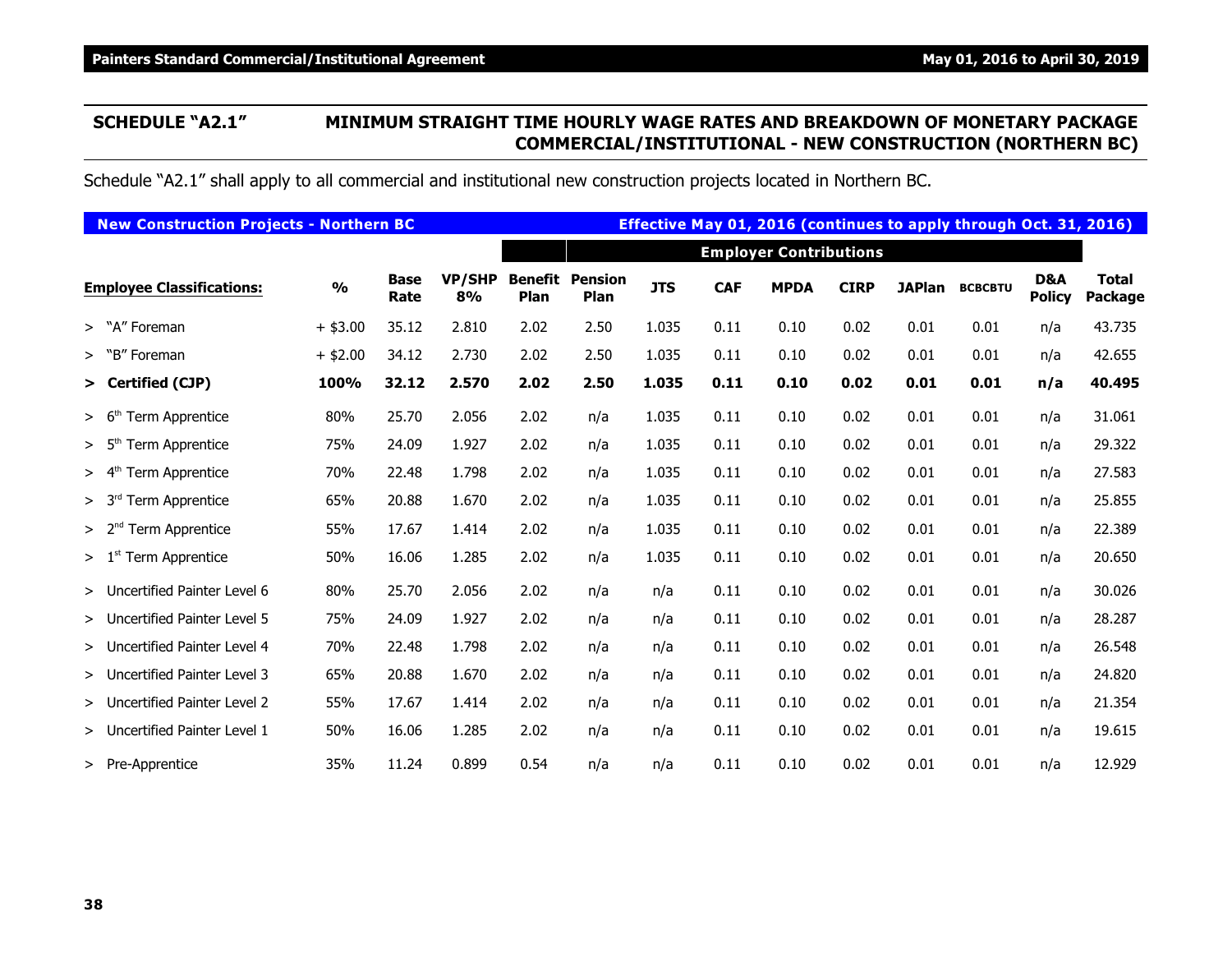# **SCHEDULE "A2.2" MINIMUM STRAIGHT TIME HOURLY WAGE RATES AND BREAKDOWN OF MONETARY PACKAGE COMMERCIAL/INSTITUTIONAL - NEW CONSTRUCTION (NORTHERN BC)**

Schedule "A2.2" shall apply to all commercial and institutional new construction projects located in Northern BC.

| <b>New Construction Projects - Northern BC</b> |               |                     |                     |                               |                               |            |            |                               |             |      | <b>Effective November 01, 2016</b> |                      |                         |
|------------------------------------------------|---------------|---------------------|---------------------|-------------------------------|-------------------------------|------------|------------|-------------------------------|-------------|------|------------------------------------|----------------------|-------------------------|
|                                                |               |                     |                     |                               |                               |            |            | <b>Employer Contributions</b> |             |      |                                    |                      |                         |
| <b>Employee Classifications:</b>               | $\frac{0}{0}$ | <b>Base</b><br>Rate | <b>VP/SHP</b><br>8% | <b>Benefit</b><br><b>Plan</b> | <b>Pension</b><br><b>Plan</b> | <b>JTS</b> | <b>CAF</b> | <b>MPDA</b>                   | <b>CIRP</b> |      | JAPlan BCBCBTU                     | D&A<br><b>Policy</b> | <b>Total</b><br>Package |
| > "A" Foreman                                  | 110%          | 35.59               | 2.847               | 2.02                          | 2.50                          | 1.035      | 0.11       | 0.10                          | 0.02        | 0.01 | 0.01                               | n/a                  | 44.242                  |
| > "B" Foreman                                  | $+$ \$2.00    | 34.35               | 2.748               | 2.02                          | 2.50                          | 1.035      | 0.11       | 0.10                          | 0.02        | 0.01 | 0.01                               | n/a                  | 42.903                  |
| > Certified (CJP)                              | 100%          | 32.35               | 2.588               | 2.02                          | 2.50                          | 1.035      | 0.11       | 0.10                          | 0.02        | 0.01 | 0.01                               | n/a                  | 40.743                  |
| Term Apprentice<br>> 6 <sup>th</sup>           | 80%           | 25.88               | 2.070               | 2.02                          | n/a                           | 1.035      | 0.11       | 0.10                          | 0.02        | 0.01 | 0.01                               | n/a                  | 31.255                  |
| > 5 <sup>th</sup><br>Term Apprentice           | 75%           | 24.26               | 1.941               | 2.02                          | n/a                           | 1.035      | 0.11       | 0.10                          | 0.02        | 0.01 | 0.01                               | n/a                  | 29.506                  |
| <b>Term Apprentice</b><br>> 4 <sup>tr</sup>    | 70%           | 22.65               | 1.812               | 2.02                          | n/a                           | 1.035      | 0.11       | 0.10                          | 0.02        | 0.01 | 0.01                               | n/a                  | 27.767                  |
| > 3 <sup>rd</sup><br>Term Apprentice           | 65%           | 21.03               | 1.682               | 2.02                          | n/a                           | 1.035      | 0.11       | 0.10                          | 0.02        | 0.01 | 0.01                               | n/a                  | 26.017                  |
| Term Apprentice<br>> 2 <sup>nd</sup>           | 55%           | 17.79               | 1.423               | 2.02                          | n/a                           | 1.035      | 0.11       | 0.10                          | 0.02        | 0.01 | 0.01                               | n/a                  | 22.518                  |
| >1 <sup>st</sup><br>Term Apprentice            | 50%           | 16.18               | 1.294               | 2.02                          | n/a                           | 1.035      | 0.11       | 0.10                          | 0.02        | 0.01 | 0.01                               | n/a                  | 20.779                  |
| > Uncertified Painter Level 6                  | 80%           | 25.88               | 2.070               | 2.02                          | n/a                           | n/a        | 0.11       | 0.10                          | 0.02        | 0.01 | 0.01                               | n/a                  | 30.220                  |
| > Uncertified Painter Level 5                  | 75%           | 24.26               | 1.941               | 2.02                          | n/a                           | n/a        | 0.11       | 0.10                          | 0.02        | 0.01 | 0.01                               | n/a                  | 28.471                  |
| > Uncertified Painter Level 4                  | 70%           | 22.65               | 1.812               | 2.02                          | n/a                           | n/a        | 0.11       | 0.10                          | 0.02        | 0.01 | 0.01                               | n/a                  | 26.732                  |
| > Uncertified Painter Level 3                  | 65%           | 21.03               | 1.682               | 2.02                          | n/a                           | n/a        | 0.11       | 0.10                          | 0.02        | 0.01 | 0.01                               | n/a                  | 24.982                  |
| > Uncertified Painter Level 2                  | 55%           | 17.79               | 1.423               | 2.02                          | n/a                           | n/a        | 0.11       | 0.10                          | 0.02        | 0.01 | 0.01                               | n/a                  | 21.483                  |
| > Uncertified Painter Level 1                  | 50%           | 16.18               | 1.294               | 2.02                          | n/a                           | n/a        | 0.11       | 0.10                          | 0.02        | 0.01 | 0.01                               | n/a                  | 19.744                  |
| > Pre-Apprentice                               | 35%           | 11.32               | 0.906               | 0.54                          | n/a                           | n/a        | 0.11       | 0.10                          | 0.02        | 0.01 | 0.01                               | n/a                  | 13.016                  |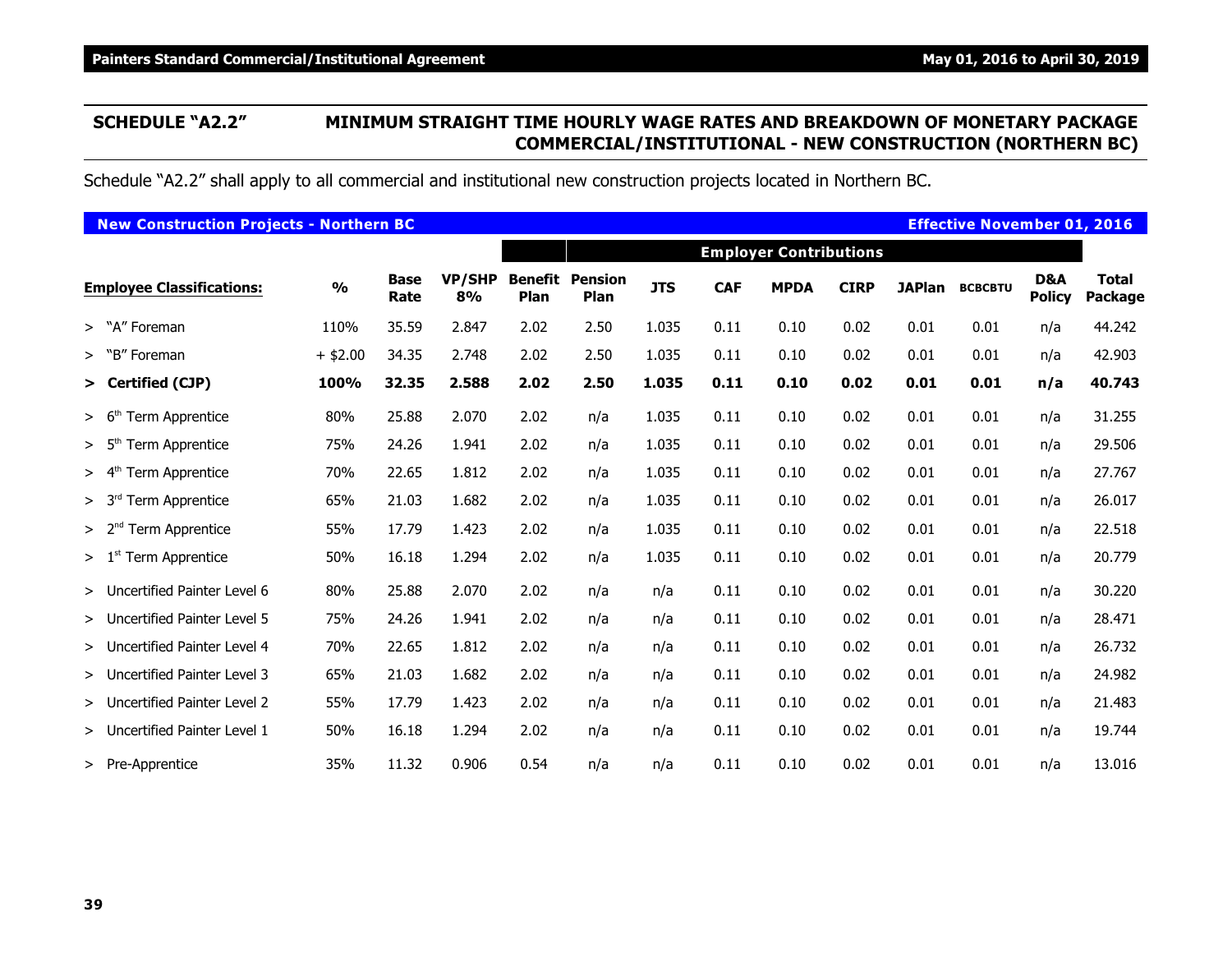# **SCHEDULE "A2.3" MINIMUM STRAIGHT TIME HOURLY WAGE RATES AND BREAKDOWN OF MONETARY PACKAGE COMMERCIAL/INSTITUTIONAL - NEW CONSTRUCTION (NORTHERN BC)**

Schedule "A2.3" shall apply to all commercial and institutional new construction projects located in Northern BC.

| <b>New Construction Projects - Northern BC</b> |               |                     |                     |                               |                               |            |            |                               |             |      | <b>Effective May 01, 2017</b> |                      |                         |
|------------------------------------------------|---------------|---------------------|---------------------|-------------------------------|-------------------------------|------------|------------|-------------------------------|-------------|------|-------------------------------|----------------------|-------------------------|
|                                                |               |                     |                     |                               |                               |            |            | <b>Employer Contributions</b> |             |      |                               |                      |                         |
| <b>Employee Classifications:</b>               | $\frac{0}{0}$ | <b>Base</b><br>Rate | <b>VP/SHP</b><br>8% | <b>Benefit</b><br><b>Plan</b> | <b>Pension</b><br><b>Plan</b> | <b>JTS</b> | <b>CAF</b> | <b>MPDA</b>                   | <b>CIRP</b> |      | JAPlan BCBCBTU                | D&A<br><b>Policy</b> | <b>Total</b><br>Package |
| > "A" Foreman                                  | 110%          | 35.59               | 2.847               | 2.02                          | 2.50                          | 1.035      | 0.13       | 0.10                          | 0.02        | 0.01 | 0.01                          | n/a                  | 44.262                  |
| > "B" Foreman                                  | $+$ \$2.00    | 34.35               | 2.748               | 2.02                          | 2.50                          | 1.035      | 0.13       | 0.10                          | 0.02        | 0.01 | 0.01                          | n/a                  | 42.923                  |
| > Certified (CJP)                              | 100%          | 32.35               | 2.588               | 2.02                          | 2.50                          | 1.035      | 0.13       | 0.10                          | 0.02        | 0.01 | 0.01                          | n/a                  | 40.763                  |
| Term Apprentice<br>> 6 <sup>th</sup>           | 80%           | 25.88               | 2.070               | 2.02                          | n/a                           | 1.035      | 0.13       | 0.10                          | 0.02        | 0.01 | 0.01                          | n/a                  | 31.275                  |
| > 5 <sup>th</sup><br>Term Apprentice           | 75%           | 24.26               | 1.941               | 2.02                          | n/a                           | 1.035      | 0.13       | 0.10                          | 0.02        | 0.01 | 0.01                          | n/a                  | 29.526                  |
| <b>Term Apprentice</b><br>> 4 <sup>tr</sup>    | 70%           | 22.65               | 1.812               | 2.02                          | n/a                           | 1.035      | 0.13       | 0.10                          | 0.02        | 0.01 | 0.01                          | n/a                  | 27.787                  |
| > 3 <sup>rd</sup><br>Term Apprentice           | 65%           | 21.03               | 1.682               | 2.02                          | n/a                           | 1.035      | 0.13       | 0.10                          | 0.02        | 0.01 | 0.01                          | n/a                  | 26.037                  |
| > 2 <sup>nd</sup><br>Term Apprentice           | 55%           | 17.79               | 1.423               | 2.02                          | n/a                           | 1.035      | 0.13       | 0.10                          | 0.02        | 0.01 | 0.01                          | n/a                  | 22.538                  |
| >1 <sup>st</sup><br>Term Apprentice            | 50%           | 16.18               | 1.294               | 2.02                          | n/a                           | 1.035      | 0.13       | 0.10                          | 0.02        | 0.01 | 0.01                          | n/a                  | 20.799                  |
| > Uncertified Painter Level 6                  | 80%           | 25.88               | 2.070               | 2.02                          | n/a                           | n/a        | 0.13       | 0.10                          | 0.02        | 0.01 | 0.01                          | n/a                  | 30.240                  |
| > Uncertified Painter Level 5                  | 75%           | 24.26               | 1.941               | 2.02                          | n/a                           | n/a        | 0.13       | 0.10                          | 0.02        | 0.01 | 0.01                          | n/a                  | 28.491                  |
| > Uncertified Painter Level 4                  | 70%           | 22.65               | 1.812               | 2.02                          | n/a                           | n/a        | 0.13       | 0.10                          | 0.02        | 0.01 | 0.01                          | n/a                  | 26.752                  |
| > Uncertified Painter Level 3                  | 65%           | 21.03               | 1.682               | 2.02                          | n/a                           | n/a        | 0.13       | 0.10                          | 0.02        | 0.01 | 0.01                          | n/a                  | 25.002                  |
| > Uncertified Painter Level 2                  | 55%           | 17.79               | 1.423               | 2.02                          | n/a                           | n/a        | 0.13       | 0.10                          | 0.02        | 0.01 | 0.01                          | n/a                  | 21.503                  |
| > Uncertified Painter Level 1                  | 50%           | 16.18               | 1.294               | 2.02                          | n/a                           | n/a        | 0.13       | 0.10                          | 0.02        | 0.01 | 0.01                          | n/a                  | 19.764                  |
| > Pre-Apprentice                               | 35%           | 11.32               | 0.906               | 0.54                          | n/a                           | n/a        | 0.13       | 0.10                          | 0.02        | 0.01 | 0.01                          | n/a                  | 13.036                  |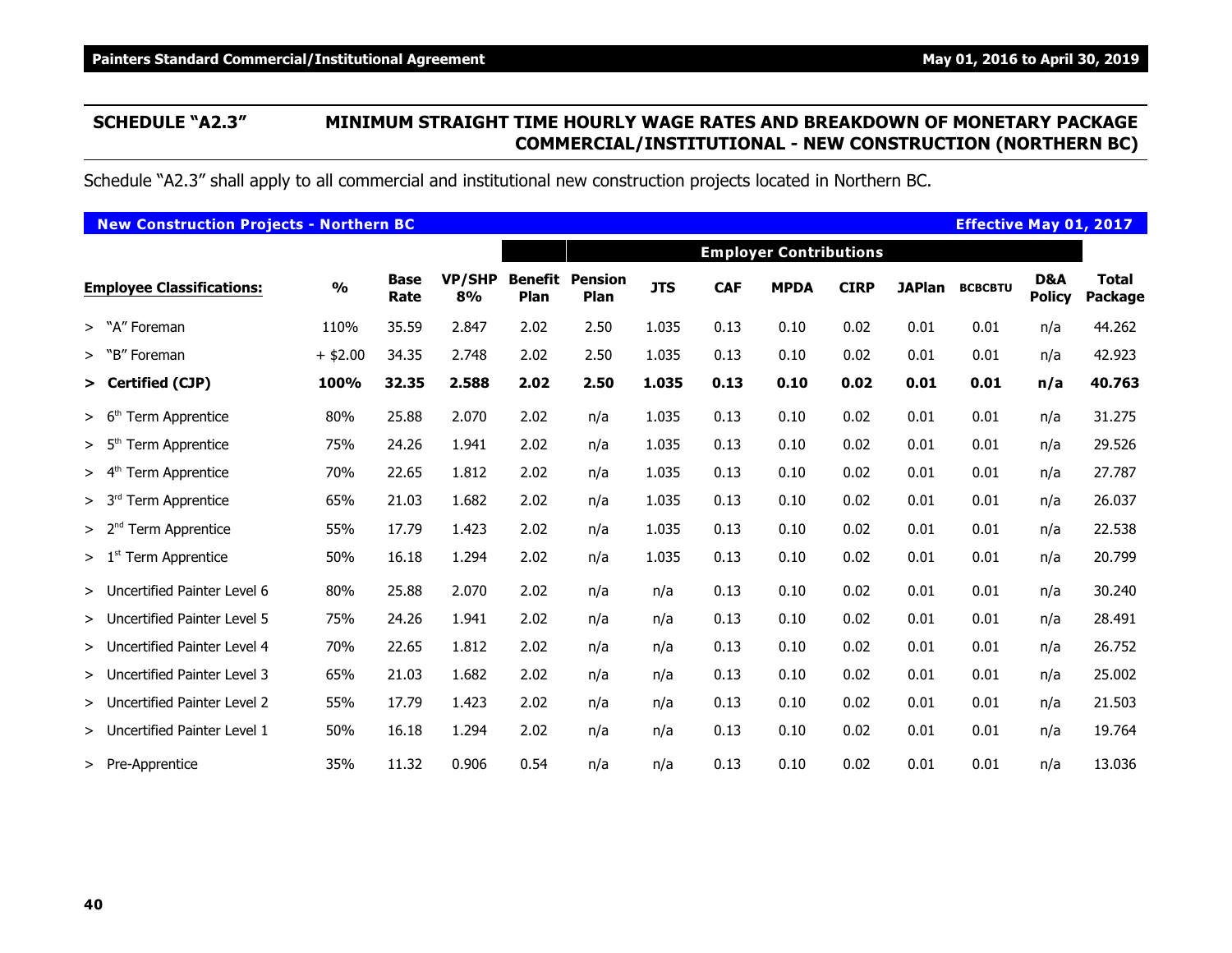# **SCHEDULE "A2.4" MINIMUM STRAIGHT TIME HOURLY WAGE RATES AND BREAKDOWN OF MONETARY PACKAGE COMMERCIAL/INSTITUTIONAL - NEW CONSTRUCTION (NORTHERN BC)**

Schedule "A2.4" shall apply to all commercial and institutional new construction projects located in Northern BC.

| <b>New Construction Projects - Northern BC</b> |               |                     |                     |                               |                               |            |            |                               |             |      | <b>Effective November 01, 2017</b> |                      |                         |
|------------------------------------------------|---------------|---------------------|---------------------|-------------------------------|-------------------------------|------------|------------|-------------------------------|-------------|------|------------------------------------|----------------------|-------------------------|
|                                                |               |                     |                     |                               |                               |            |            | <b>Employer Contributions</b> |             |      |                                    |                      |                         |
| <b>Employee Classifications:</b>               | $\frac{0}{0}$ | <b>Base</b><br>Rate | <b>VP/SHP</b><br>8% | <b>Benefit</b><br><b>Plan</b> | <b>Pension</b><br><b>Plan</b> | <b>JTS</b> | <b>CAF</b> | <b>MPDA</b>                   | <b>CIRP</b> |      | JAPlan BCBCBTU                     | D&A<br><b>Policy</b> | <b>Total</b><br>Package |
| > "A" Foreman                                  | 111%          | 36.16               | 2.893               | 2.02                          | 2.50                          | 1.035      | 0.13       | 0.10                          | 0.02        | 0.01 | 0.01                               | n/a                  | 44.878                  |
| > "B" Foreman                                  | $+$ \$2.00    | 34.58               | 2.766               | 2.02                          | 2.50                          | 1.035      | 0.13       | 0.10                          | 0.02        | 0.01 | 0.01                               | n/a                  | 43.171                  |
| > Certified (CJP)                              | 100%          | 32.58               | 2.606               | 2.02                          | 2.50                          | 1.035      | 0.13       | 0.10                          | 0.02        | 0.01 | 0.01                               | n/a                  | 41.011                  |
| Term Apprentice<br>> 6 <sup>th</sup>           | 80%           | 26.06               | 2.085               | 2.02                          | n/a                           | 1.035      | 0.13       | 0.10                          | 0.02        | 0.01 | 0.01                               | n/a                  | 31.470                  |
| > 5 <sup>th</sup><br>Term Apprentice           | 75%           | 24.44               | 1.955               | 2.02                          | n/a                           | 1.035      | 0.13       | 0.10                          | 0.02        | 0.01 | 0.01                               | n/a                  | 29.720                  |
| <b>Term Apprentice</b><br>> 4 <sup>tr</sup>    | 70%           | 22.81               | 1.825               | 2.02                          | n/a                           | 1.035      | 0.13       | 0.10                          | 0.02        | 0.01 | 0.01                               | n/a                  | 27.960                  |
| > 3 <sup>rd</sup><br>Term Apprentice           | 65%           | 21.18               | 1.694               | 2.02                          | n/a                           | 1.035      | 0.13       | 0.10                          | 0.02        | 0.01 | 0.01                               | n/a                  | 26.199                  |
| Term Apprentice<br>> 2 <sup>nd</sup>           | 55%           | 17.92               | 1.434               | 2.02                          | n/a                           | 1.035      | 0.13       | 0.10                          | 0.02        | 0.01 | 0.01                               | n/a                  | 22.679                  |
| >1 <sup>st</sup><br>Term Apprentice            | 50%           | 16.29               | 1.303               | 2.02                          | n/a                           | 1.035      | 0.13       | 0.10                          | 0.02        | 0.01 | 0.01                               | n/a                  | 20.918                  |
| > Uncertified Painter Level 6                  | 80%           | 26.06               | 2.085               | 2.02                          | n/a                           | n/a        | 0.13       | 0.10                          | 0.02        | 0.01 | 0.01                               | n/a                  | 30.435                  |
| > Uncertified Painter Level 5                  | 75%           | 24.44               | 1.955               | 2.02                          | n/a                           | n/a        | 0.13       | 0.10                          | 0.02        | 0.01 | 0.01                               | n/a                  | 28.685                  |
| > Uncertified Painter Level 4                  | 70%           | 22.81               | 1.825               | 2.02                          | n/a                           | n/a        | 0.13       | 0.10                          | 0.02        | 0.01 | 0.01                               | n/a                  | 26.925                  |
| > Uncertified Painter Level 3                  | 65%           | 21.18               | 1.694               | 2.02                          | n/a                           | n/a        | 0.13       | 0.10                          | 0.02        | 0.01 | 0.01                               | n/a                  | 25.164                  |
| > Uncertified Painter Level 2                  | 55%           | 17.92               | 1.434               | 2.02                          | n/a                           | n/a        | 0.13       | 0.10                          | 0.02        | 0.01 | 0.01                               | n/a                  | 21.644                  |
| > Uncertified Painter Level 1                  | 50%           | 16.29               | 1.303               | 2.02                          | n/a                           | n/a        | 0.13       | 0.10                          | 0.02        | 0.01 | 0.01                               | n/a                  | 19.883                  |
| > Pre-Apprentice                               | 35%           | 11.40               | 0.912               | 0.54                          | n/a                           | n/a        | 0.13       | 0.10                          | 0.02        | 0.01 | 0.01                               | n/a                  | 13.122                  |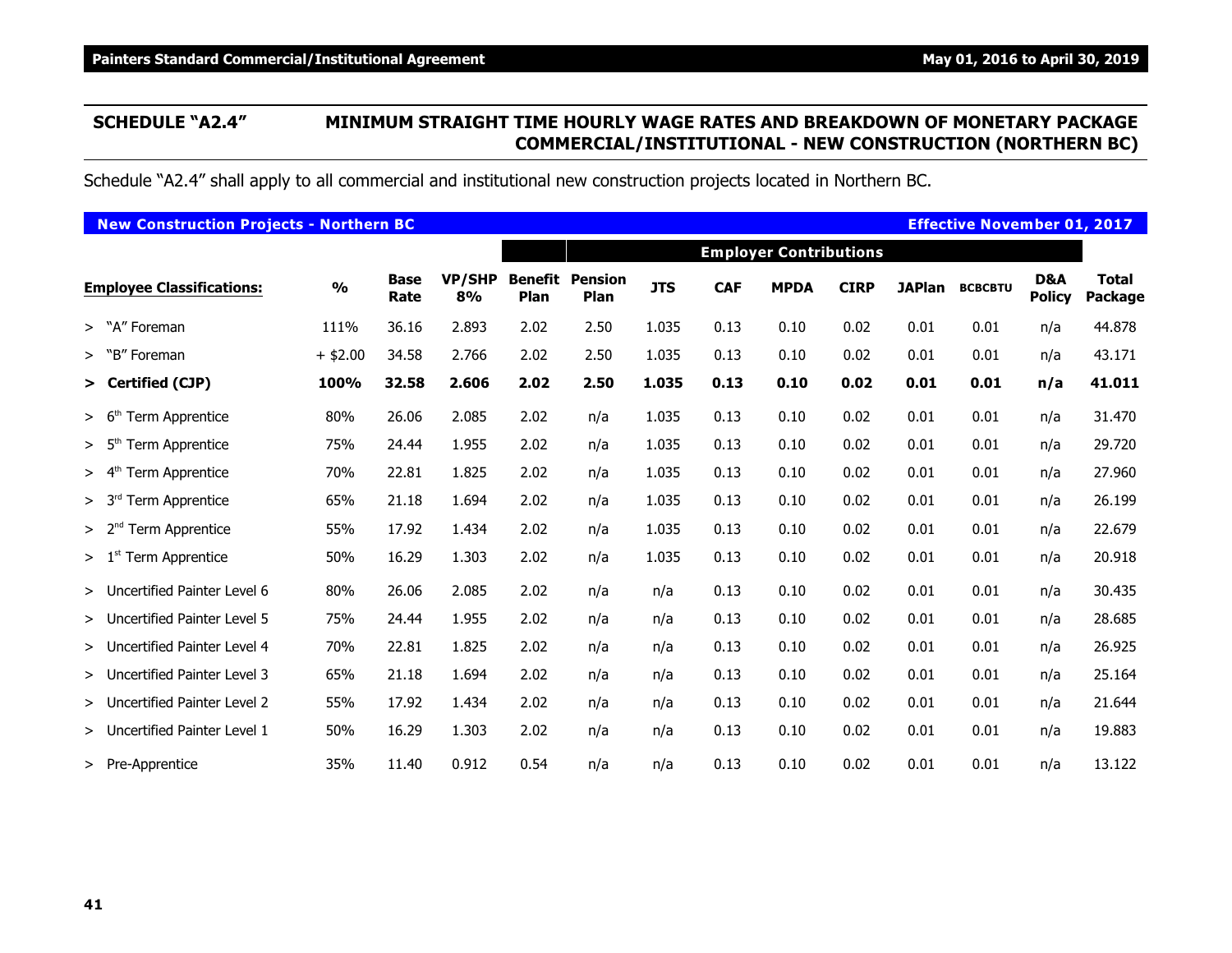# **SCHEDULE "A2.5" MINIMUM STRAIGHT TIME HOURLY WAGE RATES AND BREAKDOWN OF MONETARY PACKAGE COMMERCIAL/INSTITUTIONAL - NEW CONSTRUCTION (NORTHERN BC)**

Schedule "A2.5" shall apply to all commercial and institutional new construction projects located in Northern BC.

| <b>New Construction Projects - Northern BC</b> |               |                     |                     |                               |                               |            |            |                               |             |      | <b>Effective November 26, 2017</b> |                      |                         |
|------------------------------------------------|---------------|---------------------|---------------------|-------------------------------|-------------------------------|------------|------------|-------------------------------|-------------|------|------------------------------------|----------------------|-------------------------|
|                                                |               |                     |                     |                               |                               |            |            | <b>Employer Contributions</b> |             |      |                                    |                      |                         |
| <b>Employee Classifications:</b>               | $\frac{0}{0}$ | <b>Base</b><br>Rate | <b>VP/SHP</b><br>8% | <b>Benefit</b><br><b>Plan</b> | <b>Pension</b><br><b>Plan</b> | <b>JTS</b> | <b>CAF</b> | <b>MPDA</b>                   | <b>CIRP</b> |      | JAPlan BCBCBTU                     | D&A<br><b>Policy</b> | <b>Total</b><br>Package |
| > "A" Foreman                                  | 111%          | 36.16               | 2.893               | 2.02                          | 2.50                          | 1.035      | 0.13       | 0.10                          | 0.02        | 0.01 | 0.05                               | 0.01                 | 44.928                  |
| > "B" Foreman                                  | $+$ \$2.00    | 34.58               | 2.766               | 2.02                          | 2.50                          | 1.035      | 0.13       | 0.10                          | 0.02        | 0.01 | 0.05                               | 0.01                 | 43.221                  |
| > Certified (CJP)                              | 100%          | 32.58               | 2.606               | 2.02                          | 2.50                          | 1.035      | 0.13       | 0.10                          | 0.02        | 0.01 | 0.05                               | 0.01                 | 41.061                  |
| Term Apprentice<br>> 6 <sup>th</sup>           | 80%           | 26.06               | 2.085               | 2.02                          | n/a                           | 1.035      | 0.13       | 0.10                          | 0.02        | 0.01 | 0.05                               | 0.01                 | 31.520                  |
| > 5 <sup>th</sup><br>Term Apprentice           | 75%           | 24.44               | 1.955               | 2.02                          | n/a                           | 1.035      | 0.13       | 0.10                          | 0.02        | 0.01 | 0.05                               | 0.01                 | 29.770                  |
| <b>Term Apprentice</b><br>> 4 <sup>tr</sup>    | 70%           | 22.81               | 1.825               | 2.02                          | n/a                           | 1.035      | 0.13       | 0.10                          | 0.02        | 0.01 | 0.05                               | 0.01                 | 28.010                  |
| > 3 <sup>rd</sup><br>Term Apprentice           | 65%           | 21.18               | 1.694               | 2.02                          | n/a                           | 1.035      | 0.13       | 0.10                          | 0.02        | 0.01 | 0.05                               | 0.01                 | 26.249                  |
| Term Apprentice<br>> 2 <sup>nd</sup>           | 55%           | 17.92               | 1.434               | 2.02                          | n/a                           | 1.035      | 0.13       | 0.10                          | 0.02        | 0.01 | 0.05                               | 0.01                 | 22.729                  |
| >1 <sup>st</sup><br>Term Apprentice            | 50%           | 16.29               | 1.303               | 2.02                          | n/a                           | 1.035      | 0.13       | 0.10                          | 0.02        | 0.01 | 0.05                               | 0.01                 | 20.968                  |
| > Uncertified Painter Level 6                  | 80%           | 26.06               | 2.085               | 2.02                          | n/a                           | n/a        | 0.13       | 0.10                          | 0.02        | 0.01 | 0.05                               | 0.01                 | 30.485                  |
| > Uncertified Painter Level 5                  | 75%           | 24.44               | 1.955               | 2.02                          | n/a                           | n/a        | 0.13       | 0.10                          | 0.02        | 0.01 | 0.05                               | 0.01                 | 28.735                  |
| > Uncertified Painter Level 4                  | 70%           | 22.81               | 1.825               | 2.02                          | n/a                           | n/a        | 0.13       | 0.10                          | 0.02        | 0.01 | 0.05                               | 0.01                 | 26.975                  |
| > Uncertified Painter Level 3                  | 65%           | 21.18               | 1.694               | 2.02                          | n/a                           | n/a        | 0.13       | 0.10                          | 0.02        | 0.01 | 0.05                               | 0.01                 | 25.214                  |
| > Uncertified Painter Level 2                  | 55%           | 17.92               | 1.434               | 2.02                          | n/a                           | n/a        | 0.13       | 0.10                          | 0.02        | 0.01 | 0.05                               | 0.01                 | 21.694                  |
| > Uncertified Painter Level 1                  | 50%           | 16.29               | 1.303               | 2.02                          | n/a                           | n/a        | 0.13       | 0.10                          | 0.02        | 0.01 | 0.05                               | 0.01                 | 19.933                  |
| > Pre-Apprentice                               | 35%           | 11.40               | 0.912               | 0.54                          | n/a                           | n/a        | 0.13       | 0.10                          | 0.02        | 0.01 | 0.05                               | 0.01                 | 13.172                  |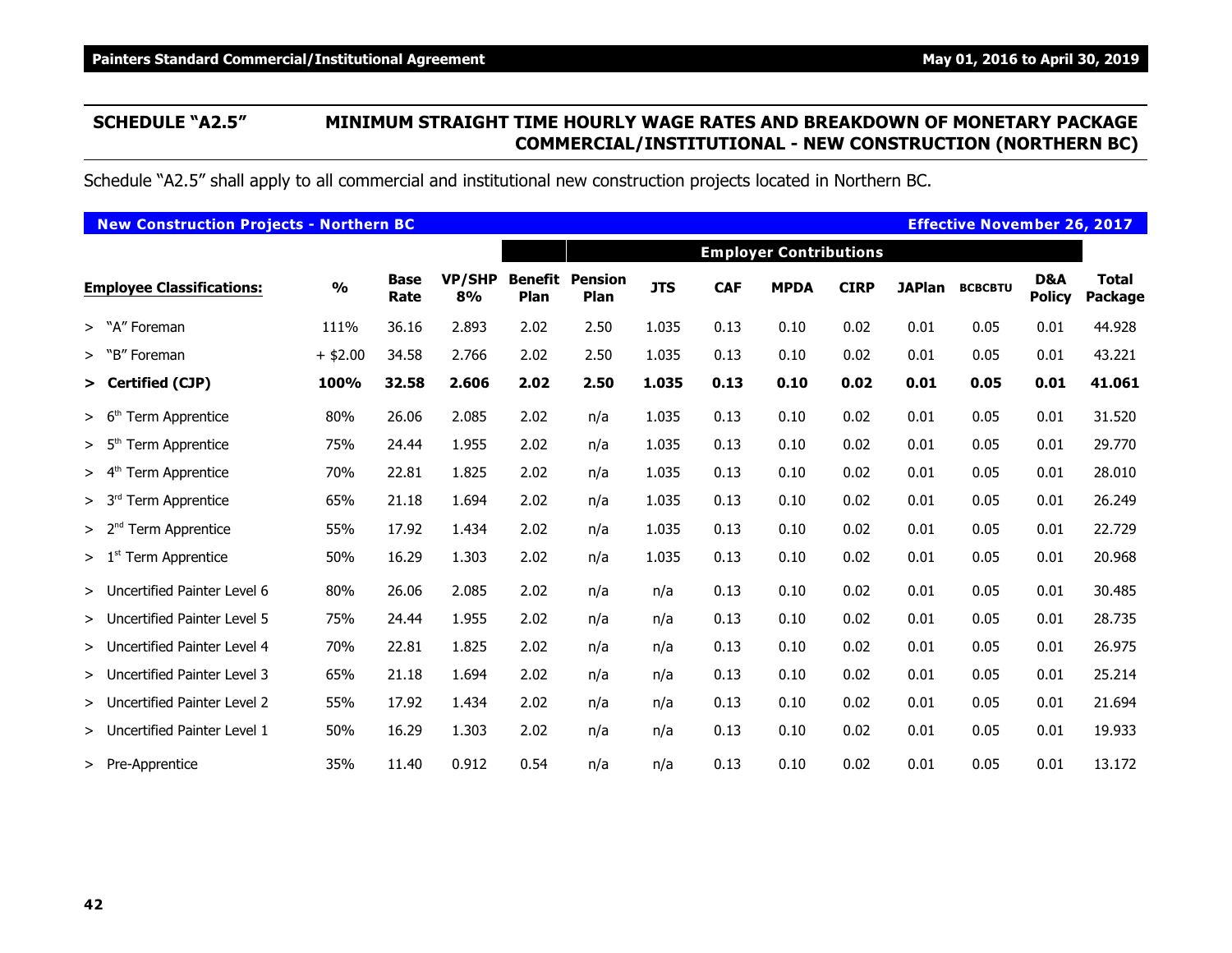### **SCHEDULE "A2.6" MINIMUM STRAIGHT TIME HOURLY WAGE RATES AND BREAKDOWN OF MONETARY PACKAGE COMMERCIAL/INSTITUTIONAL - NEW CONSTRUCTION (NORTHERN BC)**

Schedule "A2.6" shall apply to all commercial and institutional new construction projects located in Northern BC.

|                   | <b>New Construction Projects - Northern BC</b> |               |                     |                     |                        |                 |            |            |                               |             |               | <b>Effective November 01, 2018</b> |                      |                                |
|-------------------|------------------------------------------------|---------------|---------------------|---------------------|------------------------|-----------------|------------|------------|-------------------------------|-------------|---------------|------------------------------------|----------------------|--------------------------------|
|                   |                                                |               |                     |                     |                        |                 |            |            | <b>Employer Contributions</b> |             |               |                                    |                      |                                |
|                   | <b>Employee Classifications:</b>               | $\frac{0}{0}$ | <b>Base</b><br>Rate | <b>VP/SHP</b><br>8% | <b>Benefit</b><br>Plan | Pension<br>Plan | <b>JTS</b> | <b>CAF</b> | <b>MPDA</b>                   | <b>CIRP</b> | <b>JAPlan</b> | <b>BCBCBTU</b>                     | D&A<br><b>Policy</b> | <b>Total</b><br><b>Package</b> |
| > "A" Foreman     |                                                | 112%          | 36.85               | 2.948               | 2.02                   | 2.50            | 1.035      | 0.13       | 0.10                          | 0.02        | n/a           | 0.05                               | 0.01                 | 45.663                         |
| > "B" Foreman     |                                                | $+$ \$2.00    | 34.90               | 2.792               | 2.02                   | 2.50            | 1.035      | 0.13       | 0.10                          | 0.02        | n/a           | 0.05                               | 0.01                 | 43.557                         |
|                   | > Certified (CJP)                              | 100%          | 32.90               | 2.632               | 2.02                   | 2.50            | 1.035      | 0.13       | 0.10                          | 0.02        | n/a           | 0.05                               | 0.01                 | 41.397                         |
| > 6 <sup>th</sup> | Term Apprentice                                | 80%           | 26.32               | 2.106               | 2.02                   | n/a             | 1.035      | 0.13       | 0.10                          | 0.02        | n/a           | 0.05                               | 0.01                 | 31.791                         |
| > 5 <sup>th</sup> | Term Apprentice                                | 75%           | 24.68               | 1.974               | 2.02                   | n/a             | 1.035      | 0.13       | 0.10                          | 0.02        | n/a           | 0.05                               | 0.01                 | 30.019                         |
| > 4 <sup>th</sup> | Term Apprentice                                | 70%           | 23.03               | 1.842               | 2.02                   | n/a             | 1.035      | 0.13       | 0.10                          | 0.02        | n/a           | 0.05                               | 0.01                 | 28.237                         |
| > 3 <sup>rd</sup> | Term Apprentice                                | 65%           | 21.39               | 1.711               | 2.02                   | n/a             | 1.035      | 0.13       | 0.10                          | 0.02        | n/a           | 0.05                               | 0.01                 | 26.466                         |
| > 2 <sup>nd</sup> | <b>Term Apprentice</b>                         | 55%           | 18.10               | 1.448               | 2.02                   | n/a             | 1.035      | 0.13       | 0.10                          | 0.02        | n/a           | 0.05                               | 0.01                 | 22.913                         |
| > 1 <sup>st</sup> | Term Apprentice                                | 50%           | 16.45               | 1.316               | 2.02                   | n/a             | 1.035      | 0.13       | 0.10                          | 0.02        | n/a           | 0.05                               | 0.01                 | 21.131                         |
|                   | > Uncertified Painter Level 6                  | 80%           | 26.32               | 2.106               | 2.02                   | n/a             | n/a        | 0.13       | 0.10                          | 0.02        | n/a           | 0.05                               | 0.01                 | 30.756                         |
|                   | > Uncertified Painter Level 5                  | 75%           | 24.68               | 1.974               | 2.02                   | n/a             | n/a        | 0.13       | 0.10                          | 0.02        | n/a           | 0.05                               | 0.01                 | 28.984                         |
|                   | > Uncertified Painter Level 4                  | 70%           | 23.03               | 1.842               | 2.02                   | n/a             | n/a        | 0.13       | 0.10                          | 0.02        | n/a           | 0.05                               | 0.01                 | 27.202                         |
|                   | > Uncertified Painter Level 3                  | 65%           | 21.39               | 1.711               | 2.02                   | n/a             | n/a        | 0.13       | 0.10                          | 0.02        | n/a           | 0.05                               | 0.01                 | 25.431                         |
|                   | > Uncertified Painter Level 2                  | 55%           | 18.10               | 1.448               | 2.02                   | n/a             | n/a        | 0.13       | 0.10                          | 0.02        | n/a           | 0.05                               | 0.01                 | 21.878                         |
|                   | > Uncertified Painter Level 1                  | 50%           | 16.45               | 1.316               | 2.02                   | n/a             | n/a        | 0.13       | 0.10                          | 0.02        | n/a           | 0.05                               | 0.01                 | 20.096                         |
|                   | > Pre-Apprentice $*$                           | n/a           | 14.00               | 0.980               | 0.54                   | n/a             | n/a        | 0.13       | 0.10                          | 0.02        | n/a           | 0.05                               | 0.01                 | 15.830                         |

† Effective May 01, 2018 through April 30, 2019 the Employer Contribution to the JAPlan has been suspended.

\* Effective November 01, 2018, the VP/SHP for a Pre-Apprentice is payable at 7% pursuant to Articles 4.405 (b), 4.501, and Appendix "E".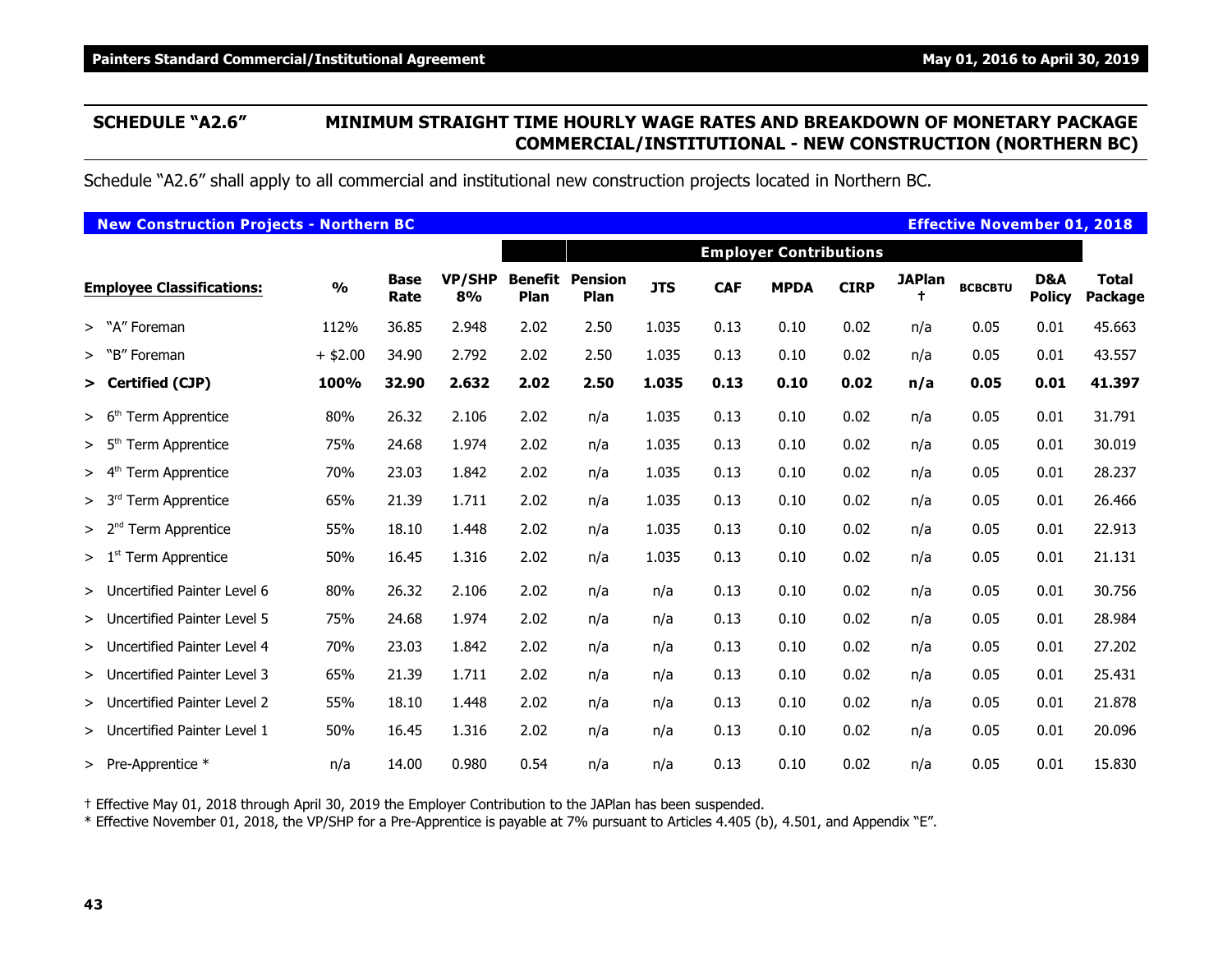# **SCHEDULE "B1.1" MINIMUM STRAIGHT TIME HOURLY WAGE RATES AND BREAKDOWN OF MONETARY PACKAGE COMMERCIAL/INSTITUTIONAL - REPAINT CONSTRUCTION (EXCLUDING NORTHERN BC)**

Schedule "B1.1" shall apply to all commercial and institutional repaint construction projects, except those located in Northern BC.

| <b>Repaint Construction Projects - Excluding Northern BC</b> |               |                     |                     |                        |                        |            |            | Effective May 01, 2016 (continues to apply through Oct. 31, 2016) |             |               |                |                      |                         |
|--------------------------------------------------------------|---------------|---------------------|---------------------|------------------------|------------------------|------------|------------|-------------------------------------------------------------------|-------------|---------------|----------------|----------------------|-------------------------|
|                                                              |               |                     |                     |                        |                        |            |            |                                                                   |             |               |                |                      |                         |
| <b>Employee Classifications:</b>                             | $\frac{0}{0}$ | <b>Base</b><br>Rate | <b>VP/SHP</b><br>8% | <b>Benefit</b><br>Plan | <b>Pension</b><br>Plan | <b>JTS</b> | <b>CAF</b> | <b>MPDA</b>                                                       | <b>CIRP</b> | <b>JAPlan</b> | <b>BCBCBTU</b> | D&A<br><b>Policy</b> | <b>Total</b><br>Package |
| > "A" Foreman                                                | $+$ \$3.00    | 32.52               | 2.602               | 2.02                   | 2.50                   | 1.035      | 0.11       | 0.10                                                              | 0.02        | 0.01          | 0.01           | n/a                  | 40.927                  |
| > "B" Foreman                                                | $+$ \$2.00    | 31.52               | 2.522               | 2.02                   | 2.50                   | 1.035      | 0.11       | 0.10                                                              | 0.02        | 0.01          | 0.01           | n/a                  | 39.847                  |
| > Certified (CJP)                                            | 100%          | 29.52               | 2.362               | 2.02                   | 2.50                   | 1.035      | 0.11       | 0.10                                                              | 0.02        | 0.01          | 0.01           | n/a                  | 37.687                  |
| Term Apprentice<br>> 6 <sup>th</sup>                         | 80%           | 23.62               | 1.890               | 2.02                   | n/a                    | 1.035      | 0.11       | 0.10                                                              | 0.02        | 0.01          | 0.01           | n/a                  | 28.815                  |
| <b>Term Apprentice</b><br>> 5 <sup>th</sup>                  | 75%           | 22.14               | 1.771               | 2.02                   | n/a                    | 1.035      | 0.11       | 0.10                                                              | 0.02        | 0.01          | 0.01           | n/a                  | 27.216                  |
| > 4 <sup>th</sup><br>Term Apprentice                         | 70%           | 20.66               | 1.653               | 2.02                   | n/a                    | 1.035      | 0.11       | 0.10                                                              | 0.02        | 0.01          | 0.01           | n/a                  | 25.618                  |
| Term Apprentice<br>> 3 <sup>rd</sup>                         | 65%           | 19.19               | 1.535               | 2.02                   | n/a                    | 1.035      | 0.11       | 0.10                                                              | 0.02        | 0.01          | 0.01           | n/a                  | 24.030                  |
| <b>Term Apprentice</b><br>> 2 <sup>nd</sup>                  | 55%           | 16.24               | 1.299               | 2.02                   | n/a                    | 1.035      | 0.11       | 0.10                                                              | 0.02        | 0.01          | 0.01           | n/a                  | 20.844                  |
| Term Apprentice<br>>1 <sup>st</sup>                          | 50%           | 14.76               | 1.181               | 2.02                   | n/a                    | 1.035      | 0.11       | 0.10                                                              | 0.02        | 0.01          | 0.01           | n/a                  | 19.246                  |
| > Uncertified Painter Level 6                                | 80%           | 23.62               | 1.890               | 2.02                   | n/a                    | n/a        | 0.11       | 0.10                                                              | 0.02        | 0.01          | 0.01           | n/a                  | 27.780                  |
| > Uncertified Painter Level 5                                | 75%           | 22.14               | 1.771               | 2.02                   | n/a                    | n/a        | 0.11       | 0.10                                                              | 0.02        | 0.01          | 0.01           | n/a                  | 26.181                  |
| > Uncertified Painter Level 4                                | 70%           | 20.66               | 1.653               | 2.02                   | n/a                    | n/a        | 0.11       | 0.10                                                              | 0.02        | 0.01          | 0.01           | n/a                  | 24.583                  |
| > Uncertified Painter Level 3                                | 65%           | 19.19               | 1.535               | 2.02                   | n/a                    | n/a        | 0.11       | 0.10                                                              | 0.02        | 0.01          | 0.01           | n/a                  | 22.995                  |
| > Uncertified Painter Level 2                                | 55%           | 16.24               | 1.299               | 2.02                   | n/a                    | n/a        | 0.11       | 0.10                                                              | 0.02        | 0.01          | 0.01           | n/a                  | 19.809                  |
| > Uncertified Painter Level 1                                | 50%           | 14.76               | 1.181               | 2.02                   | n/a                    | n/a        | 0.11       | 0.10                                                              | 0.02        | 0.01          | 0.01           | n/a                  | 18.211                  |
| > Pre-Apprentice                                             | 35%           | 10.33               | 0.826               | 0.54                   | n/a                    | n/a        | 0.11       | 0.10                                                              | 0.02        | 0.01          | 0.01           | n/a                  | 11.946                  |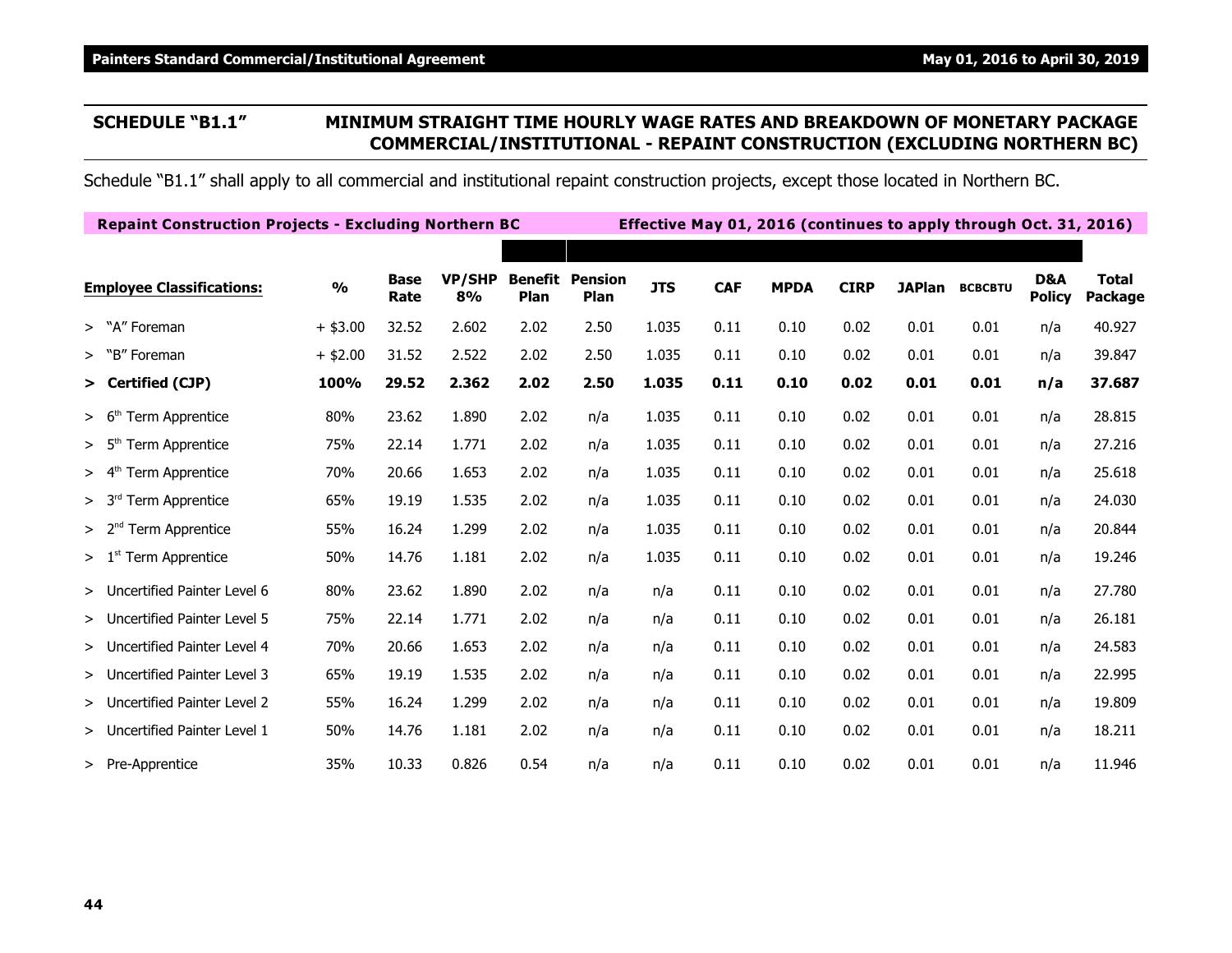#### **SCHEDULE "B1.2" MINIMUM STRAIGHT TIME HOURLY WAGE RATES AND BREAKDOWN OF MONETARY PACKAGE COMMERCIAL/INSTITUTIONAL - REPAINT CONSTRUCTION (EXCLUDING NORTHERN BC)**

Schedule "B1.2" shall apply to all commercial and institutional repaint construction projects, except those located in Northern BC.

| <b>Repaint Construction Projects - Excluding Northern BC</b> |               |                     |                     |                        |                        |            |            |             |             |               | <b>Effective November 01, 2016</b> |                      |                         |
|--------------------------------------------------------------|---------------|---------------------|---------------------|------------------------|------------------------|------------|------------|-------------|-------------|---------------|------------------------------------|----------------------|-------------------------|
|                                                              |               |                     |                     |                        |                        |            |            |             |             |               |                                    |                      |                         |
| <b>Employee Classifications:</b>                             | $\frac{0}{0}$ | <b>Base</b><br>Rate | <b>VP/SHP</b><br>8% | <b>Benefit</b><br>Plan | <b>Pension</b><br>Plan | <b>JTS</b> | <b>CAF</b> | <b>MPDA</b> | <b>CIRP</b> | <b>JAPlan</b> | <b>BCBCBTU</b>                     | D&A<br><b>Policy</b> | <b>Total</b><br>Package |
| > "A" Foreman                                                | 110%          | 32.73               | 2.618               | 2.02                   | 2.50                   | 1.035      | 0.11       | 0.10        | 0.02        | 0.01          | 0.01                               | n/a                  | 41.153                  |
| > "B" Foreman                                                | $+$ \$2.00    | 31.75               | 2.540               | 2.02                   | 2.50                   | 1.035      | 0.11       | 0.10        | 0.02        | 0.01          | 0.01                               | n/a                  | 40.095                  |
| > Certified (CJP)                                            | 100%          | 29.75               | 2.380               | 2.02                   | 2.50                   | 1.035      | 0.11       | 0.10        | 0.02        | 0.01          | 0.01                               | n/a                  | 37.935                  |
| > 6 <sup>th</sup><br>Term Apprentice                         | 80%           | 23.80               | 1.904               | 2.02                   | n/a                    | 1.035      | 0.11       | 0.10        | 0.02        | 0.01          | 0.01                               | n/a                  | 29.009                  |
| $> 5$ <sup>tt</sup><br><b>Term Apprentice</b>                | 75%           | 22.31               | 1.785               | 2.02                   | n/a                    | 1.035      | 0.11       | 0.10        | 0.02        | 0.01          | 0.01                               | n/a                  | 27.400                  |
| Term Apprentice<br>> 4 <sup>th</sup>                         | 70%           | 20.83               | 1.666               | 2.02                   | n/a                    | 1.035      | 0.11       | 0.10        | 0.02        | 0.01          | 0.01                               | n/a                  | 25.801                  |
| Term Apprentice<br>> 3 <sup>rd</sup>                         | 65%           | 19.34               | 1.547               | 2.02                   | n/a                    | 1.035      | 0.11       | 0.10        | 0.02        | 0.01          | 0.01                               | n/a                  | 24.192                  |
| > 2 <sup>nd</sup><br>Term Apprentice                         | 55%           | 16.36               | 1.309               | 2.02                   | n/a                    | 1.035      | 0.11       | 0.10        | 0.02        | 0.01          | 0.01                               | n/a                  | 20.974                  |
| >1 <sup>st</sup><br>Term Apprentice                          | 50%           | 14.88               | 1.190               | 2.02                   | n/a                    | 1.035      | 0.11       | 0.10        | 0.02        | 0.01          | 0.01                               | n/a                  | 19.375                  |
| > Uncertified Painter Level 6                                | 80%           | 23.80               | 1.904               | 2.02                   | n/a                    | n/a        | 0.11       | 0.10        | 0.02        | 0.01          | 0.01                               | n/a                  | 27.974                  |
| > Uncertified Painter Level 5                                | 75%           | 22.31               | 1.785               | 2.02                   | n/a                    | n/a        | 0.11       | 0.10        | 0.02        | 0.01          | 0.01                               | n/a                  | 26.365                  |
| > Uncertified Painter Level 4                                | 70%           | 20.83               | 1.666               | 2.02                   | n/a                    | n/a        | 0.11       | 0.10        | 0.02        | 0.01          | 0.01                               | n/a                  | 24.766                  |
| > Uncertified Painter Level 3                                | 65%           | 19.34               | 1.547               | 2.02                   | n/a                    | n/a        | 0.11       | 0.10        | 0.02        | 0.01          | 0.01                               | n/a                  | 23.157                  |
| > Uncertified Painter Level 2                                | 55%           | 16.36               | 1.309               | 2.02                   | n/a                    | n/a        | 0.11       | 0.10        | 0.02        | 0.01          | 0.01                               | n/a                  | 19.939                  |
| > Uncertified Painter Level 1                                | 50%           | 14.88               | 1.190               | 2.02                   | n/a                    | n/a        | 0.11       | 0.10        | 0.02        | 0.01          | 0.01                               | n/a                  | 18.340                  |
| > Pre-Apprentice                                             | 35%           | 10.41               | 0.833               | 0.54                   | n/a                    | n/a        | 0.11       | 0.10        | 0.02        | 0.01          | 0.01                               | n/a                  | 12.033                  |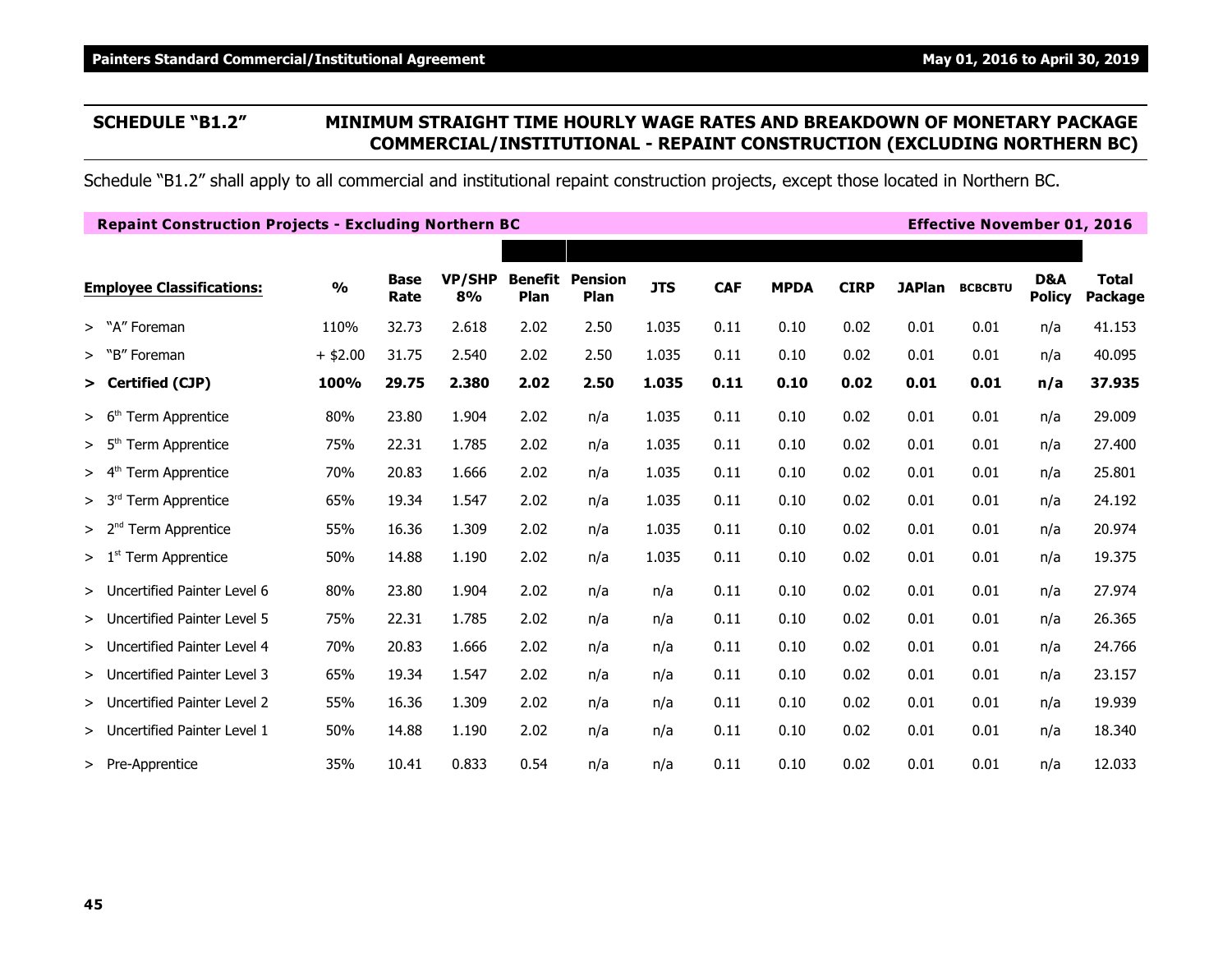# **SCHEDULE "B1.3" MINIMUM STRAIGHT TIME HOURLY WAGE RATES AND BREAKDOWN OF MONETARY PACKAGE COMMERCIAL/INSTITUTIONAL - REPAINT CONSTRUCTION (EXCLUDING NORTHERN BC)**

Schedule "B1.3" shall apply to all commercial and institutional repaint construction projects, except those located in Northern BC.

| <b>Repaint Construction Projects - Excluding Northern BC</b> |               |                     |                     |                        |                        |            |            |             |             |               | <b>Effective May 01, 2017</b> |                      |                                |
|--------------------------------------------------------------|---------------|---------------------|---------------------|------------------------|------------------------|------------|------------|-------------|-------------|---------------|-------------------------------|----------------------|--------------------------------|
|                                                              |               |                     |                     |                        |                        |            |            |             |             |               |                               |                      |                                |
| <b>Employee Classifications:</b>                             | $\frac{1}{2}$ | <b>Base</b><br>Rate | <b>VP/SHP</b><br>8% | <b>Benefit</b><br>Plan | <b>Pension</b><br>Plan | <b>JTS</b> | <b>CAF</b> | <b>MPDA</b> | <b>CIRP</b> | <b>JAPlan</b> | <b>BCBCBTU</b>                | D&A<br><b>Policy</b> | <b>Total</b><br><b>Package</b> |
| > "A" Foreman                                                | 110%          | 32.73               | 2.618               | 2.02                   | 2.50                   | 1.035      | 0.13       | 0.10        | 0.02        | 0.01          | 0.01                          | n/a                  | 41.173                         |
| > "B" Foreman                                                | $+$ \$2.00    | 31.75               | 2.540               | 2.02                   | 2.50                   | 1.035      | 0.13       | 0.10        | 0.02        | 0.01          | 0.01                          | n/a                  | 40.115                         |
| > Certified (CJP)                                            | 100%          | 29.75               | 2.380               | 2.02                   | 2.50                   | 1.035      | 0.13       | 0.10        | 0.02        | 0.01          | 0.01                          | n/a                  | 37.955                         |
| Term Apprentice<br>> 6 <sup>tr</sup>                         | 80%           | 23.80               | 1.904               | 2.02                   | n/a                    | 1.035      | 0.13       | 0.10        | 0.02        | 0.01          | 0.01                          | n/a                  | 29.029                         |
| <b>Term Apprentice</b><br>> 5 <sup>t</sup>                   | 75%           | 22.31               | 1.785               | 2.02                   | n/a                    | 1.035      | 0.13       | 0.10        | 0.02        | 0.01          | 0.01                          | n/a                  | 27.420                         |
| > 4 <sup>th</sup><br>Term Apprentice                         | 70%           | 20.83               | 1.666               | 2.02                   | n/a                    | 1.035      | 0.13       | 0.10        | 0.02        | 0.01          | 0.01                          | n/a                  | 25.821                         |
| <b>Term Apprentice</b><br>> 3 <sup>rd</sup>                  | 65%           | 19.34               | 1.547               | 2.02                   | n/a                    | 1.035      | 0.13       | 0.10        | 0.02        | 0.01          | 0.01                          | n/a                  | 24.212                         |
| Term Apprentice<br>> 2 <sup>nd</sup>                         | 55%           | 16.36               | 1.309               | 2.02                   | n/a                    | 1.035      | 0.13       | 0.10        | 0.02        | 0.01          | 0.01                          | n/a                  | 20.994                         |
| Term Apprentice<br>$>1$ <sup>st</sup>                        | 50%           | 14.88               | 1.190               | 2.02                   | n/a                    | 1.035      | 0.13       | 0.10        | 0.02        | 0.01          | 0.01                          | n/a                  | 19.395                         |
| > Uncertified Painter Level 6                                | 80%           | 23.80               | 1.904               | 2.02                   | n/a                    | n/a        | 0.13       | 0.10        | 0.02        | 0.01          | 0.01                          | n/a                  | 27.994                         |
| > Uncertified Painter Level 5                                | 75%           | 22.31               | 1.785               | 2.02                   | n/a                    | n/a        | 0.13       | 0.10        | 0.02        | 0.01          | 0.01                          | n/a                  | 26.385                         |
| > Uncertified Painter Level 4                                | 70%           | 20.83               | 1.666               | 2.02                   | n/a                    | n/a        | 0.13       | 0.10        | 0.02        | 0.01          | 0.01                          | n/a                  | 24.786                         |
| > Uncertified Painter Level 3                                | 65%           | 19.34               | 1.547               | 2.02                   | n/a                    | n/a        | 0.13       | 0.10        | 0.02        | 0.01          | 0.01                          | n/a                  | 23.177                         |
| > Uncertified Painter Level 2                                | 55%           | 16.36               | 1.309               | 2.02                   | n/a                    | n/a        | 0.13       | 0.10        | 0.02        | 0.01          | 0.01                          | n/a                  | 19.959                         |
| > Uncertified Painter Level 1                                | 50%           | 14.88               | 1.190               | 2.02                   | n/a                    | n/a        | 0.13       | 0.10        | 0.02        | 0.01          | 0.01                          | n/a                  | 18.360                         |
| > Pre-Apprentice                                             | 35%           | 10.41               | 0.833               | 0.54                   | n/a                    | n/a        | 0.13       | 0.10        | 0.02        | 0.01          | 0.01                          | n/a                  | 12.053                         |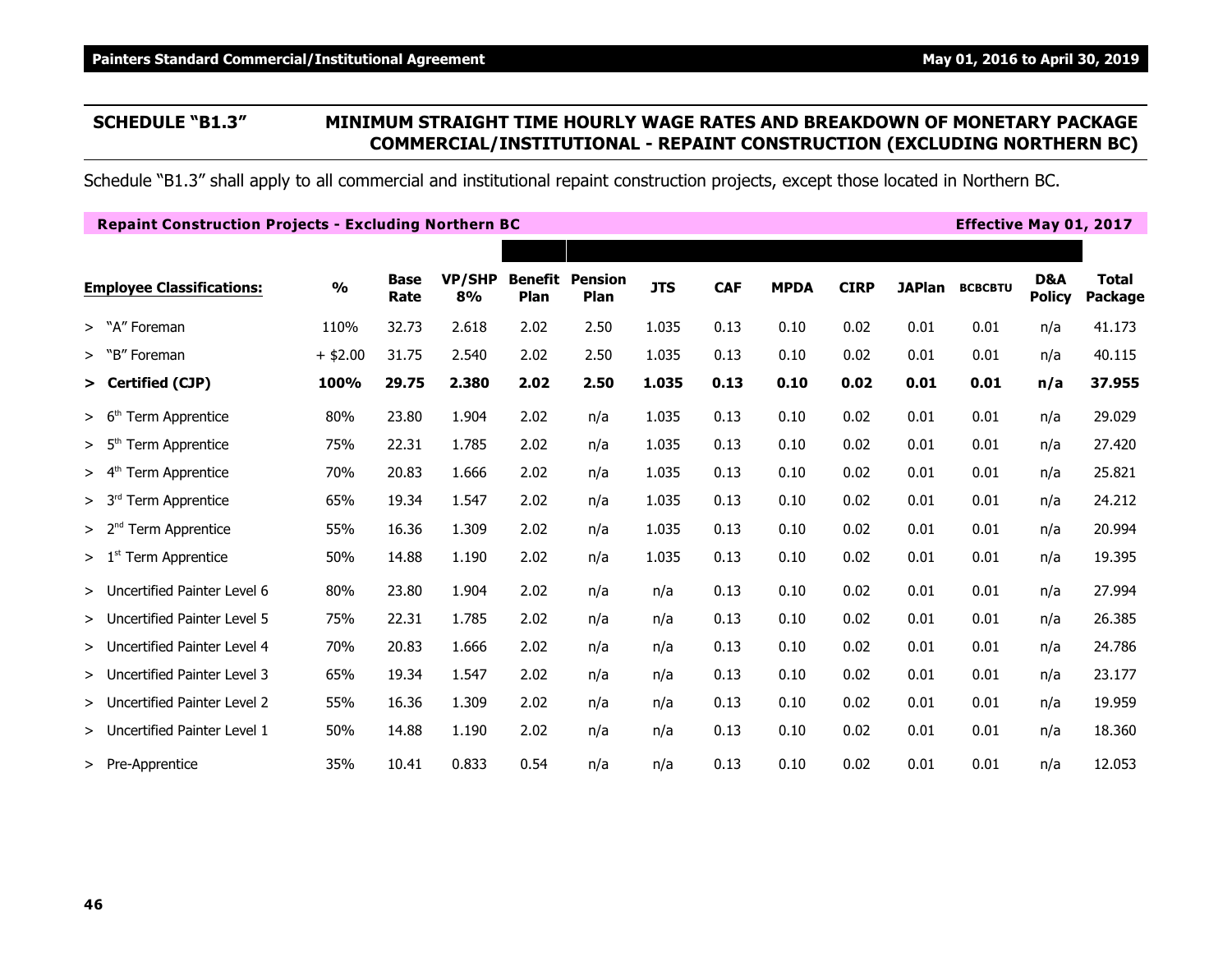Schedule "B1.4" shall apply to all commercial and institutional repaint construction projects, except those located in Northern BC.

| <b>Repaint Construction Projects - Excluding Northern BC</b> |               |                     |                     |      |                                       |            |            |             |             |               | <b>Effective November 01, 2017</b> |                      |                  |
|--------------------------------------------------------------|---------------|---------------------|---------------------|------|---------------------------------------|------------|------------|-------------|-------------|---------------|------------------------------------|----------------------|------------------|
|                                                              |               |                     |                     |      |                                       |            |            |             |             |               |                                    |                      |                  |
| <b>Employee Classifications:</b>                             | $\frac{0}{0}$ | <b>Base</b><br>Rate | <b>VP/SHP</b><br>8% | Plan | <b>Benefit Pension</b><br><b>Plan</b> | <b>JTS</b> | <b>CAF</b> | <b>MPDA</b> | <b>CIRP</b> | <b>JAPlan</b> | <b>BCBCBTU</b>                     | D&A<br><b>Policy</b> | Total<br>Package |
| > "A" Foreman                                                | 111%          | 33.28               | 2.662               | 2.02 | 2.50                                  | 1.035      | 0.13       | 0.10        | 0.02        | 0.01          | 0.01                               | n/a                  | 41.767           |
| > "B" Foreman                                                | $+$ \$2.00    | 31.98               | 2.558               | 2.02 | 2.50                                  | 1.035      | 0.13       | 0.10        | 0.02        | 0.01          | 0.01                               | n/a                  | 40.363           |
| > Certified (CJP)                                            | 100%          | 29.98               | 2.398               | 2.02 | 2.50                                  | 1.035      | 0.13       | 0.10        | 0.02        | 0.01          | 0.01                               | n/a                  | 38.203           |
| > 6 <sup>th</sup><br>Term Apprentice                         | 80%           | 23.98               | 1.918               | 2.02 | n/a                                   | 1.035      | 0.13       | 0.10        | 0.02        | 0.01          | 0.01                               | n/a                  | 29.223           |
| Term Apprentice<br>> 5 <sup>m</sup>                          | 75%           | 22.49               | 1.799               | 2.02 | n/a                                   | 1.035      | 0.13       | 0.10        | 0.02        | 0.01          | 0.01                               | n/a                  | 27.614           |
| > 4 <sup>th</sup><br>Term Apprentice                         | 70%           | 20.99               | 1.679               | 2.02 | n/a                                   | 1.035      | 0.13       | 0.10        | 0.02        | 0.01          | 0.01                               | n/a                  | 25.994           |
| Term Apprentice<br>> 3 <sup>rd</sup>                         | 65%           | 19.49               | 1.559               | 2.02 | n/a                                   | 1.035      | 0.13       | 0.10        | 0.02        | 0.01          | 0.01                               | n/a                  | 24.374           |
| Term Apprentice<br>> 2 <sup>nd</sup>                         | 55%           | 16.49               | 1.319               | 2.02 | n/a                                   | 1.035      | 0.13       | 0.10        | 0.02        | 0.01          | 0.01                               | n/a                  | 21.134           |
| Term Apprentice<br>> 1 <sup>st</sup>                         | 50%           | 14.99               | 1.199               | 2.02 | n/a                                   | 1.035      | 0.13       | 0.10        | 0.02        | 0.01          | 0.01                               | n/a                  | 19.514           |
| > Uncertified Painter Level 6                                | 80%           | 23.98               | 1.918               | 2.02 | n/a                                   | n/a        | 0.13       | 0.10        | 0.02        | 0.01          | 0.01                               | n/a                  | 28.188           |
| > Uncertified Painter Level 5                                | 75%           | 22.49               | 1.799               | 2.02 | n/a                                   | n/a        | 0.13       | 0.10        | 0.02        | 0.01          | 0.01                               | n/a                  | 26.579           |
| > Uncertified Painter Level 4                                | 70%           | 20.99               | 1.679               | 2.02 | n/a                                   | n/a        | 0.13       | 0.10        | 0.02        | 0.01          | 0.01                               | n/a                  | 24.959           |
| > Uncertified Painter Level 3                                | 65%           | 19.49               | 1.559               | 2.02 | n/a                                   | n/a        | 0.13       | 0.10        | 0.02        | 0.01          | 0.01                               | n/a                  | 23.339           |
| > Uncertified Painter Level 2                                | 55%           | 16.49               | 1.319               | 2.02 | n/a                                   | n/a        | 0.13       | 0.10        | 0.02        | 0.01          | 0.01                               | n/a                  | 20.099           |
| > Uncertified Painter Level 1                                | 50%           | 14.99               | 1.199               | 2.02 | n/a                                   | n/a        | 0.13       | 0.10        | 0.02        | 0.01          | 0.01                               | n/a                  | 18.479           |
| > Pre-Apprentice                                             | 35%           | 10.49               | 0.839               | 0.54 | n/a                                   | n/a        | 0.13       | 0.10        | 0.02        | 0.01          | 0.01                               | n/a                  | 12.139           |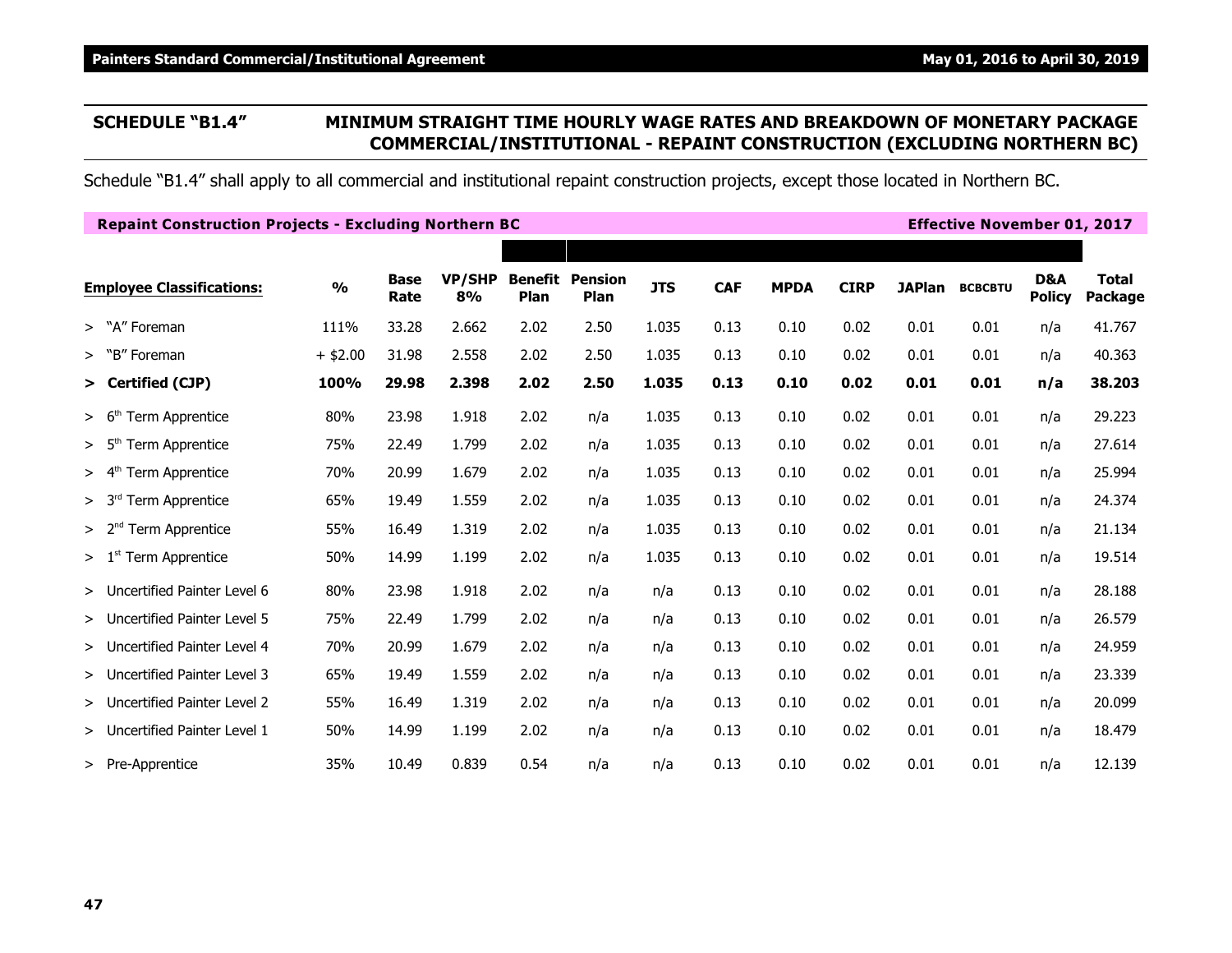# **SCHEDULE "B1.5" MINIMUM STRAIGHT TIME HOURLY WAGE RATES AND BREAKDOWN OF MONETARY PACKAGE COMMERCIAL/INSTITUTIONAL - REPAINT CONSTRUCTION (EXCLUDING NORTHERN BC)**

Schedule "B1.5" shall apply to all commercial and institutional repaint construction projects, except those located in Northern BC.

| <b>Repaint Construction Projects - Excluding Northern BC</b> |               |                     |                     |                        |                               |            |            |             |             |               | <b>Effective November 26, 2017</b> |                      |                  |
|--------------------------------------------------------------|---------------|---------------------|---------------------|------------------------|-------------------------------|------------|------------|-------------|-------------|---------------|------------------------------------|----------------------|------------------|
|                                                              |               |                     |                     |                        |                               |            |            |             |             |               |                                    |                      |                  |
| <b>Employee Classifications:</b>                             | $\frac{1}{2}$ | <b>Base</b><br>Rate | <b>VP/SHP</b><br>8% | <b>Benefit</b><br>Plan | <b>Pension</b><br><b>Plan</b> | <b>JTS</b> | <b>CAF</b> | <b>MPDA</b> | <b>CIRP</b> | <b>JAPlan</b> | <b>BCBCBTU</b>                     | D&A<br><b>Policy</b> | Total<br>Package |
| > "A" Foreman                                                | 111%          | 33.28               | 2.662               | 2.02                   | 2.50                          | 1.035      | 0.13       | 0.10        | 0.02        | 0.01          | 0.05                               | 0.01                 | 41.817           |
| > "B" Foreman                                                | $+$ \$2.00    | 31.98               | 2.558               | 2.02                   | 2.50                          | 1.035      | 0.13       | 0.10        | 0.02        | 0.01          | 0.05                               | 0.01                 | 40.413           |
| > Certified (CJP)                                            | 100%          | 29.98               | 2.398               | 2.02                   | 2.50                          | 1.035      | 0.13       | 0.10        | 0.02        | 0.01          | 0.05                               | 0.01                 | 38.253           |
| Term Apprentice<br>> 6 <sup>th</sup>                         | 80%           | 23.98               | 1.918               | 2.02                   | n/a                           | 1.035      | 0.13       | 0.10        | 0.02        | 0.01          | 0.05                               | 0.01                 | 29.273           |
| Term Apprentice<br>> 5 <sup>th</sup>                         | 75%           | 22.49               | 1.799               | 2.02                   | n/a                           | 1.035      | 0.13       | 0.10        | 0.02        | 0.01          | 0.05                               | 0.01                 | 27.664           |
| > 4 <sup>th</sup><br>Term Apprentice                         | 70%           | 20.99               | 1.679               | 2.02                   | n/a                           | 1.035      | 0.13       | 0.10        | 0.02        | 0.01          | 0.05                               | 0.01                 | 26.044           |
| $> 3rd$ Term Apprentice                                      | 65%           | 19.49               | 1.559               | 2.02                   | n/a                           | 1.035      | 0.13       | 0.10        | 0.02        | 0.01          | 0.05                               | 0.01                 | 24.424           |
| > 2 <sup>nd</sup><br><b>Term Apprentice</b>                  | 55%           | 16.49               | 1.319               | 2.02                   | n/a                           | 1.035      | 0.13       | 0.10        | 0.02        | 0.01          | 0.05                               | 0.01                 | 21.184           |
| > 1 <sup>st</sup><br>Term Apprentice                         | 50%           | 14.99               | 1.199               | 2.02                   | n/a                           | 1.035      | 0.13       | 0.10        | 0.02        | 0.01          | 0.05                               | 0.01                 | 19.564           |
| > Uncertified Painter Level 6                                | 80%           | 23.98               | 1.918               | 2.02                   | n/a                           | n/a        | 0.13       | 0.10        | 0.02        | 0.01          | 0.05                               | 0.01                 | 28.238           |
| > Uncertified Painter Level 5                                | 75%           | 22.49               | 1.799               | 2.02                   | n/a                           | n/a        | 0.13       | 0.10        | 0.02        | 0.01          | 0.05                               | 0.01                 | 26.629           |
| > Uncertified Painter Level 4                                | 70%           | 20.99               | 1.679               | 2.02                   | n/a                           | n/a        | 0.13       | 0.10        | 0.02        | 0.01          | 0.05                               | 0.01                 | 25.009           |
| > Uncertified Painter Level 3                                | 65%           | 19.49               | 1.559               | 2.02                   | n/a                           | n/a        | 0.13       | 0.10        | 0.02        | 0.01          | 0.05                               | 0.01                 | 23.389           |
| > Uncertified Painter Level 2                                | 55%           | 16.49               | 1.319               | 2.02                   | n/a                           | n/a        | 0.13       | 0.10        | 0.02        | 0.01          | 0.05                               | 0.01                 | 20.149           |
| > Uncertified Painter Level 1                                | 50%           | 14.99               | 1.199               | 2.02                   | n/a                           | n/a        | 0.13       | 0.10        | 0.02        | 0.01          | 0.05                               | 0.01                 | 18.529           |
| > Pre-Apprentice                                             | 35%           | 10.49               | 0.839               | 0.54                   | n/a                           | n/a        | 0.13       | 0.10        | 0.02        | 0.01          | 0.05                               | 0.01                 | 12.189           |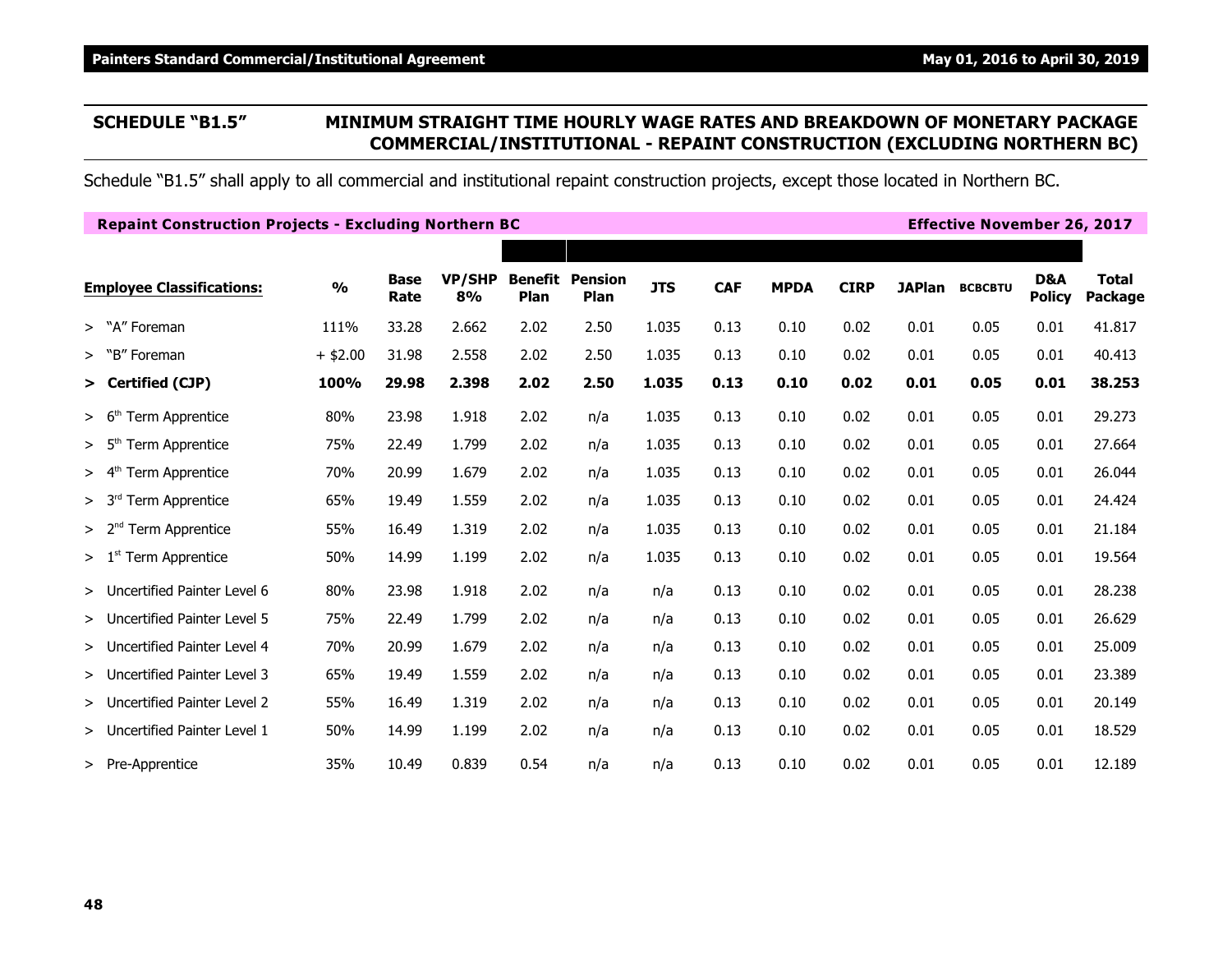# **SCHEDULE "B1.6" MINIMUM STRAIGHT TIME HOURLY WAGE RATES AND BREAKDOWN OF MONETARY PACKAGE COMMERCIAL/INSTITUTIONAL - REPAINT CONSTRUCTION (EXCLUDING NORTHERN BC)**

Schedule "B1.6" shall apply to all commercial and institutional repaint construction projects, except those located in Northern BC.

| <b>Repaint Construction Projects - Excluding Northern BC</b> |               |                     |                     |                               |                               |            |            |             |             |                    | <b>Effective November 01, 2018</b> |                      |                  |
|--------------------------------------------------------------|---------------|---------------------|---------------------|-------------------------------|-------------------------------|------------|------------|-------------|-------------|--------------------|------------------------------------|----------------------|------------------|
|                                                              |               |                     |                     |                               |                               |            |            |             |             |                    |                                    |                      |                  |
| <b>Employee Classifications:</b>                             | $\frac{1}{2}$ | <b>Base</b><br>Rate | <b>VP/SHP</b><br>8% | <b>Benefit</b><br><b>Plan</b> | <b>Pension</b><br><b>Plan</b> | <b>JTS</b> | <b>CAF</b> | <b>MPDA</b> | <b>CIRP</b> | <b>JAPlan</b><br>t | <b>BCBCBTU</b>                     | D&A<br><b>Policy</b> | Total<br>Package |
| > "A" Foreman                                                | 112%          | 33.94               | 2.715               | 2.02                          | 2.50                          | 1.035      | 0.13       | 0.10        | 0.02        | n/a                | 0.05                               | 0.01                 | 42.520           |
| > "B" Foreman                                                | $+$ \$2.00    | 32.30               | 2.584               | 2.02                          | 2.50                          | 1.035      | 0.13       | 0.10        | 0.02        | n/a                | 0.05                               | 0.01                 | 40.749           |
| > Certified (CJP)                                            | 100%          | 30.30               | 2.424               | 2.02                          | 2.50                          | 1.035      | 0.13       | 0.10        | 0.02        | n/a                | 0.05                               | 0.01                 | 38.589           |
| > 6 <sup>th</sup><br><b>Term Apprentice</b>                  | 80%           | 24.24               | 1.939               | 2.02                          | n/a                           | 1.035      | 0.13       | 0.10        | 0.02        | n/a                | 0.05                               | 0.01                 | 29.544           |
| > 5 <sup>tr</sup><br><b>Term Apprentice</b>                  | 75%           | 22.73               | 1.818               | 2.02                          | n/a                           | 1.035      | 0.13       | 0.10        | 0.02        | n/a                | 0.05                               | 0.01                 | 27.913           |
| > 4 <sup>tr</sup><br><b>Term Apprentice</b>                  | 70%           | 21.21               | 1.697               | 2.02                          | n/a                           | 1.035      | 0.13       | 0.10        | 0.02        | n/a                | 0.05                               | 0.01                 | 26.272           |
| Term Apprentice<br>> 3 <sup>rd</sup>                         | 65%           | 19.70               | 1.576               | 2.02                          | n/a                           | 1.035      | 0.13       | 0.10        | 0.02        | n/a                | 0.05                               | 0.01                 | 24.641           |
| <b>Term Apprentice</b><br>> 2 <sup>nd</sup>                  | 55%           | 16.67               | 1.334               | 2.02                          | n/a                           | 1.035      | 0.13       | 0.10        | 0.02        | n/a                | 0.05                               | 0.01                 | 21.369           |
| <b>Term Apprentice</b><br>> 1 <sup>st</sup>                  | 50%           | 15.15               | 1.212               | 2.02                          | n/a                           | 1.035      | 0.13       | 0.10        | 0.02        | n/a                | 0.05                               | 0.01                 | 19.727           |
| > Uncertified Painter Level 6                                | 80%           | 24.24               | 1.939               | 2.02                          | n/a                           | n/a        | 0.13       | 0.10        | 0.02        | n/a                | 0.05                               | 0.01                 | 28.509           |
| > Uncertified Painter Level 5                                | 75%           | 22.73               | 1.818               | 2.02                          | n/a                           | n/a        | 0.13       | 0.10        | 0.02        | n/a                | 0.05                               | 0.01                 | 26.878           |
| > Uncertified Painter Level 4                                | 70%           | 21.21               | 1.697               | 2.02                          | n/a                           | n/a        | 0.13       | 0.10        | 0.02        | n/a                | 0.05                               | 0.01                 | 25.237           |
| > Uncertified Painter Level 3                                | 65%           | 19.70               | 1.576               | 2.02                          | n/a                           | n/a        | 0.13       | 0.10        | 0.02        | n/a                | 0.05                               | 0.01                 | 23.606           |
| > Uncertified Painter Level 2                                | 55%           | 16.67               | 1.334               | 2.02                          | n/a                           | n/a        | 0.13       | 0.10        | 0.02        | n/a                | 0.05                               | 0.01                 | 20.334           |
| > Uncertified Painter Level 1                                | 50%           | 15.15               | 1.212               | 2.02                          | n/a                           | n/a        | 0.13       | 0.10        | 0.02        | n/a                | 0.05                               | 0.01                 | 18.692           |
| > Pre-Apprentice $*$                                         | n/a           | 14.00               | 0.980               | 0.54                          | n/a                           | n/a        | 0.13       | 0.10        | 0.02        | n/a                | 0.05                               | 0.01                 | 15.830           |

† Effective May 01, 2018 through April 30, 2019 the Employer Contribution to the JAPlan has been suspended.

\* Effective November 01, 2018, the VP/SHP for a Pre-Apprentice is payable at 7% pursuant to Articles 4.405 (b), 4.501, and Appendix "E".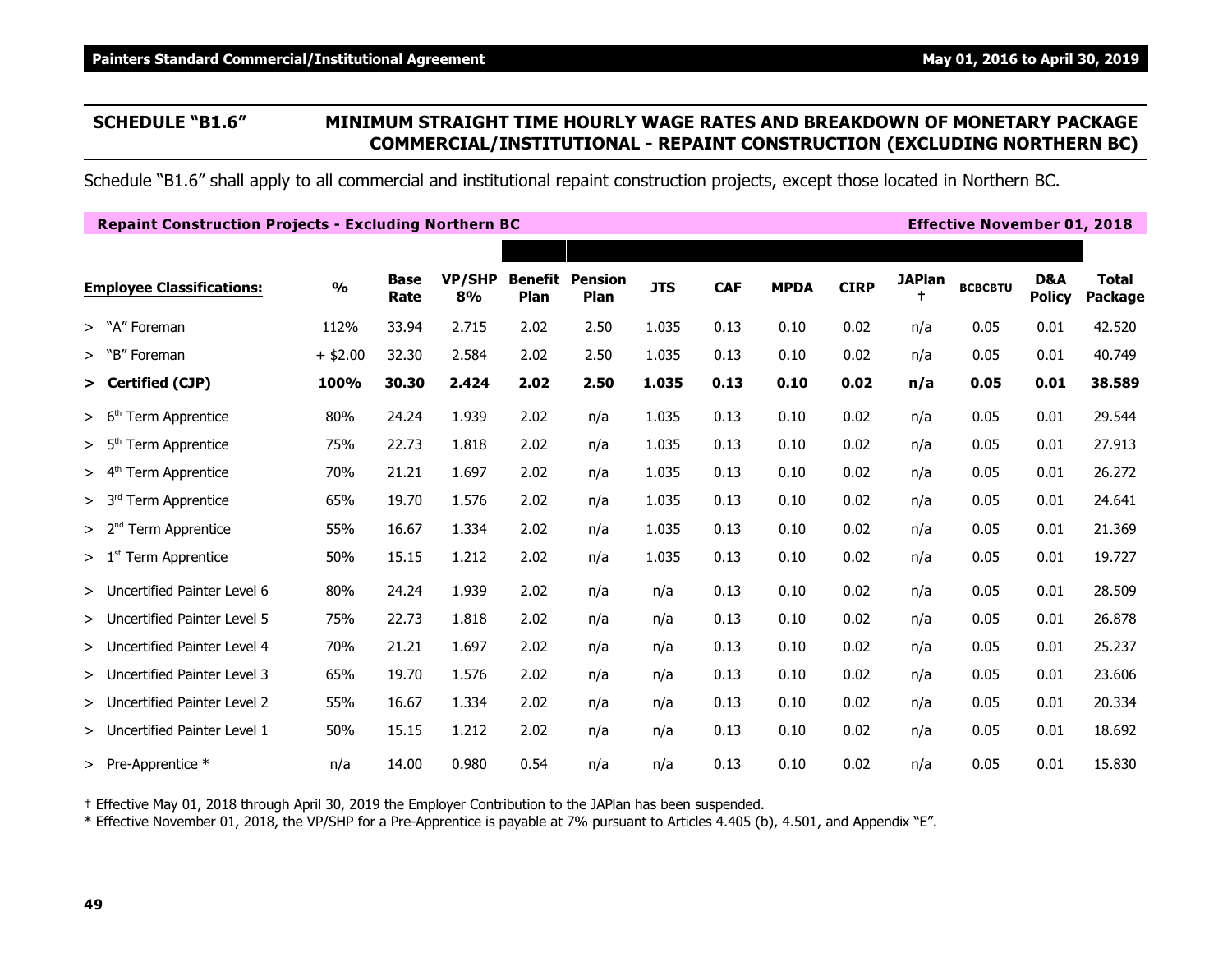# **SCHEDULE "B2.1" MINIMUM STRAIGHT TIME HOURLY WAGE RATES AND BREAKDOWN OF MONETARY PACKAGE COMMERCIAL/INSTITUTIONAL - REPAINT CONSTRUCTION (NORTHERN BC)**

Schedule "B2.1" shall apply to all commercial and institutional repaint construction projects located in Northern BC.

| <b>Repaint Construction Projects - Northern BC</b> |                         |                     |                     |                        |                               |            |            | Effective May 01, 2016 (continues to apply through Oct. 31, 2016) |             |               |                |                      |                         |
|----------------------------------------------------|-------------------------|---------------------|---------------------|------------------------|-------------------------------|------------|------------|-------------------------------------------------------------------|-------------|---------------|----------------|----------------------|-------------------------|
|                                                    |                         |                     |                     |                        |                               |            |            | <b>Employer Contributions</b>                                     |             |               |                |                      |                         |
| <b>Employee Classifications:</b>                   | $\mathbf{O}/\mathbf{O}$ | <b>Base</b><br>Rate | <b>VP/SHP</b><br>8% | <b>Benefit</b><br>Plan | <b>Pension</b><br><b>Plan</b> | <b>JTS</b> | <b>CAF</b> | <b>MPDA</b>                                                       | <b>CIRP</b> | <b>JAPlan</b> | <b>BCBCBTU</b> | D&A<br><b>Policy</b> | <b>Total</b><br>Package |
| > "A" Foreman                                      | $+$ \$3.00              | 33.12               | 2.650               | 2.02                   | 2.50                          | 1.035      | 0.11       | 0.10                                                              | 0.02        | 0.01          | 0.01           | n/a                  | 41.575                  |
| > "B" Foreman                                      | $+$ \$2.00              | 32.12               | 2.570               | 2.02                   | 2.50                          | 1.035      | 0.11       | 0.10                                                              | 0.02        | 0.01          | 0.01           | n/a                  | 40.495                  |
| > Certified (CJP)                                  | 100%                    | 30.12               | 2.410               | 2.02                   | 2.50                          | 1.035      | 0.11       | 0.10                                                              | 0.02        | 0.01          | 0.01           | n/a                  | 38.335                  |
| Term Apprentice<br>> 6 <sup>th</sup>               | 80%                     | 24.10               | 1.928               | 2.02                   | n/a                           | 1.035      | 0.11       | 0.10                                                              | 0.02        | 0.01          | 0.01           | n/a                  | 29.333                  |
| Term Apprentice<br>> 5 <sup>th</sup>               | 75%                     | 22.59               | 1.807               | 2.02                   | n/a                           | 1.035      | 0.11       | 0.10                                                              | 0.02        | 0.01          | 0.01           | n/a                  | 27.702                  |
| <b>Term Apprentice</b><br>> 4 <sup>th</sup>        | 70%                     | 21.08               | 1.686               | 2.02                   | n/a                           | 1.035      | 0.11       | 0.10                                                              | 0.02        | 0.01          | 0.01           | n/a                  | 26.071                  |
| Term Apprentice<br>> 3 <sup>rd</sup>               | 65%                     | 19.58               | 1.566               | 2.02                   | n/a                           | 1.035      | 0.11       | 0.10                                                              | 0.02        | 0.01          | 0.01           | n/a                  | 24.451                  |
| <b>Term Apprentice</b><br>> 2 <sup>nd</sup>        | 55%                     | 16.57               | 1.326               | 2.02                   | n/a                           | 1.035      | 0.11       | 0.10                                                              | 0.02        | 0.01          | 0.01           | n/a                  | 21.201                  |
| Term Apprentice<br>> 1 <sup>st</sup>               | 50%                     | 15.06               | 1.205               | 2.02                   | n/a                           | 1.035      | 0.11       | 0.10                                                              | 0.02        | 0.01          | 0.01           | n/a                  | 19.570                  |
| > Uncertified Painter Level 6                      | 80%                     | 24.10               | 1.928               | 2.02                   | n/a                           | n/a        | 0.11       | 0.10                                                              | 0.02        | 0.01          | 0.01           | n/a                  | 28.298                  |
| > Uncertified Painter Level 5                      | 75%                     | 22.59               | 1.807               | 2.02                   | n/a                           | n/a        | 0.11       | 0.10                                                              | 0.02        | 0.01          | 0.01           | n/a                  | 26.667                  |
| > Uncertified Painter Level 4                      | 70%                     | 21.08               | 1.686               | 2.02                   | n/a                           | n/a        | 0.11       | 0.10                                                              | 0.02        | 0.01          | 0.01           | n/a                  | 25.036                  |
| > Uncertified Painter Level 3                      | 65%                     | 19.58               | 1.566               | 2.02                   | n/a                           | n/a        | 0.11       | 0.10                                                              | 0.02        | 0.01          | 0.01           | n/a                  | 23.416                  |
| > Uncertified Painter Level 2                      | 55%                     | 16.57               | 1.326               | 2.02                   | n/a                           | n/a        | 0.11       | 0.10                                                              | 0.02        | 0.01          | 0.01           | n/a                  | 20.166                  |
| > Uncertified Painter Level 1                      | 50%                     | 15.06               | 1.205               | 2.02                   | n/a                           | n/a        | 0.11       | 0.10                                                              | 0.02        | 0.01          | 0.01           | n/a                  | 18.535                  |
| > Pre-Apprentice                                   | 35%                     | 10.54               | 0.843               | 0.54                   | n/a                           | n/a        | 0.11       | 0.10                                                              | 0.02        | 0.01          | 0.01           | n/a                  | 12.173                  |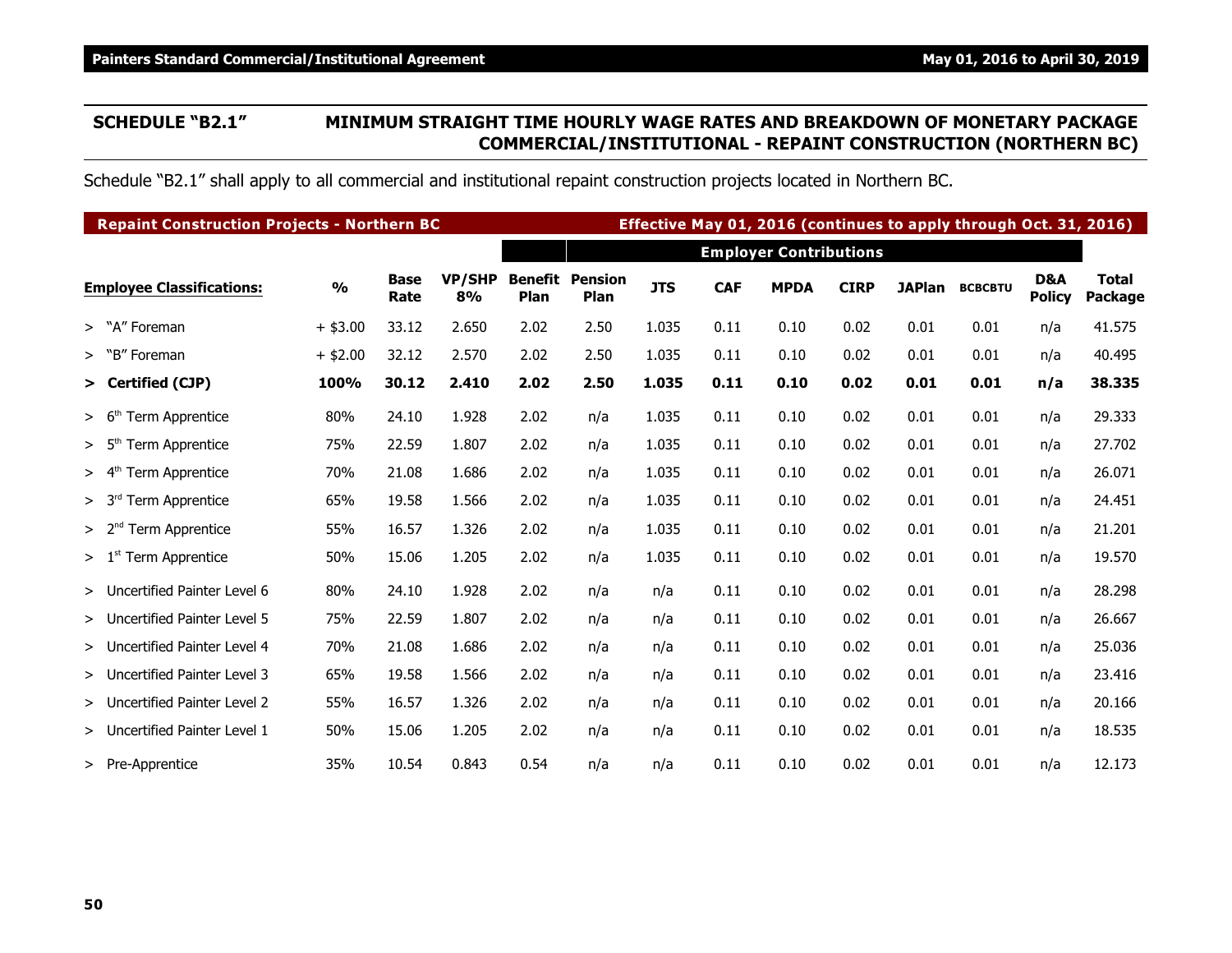### **SCHEDULE "B2.2" MINIMUM STRAIGHT TIME HOURLY WAGE RATES AND BREAKDOWN OF MONETARY PACKAGE COMMERCIAL/INSTITUTIONAL - REPAINT CONSTRUCTION (NORTHERN BC)**

Schedule "B2.2" shall apply to all commercial and institutional repaint construction projects located in Northern BC.

| <b>Repaint Construction Projects - Northern BC</b> |               |                     |                     |                        |                               |            |            |                               |             |      | <b>Effective November 01, 2016</b> |                      |                         |
|----------------------------------------------------|---------------|---------------------|---------------------|------------------------|-------------------------------|------------|------------|-------------------------------|-------------|------|------------------------------------|----------------------|-------------------------|
|                                                    |               |                     |                     |                        |                               |            |            | <b>Employer Contributions</b> |             |      |                                    |                      |                         |
| <b>Employee Classifications:</b>                   | $\frac{1}{2}$ | <b>Base</b><br>Rate | <b>VP/SHP</b><br>8% | <b>Benefit</b><br>Plan | <b>Pension</b><br><b>Plan</b> | <b>JTS</b> | <b>CAF</b> | <b>MPDA</b>                   | <b>CIRP</b> |      | JAPlan BCBCBTU                     | D&A<br><b>Policy</b> | <b>Total</b><br>Package |
| > "A" Foreman                                      | 110%          | 33.39               | 2.671               | 2.02                   | 2.50                          | 1.035      | 0.11       | 0.10                          | 0.02        | 0.01 | 0.01                               | n/a                  | 41.866                  |
| > "B" Foreman                                      | $+$ \$2.00    | 32.35               | 2.588               | 2.02                   | 2.50                          | 1.035      | 0.11       | 0.10                          | 0.02        | 0.01 | 0.01                               | n/a                  | 40.743                  |
| > Certified (CJP)                                  | 100%          | 30.35               | 2.428               | 2.02                   | 2.50                          | 1.035      | 0.11       | 0.10                          | 0.02        | 0.01 | 0.01                               | n/a                  | 38.583                  |
| > 6 <sup>th</sup><br>Term Apprentice               | 80%           | 24.28               | 1.942               | 2.02                   | n/a                           | 1.035      | 0.11       | 0.10                          | 0.02        | 0.01 | 0.01                               | n/a                  | 29.527                  |
| > 5 <sup>th</sup><br>Term Apprentice               | 75%           | 22.76               | 1.821               | 2.02                   | n/a                           | 1.035      | 0.11       | 0.10                          | 0.02        | 0.01 | 0.01                               | n/a                  | 27.886                  |
| <b>Term Apprentice</b><br>> 4 <sup>tr</sup>        | 70%           | 21.25               | 1.700               | 2.02                   | n/a                           | 1.035      | 0.11       | 0.10                          | 0.02        | 0.01 | 0.01                               | n/a                  | 26.255                  |
| > 3 <sup>rd</sup><br>Term Apprentice               | 65%           | 19.73               | 1.578               | 2.02                   | n/a                           | 1.035      | 0.11       | 0.10                          | 0.02        | 0.01 | 0.01                               | n/a                  | 24.613                  |
| Term Apprentice<br>> 2 <sup>nd</sup>               | 55%           | 16.69               | 1.335               | 2.02                   | n/a                           | 1.035      | 0.11       | 0.10                          | 0.02        | 0.01 | 0.01                               | n/a                  | 21.330                  |
| Term Apprentice<br>> 1 <sup>st</sup>               | 50%           | 15.18               | 1.214               | 2.02                   | n/a                           | 1.035      | 0.11       | 0.10                          | 0.02        | 0.01 | 0.01                               | n/a                  | 19.699                  |
| > Uncertified Painter Level 6                      | 80%           | 24.28               | 1.942               | 2.02                   | n/a                           | n/a        | 0.11       | 0.10                          | 0.02        | 0.01 | 0.01                               | n/a                  | 28.492                  |
| > Uncertified Painter Level 5                      | 75%           | 22.76               | 1.821               | 2.02                   | n/a                           | n/a        | 0.11       | 0.10                          | 0.02        | 0.01 | 0.01                               | n/a                  | 26.851                  |
| > Uncertified Painter Level 4                      | 70%           | 21.25               | 1.700               | 2.02                   | n/a                           | n/a        | 0.11       | 0.10                          | 0.02        | 0.01 | 0.01                               | n/a                  | 25.220                  |
| > Uncertified Painter Level 3                      | 65%           | 19.73               | 1.578               | 2.02                   | n/a                           | n/a        | 0.11       | 0.10                          | 0.02        | 0.01 | 0.01                               | n/a                  | 23.578                  |
| > Uncertified Painter Level 2                      | 55%           | 16.69               | 1.335               | 2.02                   | n/a                           | n/a        | 0.11       | 0.10                          | 0.02        | 0.01 | 0.01                               | n/a                  | 20.295                  |
| > Uncertified Painter Level 1                      | 50%           | 15.18               | 1.214               | 2.02                   | n/a                           | n/a        | 0.11       | 0.10                          | 0.02        | 0.01 | 0.01                               | n/a                  | 18.664                  |
| > Pre-Apprentice                                   | 35%           | 10.62               | 0.850               | 0.54                   | n/a                           | n/a        | 0.11       | 0.10                          | 0.02        | 0.01 | 0.01                               | n/a                  | 12.260                  |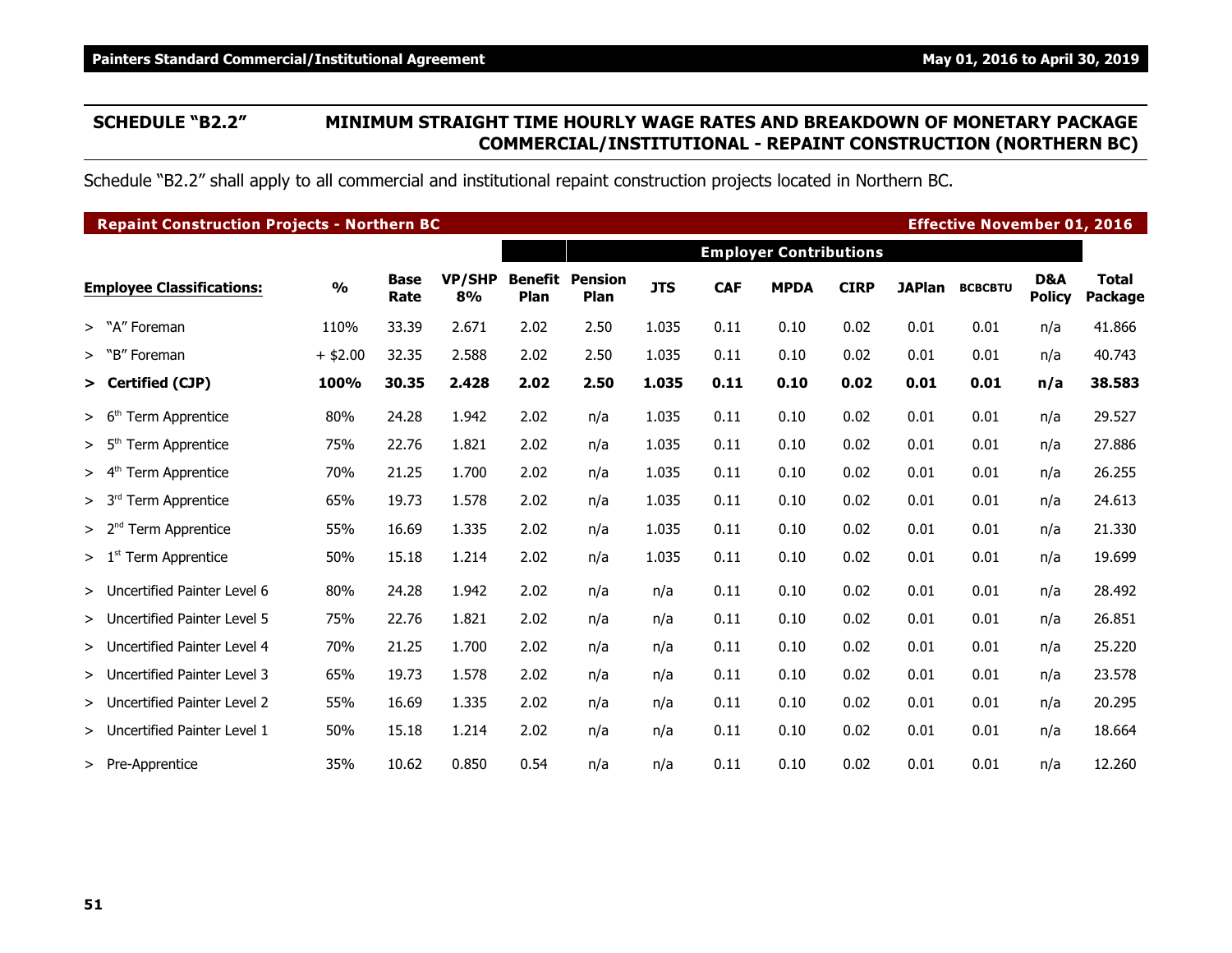### **SCHEDULE "B2.3" MINIMUM STRAIGHT TIME HOURLY WAGE RATES AND BREAKDOWN OF MONETARY PACKAGE COMMERCIAL/INSTITUTIONAL - REPAINT CONSTRUCTION (NORTHERN BC)**

Schedule "B2.3" shall apply to all commercial and institutional repaint construction projects located in Northern BC.

| <b>Repaint Construction Projects - Northern BC</b> |               |                     |                     |                        |                               |            |            |                               |             |      | <b>Effective May 01, 2017</b> |                      |                         |
|----------------------------------------------------|---------------|---------------------|---------------------|------------------------|-------------------------------|------------|------------|-------------------------------|-------------|------|-------------------------------|----------------------|-------------------------|
|                                                    |               |                     |                     |                        |                               |            |            | <b>Employer Contributions</b> |             |      |                               |                      |                         |
| <b>Employee Classifications:</b>                   | $\frac{1}{2}$ | <b>Base</b><br>Rate | <b>VP/SHP</b><br>8% | <b>Benefit</b><br>Plan | <b>Pension</b><br><b>Plan</b> | <b>JTS</b> | <b>CAF</b> | <b>MPDA</b>                   | <b>CIRP</b> |      | JAPlan BCBCBTU                | D&A<br><b>Policy</b> | <b>Total</b><br>Package |
| > "A" Foreman                                      | 110%          | 33.39               | 2.671               | 2.02                   | 2.50                          | 1.035      | 0.13       | 0.10                          | 0.02        | 0.01 | 0.01                          | n/a                  | 41.886                  |
| > "B" Foreman                                      | $+$ \$2.00    | 32.35               | 2.588               | 2.02                   | 2.50                          | 1.035      | 0.13       | 0.10                          | 0.02        | 0.01 | 0.01                          | n/a                  | 40.763                  |
| > Certified (CJP)                                  | 100%          | 30.35               | 2.428               | 2.02                   | 2.50                          | 1.035      | 0.13       | 0.10                          | 0.02        | 0.01 | 0.01                          | n/a                  | 38.603                  |
| > 6 <sup>th</sup><br>Term Apprentice               | 80%           | 24.28               | 1.942               | 2.02                   | n/a                           | 1.035      | 0.13       | 0.10                          | 0.02        | 0.01 | 0.01                          | n/a                  | 29.547                  |
| > 5 <sup>th</sup><br>Term Apprentice               | 75%           | 22.76               | 1.821               | 2.02                   | n/a                           | 1.035      | 0.13       | 0.10                          | 0.02        | 0.01 | 0.01                          | n/a                  | 27.906                  |
| <b>Term Apprentice</b><br>> 4 <sup>tr</sup>        | 70%           | 21.25               | 1.700               | 2.02                   | n/a                           | 1.035      | 0.13       | 0.10                          | 0.02        | 0.01 | 0.01                          | n/a                  | 26.275                  |
| > 3 <sup>rd</sup><br>Term Apprentice               | 65%           | 19.73               | 1.578               | 2.02                   | n/a                           | 1.035      | 0.13       | 0.10                          | 0.02        | 0.01 | 0.01                          | n/a                  | 24.633                  |
| Term Apprentice<br>> 2 <sup>nd</sup>               | 55%           | 16.69               | 1.335               | 2.02                   | n/a                           | 1.035      | 0.13       | 0.10                          | 0.02        | 0.01 | 0.01                          | n/a                  | 21.350                  |
| Term Apprentice<br>> 1 <sup>st</sup>               | 50%           | 15.18               | 1.214               | 2.02                   | n/a                           | 1.035      | 0.13       | 0.10                          | 0.02        | 0.01 | 0.01                          | n/a                  | 19.719                  |
| > Uncertified Painter Level 6                      | 80%           | 24.28               | 1.942               | 2.02                   | n/a                           | n/a        | 0.13       | 0.10                          | 0.02        | 0.01 | 0.01                          | n/a                  | 28.512                  |
| > Uncertified Painter Level 5                      | 75%           | 22.76               | 1.821               | 2.02                   | n/a                           | n/a        | 0.13       | 0.10                          | 0.02        | 0.01 | 0.01                          | n/a                  | 26.871                  |
| > Uncertified Painter Level 4                      | 70%           | 21.25               | 1.700               | 2.02                   | n/a                           | n/a        | 0.13       | 0.10                          | 0.02        | 0.01 | 0.01                          | n/a                  | 25.240                  |
| > Uncertified Painter Level 3                      | 65%           | 19.73               | 1.578               | 2.02                   | n/a                           | n/a        | 0.13       | 0.10                          | 0.02        | 0.01 | 0.01                          | n/a                  | 23.598                  |
| > Uncertified Painter Level 2                      | 55%           | 16.69               | 1.335               | 2.02                   | n/a                           | n/a        | 0.13       | 0.10                          | 0.02        | 0.01 | 0.01                          | n/a                  | 20.315                  |
| > Uncertified Painter Level 1                      | 50%           | 15.18               | 1.214               | 2.02                   | n/a                           | n/a        | 0.13       | 0.10                          | 0.02        | 0.01 | 0.01                          | n/a                  | 18.684                  |
| > Pre-Apprentice                                   | 35%           | 10.62               | 0.850               | 0.54                   | n/a                           | n/a        | 0.13       | 0.10                          | 0.02        | 0.01 | 0.01                          | n/a                  | 12.280                  |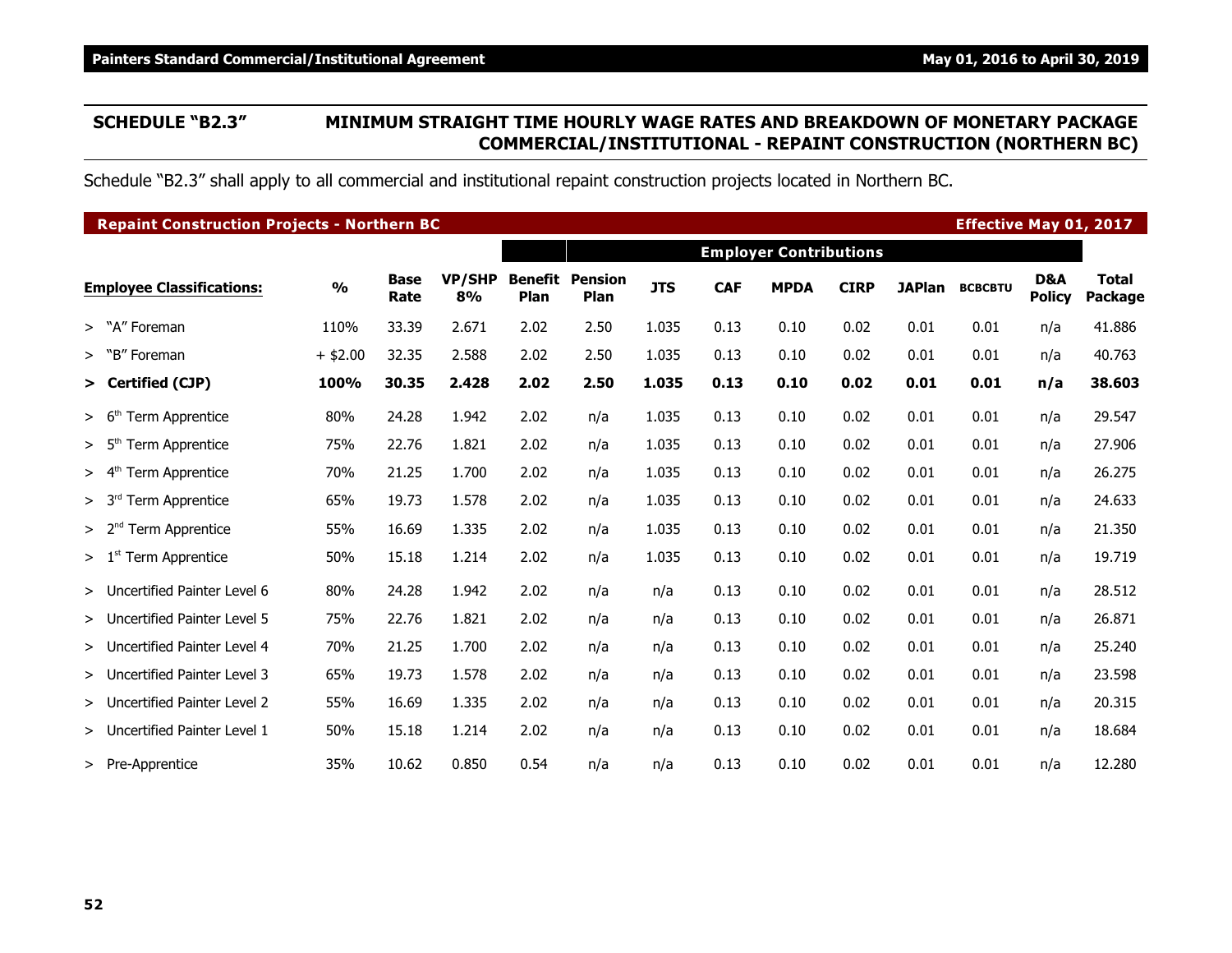### **SCHEDULE "B2.4" MINIMUM STRAIGHT TIME HOURLY WAGE RATES AND BREAKDOWN OF MONETARY PACKAGE COMMERCIAL/INSTITUTIONAL - REPAINT CONSTRUCTION (NORTHERN BC)**

Schedule "B2.4" shall apply to all commercial and institutional repaint construction projects located in Northern BC.

| <b>Repaint Construction Projects - Northern BC</b> |               |                     |                     |                        |                               |            |            |                               |             |      | <b>Effective November 01, 2017</b> |                      |                         |
|----------------------------------------------------|---------------|---------------------|---------------------|------------------------|-------------------------------|------------|------------|-------------------------------|-------------|------|------------------------------------|----------------------|-------------------------|
|                                                    |               |                     |                     |                        |                               |            |            | <b>Employer Contributions</b> |             |      |                                    |                      |                         |
| <b>Employee Classifications:</b>                   | $\frac{1}{2}$ | <b>Base</b><br>Rate | <b>VP/SHP</b><br>8% | <b>Benefit</b><br>Plan | <b>Pension</b><br><b>Plan</b> | <b>JTS</b> | <b>CAF</b> | <b>MPDA</b>                   | <b>CIRP</b> |      | JAPlan BCBCBTU                     | D&A<br><b>Policy</b> | <b>Total</b><br>Package |
| > "A" Foreman                                      | 111%          | 33.94               | 2.715               | 2.02                   | 2.50                          | 1.035      | 0.13       | 0.10                          | 0.02        | 0.01 | 0.01                               | n/a                  | 42.480                  |
| > "B" Foreman                                      | $+$ \$2.00    | 32.58               | 2.606               | 2.02                   | 2.50                          | 1.035      | 0.13       | 0.10                          | 0.02        | 0.01 | 0.01                               | n/a                  | 41.011                  |
| > Certified (CJP)                                  | 100%          | 30.58               | 2.446               | 2.02                   | 2.50                          | 1.035      | 0.13       | 0.10                          | 0.02        | 0.01 | 0.01                               | n/a                  | 38.851                  |
| > 6 <sup>th</sup><br>Term Apprentice               | 80%           | 24.46               | 1.957               | 2.02                   | n/a                           | 1.035      | 0.13       | 0.10                          | 0.02        | 0.01 | 0.01                               | n/a                  | 29.742                  |
| > 5 <sup>th</sup><br>Term Apprentice               | 75%           | 22.94               | 1.835               | 2.02                   | n/a                           | 1.035      | 0.13       | 0.10                          | 0.02        | 0.01 | 0.01                               | n/a                  | 28.100                  |
| <b>Term Apprentice</b><br>> 4 <sup>tr</sup>        | 70%           | 21.41               | 1.713               | 2.02                   | n/a                           | 1.035      | 0.13       | 0.10                          | 0.02        | 0.01 | 0.01                               | n/a                  | 26.448                  |
| > 3 <sup>rd</sup><br>Term Apprentice               | 65%           | 19.88               | 1.590               | 2.02                   | n/a                           | 1.035      | 0.13       | 0.10                          | 0.02        | 0.01 | 0.01                               | n/a                  | 24.795                  |
| Term Apprentice<br>> 2 <sup>nd</sup>               | 55%           | 16.82               | 1.346               | 2.02                   | n/a                           | 1.035      | 0.13       | 0.10                          | 0.02        | 0.01 | 0.01                               | n/a                  | 21.491                  |
| Term Apprentice<br>> 1 <sup>st</sup>               | 50%           | 15.29               | 1.223               | 2.02                   | n/a                           | 1.035      | 0.13       | 0.10                          | 0.02        | 0.01 | 0.01                               | n/a                  | 19.838                  |
| > Uncertified Painter Level 6                      | 80%           | 24.46               | 1.957               | 2.02                   | n/a                           | n/a        | 0.13       | 0.10                          | 0.02        | 0.01 | 0.01                               | n/a                  | 28.707                  |
| > Uncertified Painter Level 5                      | 75%           | 22.94               | 1.835               | 2.02                   | n/a                           | n/a        | 0.13       | 0.10                          | 0.02        | 0.01 | 0.01                               | n/a                  | 27.065                  |
| > Uncertified Painter Level 4                      | 70%           | 21.41               | 1.713               | 2.02                   | n/a                           | n/a        | 0.13       | 0.10                          | 0.02        | 0.01 | 0.01                               | n/a                  | 25.413                  |
| > Uncertified Painter Level 3                      | 65%           | 19.88               | 1.590               | 2.02                   | n/a                           | n/a        | 0.13       | 0.10                          | 0.02        | 0.01 | 0.01                               | n/a                  | 23.760                  |
| > Uncertified Painter Level 2                      | 55%           | 16.82               | 1.346               | 2.02                   | n/a                           | n/a        | 0.13       | 0.10                          | 0.02        | 0.01 | 0.01                               | n/a                  | 20.456                  |
| > Uncertified Painter Level 1                      | 50%           | 15.29               | 1.223               | 2.02                   | n/a                           | n/a        | 0.13       | 0.10                          | 0.02        | 0.01 | 0.01                               | n/a                  | 18.803                  |
| > Pre-Apprentice                                   | 35%           | 10.70               | 0.856               | 0.54                   | n/a                           | n/a        | 0.13       | 0.10                          | 0.02        | 0.01 | 0.01                               | n/a                  | 12.366                  |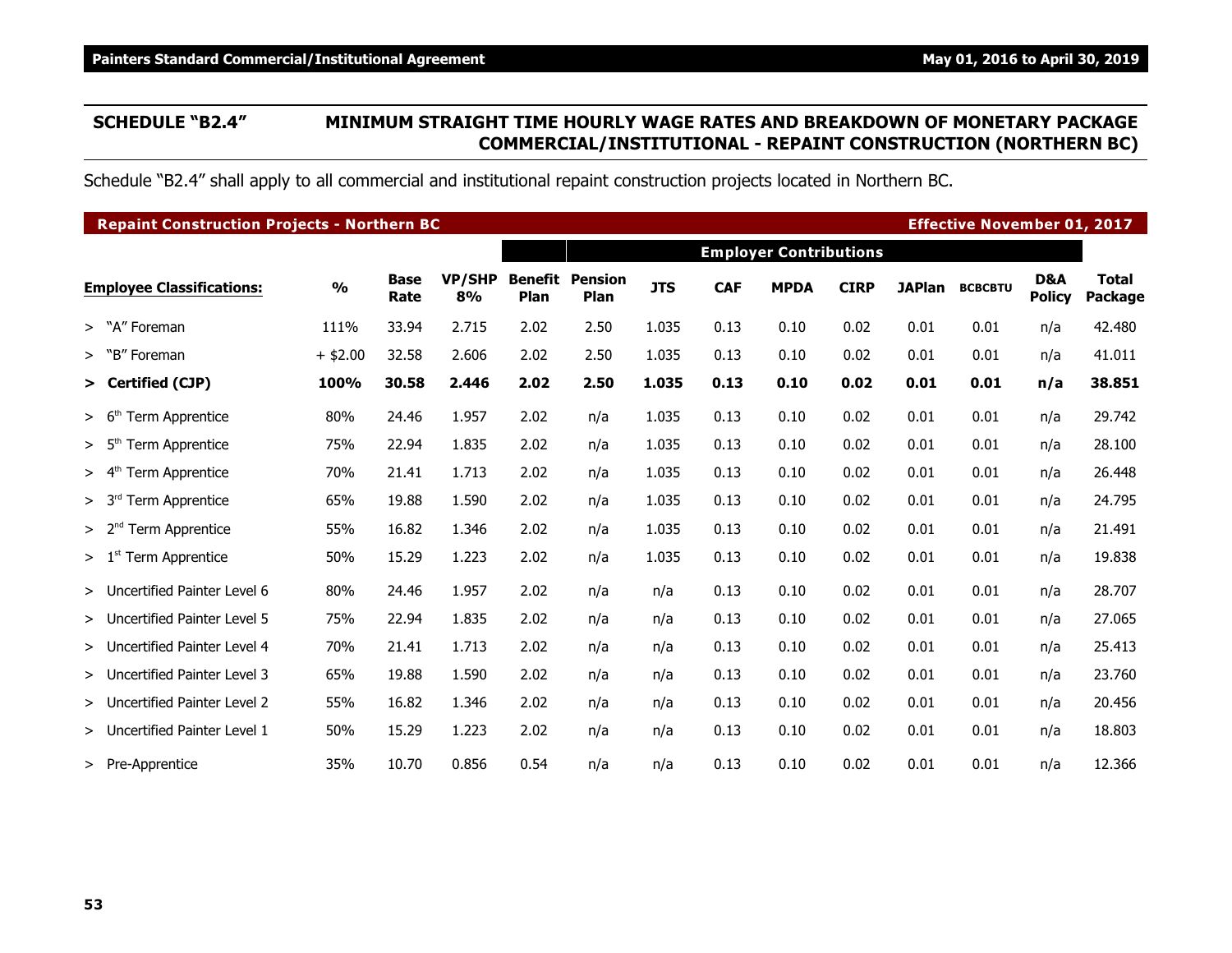### **SCHEDULE "B2.5" MINIMUM STRAIGHT TIME HOURLY WAGE RATES AND BREAKDOWN OF MONETARY PACKAGE COMMERCIAL/INSTITUTIONAL - REPAINT CONSTRUCTION (NORTHERN BC)**

Schedule "B2.5" shall apply to all commercial and institutional repaint construction projects located in Northern BC.

| <b>Repaint Construction Projects - Northern BC</b> |               |                     |                     |                        |                               |            |            |                               |             |      | <b>Effective November 26, 2017</b> |                      |                         |
|----------------------------------------------------|---------------|---------------------|---------------------|------------------------|-------------------------------|------------|------------|-------------------------------|-------------|------|------------------------------------|----------------------|-------------------------|
|                                                    |               |                     |                     |                        |                               |            |            | <b>Employer Contributions</b> |             |      |                                    |                      |                         |
| <b>Employee Classifications:</b>                   | $\frac{1}{2}$ | <b>Base</b><br>Rate | <b>VP/SHP</b><br>8% | <b>Benefit</b><br>Plan | <b>Pension</b><br><b>Plan</b> | <b>JTS</b> | <b>CAF</b> | <b>MPDA</b>                   | <b>CIRP</b> |      | JAPlan BCBCBTU                     | D&A<br><b>Policy</b> | <b>Total</b><br>Package |
| > "A" Foreman                                      | 111%          | 33.94               | 2.715               | 2.02                   | 2.50                          | 1.035      | 0.13       | 0.10                          | 0.02        | 0.01 | 0.05                               | 0.01                 | 42.530                  |
| > "B" Foreman                                      | $+$ \$2.00    | 32.58               | 2.606               | 2.02                   | 2.50                          | 1.035      | 0.13       | 0.10                          | 0.02        | 0.01 | 0.05                               | 0.01                 | 41.061                  |
| > Certified (CJP)                                  | 100%          | 30.58               | 2.446               | 2.02                   | 2.50                          | 1.035      | 0.13       | 0.10                          | 0.02        | 0.01 | 0.05                               | 0.01                 | 38.901                  |
| > 6 <sup>th</sup><br>Term Apprentice               | 80%           | 24.46               | 1.957               | 2.02                   | n/a                           | 1.035      | 0.13       | 0.10                          | 0.02        | 0.01 | 0.05                               | 0.01                 | 29.792                  |
| > 5 <sup>th</sup><br>Term Apprentice               | 75%           | 22.94               | 1.835               | 2.02                   | n/a                           | 1.035      | 0.13       | 0.10                          | 0.02        | 0.01 | 0.05                               | 0.01                 | 28.150                  |
| <b>Term Apprentice</b><br>> 4 <sup>tr</sup>        | 70%           | 21.41               | 1.713               | 2.02                   | n/a                           | 1.035      | 0.13       | 0.10                          | 0.02        | 0.01 | 0.05                               | 0.01                 | 26.498                  |
| > 3 <sup>rd</sup><br>Term Apprentice               | 65%           | 19.88               | 1.590               | 2.02                   | n/a                           | 1.035      | 0.13       | 0.10                          | 0.02        | 0.01 | 0.05                               | 0.01                 | 24.845                  |
| Term Apprentice<br>> 2 <sup>nd</sup>               | 55%           | 16.82               | 1.346               | 2.02                   | n/a                           | 1.035      | 0.13       | 0.10                          | 0.02        | 0.01 | 0.05                               | 0.01                 | 21.541                  |
| Term Apprentice<br>> 1 <sup>st</sup>               | 50%           | 15.29               | 1.223               | 2.02                   | n/a                           | 1.035      | 0.13       | 0.10                          | 0.02        | 0.01 | 0.05                               | 0.01                 | 19.888                  |
| > Uncertified Painter Level 6                      | 80%           | 24.46               | 1.957               | 2.02                   | n/a                           | n/a        | 0.13       | 0.10                          | 0.02        | 0.01 | 0.05                               | 0.01                 | 28.757                  |
| > Uncertified Painter Level 5                      | 75%           | 22.94               | 1.835               | 2.02                   | n/a                           | n/a        | 0.13       | 0.10                          | 0.02        | 0.01 | 0.05                               | 0.01                 | 27.115                  |
| > Uncertified Painter Level 4                      | 70%           | 21.41               | 1.713               | 2.02                   | n/a                           | n/a        | 0.13       | 0.10                          | 0.02        | 0.01 | 0.05                               | 0.01                 | 25.463                  |
| > Uncertified Painter Level 3                      | 65%           | 19.88               | 1.590               | 2.02                   | n/a                           | n/a        | 0.13       | 0.10                          | 0.02        | 0.01 | 0.05                               | 0.01                 | 23.810                  |
| > Uncertified Painter Level 2                      | 55%           | 16.82               | 1.346               | 2.02                   | n/a                           | n/a        | 0.13       | 0.10                          | 0.02        | 0.01 | 0.05                               | 0.01                 | 20.506                  |
| > Uncertified Painter Level 1                      | 50%           | 15.29               | 1.223               | 2.02                   | n/a                           | n/a        | 0.13       | 0.10                          | 0.02        | 0.01 | 0.05                               | 0.01                 | 18.853                  |
| > Pre-Apprentice                                   | 35%           | 10.70               | 0.856               | 0.54                   | n/a                           | n/a        | 0.13       | 0.10                          | 0.02        | 0.01 | 0.05                               | 0.01                 | 12.416                  |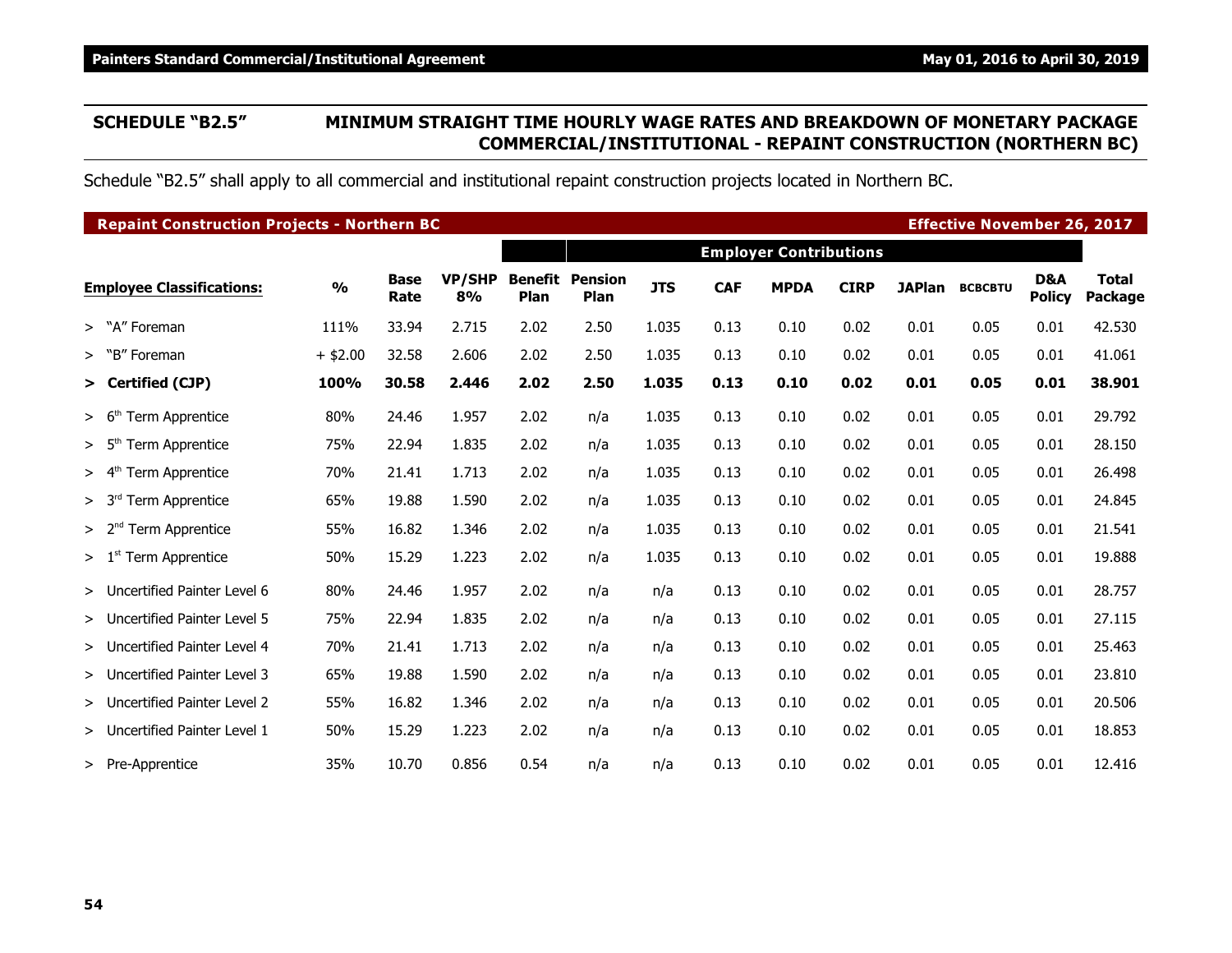### **SCHEDULE "B2.6" MINIMUM STRAIGHT TIME HOURLY WAGE RATES AND BREAKDOWN OF MONETARY PACKAGE COMMERCIAL/INSTITUTIONAL - REPAINT CONSTRUCTION (NORTHERN BC)**

Schedule "B2.6" shall apply to all commercial and institutional repaint construction projects located in Northern BC.

| <b>Repaint Construction Projects - Northern BC</b> |               |                     |                     |                               |                        |            |            |                               |             |               | <b>Effective November 01, 2018</b> |                      |                         |
|----------------------------------------------------|---------------|---------------------|---------------------|-------------------------------|------------------------|------------|------------|-------------------------------|-------------|---------------|------------------------------------|----------------------|-------------------------|
|                                                    |               |                     |                     |                               |                        |            |            | <b>Employer Contributions</b> |             |               |                                    |                      |                         |
| <b>Employee Classifications:</b>                   | $\frac{0}{0}$ | <b>Base</b><br>Rate | <b>VP/SHP</b><br>8% | <b>Benefit</b><br><b>Plan</b> | <b>Pension</b><br>Plan | <b>JTS</b> | <b>CAF</b> | <b>MPDA</b>                   | <b>CIRP</b> | <b>JAPlan</b> | <b>BCBCBTU</b>                     | D&A<br><b>Policy</b> | <b>Total</b><br>Package |
| > "A" Foreman                                      | 112%          | 34.61               | 2.769               | 2.02                          | 2.50                   | 1.035      | 0.13       | 0.10                          | 0.02        | n/a           | 0.05                               | 0.01                 | 43.244                  |
| > "B" Foreman                                      | $+$ \$2.00    | 32.90               | 2.632               | 2.02                          | 2.50                   | 1.035      | 0.13       | 0.10                          | 0.02        | n/a           | 0.05                               | 0.01                 | 41.397                  |
| > Certified (CJP)                                  | 100%          | 30.90               | 2.472               | 2.02                          | 2.50                   | 1.035      | 0.13       | 0.10                          | 0.02        | n/a           | 0.05                               | 0.01                 | 39.237                  |
| Term Apprentice<br>> 6 <sup>th</sup>               | 80%           | 24.72               | 1.978               | 2.02                          | n/a                    | 1.035      | 0.13       | 0.10                          | 0.02        | n/a           | 0.05                               | 0.01                 | 30.063                  |
| > 5 <sup>th</sup><br><b>Term Apprentice</b>        | 75%           | 23.18               | 1.854               | 2.02                          | n/a                    | 1.035      | 0.13       | 0.10                          | 0.02        | n/a           | 0.05                               | 0.01                 | 28.399                  |
| Term Apprentice<br>> 4 <sup>th</sup>               | 70%           | 21.63               | 1.730               | 2.02                          | n/a                    | 1.035      | 0.13       | 0.10                          | 0.02        | n/a           | 0.05                               | 0.01                 | 26.725                  |
| > 3 <sup>rd</sup><br>Term Apprentice               | 65%           | 20.09               | 1.607               | 2.02                          | n/a                    | 1.035      | 0.13       | 0.10                          | 0.02        | n/a           | 0.05                               | 0.01                 | 25.062                  |
| <b>Term Apprentice</b><br>> 2 <sup>nd</sup>        | 55%           | 17.00               | 1.360               | 2.02                          | n/a                    | 1.035      | 0.13       | 0.10                          | 0.02        | n/a           | 0.05                               | 0.01                 | 21.725                  |
| Term Apprentice<br>> 1 <sup>st</sup>               | 50%           | 15.45               | 1.236               | 2.02                          | n/a                    | 1.035      | 0.13       | 0.10                          | 0.02        | n/a           | 0.05                               | 0.01                 | 20.051                  |
| > Uncertified Painter Level 6                      | 80%           | 24.72               | 1.978               | 2.02                          | n/a                    | n/a        | 0.13       | 0.10                          | 0.02        | n/a           | 0.05                               | 0.01                 | 29.028                  |
| > Uncertified Painter Level 5                      | 75%           | 23.18               | 1.854               | 2.02                          | n/a                    | n/a        | 0.13       | 0.10                          | 0.02        | n/a           | 0.05                               | 0.01                 | 27.364                  |
| > Uncertified Painter Level 4                      | 70%           | 21.63               | 1.730               | 2.02                          | n/a                    | n/a        | 0.13       | 0.10                          | 0.02        | n/a           | 0.05                               | 0.01                 | 25.690                  |
| > Uncertified Painter Level 3                      | 65%           | 20.09               | 1.607               | 2.02                          | n/a                    | n/a        | 0.13       | 0.10                          | 0.02        | n/a           | 0.05                               | 0.01                 | 24.027                  |
| > Uncertified Painter Level 2                      | 55%           | 17.00               | 1.360               | 2.02                          | n/a                    | n/a        | 0.13       | 0.10                          | 0.02        | n/a           | 0.05                               | 0.01                 | 20.690                  |
| > Uncertified Painter Level 1                      | 50%           | 15.45               | 1.236               | 2.02                          | n/a                    | n/a        | 0.13       | 0.10                          | 0.02        | n/a           | 0.05                               | 0.01                 | 19.016                  |
| > Pre-Apprentice $*$                               | n/a           | 14.00               | 0.980               | 0.54                          | n/a                    | n/a        | 0.13       | 0.10                          | 0.02        | n/a           | 0.05                               | 0.01                 | 15.830                  |

† Effective May 01, 2018 through April 30, 2019 the Employer Contribution to the JAPlan has been suspended.

\* Effective November 01, 2018, the VP/SHP for a Pre-Apprentice is payable at 7% pursuant to Articles 4.405 (b), 4.501, and Appendix "E".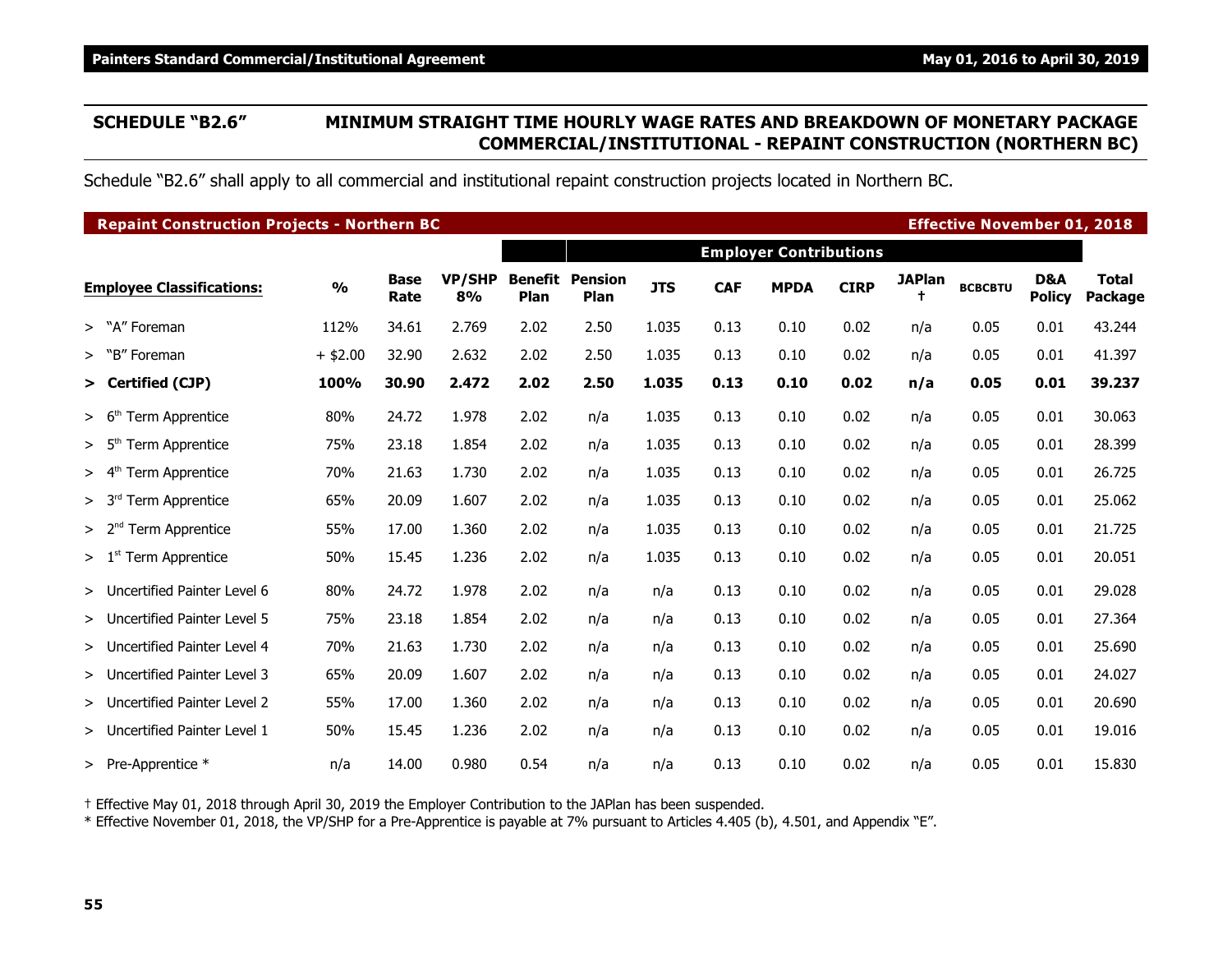# **SCHEDULE "C1.1" EMPLOYER CONTRIBUTIONS AND EMPLOYEE DEDUCTIONS COMMERCIAL/INSTITUTIONAL - NEW CONSTRUCTION (EXCLUDING NORTHERN BC)**

Schedule "C1.1" shall apply to all commercial and institutional new construction projects, except those located in Northern BC.

| <b>New Construction Projects - Excluding Northern BC</b> |            |                               |                               |            |            |                               |             |               |                |                      |                                              |                                       |                     |                                                        |                                             | <b>Effective May 01, 2016</b>                    |                                               |                                                  |
|----------------------------------------------------------|------------|-------------------------------|-------------------------------|------------|------------|-------------------------------|-------------|---------------|----------------|----------------------|----------------------------------------------|---------------------------------------|---------------------|--------------------------------------------------------|---------------------------------------------|--------------------------------------------------|-----------------------------------------------|--------------------------------------------------|
|                                                          |            |                               |                               |            |            | <b>EMPLOYER CONTRIBUTIONS</b> |             |               |                |                      |                                              |                                       |                     | <b>EMPLOYEE DEDUCTIONS</b>                             |                                             |                                                  |                                               |                                                  |
| <b>EMPLOYEE</b><br><b>CLASSIFICATION</b>                 |            | <b>BENEFIT</b><br><b>PLAN</b> | <b>PENSION</b><br><b>PLAN</b> | <b>JTS</b> | <b>CAF</b> | <b>MPDA</b>                   | <b>CIRP</b> | <b>JAPlan</b> | <b>BCBCBTU</b> | D&A<br><b>POLICY</b> | <b>TOTAL</b><br><b>HOURLY</b><br><b>PAID</b> | <b>ADMIN</b><br><b>DUES</b><br>(2.2%) | <b>PIAF</b><br>(5%) | <b>EMPLOYEE</b><br><b>COMBINED</b><br><b>DEDUCTION</b> | <b>APP</b><br><b>TRADE</b><br><b>SCHOOL</b> | <b>TOTAL</b><br><b>HOURLY</b><br><b>DEDUCTED</b> | <b>BASIC</b><br><b>MONTHLY</b><br><b>DUES</b> | <b>TOTAL</b><br><b>HOURLY</b><br><b>REMITTED</b> |
| "A" Foreman                                              | $+$ \$3.00 | 2.02                          | 2.50                          | 1.035      | 0.11       | 0.10                          | 0.02        | 0.01          | 0.01           | n/a                  | 5.805                                        | 0.69                                  | 1.576               | 0.09                                                   | n/a                                         | 2.356                                            | 30.00                                         | 8.161                                            |
| "B" Foreman                                              | $+$ \$2.00 | 2.02                          | 2.50                          | 1.035      | 0.11       | 0.10                          | 0.02        | 0.01          | 0.01           | n/a                  | 5.805                                        | 0.69                                  | 1.576               | 0.09                                                   | n/a                                         | 2.356                                            | 30.00                                         | 8.161                                            |
| <b>CJP</b>                                               | 100%       | 2.02                          | 2.50                          | 1.035      | 0.11       | 0.10                          | 0.02        | 0.01          | 0.01           | n/a                  | 5.805                                        | 0.69                                  | 1.576               | 0.09                                                   | n/a                                         | 2.356                                            | 30.00 8.161                                   |                                                  |
| 6 <sup>th</sup> Term App                                 | 80%        | 2.02                          | n/a                           | 1.035      | 0.11       | 0.10                          | 0.02        | 0.01          | 0.01           | n/a                  | 3.305                                        | 0.55                                  | 1.261               | 0.09                                                   | 1.00                                        | 2.901                                            | 30.00                                         | 6.206                                            |
| 5 <sup>th</sup> Term App                                 | 75%        | 2.02                          | n/a                           | 1.035      | 0.11       | 0.10                          | 0.02        | 0.01          | 0.01           | n/a                  | 3.305                                        | 0.52                                  | 1.182               | 0.09                                                   | 1.00                                        | 2.792                                            | 30.00                                         | 6.097                                            |
| 4 <sup>th</sup> Term App                                 | 70%        | 2.02                          | n/a                           | 1.035      | 0.11       | 0.10                          | 0.02        | 0.01          | 0.01           | n/a                  | 3.305                                        | 0.49                                  | 1.103               | 0.09                                                   | 1.00                                        | 2.683                                            | 30.00                                         | 5.988                                            |
| 3rd Term App                                             | 65%        | 2.02                          | n/a                           | 1.035      | 0.11       | 0.10                          | 0.02        | 0.01          | 0.01           | n/a                  | 3.305                                        | 0.45                                  | 1.025               | 0.09                                                   | 1.00                                        | 2.565                                            | 30.00                                         | 5.870                                            |
| 2 <sup>nd</sup> Term App                                 | 55%        | 2.02                          | n/a                           | 1.035      | 0.11       | 0.10                          | 0.02        | 0.01          | 0.01           | n/a                  | 3.305                                        | 0.38                                  | 0.867               | 0.09                                                   | 1.00                                        | 2.337                                            | 30.00                                         | 5.642                                            |
| $1st$ Term App                                           | 50%        | 2.02                          | n/a                           | 1.035      | 0.11       | 0.10                          | 0.02        | 0.01          | 0.01           | n/a                  | 3.305                                        | 0.35                                  | 0.788               | 0.09                                                   | 1.00                                        | 2.228                                            | 30.00                                         | 5.533                                            |
| <b>UCP Level 6</b>                                       | 80%        | 2.02                          | n/a                           | n/a        | 0.11       | 0.10                          | 0.02        | 0.01          | 0.01           | n/a                  | 2.270                                        | 0.55                                  | n/a                 | n/a                                                    | n/a                                         | 0.550                                            | 30.00                                         | 2.820                                            |
| UCP Level 5                                              | 75%        | 2.02                          | n/a                           | n/a        | 0.11       | 0.10                          | 0.02        | 0.01          | 0.01           | n/a                  | 2.270                                        | 0.52                                  | n/a                 | n/a                                                    | n/a                                         | 0.520                                            | 30.00                                         | 2.790                                            |
| UCP Level 4                                              | 70%        | 2.02                          | n/a                           | n/a        | 0.11       | 0.10                          | 0.02        | 0.01          | 0.01           | n/a                  | 2.270                                        | 0.49                                  | n/a                 | n/a                                                    | n/a                                         | 0.490                                            | 30.00                                         | 2.760                                            |
| UCP Level 3                                              | 65%        | 2.02                          | n/a                           | n/a        | 0.11       | 0.10                          | 0.02        | 0.01          | 0.01           | n/a                  | 2.270                                        | 0.45                                  | n/a                 | n/a                                                    | n/a                                         | 0.450                                            | 30.00                                         | 2.720                                            |
| <b>UCP Level 2</b>                                       | 55%        | 2.02                          | n/a                           | n/a        | 0.11       | 0.10                          | 0.02        | 0.01          | 0.01           | n/a                  | 2.270                                        | 0.38                                  | n/a                 | n/a                                                    | n/a                                         | 0.380                                            | 30.00                                         | 2.650                                            |
| UCP Level 1                                              | 50%        | 2.02                          | n/a                           | n/a        | 0.11       | 0.10                          | 0.02        | 0.01          | 0.01           | n/a                  | 2.270                                        | 0.35                                  | n/a                 | n/a                                                    | n/a                                         | 0.350                                            | 30.00                                         | 2.620                                            |
| Pre-Apprentice                                           | 35%        | 0.54                          | n/a                           | n/a        | 0.11       | 0.10                          | 0.02        | 0.01          | 0.01           | n/a                  | 0.790                                        | 0.24                                  | n/a                 | n/a                                                    | n/a                                         | 0.240                                            | 30.00                                         | 1.030                                            |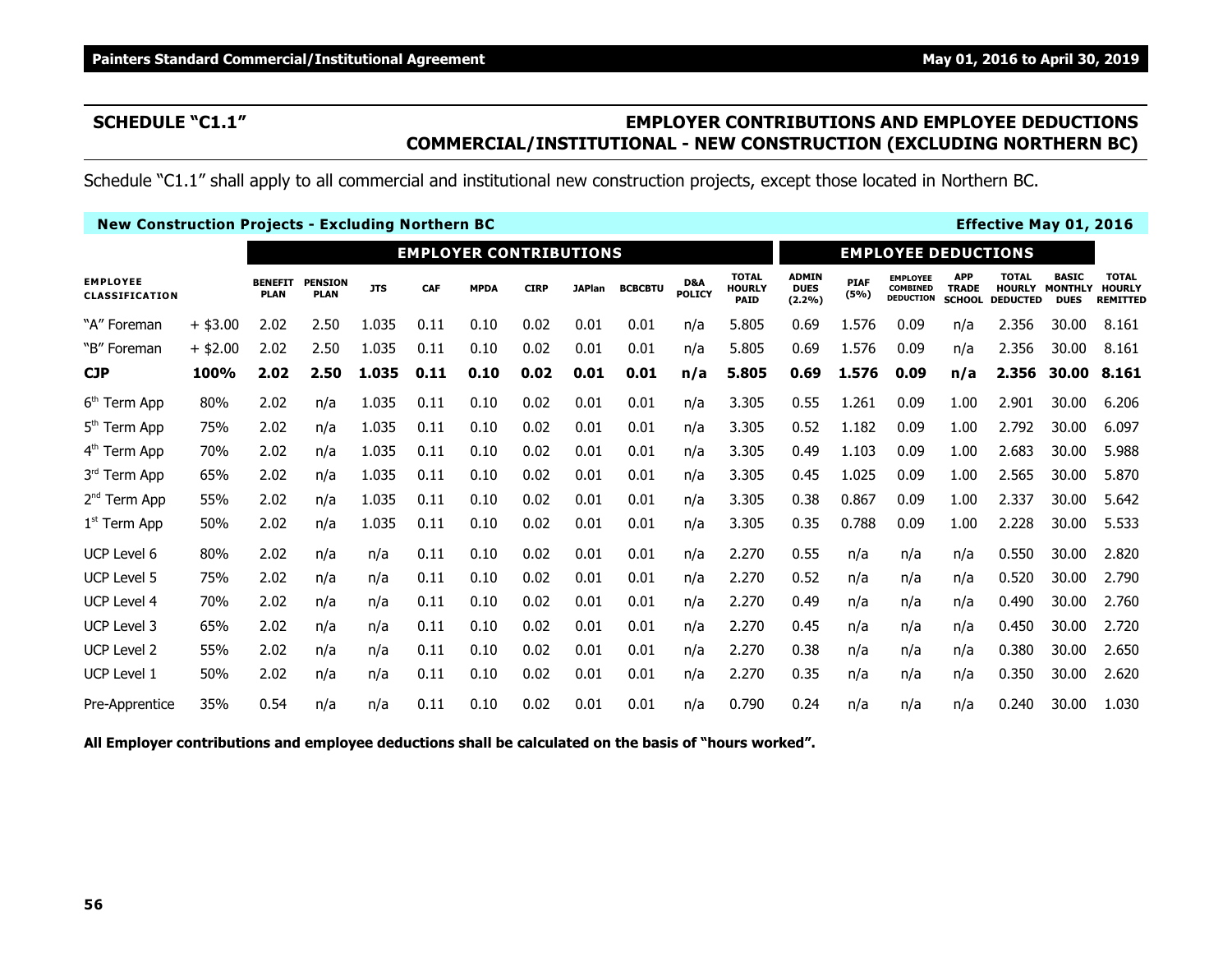# **SCHEDULE "C1.2" EMPLOYER CONTRIBUTIONS AND EMPLOYEE DEDUCTIONS COMMERCIAL/INSTITUTIONAL - NEW CONSTRUCTION (EXCLUDING NORTHERN BC)**

Schedule "C1.2" shall apply to all commercial and institutional new construction projects, except those located in Northern BC.

| <b>New Construction Projects - Excluding Northern BC</b> |            |                               |                               |            |            |                               |             |               |                |                      |                                              |                                       |                     |                                                        |                                             | <b>Effective November 01, 2016</b> |                                                      |                                                  |
|----------------------------------------------------------|------------|-------------------------------|-------------------------------|------------|------------|-------------------------------|-------------|---------------|----------------|----------------------|----------------------------------------------|---------------------------------------|---------------------|--------------------------------------------------------|---------------------------------------------|------------------------------------|------------------------------------------------------|--------------------------------------------------|
|                                                          |            |                               |                               |            |            | <b>EMPLOYER CONTRIBUTIONS</b> |             |               |                |                      |                                              |                                       |                     | <b>EMPLOYEE DEDUCTIONS</b>                             |                                             |                                    |                                                      |                                                  |
| <b>EMPLOYEE</b><br>CLASSIFICATION                        |            | <b>BENEFIT</b><br><b>PLAN</b> | <b>PENSION</b><br><b>PLAN</b> | <b>JTS</b> | <b>CAF</b> | <b>MPDA</b>                   | <b>CIRP</b> | <b>JAPlan</b> | <b>BCBCBTU</b> | D&A<br><b>POLICY</b> | <b>TOTAL</b><br><b>HOURLY</b><br><b>PAID</b> | <b>ADMIN</b><br><b>DUES</b><br>(2.2%) | <b>PIAF</b><br>(5%) | <b>EMPLOYEE</b><br><b>COMBINED</b><br><b>DEDUCTION</b> | <b>APP</b><br><b>TRADE</b><br><b>SCHOOL</b> | <b>TOTAL</b><br><b>DEDUCTED</b>    | <b>BASIC</b><br><b>HOURLY MONTHLY</b><br><b>DUES</b> | <b>TOTAL</b><br><b>HOURLY</b><br><b>REMITTED</b> |
| "A" Foreman                                              | 110%       | 2.02                          | 2.50                          | 1.035      | 0.11       | 0.10                          | 0.02        | 0.01          | 0.01           | n/a                  | 5.805                                        | 0.699                                 | 1.588               | 0.09                                                   | n/a                                         | 2.377                              | 30.00                                                | 8.182                                            |
| "B" Foreman                                              | $+$ \$2.00 | 2.02                          | 2.50                          | 1.035      | 0.11       | 0.10                          | 0.02        | 0.01          | 0.01           | n/a                  | 5.805                                        | 0.699                                 | 1.588               | 0.09                                                   | n/a                                         | 2.377                              | 30.00                                                | 8.182                                            |
| <b>CJP</b>                                               | 100%       | 2.02                          | 2.50                          | 1.035      | 0.11       | 0.10                          | 0.02        | 0.01          | 0.01           | n/a                  | 5.805                                        | 0.699                                 | 1.588               | 0.09                                                   | n/a                                         | 2.377                              | 30.00                                                | 8.182                                            |
| 6 <sup>th</sup> Term App                                 | 80%        | 2.02                          | n/a                           | 1.035      | 0.11       | 0.10                          | 0.02        | 0.01          | 0.01           | n/a                  | 3.305                                        | 0.559                                 | 1.270               | 0.09                                                   | 1.00                                        | 2.919                              | 30.00                                                | 6.224                                            |
| 5 <sup>th</sup> Term App                                 | 75%        | 2.02                          | n/a                           | 1.035      | 0.11       | 0.10                          | 0.02        | 0.01          | 0.01           | n/a                  | 3.305                                        | 0.524                                 | 1.191               | 0.09                                                   | 1.00                                        | 2.805                              | 30.00                                                | 6.110                                            |
| 4 <sup>th</sup> Term App                                 | 70%        | 2.02                          | n/a                           | 1.035      | 0.11       | 0.10                          | 0.02        | 0.01          | 0.01           | n/a                  | 3.305                                        | 0.489                                 | 1.111               | 0.09                                                   | 1.00                                        | 2.690                              | 30.00                                                | 5.995                                            |
| 3rd Term App                                             | 65%        | 2.02                          | n/a                           | 1.035      | 0.11       | 0.10                          | 0.02        | 0.01          | 0.01           | n/a                  | 3.305                                        | 0.454                                 | 1.032               | 0.09                                                   | 1.00                                        | 2.576                              | 30.00                                                | 5.881                                            |
| $2nd$ Term App                                           | 55%        | 2.02                          | n/a                           | 1.035      | 0.11       | 0.10                          | 0.02        | 0.01          | 0.01           | n/a                  | 3.305                                        | 0.384                                 | 0.873               | 0.09                                                   | 1.00                                        | 2.347                              | 30.00                                                | 5.652                                            |
| $1st$ Term App                                           | 50%        | 2.02                          | n/a                           | 1.035      | 0.11       | 0.10                          | 0.02        | 0.01          | 0.01           | n/a                  | 3.305                                        | 0.349                                 | 0.794               | 0.09                                                   | 1.00                                        | 2.233                              | 30.00                                                | 5.538                                            |
| UCP Level 6                                              | 80%        | 2.02                          | n/a                           | n/a        | 0.11       | 0.10                          | 0.02        | 0.01          | 0.01           | n/a                  | 2.270                                        | 0.559                                 | n/a                 | n/a                                                    | n/a                                         | 0.559                              | 30.00                                                | 2.829                                            |
| <b>UCP Level 5</b>                                       | 75%        | 2.02                          | n/a                           | n/a        | 0.11       | 0.10                          | 0.02        | 0.01          | 0.01           | n/a                  | 2.270                                        | 0.524                                 | n/a                 | n/a                                                    | n/a                                         | 0.524                              | 30.00                                                | 2.794                                            |
| UCP Level 4                                              | 70%        | 2.02                          | n/a                           | n/a        | 0.11       | 0.10                          | 0.02        | 0.01          | 0.01           | n/a                  | 2.270                                        | 0.489                                 | n/a                 | n/a                                                    | n/a                                         | 0.489                              | 30.00                                                | 2.759                                            |
| UCP Level 3                                              | 65%        | 2.02                          | n/a                           | n/a        | 0.11       | 0.10                          | 0.02        | 0.01          | 0.01           | n/a                  | 2.270                                        | 0.454                                 | n/a                 | n/a                                                    | n/a                                         | 0.454                              | 30.00                                                | 2.724                                            |
| <b>UCP Level 2</b>                                       | 55%        | 2.02                          | n/a                           | n/a        | 0.11       | 0.10                          | 0.02        | 0.01          | 0.01           | n/a                  | 2.270                                        | 0.384                                 | n/a                 | n/a                                                    | n/a                                         | 0.384                              | 30.00                                                | 2.654                                            |
| UCP Level 1                                              | 50%        | 2.02                          | n/a                           | n/a        | 0.11       | 0.10                          | 0.02        | 0.01          | 0.01           | n/a                  | 2.270                                        | 0.349                                 | n/a                 | n/a                                                    | n/a                                         | 0.349                              | 30.00                                                | 2.619                                            |
| Pre-Apprentice                                           | 35%        | 0.54                          | n/a                           | n/a        | 0.11       | 0.10                          | 0.02        | 0.01          | 0.01           | n/a                  | 0.790                                        | 0.244                                 | n/a                 | n/a                                                    | n/a                                         | 0.244                              | 30.00                                                | 1.034                                            |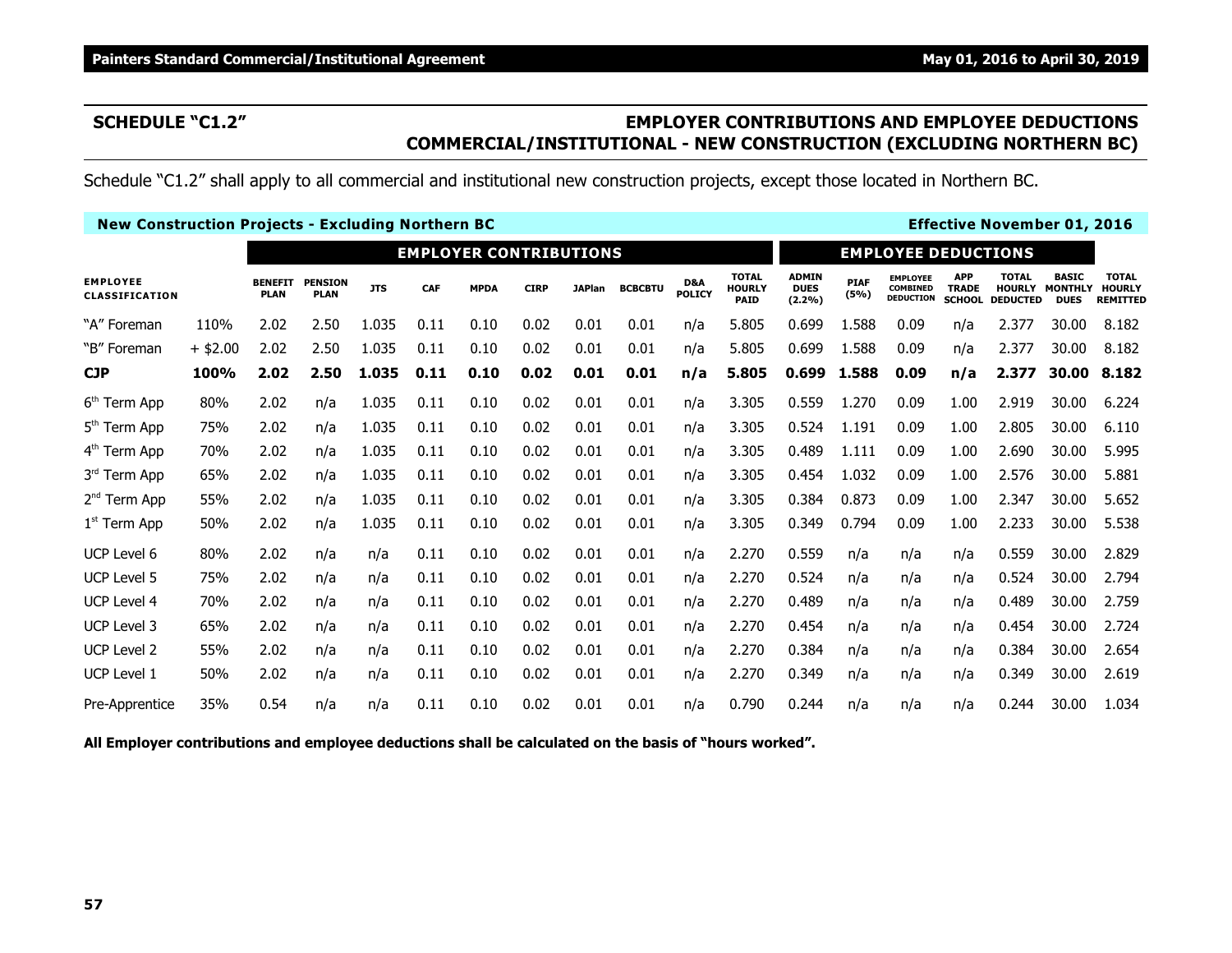# **SCHEDULE "C1.3" EMPLOYER CONTRIBUTIONS AND EMPLOYEE DEDUCTIONS COMMERCIAL/INSTITUTIONAL - NEW CONSTRUCTION (EXCLUDING NORTHERN BC)**

Schedule "C1.3" shall apply to all commercial and institutional new construction projects, except those located in Northern BC.

| <b>New Construction Projects - Excluding Northern BC</b> |            |                               |                               |            |            |                               |             |               |                |                      |                                              |                                       |                     |                                                        |                                             | <b>Effective May 01, 2017</b>                    |                                               |                                                  |
|----------------------------------------------------------|------------|-------------------------------|-------------------------------|------------|------------|-------------------------------|-------------|---------------|----------------|----------------------|----------------------------------------------|---------------------------------------|---------------------|--------------------------------------------------------|---------------------------------------------|--------------------------------------------------|-----------------------------------------------|--------------------------------------------------|
|                                                          |            |                               |                               |            |            | <b>EMPLOYER CONTRIBUTIONS</b> |             |               |                |                      |                                              |                                       |                     | <b>EMPLOYEE DEDUCTIONS</b>                             |                                             |                                                  |                                               |                                                  |
| <b>EMPLOYEE</b><br><b>CLASSIFICATION</b>                 |            | <b>BENEFIT</b><br><b>PLAN</b> | <b>PENSION</b><br><b>PLAN</b> | <b>JTS</b> | <b>CAF</b> | <b>MPDA</b>                   | <b>CIRP</b> | <b>JAPlan</b> | <b>BCBCBTU</b> | D&A<br><b>POLICY</b> | <b>TOTAL</b><br><b>HOURLY</b><br><b>PAID</b> | <b>ADMIN</b><br><b>DUES</b><br>(2.2%) | <b>PIAF</b><br>(5%) | <b>EMPLOYEE</b><br><b>COMBINED</b><br><b>DEDUCTION</b> | <b>APP</b><br><b>TRADE</b><br><b>SCHOOL</b> | <b>TOTAL</b><br><b>HOURLY</b><br><b>DEDUCTED</b> | <b>BASIC</b><br><b>MONTHLY</b><br><b>DUES</b> | <b>TOTAL</b><br><b>HOURLY</b><br><b>REMITTED</b> |
| "A" Foreman                                              | 110%       | 2.02                          | 2.50                          | 1.035      | 0.13       | 0.10                          | 0.02        | 0.01          | 0.01           | n/a                  | 5.825                                        | 0.699                                 | 1.588               | 0.09                                                   | n/a                                         | 2.377                                            | 32.00                                         | 8.202                                            |
| "B" Foreman                                              | $+$ \$2.00 | 2.02                          | 2.50                          | 1.035      | 0.13       | 0.10                          | 0.02        | 0.01          | 0.01           | n/a                  | 5.825                                        | 0.699                                 | 1.588               | 0.09                                                   | n/a                                         | 2.377                                            | 32.00                                         | 8.202                                            |
| <b>CJP</b>                                               | 100%       | 2.02                          | 2.50                          | 1.035      | 0.13       | 0.10                          | 0.02        | 0.01          | 0.01           | n/a                  | 5.825                                        | 0.699                                 | 1.588               | 0.09                                                   | n/a                                         | 2.377                                            |                                               | 32.00 8.202                                      |
| 6 <sup>th</sup> Term App                                 | 80%        | 2.02                          | n/a                           | 1.035      | 0.13       | 0.10                          | 0.02        | 0.01          | 0.01           | n/a                  | 3.325                                        | 0.559                                 | 1.270               | 0.09                                                   | 1.00                                        | 2.919                                            | 32.00                                         | 6.244                                            |
| 5 <sup>th</sup> Term App                                 | 75%        | 2.02                          | n/a                           | 1.035      | 0.13       | 0.10                          | 0.02        | 0.01          | 0.01           | n/a                  | 3.325                                        | 0.524                                 | 1.191               | 0.09                                                   | 1.00                                        | 2.805                                            | 32.00                                         | 6.130                                            |
| 4 <sup>th</sup> Term App                                 | 70%        | 2.02                          | n/a                           | 1.035      | 0.13       | 0.10                          | 0.02        | 0.01          | 0.01           | n/a                  | 3.325                                        | 0.489                                 | 1.111               | 0.09                                                   | 1.00                                        | 2.690                                            | 32.00                                         | 6.015                                            |
| 3rd Term App                                             | 65%        | 2.02                          | n/a                           | 1.035      | 0.13       | 0.10                          | 0.02        | 0.01          | 0.01           | n/a                  | 3.325                                        | 0.454                                 | 1.032               | 0.09                                                   | 1.00                                        | 2.576                                            | 32.00                                         | 5.901                                            |
| 2 <sup>nd</sup> Term App                                 | 55%        | 2.02                          | n/a                           | 1.035      | 0.13       | 0.10                          | 0.02        | 0.01          | 0.01           | n/a                  | 3.325                                        | 0.384                                 | 0.873               | 0.09                                                   | 1.00                                        | 2.347                                            | 32.00                                         | 5.672                                            |
| $1st$ Term App                                           | 50%        | 2.02                          | n/a                           | 1.035      | 0.13       | 0.10                          | 0.02        | 0.01          | 0.01           | n/a                  | 3.325                                        | 0.349                                 | 0.794               | 0.09                                                   | 1.00                                        | 2.233                                            | 32.00                                         | 5.558                                            |
| UCP Level 6                                              | 80%        | 2.02                          | n/a                           | n/a        | 0.13       | 0.10                          | 0.02        | 0.01          | 0.01           | n/a                  | 2.290                                        | 0.559                                 | n/a                 | n/a                                                    | n/a                                         | 0.559                                            | 32.00                                         | 2.849                                            |
| <b>UCP Level 5</b>                                       | 75%        | 2.02                          | n/a                           | n/a        | 0.13       | 0.10                          | 0.02        | 0.01          | 0.01           | n/a                  | 2.290                                        | 0.524                                 | n/a                 | n/a                                                    | n/a                                         | 0.524                                            | 32.00                                         | 2.814                                            |
| UCP Level 4                                              | 70%        | 2.02                          | n/a                           | n/a        | 0.13       | 0.10                          | 0.02        | 0.01          | 0.01           | n/a                  | 2.290                                        | 0.489                                 | n/a                 | n/a                                                    | n/a                                         | 0.489                                            | 32.00                                         | 2.779                                            |
| UCP Level 3                                              | 65%        | 2.02                          | n/a                           | n/a        | 0.13       | 0.10                          | 0.02        | 0.01          | 0.01           | n/a                  | 2.290                                        | 0.454                                 | n/a                 | n/a                                                    | n/a                                         | 0.454                                            | 32.00                                         | 2.744                                            |
| <b>UCP Level 2</b>                                       | 55%        | 2.02                          | n/a                           | n/a        | 0.13       | 0.10                          | 0.02        | 0.01          | 0.01           | n/a                  | 2.290                                        | 0.384                                 | n/a                 | n/a                                                    | n/a                                         | 0.384                                            | 32.00                                         | 2.674                                            |
| UCP Level 1                                              | 50%        | 2.02                          | n/a                           | n/a        | 0.13       | 0.10                          | 0.02        | 0.01          | 0.01           | n/a                  | 2.290                                        | 0.349                                 | n/a                 | n/a                                                    | n/a                                         | 0.349                                            | 32.00                                         | 2.639                                            |
| Pre-Apprentice                                           | 35%        | 0.54                          | n/a                           | n/a        | 0.13       | 0.10                          | 0.02        | 0.01          | 0.01           | n/a                  | 0.810                                        | 0.244                                 | n/a                 | n/a                                                    | n/a                                         | 0.244                                            | 32.00                                         | 1.054                                            |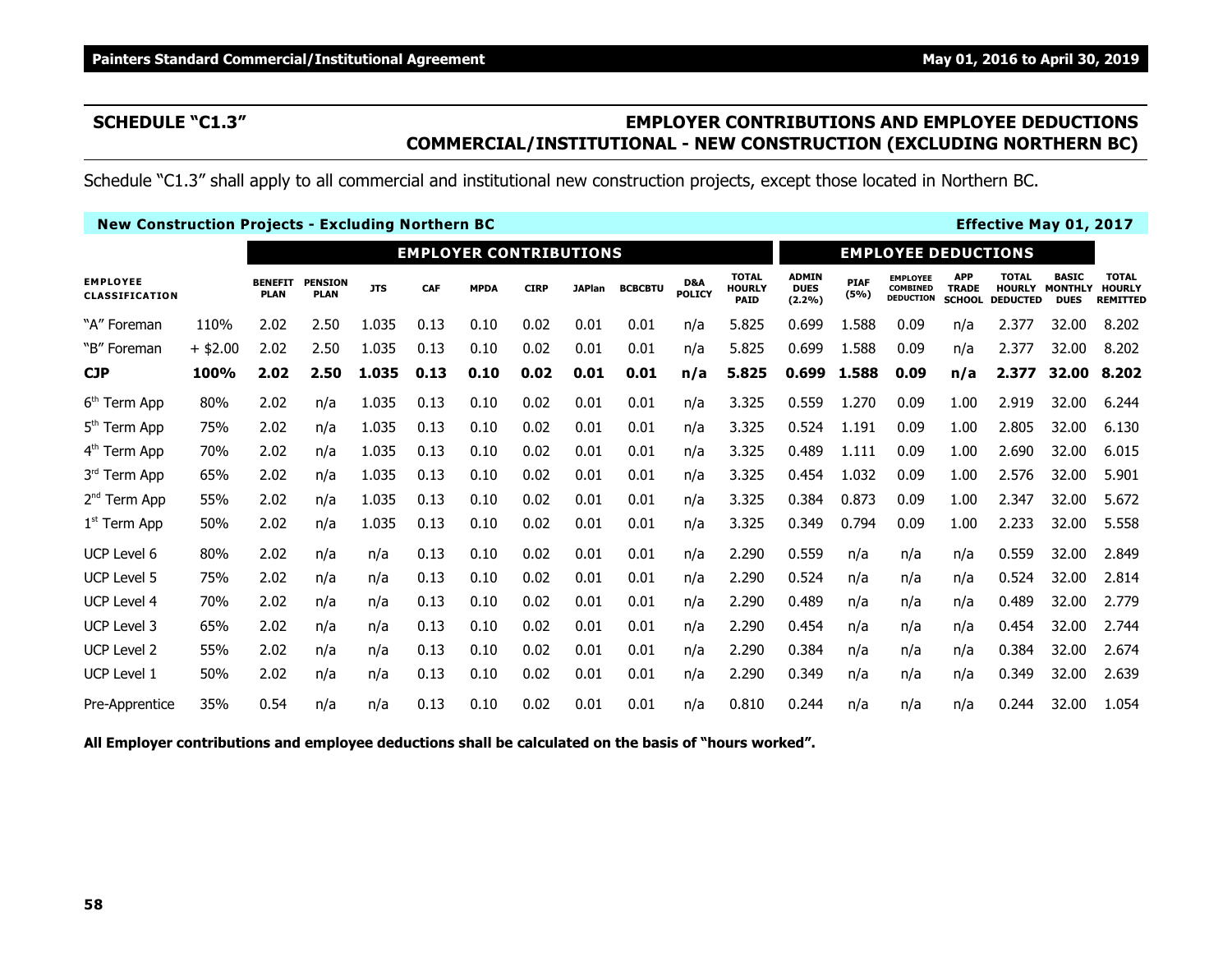# **SCHEDULE "C1.4" EMPLOYER CONTRIBUTIONS AND EMPLOYEE DEDUCTIONS COMMERCIAL/INSTITUTIONAL - NEW CONSTRUCTION (EXCLUDING NORTHERN BC)**

Schedule "C1.4" shall apply to all commercial and institutional new construction projects, except those located in Northern BC.

| <b>New Construction Projects - Excluding Northern BC</b> |            |                               |                               |            |            |                               |             |               |                |                      |                                              |                                       |                     |                                                        |                                             | <b>Effective November 01, 2017</b> |                                                      |                                                  |
|----------------------------------------------------------|------------|-------------------------------|-------------------------------|------------|------------|-------------------------------|-------------|---------------|----------------|----------------------|----------------------------------------------|---------------------------------------|---------------------|--------------------------------------------------------|---------------------------------------------|------------------------------------|------------------------------------------------------|--------------------------------------------------|
|                                                          |            |                               |                               |            |            | <b>EMPLOYER CONTRIBUTIONS</b> |             |               |                |                      |                                              |                                       |                     | <b>EMPLOYEE DEDUCTIONS</b>                             |                                             |                                    |                                                      |                                                  |
| <b>EMPLOYEE</b><br>CLASSIFICATION                        |            | <b>BENEFIT</b><br><b>PLAN</b> | <b>PENSION</b><br><b>PLAN</b> | <b>JTS</b> | <b>CAF</b> | <b>MPDA</b>                   | <b>CIRP</b> | <b>JAPlan</b> | <b>BCBCBTU</b> | D&A<br><b>POLICY</b> | <b>TOTAL</b><br><b>HOURLY</b><br><b>PAID</b> | <b>ADMIN</b><br><b>DUES</b><br>(2.2%) | <b>PIAF</b><br>(5%) | <b>EMPLOYEE</b><br><b>COMBINED</b><br><b>DEDUCTION</b> | <b>APP</b><br><b>TRADE</b><br><b>SCHOOL</b> | <b>TOTAL</b><br><b>DEDUCTED</b>    | <b>BASIC</b><br><b>HOURLY MONTHLY</b><br><b>DUES</b> | <b>TOTAL</b><br><b>HOURLY</b><br><b>REMITTED</b> |
| "A" Foreman                                              | 111%       | 2.02                          | 2.50                          | 1.035      | 0.13       | 0.10                          | 0.02        | 0.01          | 0.01           | n/a                  | 5.825                                        | 0.704                                 | 1.599               | 0.09                                                   | n/a                                         | 2.393                              | 32.00                                                | 8.218                                            |
| "B" Foreman                                              | $+$ \$2.00 | 2.02                          | 2.50                          | 1.035      | 0.13       | 0.10                          | 0.02        | 0.01          | 0.01           | n/a                  | 5.825                                        | 0.704                                 | 1.599               | 0.09                                                   | n/a                                         | 2.393                              | 32.00                                                | 8.218                                            |
| <b>CJP</b>                                               | 100%       | 2.02                          | 2.50                          | 1.035      | 0.13       | 0.10                          | 0.02        | 0.01          | 0.01           | n/a                  | 5.825                                        |                                       | 0.704 1.599         | 0.09                                                   | n/a                                         | 2.393                              | 32.00 8.218                                          |                                                  |
| 6 <sup>th</sup> Term App                                 | 80%        | 2.02                          | n/a                           | 1.035      | 0.13       | 0.10                          | 0.02        | 0.01          | 0.01           | n/a                  | 3.325                                        | 0.563                                 | 1.279               | 0.09                                                   | 1.00                                        | 2.932                              | 32.00                                                | 6.257                                            |
| 5 <sup>th</sup> Term App                                 | 75%        | 2.02                          | n/a                           | 1.035      | 0.13       | 0.10                          | 0.02        | 0.01          | 0.01           | n/a                  | 3.325                                        | 0.528                                 | 1.200               | 0.09                                                   | 1.00                                        | 2.818                              | 32.00                                                | 6.143                                            |
| 4 <sup>th</sup> Term App                                 | 70%        | 2.02                          | n/a                           | 1.035      | 0.13       | 0.10                          | 0.02        | 0.01          | 0.01           | n/a                  | 3.325                                        | 0.493                                 | 1.120               | 0.09                                                   | 1.00                                        | 2.703                              | 32.00                                                | 6.028                                            |
| 3rd Term App                                             | 65%        | 2.02                          | n/a                           | 1.035      | 0.13       | 0.10                          | 0.02        | 0.01          | 0.01           | n/a                  | 3.325                                        | 0.457                                 | 1.040               | 0.09                                                   | 1.00                                        | 2.587                              | 32.00                                                | 5.912                                            |
| $2nd$ Term App                                           | 55%        | 2.02                          | n/a                           | 1.035      | 0.13       | 0.10                          | 0.02        | 0.01          | 0.01           | n/a                  | 3.325                                        | 0.387                                 | 0.880               | 0.09                                                   | 1.00                                        | 2.357                              | 32.00                                                | 5.682                                            |
| $1st$ Term App                                           | 50%        | 2.02                          | n/a                           | 1.035      | 0.13       | 0.10                          | 0.02        | 0.01          | 0.01           | n/a                  | 3.325                                        | 0.352                                 | 0.800               | 0.09                                                   | 1.00                                        | 2.242                              | 32.00                                                | 5.567                                            |
| <b>UCP Level 6</b>                                       | 80%        | 2.02                          | n/a                           | n/a        | 0.13       | 0.10                          | 0.02        | 0.01          | 0.01           | n/a                  | 2.290                                        | 0.563                                 | n/a                 | n/a                                                    | n/a                                         | 0.563                              | 32.00                                                | 2.853                                            |
| <b>UCP Level 5</b>                                       | 75%        | 2.02                          | n/a                           | n/a        | 0.13       | 0.10                          | 0.02        | 0.01          | 0.01           | n/a                  | 2.290                                        | 0.528                                 | n/a                 | n/a                                                    | n/a                                         | 0.528                              | 32.00                                                | 2.818                                            |
| UCP Level 4                                              | 70%        | 2.02                          | n/a                           | n/a        | 0.13       | 0.10                          | 0.02        | 0.01          | 0.01           | n/a                  | 2.290                                        | 0.493                                 | n/a                 | n/a                                                    | n/a                                         | 0.493                              | 32.00                                                | 2.783                                            |
| UCP Level 3                                              | 65%        | 2.02                          | n/a                           | n/a        | 0.13       | 0.10                          | 0.02        | 0.01          | 0.01           | n/a                  | 2.290                                        | 0.457                                 | n/a                 | n/a                                                    | n/a                                         | 0.457                              | 32.00                                                | 2.747                                            |
| <b>UCP Level 2</b>                                       | 55%        | 2.02                          | n/a                           | n/a        | 0.13       | 0.10                          | 0.02        | 0.01          | 0.01           | n/a                  | 2.290                                        | 0.387                                 | n/a                 | n/a                                                    | n/a                                         | 0.387                              | 32.00                                                | 2.677                                            |
| UCP Level 1                                              | 50%        | 2.02                          | n/a                           | n/a        | 0.13       | 0.10                          | 0.02        | 0.01          | 0.01           | n/a                  | 2.290                                        | 0.352                                 | n/a                 | n/a                                                    | n/a                                         | 0.352                              | 32.00                                                | 2.642                                            |
| Pre-Apprentice                                           | 35%        | 0.54                          | n/a                           | n/a        | 0.13       | 0.10                          | 0.02        | 0.01          | 0.01           | n/a                  | 0.810                                        | 0.246                                 | n/a                 | n/a                                                    | n/a                                         | 0.246                              | 32.00                                                | 1.056                                            |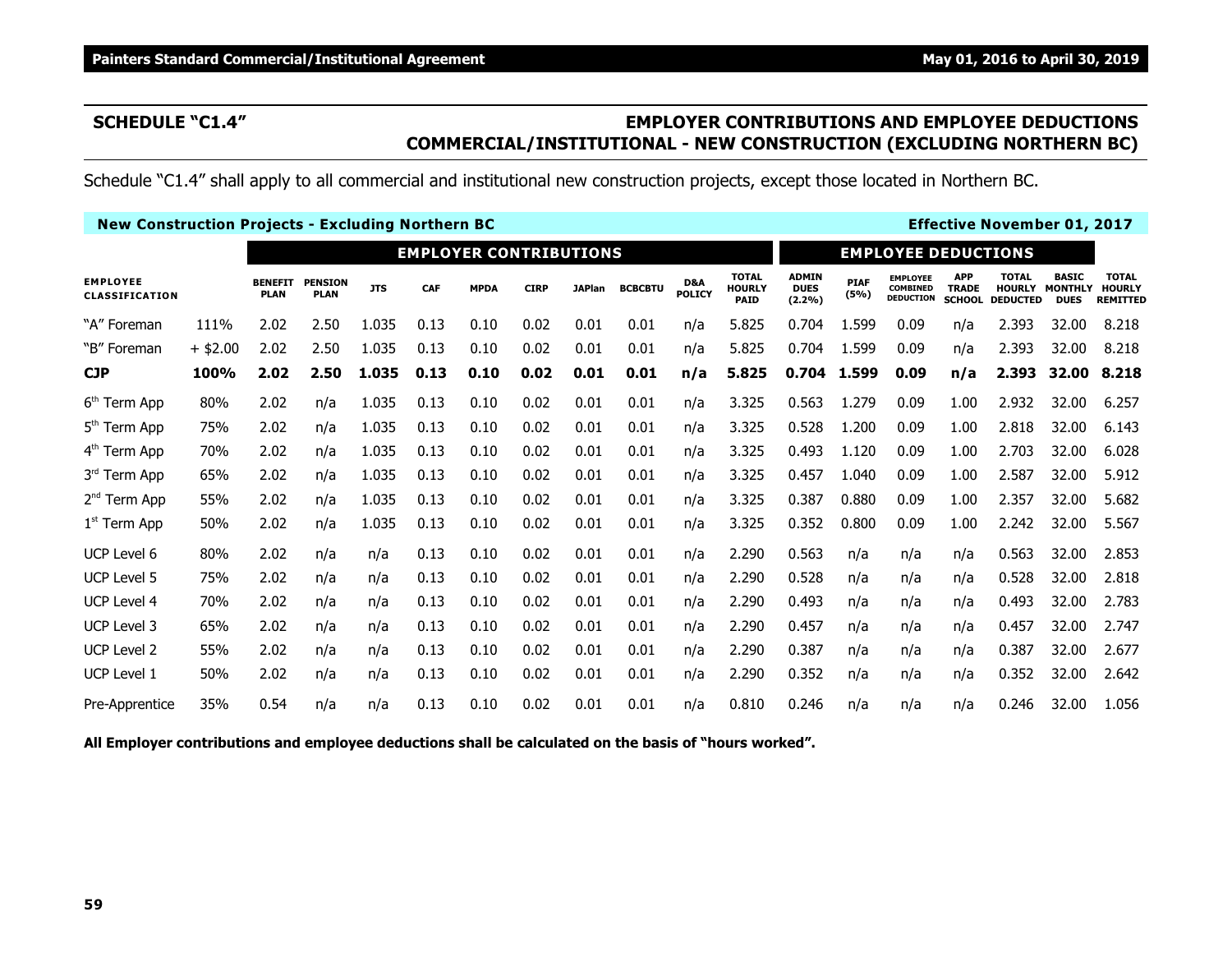# **SCHEDULE "C1.5" EMPLOYER CONTRIBUTIONS AND EMPLOYEE DEDUCTIONS COMMERCIAL/INSTITUTIONAL - NEW CONSTRUCTION (EXCLUDING NORTHERN BC)**

Schedule "C1.5" shall apply to all commercial and institutional new construction projects, except those located in Northern BC.

| <b>New Construction Projects - Excluding Northern BC</b> |            |                               |                               |            |      |                               |             |               |                |                      |                                              |                                       |                     |                                                        |                                             | <b>Effective November 26, 2017</b>               |                                               |                                                  |
|----------------------------------------------------------|------------|-------------------------------|-------------------------------|------------|------|-------------------------------|-------------|---------------|----------------|----------------------|----------------------------------------------|---------------------------------------|---------------------|--------------------------------------------------------|---------------------------------------------|--------------------------------------------------|-----------------------------------------------|--------------------------------------------------|
|                                                          |            |                               |                               |            |      | <b>EMPLOYER CONTRIBUTIONS</b> |             |               |                |                      |                                              |                                       |                     | <b>EMPLOYEE DEDUCTIONS</b>                             |                                             |                                                  |                                               |                                                  |
| <b>EMPLOYEE</b><br>CLASSIFICATION                        |            | <b>BENEFIT</b><br><b>PLAN</b> | <b>PENSION</b><br><b>PLAN</b> | <b>JTS</b> | CAF  | <b>MPDA</b>                   | <b>CIRP</b> | <b>JAPlan</b> | <b>BCBCBTU</b> | D&A<br><b>POLICY</b> | <b>TOTAL</b><br><b>HOURLY</b><br><b>PAID</b> | <b>ADMIN</b><br><b>DUES</b><br>(2.2%) | <b>PIAF</b><br>(5%) | <b>EMPLOYEE</b><br><b>COMBINED</b><br><b>DEDUCTION</b> | <b>APP</b><br><b>TRADE</b><br><b>SCHOOL</b> | <b>TOTAL</b><br><b>HOURLY</b><br><b>DEDUCTED</b> | <b>BASIC</b><br><b>MONTHLY</b><br><b>DUES</b> | <b>TOTAL</b><br><b>HOURLY</b><br><b>REMITTED</b> |
| "A" Foreman                                              | 111%       | 2.02                          | 2.50                          | 1.035      | 0.13 | 0.10                          | 0.02        | 0.01          | 0.05           | 0.01                 | 5.875                                        | 0.704                                 | 1.599               | 0.09                                                   | n/a                                         | 2.393                                            | 32.00                                         | 8.268                                            |
| "B" Foreman                                              | $+$ \$2.00 | 2.02                          | 2.50                          | 1.035      | 0.13 | 0.10                          | 0.02        | 0.01          | 0.05           | 0.01                 | 5.875                                        | 0.704                                 | 1.599               | 0.09                                                   | n/a                                         | 2.393                                            | 32.00                                         | 8.268                                            |
| <b>CJP</b>                                               | 100%       | 2.02                          | 2.50                          | 1.035      | 0.13 | 0.10                          | 0.02        | 0.01          | 0.05           | 0.01                 | 5.875                                        | 0.704 1.599                           |                     | 0.09                                                   | n/a                                         | 2.393                                            | 32.00                                         | 8.268                                            |
| 6 <sup>th</sup> Term App                                 | 80%        | 2.02                          | n/a                           | 1.035      | 0.13 | 0.10                          | 0.02        | 0.01          | 0.05           | 0.01                 | 3.375                                        | 0.563                                 | 1.279               | 0.09                                                   | 1.00                                        | 2.932                                            | 32.00                                         | 6.307                                            |
| 5 <sup>th</sup> Term App                                 | 75%        | 2.02                          | n/a                           | 1.035      | 0.13 | 0.10                          | 0.02        | 0.01          | 0.05           | 0.01                 | 3.375                                        | 0.528                                 | 1.200               | 0.09                                                   | 1.00                                        | 2.818                                            | 32.00                                         | 6.193                                            |
| 4 <sup>th</sup> Term App                                 | 70%        | 2.02                          | n/a                           | 1.035      | 0.13 | 0.10                          | 0.02        | 0.01          | 0.05           | 0.01                 | 3.375                                        | 0.493                                 | 1.120               | 0.09                                                   | 1.00                                        | 2.703                                            | 32.00                                         | 6.078                                            |
| 3rd Term App                                             | 65%        | 2.02                          | n/a                           | 1.035      | 0.13 | 0.10                          | 0.02        | 0.01          | 0.05           | 0.01                 | 3.375                                        | 0.457                                 | 1.040               | 0.09                                                   | 1.00                                        | 2.587                                            | 32.00                                         | 5.962                                            |
| $2nd$ Term App                                           | 55%        | 2.02                          | n/a                           | 1.035      | 0.13 | 0.10                          | 0.02        | 0.01          | 0.05           | 0.01                 | 3.375                                        | 0.387                                 | 0.880               | 0.09                                                   | 1.00                                        | 2.357                                            | 32.00                                         | 5.732                                            |
| $1st$ Term App                                           | 50%        | 2.02                          | n/a                           | 1.035      | 0.13 | 0.10                          | 0.02        | 0.01          | 0.05           | 0.01                 | 3.375                                        | 0.352                                 | 0.800               | 0.09                                                   | 1.00                                        | 2.242                                            | 32.00                                         | 5.617                                            |
| <b>UCP Level 6</b>                                       | 80%        | 2.02                          | n/a                           | n/a        | 0.13 | 0.10                          | 0.02        | 0.01          | 0.05           | 0.01                 | 2.340                                        | 0.563                                 | n/a                 | n/a                                                    | n/a                                         | 0.563                                            | 32.00                                         | 2.903                                            |
| UCP Level 5                                              | 75%        | 2.02                          | n/a                           | n/a        | 0.13 | 0.10                          | 0.02        | 0.01          | 0.05           | 0.01                 | 2.340                                        | 0.528                                 | n/a                 | n/a                                                    | n/a                                         | 0.528                                            | 32.00                                         | 2.868                                            |
| UCP Level 4                                              | 70%        | 2.02                          | n/a                           | n/a        | 0.13 | 0.10                          | 0.02        | 0.01          | 0.05           | 0.01                 | 2.340                                        | 0.493                                 | n/a                 | n/a                                                    | n/a                                         | 0.493                                            | 32.00                                         | 2.833                                            |
| UCP Level 3                                              | 65%        | 2.02                          | n/a                           | n/a        | 0.13 | 0.10                          | 0.02        | 0.01          | 0.05           | 0.01                 | 2.340                                        | 0.457                                 | n/a                 | n/a                                                    | n/a                                         | 0.457                                            | 32.00                                         | 2.797                                            |
| <b>UCP Level 2</b>                                       | 55%        | 2.02                          | n/a                           | n/a        | 0.13 | 0.10                          | 0.02        | 0.01          | 0.05           | 0.01                 | 2.340                                        | 0.387                                 | n/a                 | n/a                                                    | n/a                                         | 0.387                                            | 32.00                                         | 2.727                                            |
| UCP Level 1                                              | 50%        | 2.02                          | n/a                           | n/a        | 0.13 | 0.10                          | 0.02        | 0.01          | 0.05           | 0.01                 | 2.340                                        | 0.352                                 | n/a                 | n/a                                                    | n/a                                         | 0.352                                            | 32.00                                         | 2.692                                            |
| Pre-Apprentice                                           | 35%        | 0.54                          | n/a                           | n/a        | 0.13 | 0.10                          | 0.02        | 0.01          | 0.05           | 0.01                 | 0.860                                        | 0.246                                 | n/a                 | n/a                                                    | n/a                                         | 0.246                                            | 32.00                                         | 1.106                                            |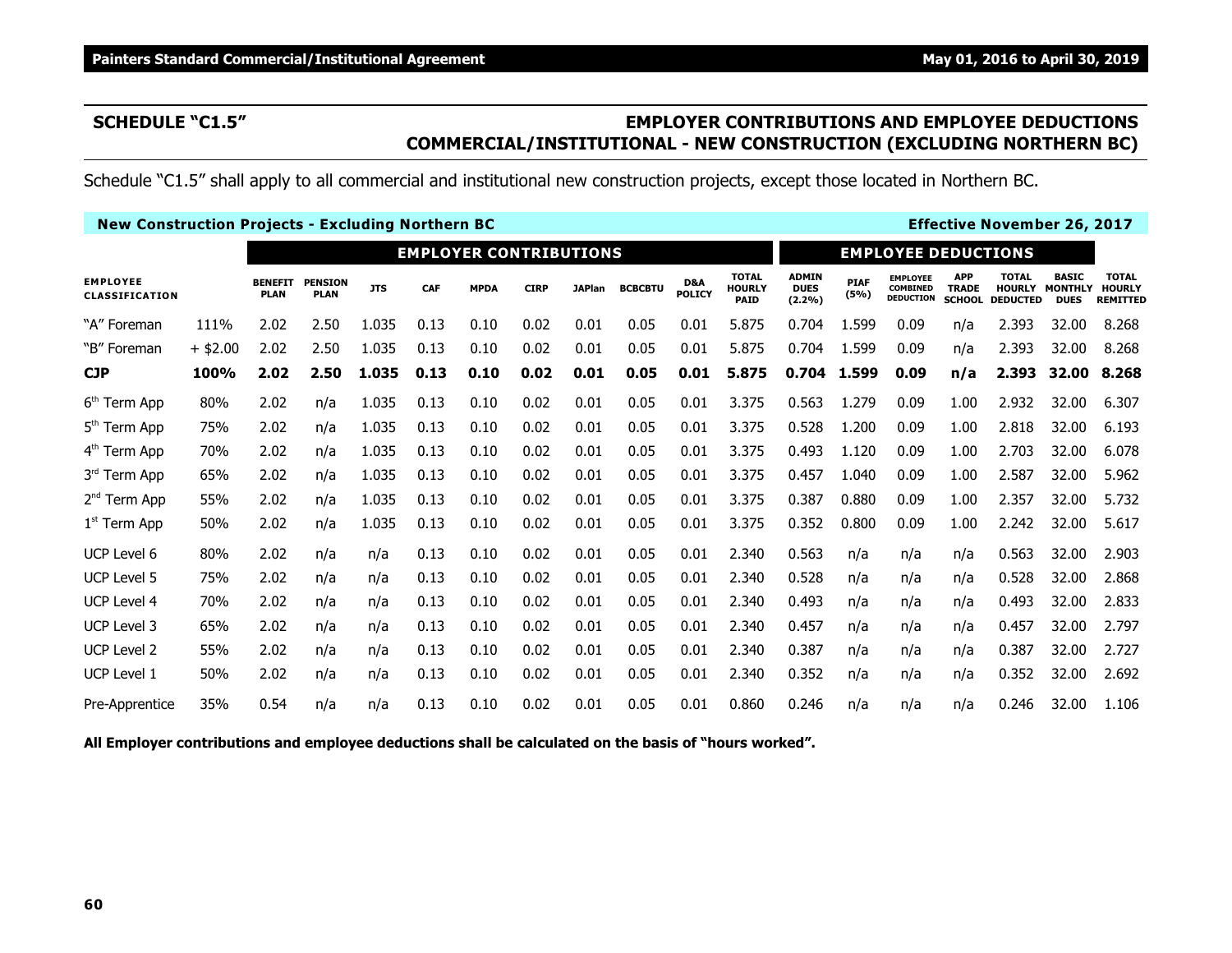# **SCHEDULE "C1.6" EMPLOYER CONTRIBUTIONS AND EMPLOYEE DEDUCTIONS COMMERCIAL/INSTITUTIONAL - NEW CONSTRUCTION (EXCLUDING NORTHERN BC)**

Schedule "C1.6" shall apply to all commercial and institutional new construction projects, except those located in Northern BC.

| <b>New Construction Projects - Excluding Northern BC</b> |            |                               |                               |            |      |                               |             |               |                |                      |                                              |                                       |                     |                                                        |                                             | <b>Effective November 01, 2018</b> |                                                      |                                                  |
|----------------------------------------------------------|------------|-------------------------------|-------------------------------|------------|------|-------------------------------|-------------|---------------|----------------|----------------------|----------------------------------------------|---------------------------------------|---------------------|--------------------------------------------------------|---------------------------------------------|------------------------------------|------------------------------------------------------|--------------------------------------------------|
|                                                          |            |                               |                               |            |      | <b>EMPLOYER CONTRIBUTIONS</b> |             |               |                |                      |                                              |                                       |                     | <b>EMPLOYEE DEDUCTIONS</b>                             |                                             |                                    |                                                      |                                                  |
| <b>EMPLOYEE</b><br><b>CLASSIFICATION</b>                 |            | <b>BENEFIT</b><br><b>PLAN</b> | <b>PENSION</b><br><b>PLAN</b> | <b>JTS</b> | CAF  | <b>MPDA</b>                   | <b>CIRP</b> | <b>JAPlan</b> | <b>BCBCBTU</b> | D&A<br><b>POLICY</b> | <b>TOTAL</b><br><b>HOURLY</b><br><b>PAID</b> | <b>ADMIN</b><br><b>DUES</b><br>(2.2%) | <b>PIAF</b><br>(5%) | <b>EMPLOYEE</b><br><b>COMBINED</b><br><b>DEDUCTION</b> | <b>APP</b><br><b>TRADE</b><br><b>SCHOOL</b> | <b>TOTAL</b><br><b>DEDUCTED</b>    | <b>BASIC</b><br><b>HOURLY MONTHLY</b><br><b>DUES</b> | <b>TOTAL</b><br><b>HOURLY</b><br><b>REMITTED</b> |
| "A" Foreman                                              | 112%       | 2.02                          | 2.50                          | 1.035      | 0.13 | 0.10                          | 0.02        | n/a           | 0.05           | 0.01                 | 5.865                                        | 0.711                                 | 1.615               | 0.09                                                   | n/a                                         | 2.416                              | 33.00                                                | 8.281                                            |
| "B" Foreman                                              | $+$ \$2.00 | 2.02                          | 2.50                          | 1.035      | 0.13 | 0.10                          | 0.02        | n/a           | 0.05           | 0.01                 | 5.865                                        | 0.711                                 | 1.615               | 0.09                                                   | n/a                                         | 2.416                              | 33.00                                                | 8.281                                            |
| <b>CJP</b>                                               | 100%       | 2.02                          | 2.50                          | 1.035      | 0.13 | 0.10                          | 0.02        | n/a           | 0.05           | 0.01                 | 5.865                                        |                                       | 0.711 1.615         | 0.09                                                   | n/a                                         | 2.416                              | 33.00                                                | 8.281                                            |
| 6 <sup>th</sup> Term App                                 | 80%        | 2.02                          | n/a                           | 1.035      | 0.13 | 0.10                          | 0.02        | n/a           | 0.05           | 0.01                 | 3.365                                        | 0.568                                 | 1.292               | 0.09                                                   | 1.00                                        | 2.950                              | 33.00                                                | 6.315                                            |
| 5 <sup>th</sup> Term App                                 | 75%        | 2.02                          | n/a                           | 1.035      | 0.13 | 0.10                          | 0.02        | n/a           | 0.05           | 0.01                 | 3.365                                        | 0.533                                 | 1.212               | 0.09                                                   | 1.00                                        | 2.835                              | 33.00                                                | 6.200                                            |
| 4 <sup>th</sup> Term App                                 | 70%        | 2.02                          | n/a                           | 1.035      | 0.13 | 0.10                          | 0.02        | n/a           | 0.05           | 0.01                 | 3.365                                        | 0.497                                 | 1.131               | 0.09                                                   | 1.00                                        | 2.718                              | 33.00                                                | 6.083                                            |
| 3rd Term App                                             | 65%        | 2.02                          | n/a                           | 1.035      | 0.13 | 0.10                          | 0.02        | n/a           | 0.05           | 0.01                 | 3.365                                        | 0.462                                 | 1.050               | 0.09                                                   | 1.00                                        | 2.602                              | 33.00                                                | 5.967                                            |
| $2nd$ Term App                                           | 55%        | 2.02                          | n/a                           | 1.035      | 0.13 | 0.10                          | 0.02        | n/a           | 0.05           | 0.01                 | 3.365                                        | 0.391                                 | 0.889               | 0.09                                                   | 1.00                                        | 2.370                              | 33.00                                                | 5.735                                            |
| $1st$ Term App                                           | 50%        | 2.02                          | n/a                           | 1.035      | 0.13 | 0.10                          | 0.02        | n/a           | 0.05           | 0.01                 | 3.365                                        | 0.355                                 | 0.808               | 0.09                                                   | 1.00                                        | 2.253                              | 33.00                                                | 5.618                                            |
| UCP Level 6                                              | 80%        | 2.02                          | n/a                           | n/a        | 0.13 | 0.10                          | 0.02        | n/a           | 0.05           | 0.01                 | 2.330                                        | 0.568                                 | n/a                 | n/a                                                    | n/a                                         | 0.568                              | 33.00                                                | 2.898                                            |
| <b>UCP Level 5</b>                                       | 75%        | 2.02                          | n/a                           | n/a        | 0.13 | 0.10                          | 0.02        | n/a           | 0.05           | 0.01                 | 2.330                                        | 0.533                                 | n/a                 | n/a                                                    | n/a                                         | 0.533                              | 33.00                                                | 2.863                                            |
| UCP Level 4                                              | 70%        | 2.02                          | n/a                           | n/a        | 0.13 | 0.10                          | 0.02        | n/a           | 0.05           | 0.01                 | 2.330                                        | 0.497                                 | n/a                 | n/a                                                    | n/a                                         | 0.497                              | 33.00                                                | 2.827                                            |
| UCP Level 3                                              | 65%        | 2.02                          | n/a                           | n/a        | 0.13 | 0.10                          | 0.02        | n/a           | 0.05           | 0.01                 | 2.330                                        | 0.462                                 | n/a                 | n/a                                                    | n/a                                         | 0.462                              | 33.00                                                | 2.792                                            |
| <b>UCP Level 2</b>                                       | 55%        | 2.02                          | n/a                           | n/a        | 0.13 | 0.10                          | 0.02        | n/a           | 0.05           | 0.01                 | 2.330                                        | 0.391                                 | n/a                 | n/a                                                    | n/a                                         | 0.391                              | 33.00                                                | 2.721                                            |
| <b>UCP Level 1</b>                                       | 50%        | 2.02                          | n/a                           | n/a        | 0.13 | 0.10                          | 0.02        | n/a           | 0.05           | 0.01                 | 2.330                                        | 0.355                                 | n/a                 | n/a                                                    | n/a                                         | 0.355                              | 33.00                                                | 2.685                                            |
| Pre-Apprentice                                           | n/a        | 0.54                          | n/a                           | n/a        | 0.13 | 0.10                          | 0.02        | n/a           | 0.05           | 0.01                 | 0.850                                        | 0.308                                 | n/a                 | n/a                                                    | n/a                                         | 0.308                              | 33.00                                                | 1.158                                            |

#### **All Employer contributions and employee deductions shall be calculated on the basis of "hours worked".**

† Effective May 01, 2018 through April 30, 2019 the Employer Contribution to the JAPlan has been suspended.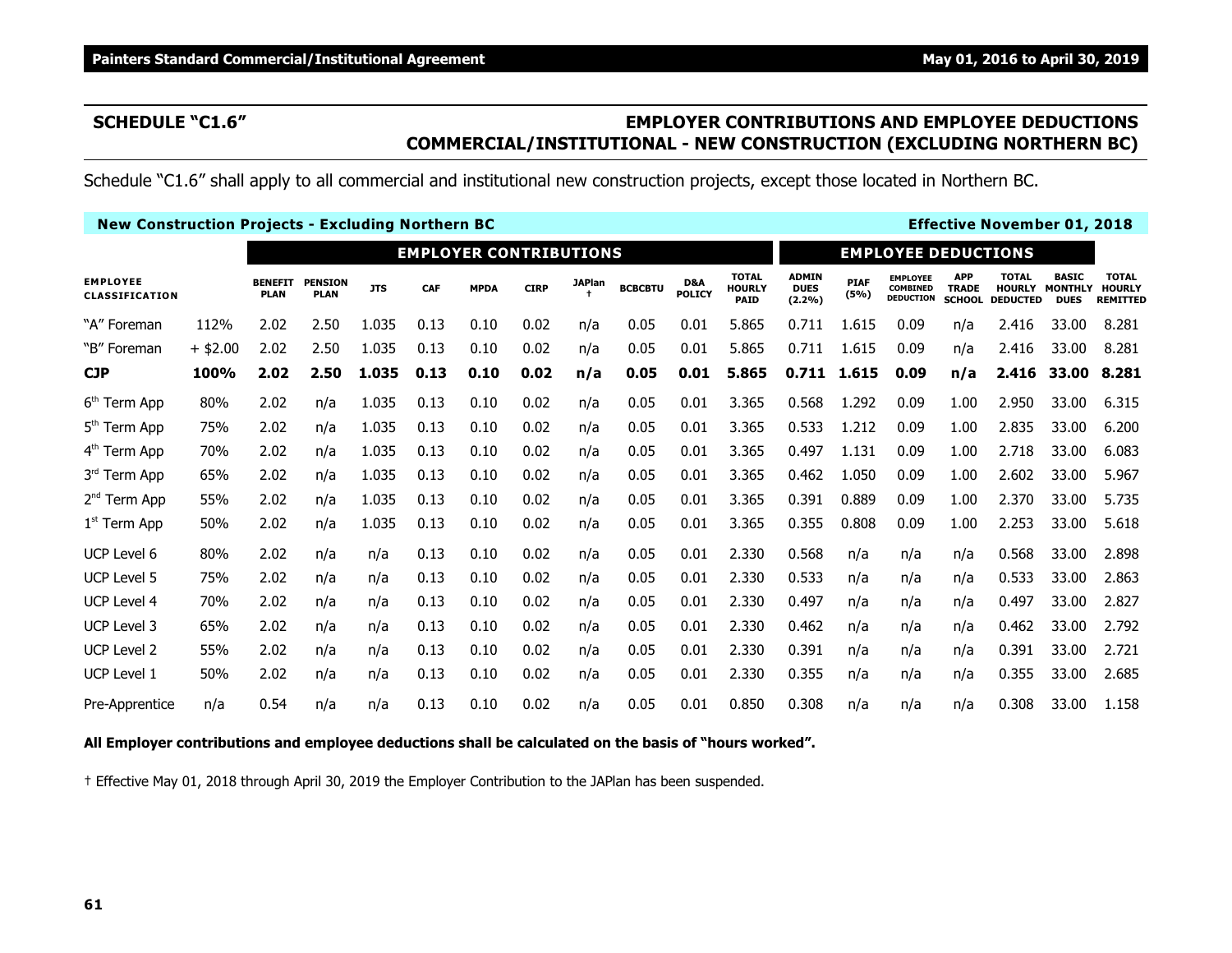## **SCHEDULE "C2.1" EMPLOYER CONTRIBUTIONS AND EMPLOYEE DEDUCTIONS COMMERCIAL/INSTITUTIONAL - NEW CONSTRUCTION (NORTHERN BC)**

Schedule "C2.1" shall apply to all commercial and institutional new construction projects located in Northern BC.

| <b>New Construction Projects - Northern BC</b> |            |                               |                               |            |      |                               |             |               |                |               |                                              |                                       |                     |                                                 |                                             | <b>Effective May 01, 2016</b>                    |                                               |                                                  |
|------------------------------------------------|------------|-------------------------------|-------------------------------|------------|------|-------------------------------|-------------|---------------|----------------|---------------|----------------------------------------------|---------------------------------------|---------------------|-------------------------------------------------|---------------------------------------------|--------------------------------------------------|-----------------------------------------------|--------------------------------------------------|
|                                                |            |                               |                               |            |      | <b>EMPLOYER CONTRIBUTIONS</b> |             |               |                |               |                                              |                                       |                     | <b>EMPLOYEE DEDUCTIONS</b>                      |                                             |                                                  |                                               |                                                  |
| <b>EMPLOYEE</b><br><b>CLASSIFICATION</b>       |            | <b>BENEFIT</b><br><b>PLAN</b> | <b>PENSION</b><br><b>PLAN</b> | <b>JTS</b> | CAF  | <b>MPDA</b>                   | <b>CIRP</b> | <b>JAPlan</b> | <b>BCBCBTU</b> | D&A<br>POLICY | <b>TOTAL</b><br><b>HOURLY</b><br><b>PAID</b> | <b>ADMIN</b><br><b>DUES</b><br>(2.2%) | <b>PIAF</b><br>(5%) | <b>EMPLOYEE</b><br>COMBINED<br><b>DEDUCTION</b> | <b>APP</b><br><b>TRADE</b><br><b>SCHOOL</b> | <b>TOTAL</b><br><b>HOURLY</b><br><b>DEDUCTED</b> | <b>BASIC</b><br><b>MONTHLY</b><br><b>DUES</b> | <b>TOTAL</b><br><b>HOURLY</b><br><b>REMITTED</b> |
| "A" Foreman                                    | $+$ \$3.00 | 2.02                          | 2.50                          | 1.035      | 0.11 | 0.10                          | 0.02        | 0.01          | 0.01           | n/a           | 5.805                                        | 0.71                                  | 1.606               | 0.09                                            | n/a                                         | 2.406                                            | 30.00                                         | 8.211                                            |
| "B" Foreman                                    | $+$ \$2.00 | 2.02                          | 2.50                          | 1.035      | 0.11 | 0.10                          | 0.02        | 0.01          | 0.01           | n/a           | 5.805                                        | 0.71                                  | 1.606               | 0.09                                            | n/a                                         | 2.406                                            | 30.00                                         | 8.211                                            |
| <b>CJP</b>                                     | 100%       | 2.02                          | 2.50                          | 1.035      | 0.11 | 0.10                          | 0.02        | 0.01          | 0.01           | n/a           | 5.805                                        | 0.71                                  | 1.606               | 0.09                                            | n/a                                         | 2.406                                            | 30.00                                         | 8.211                                            |
| 6 <sup>th</sup> Term App                       | 80%        | 2.02                          | n/a                           | 1.035      | 0.11 | 0.10                          | 0.02        | 0.01          | 0.01           | n/a           | 3.305                                        | 0.57                                  | 1.285               | 0.09                                            | 1.00                                        | 2.945                                            | 30.00                                         | 6.250                                            |
| 5 <sup>th</sup> Term App                       | 75%        | 2.02                          | n/a                           | 1.035      | 0.11 | 0.10                          | 0.02        | 0.01          | 0.01           | n/a           | 3.305                                        | 0.53                                  | 1.205               | 0.09                                            | 1.00                                        | 2.825                                            | 30.00                                         | 6.130                                            |
| 4 <sup>th</sup> Term App                       | 70%        | 2.02                          | n/a                           | 1.035      | 0.11 | 0.10                          | 0.02        | 0.01          | 0.01           | n/a           | 3.305                                        | 0.49                                  | 1.124               | 0.09                                            | 1.00                                        | 2.704                                            | 30.00                                         | 6.009                                            |
| 3rd Term App                                   | 65%        | 2.02                          | n/a                           | 1.035      | 0.11 | 0.10                          | 0.02        | 0.01          | 0.01           | n/a           | 3.305                                        | 0.46                                  | 1.044               | 0.09                                            | 1.00                                        | 2.594                                            | 30.00                                         | 5.899                                            |
| 2 <sup>nd</sup> Term App                       | 55%        | 2.02                          | n/a                           | 1.035      | 0.11 | 0.10                          | 0.02        | 0.01          | 0.01           | n/a           | 3.305                                        | 0.39                                  | 0.884               | 0.09                                            | 1.00                                        | 2.364                                            | 30.00                                         | 5.669                                            |
| $1st$ Term App                                 | 50%        | 2.02                          | n/a                           | 1.035      | 0.11 | 0.10                          | 0.02        | 0.01          | 0.01           | n/a           | 3.305                                        | 0.35                                  | 0.803               | 0.09                                            | 1.00                                        | 2.243                                            | 30.00                                         | 5.548                                            |
| UCP Level 6                                    | 80%        | 2.02                          | n/a                           | n/a        | 0.11 | 0.10                          | 0.02        | 0.01          | 0.01           | n/a           | 2.270                                        | 0.57                                  | n/a                 | n/a                                             | n/a                                         | 0.570                                            | 30.00                                         | 2.840                                            |
| <b>UCP Level 5</b>                             | 75%        | 2.02                          | n/a                           | n/a        | 0.11 | 0.10                          | 0.02        | 0.01          | 0.01           | n/a           | 2.270                                        | 0.53                                  | n/a                 | n/a                                             | n/a                                         | 0.530                                            | 30.00                                         | 2.800                                            |
| UCP Level 4                                    | 70%        | 2.02                          | n/a                           | n/a        | 0.11 | 0.10                          | 0.02        | 0.01          | 0.01           | n/a           | 2.270                                        | 0.49                                  | n/a                 | n/a                                             | n/a                                         | 0.490                                            | 30.00                                         | 2.760                                            |
| UCP Level 3                                    | 65%        | 2.02                          | n/a                           | n/a        | 0.11 | 0.10                          | 0.02        | 0.01          | 0.01           | n/a           | 2.270                                        | 0.46                                  | n/a                 | n/a                                             | n/a                                         | 0.460                                            | 30.00                                         | 2.730                                            |
| <b>UCP Level 2</b>                             | 55%        | 2.02                          | n/a                           | n/a        | 0.11 | 0.10                          | 0.02        | 0.01          | 0.01           | n/a           | 2.270                                        | 0.39                                  | n/a                 | n/a                                             | n/a                                         | 0.390                                            | 30.00                                         | 2.660                                            |
| <b>UCP Level 1</b>                             | 50%        | 2.02                          | n/a                           | n/a        | 0.11 | 0.10                          | 0.02        | 0.01          | 0.01           | n/a           | 2.270                                        | 0.35                                  | n/a                 | n/a                                             | n/a                                         | 0.350                                            | 30.00                                         | 2.620                                            |
| Pre-Apprentice                                 | 35%        | 0.54                          | n/a                           | n/a        | 0.11 | 0.10                          | 0.02        | 0.01          | 0.01           | n/a           | 0.790                                        | 0.25                                  | n/a                 | n/a                                             | n/a                                         | 0.250                                            | 30.00                                         | 1.040                                            |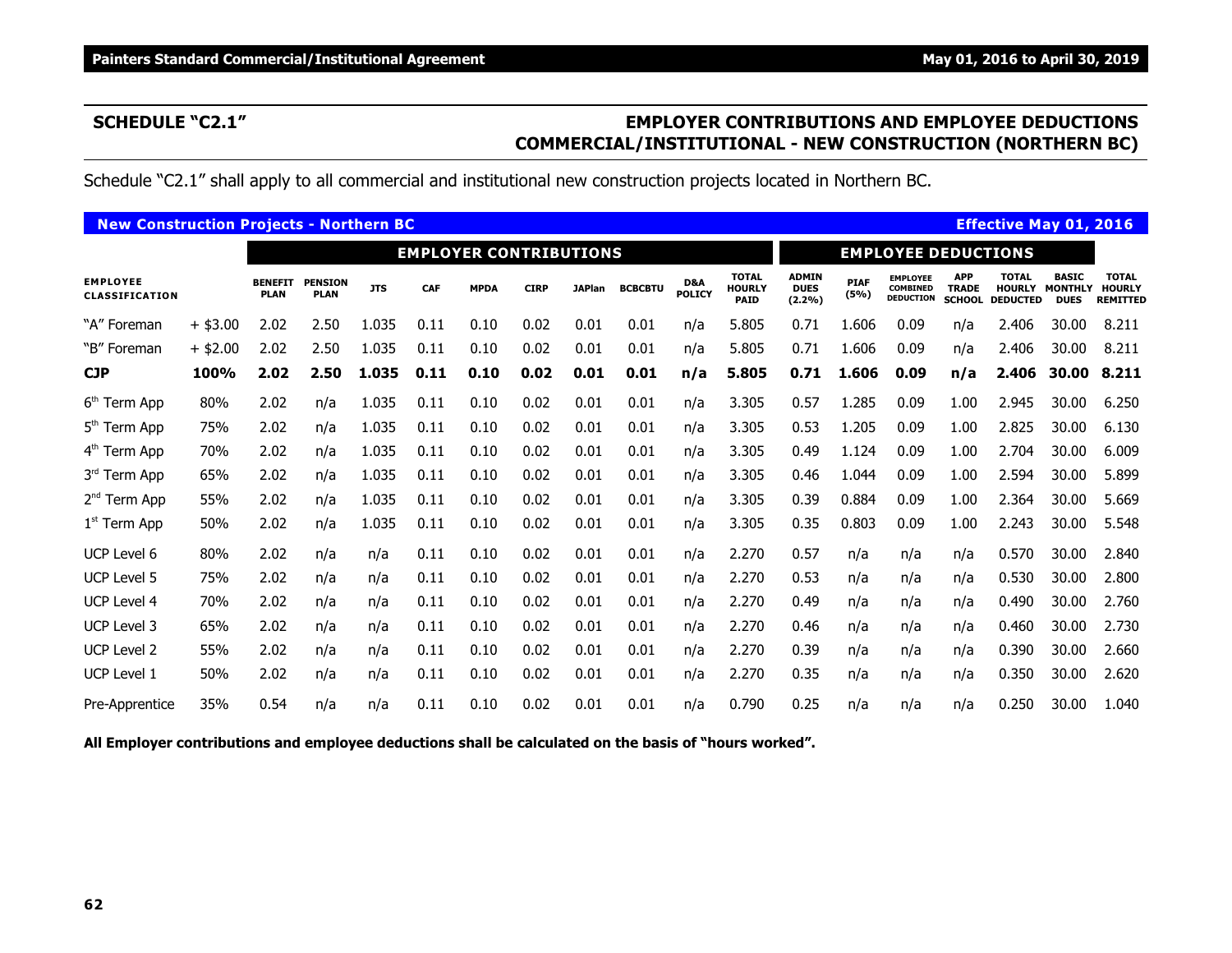# **SCHEDULE "C2.2" EMPLOYER CONTRIBUTIONS AND EMPLOYEE DEDUCTIONS COMMERCIAL/INSTITUTIONAL - NEW CONSTRUCTION (NORTHERN BC)**

Schedule "C2.2" shall apply to all commercial and institutional new construction projects located in Northern BC.

| <b>New Construction Projects - Northern BC</b> |            |                               |                               |            |      |                               |             |               |                |                      |                                              |                                       |                     |                                                        |                                             | <b>Effective November 01, 2016</b>               |                                               |                                                  |
|------------------------------------------------|------------|-------------------------------|-------------------------------|------------|------|-------------------------------|-------------|---------------|----------------|----------------------|----------------------------------------------|---------------------------------------|---------------------|--------------------------------------------------------|---------------------------------------------|--------------------------------------------------|-----------------------------------------------|--------------------------------------------------|
|                                                |            |                               |                               |            |      | <b>EMPLOYER CONTRIBUTIONS</b> |             |               |                |                      |                                              |                                       |                     | <b>EMPLOYEE DEDUCTIONS</b>                             |                                             |                                                  |                                               |                                                  |
| <b>EMPLOYEE</b><br><b>CLASSIFICATION</b>       |            | <b>BENEFIT</b><br><b>PLAN</b> | <b>PENSION</b><br><b>PLAN</b> | <b>JTS</b> | CAF  | <b>MPDA</b>                   | <b>CIRP</b> | <b>JAPlan</b> | <b>BCBCBTU</b> | D&A<br><b>POLICY</b> | <b>TOTAL</b><br><b>HOURLY</b><br><b>PAID</b> | <b>ADMIN</b><br><b>DUES</b><br>(2.2%) | <b>PIAF</b><br>(5%) | <b>EMPLOYEE</b><br><b>COMBINED</b><br><b>DEDUCTION</b> | <b>APP</b><br><b>TRADE</b><br><b>SCHOOL</b> | <b>TOTAL</b><br><b>HOURLY</b><br><b>DEDUCTED</b> | <b>BASIC</b><br><b>MONTHLY</b><br><b>DUES</b> | <b>TOTAL</b><br><b>HOURLY</b><br><b>REMITTED</b> |
| "A" Foreman                                    | 110%       | 2.02                          | 2.50                          | 1.035      | 0.11 | 0.10                          | 0.02        | 0.01          | 0.01           | n/a                  | 5.805                                        | 0.712                                 | 1.618               | 0.09                                                   | n/a                                         | 2.420                                            | 30.00                                         | 8.225                                            |
| "B" Foreman                                    | $+$ \$2.00 | 2.02                          | 2.50                          | 1.035      | 0.11 | 0.10                          | 0.02        | 0.01          | 0.01           | n/a                  | 5.805                                        | 0.712                                 | 1.618               | 0.09                                                   | n/a                                         | 2.420                                            | 30.00                                         | 8.225                                            |
| <b>CJP</b>                                     | 100%       | 2.02                          | 2.50                          | 1.035      | 0.11 | 0.10                          | 0.02        | 0.01          | 0.01           | n/a                  | 5.805                                        | 0.712                                 | 1.618               | 0.09                                                   | n/a                                         | 2.420                                            | 30.00                                         | 8.225                                            |
| 6 <sup>th</sup> Term App                       | 80%        | 2.02                          | n/a                           | 1.035      | 0.11 | 0.10                          | 0.02        | 0.01          | 0.01           | n/a                  | 3.305                                        | 0.569                                 | 1.294               | 0.09                                                   | 1.00                                        | 2.953                                            | 30.00                                         | 6.258                                            |
| 5 <sup>th</sup> Term App                       | 75%        | 2.02                          | n/a                           | 1.035      | 0.11 | 0.10                          | 0.02        | 0.01          | 0.01           | n/a                  | 3.305                                        | 0.534                                 | 1.213               | 0.09                                                   | 1.00                                        | 2.837                                            | 30.00                                         | 6.142                                            |
| 4 <sup>th</sup> Term App                       | 70%        | 2.02                          | n/a                           | 1.035      | 0.11 | 0.10                          | 0.02        | 0.01          | 0.01           | n/a                  | 3.305                                        | 0.498                                 | 1.133               | 0.09                                                   | 1.00                                        | 2.721                                            | 30.00                                         | 6.026                                            |
| 3rd Term App                                   | 65%        | 2.02                          | n/a                           | 1.035      | 0.11 | 0.10                          | 0.02        | 0.01          | 0.01           | n/a                  | 3.305                                        | 0.463                                 | 1.052               | 0.09                                                   | 1.00                                        | 2.605                                            | 30.00                                         | 5.910                                            |
| $2nd$ Term App                                 | 55%        | 2.02                          | n/a                           | 1.035      | 0.11 | 0.10                          | 0.02        | 0.01          | 0.01           | n/a                  | 3.305                                        | 0.391                                 | 0.890               | 0.09                                                   | 1.00                                        | 2.371                                            | 30.00                                         | 5.676                                            |
| $1st$ Term App                                 | 50%        | 2.02                          | n/a                           | 1.035      | 0.11 | 0.10                          | 0.02        | 0.01          | 0.01           | n/a                  | 3.305                                        | 0.356                                 | 0.809               | 0.09                                                   | 1.00                                        | 2.255                                            | 30.00                                         | 5.560                                            |
| UCP Level 6                                    | 80%        | 2.02                          | n/a                           | n/a        | 0.11 | 0.10                          | 0.02        | 0.01          | 0.01           | n/a                  | 2.270                                        | 0.569                                 | n/a                 | n/a                                                    | n/a                                         | 0.569                                            | 30.00                                         | 2.839                                            |
| <b>UCP Level 5</b>                             | 75%        | 2.02                          | n/a                           | n/a        | 0.11 | 0.10                          | 0.02        | 0.01          | 0.01           | n/a                  | 2.270                                        | 0.534                                 | n/a                 | n/a                                                    | n/a                                         | 0.534                                            | 30.00                                         | 2.804                                            |
| UCP Level 4                                    | 70%        | 2.02                          | n/a                           | n/a        | 0.11 | 0.10                          | 0.02        | 0.01          | 0.01           | n/a                  | 2.270                                        | 0.498                                 | n/a                 | n/a                                                    | n/a                                         | 0.498                                            | 30.00                                         | 2.768                                            |
| <b>UCP Level 3</b>                             | 65%        | 2.02                          | n/a                           | n/a        | 0.11 | 0.10                          | 0.02        | 0.01          | 0.01           | n/a                  | 2.270                                        | 0.463                                 | n/a                 | n/a                                                    | n/a                                         | 0.463                                            | 30.00                                         | 2.733                                            |
| <b>UCP Level 2</b>                             | 55%        | 2.02                          | n/a                           | n/a        | 0.11 | 0.10                          | 0.02        | 0.01          | 0.01           | n/a                  | 2.270                                        | 0.391                                 | n/a                 | n/a                                                    | n/a                                         | 0.391                                            | 30.00                                         | 2.661                                            |
| UCP Level 1                                    | 50%        | 2.02                          | n/a                           | n/a        | 0.11 | 0.10                          | 0.02        | 0.01          | 0.01           | n/a                  | 2.270                                        | 0.356                                 | n/a                 | n/a                                                    | n/a                                         | 0.356                                            | 30.00                                         | 2.626                                            |
| Pre-Apprentice                                 | 35%        | 0.54                          | n/a                           | n/a        | 0.11 | 0.10                          | 0.02        | 0.01          | 0.01           | n/a                  | 0.790                                        | 0.249                                 | n/a                 | n/a                                                    | n/a                                         | 0.249                                            | 30.00                                         | 1.039                                            |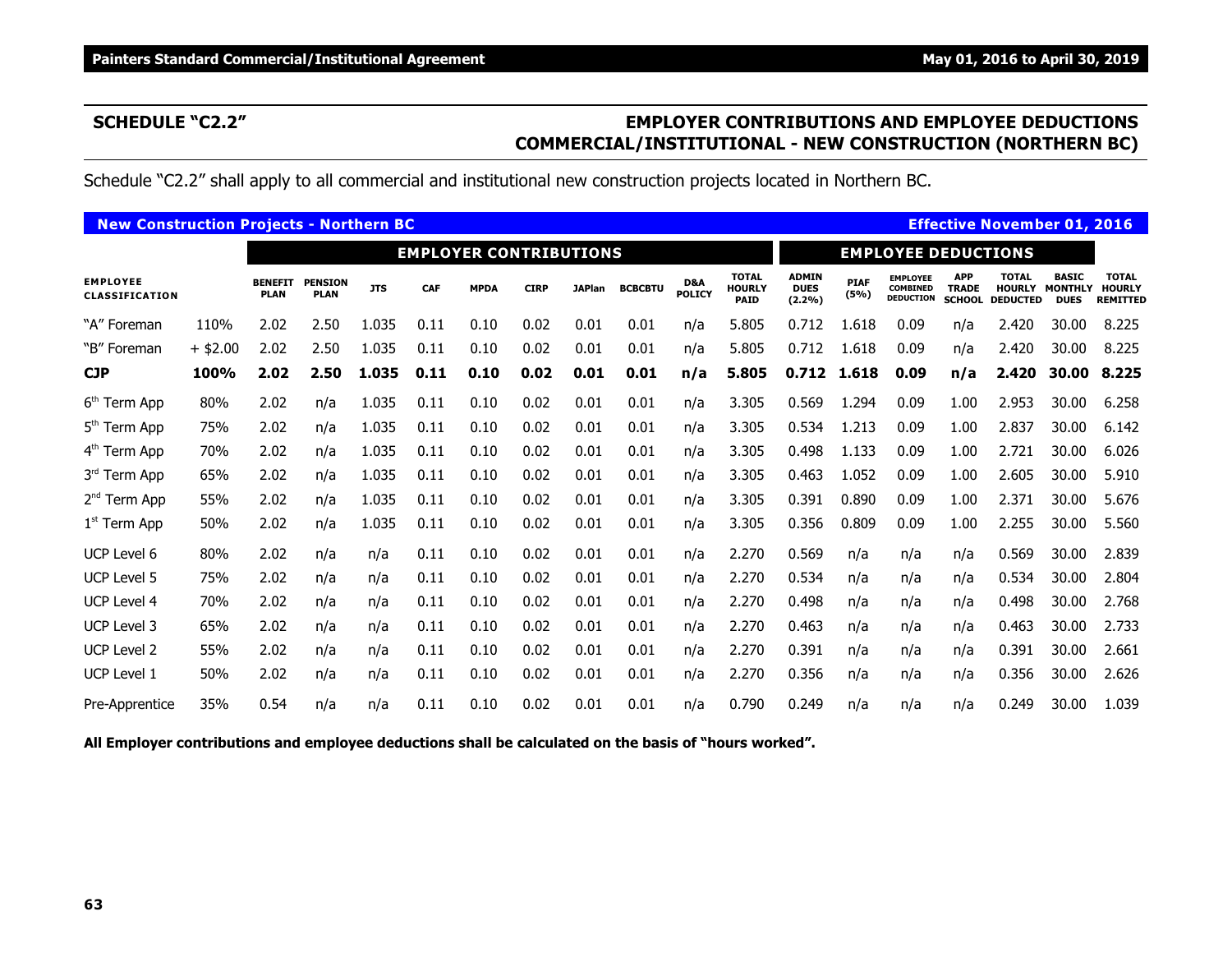## **SCHEDULE "C2.3" EMPLOYER CONTRIBUTIONS AND EMPLOYEE DEDUCTIONS COMMERCIAL/INSTITUTIONAL - NEW CONSTRUCTION (NORTHERN BC)**

Schedule "C2.3" shall apply to all commercial and institutional new construction projects located in Northern BC.

| <b>New Construction Projects - Northern BC</b> |            |                               |                               |            |            |                               |             |               |                |                      |                                              |                                       |                     |                                                        |                                             | <b>Effective May 01, 2017</b>                    |                                               |                                                  |
|------------------------------------------------|------------|-------------------------------|-------------------------------|------------|------------|-------------------------------|-------------|---------------|----------------|----------------------|----------------------------------------------|---------------------------------------|---------------------|--------------------------------------------------------|---------------------------------------------|--------------------------------------------------|-----------------------------------------------|--------------------------------------------------|
|                                                |            |                               |                               |            |            | <b>EMPLOYER CONTRIBUTIONS</b> |             |               |                |                      |                                              |                                       |                     | <b>EMPLOYEE DEDUCTIONS</b>                             |                                             |                                                  |                                               |                                                  |
| <b>EMPLOYEE</b><br><b>CLASSIFICATION</b>       |            | <b>BENEFIT</b><br><b>PLAN</b> | <b>PENSION</b><br><b>PLAN</b> | <b>JTS</b> | <b>CAF</b> | <b>MPDA</b>                   | <b>CIRP</b> | <b>JAPlan</b> | <b>BCBCBTU</b> | D&A<br><b>POLICY</b> | <b>TOTAL</b><br><b>HOURLY</b><br><b>PAID</b> | <b>ADMIN</b><br><b>DUES</b><br>(2.2%) | <b>PIAF</b><br>(5%) | <b>EMPLOYEE</b><br><b>COMBINED</b><br><b>DEDUCTION</b> | <b>APP</b><br><b>TRADE</b><br><b>SCHOOL</b> | <b>TOTAL</b><br><b>HOURLY</b><br><b>DEDUCTED</b> | <b>BASIC</b><br><b>MONTHLY</b><br><b>DUES</b> | <b>TOTAL</b><br><b>HOURLY</b><br><b>REMITTED</b> |
| "A" Foreman                                    | 110%       | 2.02                          | 2.50                          | 1.035      | 0.13       | 0.10                          | 0.02        | 0.01          | 0.01           | n/a                  | 5.825                                        | 0.712                                 | 1.618               | 0.09                                                   | n/a                                         | 2.420                                            | 32.00                                         | 8.245                                            |
| "B" Foreman                                    | $+$ \$2.00 | 2.02                          | 2.50                          | 1.035      | 0.13       | 0.10                          | 0.02        | 0.01          | 0.01           | n/a                  | 5.825                                        | 0.712                                 | 1.618               | 0.09                                                   | n/a                                         | 2.420                                            | 32.00                                         | 8.245                                            |
| <b>CJP</b>                                     | 100%       | 2.02                          | 2.50                          | 1.035      | 0.13       | 0.10                          | 0.02        | 0.01          | 0.01           | n/a                  | 5.825                                        | 0.712                                 | 1.618               | 0.09                                                   | n/a                                         | 2.420                                            | 32.00                                         | 8.245                                            |
| 6 <sup>th</sup> Term App                       | 80%        | 2.02                          | n/a                           | 1.035      | 0.13       | 0.10                          | 0.02        | 0.01          | 0.01           | n/a                  | 3.325                                        | 0.569                                 | 1.294               | 0.09                                                   | 1.00                                        | 2.953                                            | 32.00                                         | 6.278                                            |
| 5 <sup>th</sup> Term App                       | 75%        | 2.02                          | n/a                           | 1.035      | 0.13       | 0.10                          | 0.02        | 0.01          | 0.01           | n/a                  | 3.325                                        | 0.534                                 | 1.213               | 0.09                                                   | 1.00                                        | 2.837                                            | 32.00                                         | 6.162                                            |
| 4 <sup>th</sup> Term App                       | 70%        | 2.02                          | n/a                           | 1.035      | 0.13       | 0.10                          | 0.02        | 0.01          | 0.01           | n/a                  | 3.325                                        | 0.498                                 | 1.133               | 0.09                                                   | 1.00                                        | 2.721                                            | 32.00                                         | 6.046                                            |
| 3rd Term App                                   | 65%        | 2.02                          | n/a                           | 1.035      | 0.13       | 0.10                          | 0.02        | 0.01          | 0.01           | n/a                  | 3.325                                        | 0.463                                 | 1.052               | 0.09                                                   | 1.00                                        | 2.605                                            | 32.00                                         | 5.930                                            |
| 2 <sup>nd</sup> Term App                       | 55%        | 2.02                          | n/a                           | 1.035      | 0.13       | 0.10                          | 0.02        | 0.01          | 0.01           | n/a                  | 3.325                                        | 0.391                                 | 0.890               | 0.09                                                   | 1.00                                        | 2.371                                            | 32.00                                         | 5.696                                            |
| $1st$ Term App                                 | 50%        | 2.02                          | n/a                           | 1.035      | 0.13       | 0.10                          | 0.02        | 0.01          | 0.01           | n/a                  | 3.325                                        | 0.356                                 | 0.809               | 0.09                                                   | 1.00                                        | 2.255                                            | 32.00                                         | 5.580                                            |
| UCP Level 6                                    | 80%        | 2.02                          | n/a                           | n/a        | 0.13       | 0.10                          | 0.02        | 0.01          | 0.01           | n/a                  | 2.290                                        | 0.569                                 | n/a                 | n/a                                                    | n/a                                         | 0.569                                            | 32.00                                         | 2.859                                            |
| <b>UCP Level 5</b>                             | 75%        | 2.02                          | n/a                           | n/a        | 0.13       | 0.10                          | 0.02        | 0.01          | 0.01           | n/a                  | 2.290                                        | 0.534                                 | n/a                 | n/a                                                    | n/a                                         | 0.534                                            | 32.00                                         | 2.824                                            |
| <b>UCP Level 4</b>                             | 70%        | 2.02                          | n/a                           | n/a        | 0.13       | 0.10                          | 0.02        | 0.01          | 0.01           | n/a                  | 2.290                                        | 0.498                                 | n/a                 | n/a                                                    | n/a                                         | 0.498                                            | 32.00                                         | 2.788                                            |
| UCP Level 3                                    | 65%        | 2.02                          | n/a                           | n/a        | 0.13       | 0.10                          | 0.02        | 0.01          | 0.01           | n/a                  | 2.290                                        | 0.463                                 | n/a                 | n/a                                                    | n/a                                         | 0.463                                            | 32.00                                         | 2.753                                            |
| <b>UCP Level 2</b>                             | 55%        | 2.02                          | n/a                           | n/a        | 0.13       | 0.10                          | 0.02        | 0.01          | 0.01           | n/a                  | 2.290                                        | 0.391                                 | n/a                 | n/a                                                    | n/a                                         | 0.391                                            | 32.00                                         | 2.681                                            |
| UCP Level 1                                    | 50%        | 2.02                          | n/a                           | n/a        | 0.13       | 0.10                          | 0.02        | 0.01          | 0.01           | n/a                  | 2.290                                        | 0.356                                 | n/a                 | n/a                                                    | n/a                                         | 0.356                                            | 32.00                                         | 2.646                                            |
| Pre-Apprentice                                 | 35%        | 0.54                          | n/a                           | n/a        | 0.13       | 0.10                          | 0.02        | 0.01          | 0.01           | n/a                  | 0.810                                        | 0.249                                 | n/a                 | n/a                                                    | n/a                                         | 0.249                                            | 32.00                                         | 1.059                                            |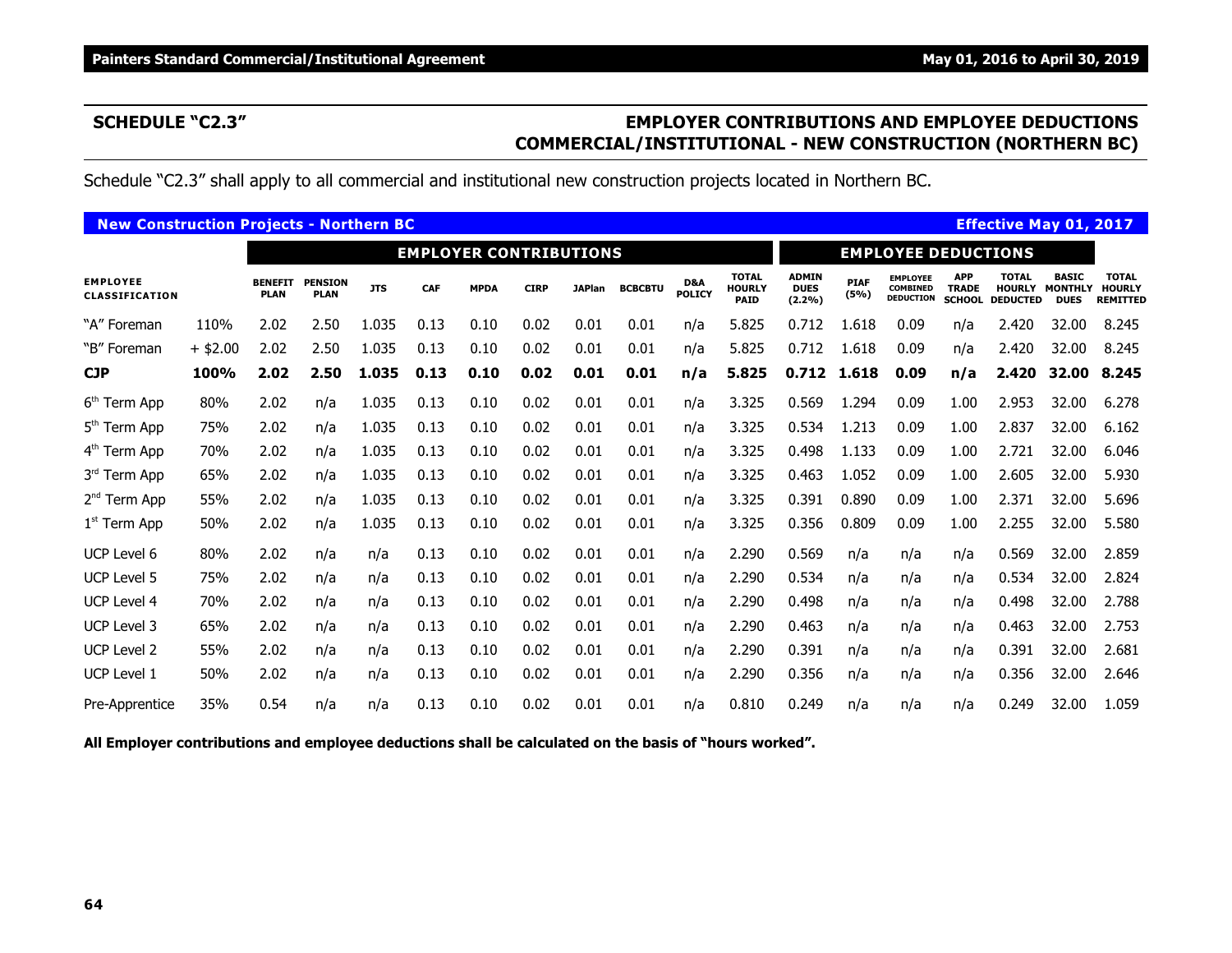### **SCHEDULE "C2.4" EMPLOYER CONTRIBUTIONS AND EMPLOYEE DEDUCTIONS COMMERCIAL/INSTITUTIONAL - NEW CONSTRUCTION (NORTHERN BC)**

Schedule "C2.4" shall apply to all commercial and institutional new construction projects located in Northern BC.

| <b>New Construction Projects - Northern BC</b> |            |                               |                               |            |      |                               |             |               |                |                      |                                              |                                          |                     |                                                 |                                             | <b>Effective November 01, 2017</b>               |                                               |                                                  |
|------------------------------------------------|------------|-------------------------------|-------------------------------|------------|------|-------------------------------|-------------|---------------|----------------|----------------------|----------------------------------------------|------------------------------------------|---------------------|-------------------------------------------------|---------------------------------------------|--------------------------------------------------|-----------------------------------------------|--------------------------------------------------|
|                                                |            |                               |                               |            |      | <b>EMPLOYER CONTRIBUTIONS</b> |             |               |                |                      |                                              |                                          |                     | <b>EMPLOYEE DEDUCTIONS</b>                      |                                             |                                                  |                                               |                                                  |
| <b>EMPLOYEE</b><br><b>CLASSIFICATION</b>       |            | <b>BENEFIT</b><br><b>PLAN</b> | <b>PENSION</b><br><b>PLAN</b> | <b>JTS</b> | CAF  | <b>MPDA</b>                   | <b>CIRP</b> | <b>JAPlan</b> | <b>BCBCBTU</b> | D&A<br><b>POLICY</b> | <b>TOTAL</b><br><b>HOURLY</b><br><b>PAID</b> | <b>ADMIN</b><br><b>DUES</b><br>$(2.2\%)$ | <b>PIAF</b><br>(5%) | <b>EMPLOYEE</b><br>COMBINED<br><b>DEDUCTION</b> | <b>APP</b><br><b>TRADE</b><br><b>SCHOOL</b> | <b>TOTAL</b><br><b>HOURLY</b><br><b>DEDUCTED</b> | <b>BASIC</b><br><b>MONTHLY</b><br><b>DUES</b> | <b>TOTAL</b><br><b>HOURLY</b><br><b>REMITTED</b> |
| "A" Foreman                                    | 111%       | 2.02                          | 2.50                          | 1.035      | 0.13 | 0.10                          | 0.02        | 0.01          | 0.01           | n/a                  | 5.825                                        | 0.717                                    | 1.629               | 0.09                                            | n/a                                         | 2.436                                            | 32.00                                         | 8.261                                            |
| "B" Foreman                                    | $+$ \$2.00 | 2.02                          | 2.50                          | 1.035      | 0.13 | 0.10                          | 0.02        | 0.01          | 0.01           | n/a                  | 5.825                                        | 0.717                                    | 1.629               | 0.09                                            | n/a                                         | 2.436                                            | 32.00                                         | 8.261                                            |
| <b>CJP</b>                                     | 100%       | 2.02                          | 2.50                          | 1.035      | 0.13 | 0.10                          | 0.02        | 0.01          | 0.01           | n/a                  | 5.825                                        | 0.717                                    | 1.629               | 0.09                                            | n/a                                         | 2.436                                            | 32.00                                         | 8.261                                            |
| 6 <sup>th</sup> Term App                       | 80%        | 2.02                          | n/a                           | 1.035      | 0.13 | 0.10                          | 0.02        | 0.01          | 0.01           | n/a                  | 3.325                                        | 0.573                                    | 1.303               | 0.09                                            | 1.00                                        | 2.966                                            | 32.00                                         | 6.291                                            |
| 5 <sup>th</sup> Term App                       | 75%        | 2.02                          | n/a                           | 1.035      | 0.13 | 0.10                          | 0.02        | 0.01          | 0.01           | n/a                  | 3.325                                        | 0.538                                    | 1.222               | 0.09                                            | 1.00                                        | 2.850                                            | 32.00                                         | 6.175                                            |
| 4 <sup>th</sup> Term App                       | 70%        | 2.02                          | n/a                           | 1.035      | 0.13 | 0.10                          | 0.02        | 0.01          | 0.01           | n/a                  | 3.325                                        | 0.502                                    | 1.141               | 0.09                                            | 1.00                                        | 2.733                                            | 32.00                                         | 6.058                                            |
| 3rd Term App                                   | 65%        | 2.02                          | n/a                           | 1.035      | 0.13 | 0.10                          | 0.02        | 0.01          | 0.01           | n/a                  | 3.325                                        | 0.466                                    | 1.059               | 0.09                                            | 1.00                                        | 2.615                                            | 32.00                                         | 5.940                                            |
| $2nd$ Term App                                 | 55%        | 2.02                          | n/a                           | 1.035      | 0.13 | 0.10                          | 0.02        | 0.01          | 0.01           | n/a                  | 3.325                                        | 0.394                                    | 0.896               | 0.09                                            | 1.00                                        | 2.380                                            | 32.00                                         | 5.705                                            |
| $1st$ Term App                                 | 50%        | 2.02                          | n/a                           | 1.035      | 0.13 | 0.10                          | 0.02        | 0.01          | 0.01           | n/a                  | 3.325                                        | 0.358                                    | 0.815               | 0.09                                            | 1.00                                        | 2.263                                            | 32.00                                         | 5.588                                            |
| UCP Level 6                                    | 80%        | 2.02                          | n/a                           | n/a        | 0.13 | 0.10                          | 0.02        | 0.01          | 0.01           | n/a                  | 2.290                                        | 0.573                                    | n/a                 | n/a                                             | n/a                                         | 0.573                                            | 32.00                                         | 2.863                                            |
| UCP Level 5                                    | 75%        | 2.02                          | n/a                           | n/a        | 0.13 | 0.10                          | 0.02        | 0.01          | 0.01           | n/a                  | 2.290                                        | 0.538                                    | n/a                 | n/a                                             | n/a                                         | 0.538                                            | 32.00                                         | 2.828                                            |
| UCP Level 4                                    | 70%        | 2.02                          | n/a                           | n/a        | 0.13 | 0.10                          | 0.02        | 0.01          | 0.01           | n/a                  | 2.290                                        | 0.502                                    | n/a                 | n/a                                             | n/a                                         | 0.502                                            | 32.00                                         | 2.792                                            |
| <b>UCP Level 3</b>                             | 65%        | 2.02                          | n/a                           | n/a        | 0.13 | 0.10                          | 0.02        | 0.01          | 0.01           | n/a                  | 2.290                                        | 0.466                                    | n/a                 | n/a                                             | n/a                                         | 0.466                                            | 32.00                                         | 2.756                                            |
| <b>UCP Level 2</b>                             | 55%        | 2.02                          | n/a                           | n/a        | 0.13 | 0.10                          | 0.02        | 0.01          | 0.01           | n/a                  | 2.290                                        | 0.394                                    | n/a                 | n/a                                             | n/a                                         | 0.394                                            | 32.00                                         | 2.684                                            |
| <b>UCP Level 1</b>                             | 50%        | 2.02                          | n/a                           | n/a        | 0.13 | 0.10                          | 0.02        | 0.01          | 0.01           | n/a                  | 2.290                                        | 0.358                                    | n/a                 | n/a                                             | n/a                                         | 0.358                                            | 32.00                                         | 2.648                                            |
| Pre-Apprentice                                 | 35%        | 0.54                          | n/a                           | n/a        | 0.13 | 0.10                          | 0.02        | 0.01          | 0.01           | n/a                  | 0.810                                        | 0.251                                    | n/a                 | n/a                                             | n/a                                         | 0.251                                            | 32.00                                         | 1.061                                            |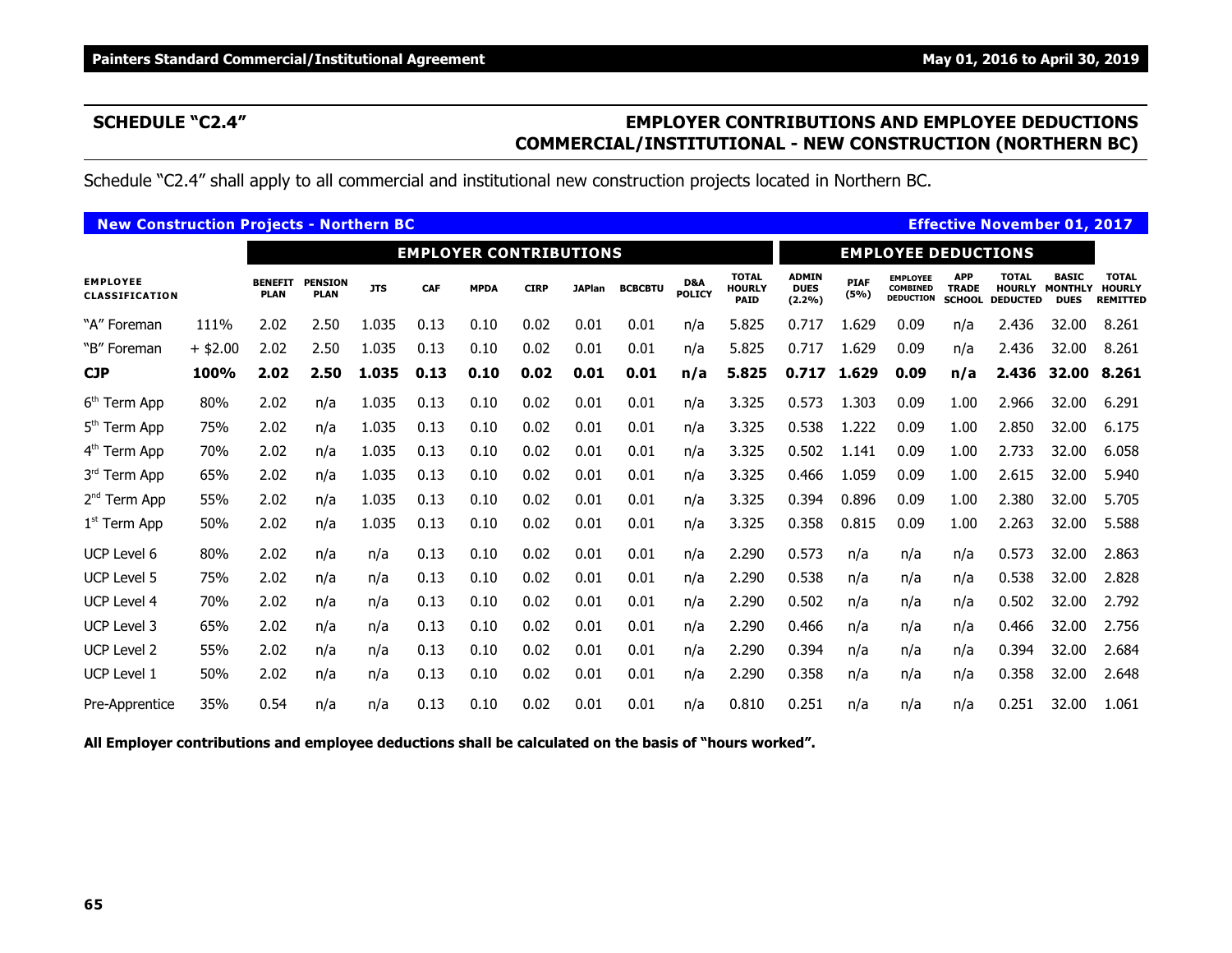## **SCHEDULE "C2.5" EMPLOYER CONTRIBUTIONS AND EMPLOYEE DEDUCTIONS COMMERCIAL/INSTITUTIONAL - NEW CONSTRUCTION (NORTHERN BC)**

Schedule "C2.5" shall apply to all commercial and institutional new construction projects located in Northern BC.

| <b>New Construction Projects - Northern BC</b> |            |                               |                               |            |      |                               |             |               |                |                      |                                              |                                       |                     |                                                        |                                             | <b>Effective November 26, 2017</b>               |                                               |                                                  |
|------------------------------------------------|------------|-------------------------------|-------------------------------|------------|------|-------------------------------|-------------|---------------|----------------|----------------------|----------------------------------------------|---------------------------------------|---------------------|--------------------------------------------------------|---------------------------------------------|--------------------------------------------------|-----------------------------------------------|--------------------------------------------------|
|                                                |            |                               |                               |            |      | <b>EMPLOYER CONTRIBUTIONS</b> |             |               |                |                      |                                              |                                       |                     | <b>EMPLOYEE DEDUCTIONS</b>                             |                                             |                                                  |                                               |                                                  |
| <b>EMPLOYEE</b><br><b>CLASSIFICATION</b>       |            | <b>BENEFIT</b><br><b>PLAN</b> | <b>PENSION</b><br><b>PLAN</b> | <b>JTS</b> | CAF  | <b>MPDA</b>                   | <b>CIRP</b> | <b>JAPlan</b> | <b>BCBCBTU</b> | D&A<br><b>POLICY</b> | <b>TOTAL</b><br><b>HOURLY</b><br><b>PAID</b> | <b>ADMIN</b><br><b>DUES</b><br>(2.2%) | <b>PIAF</b><br>(5%) | <b>EMPLOYEE</b><br><b>COMBINED</b><br><b>DEDUCTION</b> | <b>APP</b><br><b>TRADE</b><br><b>SCHOOL</b> | <b>TOTAL</b><br><b>HOURLY</b><br><b>DEDUCTED</b> | <b>BASIC</b><br><b>MONTHLY</b><br><b>DUES</b> | <b>TOTAL</b><br><b>HOURLY</b><br><b>REMITTED</b> |
| "A" Foreman                                    | 111%       | 2.02                          | 2.50                          | 1.035      | 0.13 | 0.10                          | 0.02        | 0.01          | 0.05           | 0.01                 | 5.875                                        | 0.717                                 | .629                | 0.09                                                   | n/a                                         | 2.436                                            | 32.00                                         | 8.311                                            |
| "B" Foreman                                    | $+$ \$2.00 | 2.02                          | 2.50                          | 1.035      | 0.13 | 0.10                          | 0.02        | 0.01          | 0.05           | 0.01                 | 5.875                                        | 0.717                                 | 1.629               | 0.09                                                   | n/a                                         | 2.436                                            | 32.00                                         | 8.311                                            |
| <b>CJP</b>                                     | 100%       | 2.02                          | 2.50                          | 1.035      | 0.13 | 0.10                          | 0.02        | 0.01          | 0.05           | 0.01                 | 5.875                                        | 0.717                                 | 1.629               | 0.09                                                   | n/a                                         | 2.436                                            | 32.00                                         | 8.311                                            |
| 6 <sup>th</sup> Term App                       | 80%        | 2.02                          | n/a                           | 1.035      | 0.13 | 0.10                          | 0.02        | 0.01          | 0.05           | 0.01                 | 3.375                                        | 0.573                                 | 1.303               | 0.09                                                   | 1.00                                        | 2.966                                            | 32.00                                         | 6.341                                            |
| $5th$ Term App                                 | 75%        | 2.02                          | n/a                           | 1.035      | 0.13 | 0.10                          | 0.02        | 0.01          | 0.05           | 0.01                 | 3.375                                        | 0.538                                 | 1.222               | 0.09                                                   | 1.00                                        | 2.850                                            | 32.00                                         | 6.225                                            |
| 4 <sup>th</sup> Term App                       | 70%        | 2.02                          | n/a                           | 1.035      | 0.13 | 0.10                          | 0.02        | 0.01          | 0.05           | 0.01                 | 3.375                                        | 0.502                                 | 1.141               | 0.09                                                   | 1.00                                        | 2.733                                            | 32.00                                         | 6.108                                            |
| 3rd Term App                                   | 65%        | 2.02                          | n/a                           | 1.035      | 0.13 | 0.10                          | 0.02        | 0.01          | 0.05           | 0.01                 | 3.375                                        | 0.466                                 | 1.059               | 0.09                                                   | 1.00                                        | 2.615                                            | 32.00                                         | 5.990                                            |
| 2 <sup>nd</sup> Term App                       | 55%        | 2.02                          | n/a                           | 1.035      | 0.13 | 0.10                          | 0.02        | 0.01          | 0.05           | 0.01                 | 3.375                                        | 0.394                                 | 0.896               | 0.09                                                   | 1.00                                        | 2.380                                            | 32.00                                         | 5.755                                            |
| $1st$ Term App                                 | 50%        | 2.02                          | n/a                           | 1.035      | 0.13 | 0.10                          | 0.02        | 0.01          | 0.05           | 0.01                 | 3.375                                        | 0.358                                 | 0.815               | 0.09                                                   | 1.00                                        | 2.263                                            | 32.00                                         | 5.638                                            |
| UCP Level 6                                    | 80%        | 2.02                          | n/a                           | n/a        | 0.13 | 0.10                          | 0.02        | 0.01          | 0.05           | 0.01                 | 2.340                                        | 0.573                                 | n/a                 | n/a                                                    | n/a                                         | 0.573                                            | 32.00                                         | 2.913                                            |
| UCP Level 5                                    | 75%        | 2.02                          | n/a                           | n/a        | 0.13 | 0.10                          | 0.02        | 0.01          | 0.05           | 0.01                 | 2.340                                        | 0.538                                 | n/a                 | n/a                                                    | n/a                                         | 0.538                                            | 32.00                                         | 2.878                                            |
| UCP Level 4                                    | 70%        | 2.02                          | n/a                           | n/a        | 0.13 | 0.10                          | 0.02        | 0.01          | 0.05           | 0.01                 | 2.340                                        | 0.502                                 | n/a                 | n/a                                                    | n/a                                         | 0.502                                            | 32.00                                         | 2.842                                            |
| UCP Level 3                                    | 65%        | 2.02                          | n/a                           | n/a        | 0.13 | 0.10                          | 0.02        | 0.01          | 0.05           | 0.01                 | 2.340                                        | 0.466                                 | n/a                 | n/a                                                    | n/a                                         | 0.466                                            | 32.00                                         | 2.806                                            |
| <b>UCP Level 2</b>                             | 55%        | 2.02                          | n/a                           | n/a        | 0.13 | 0.10                          | 0.02        | 0.01          | 0.05           | 0.01                 | 2.340                                        | 0.394                                 | n/a                 | n/a                                                    | n/a                                         | 0.394                                            | 32.00                                         | 2.734                                            |
| UCP Level 1                                    | 50%        | 2.02                          | n/a                           | n/a        | 0.13 | 0.10                          | 0.02        | 0.01          | 0.05           | 0.01                 | 2.340                                        | 0.358                                 | n/a                 | n/a                                                    | n/a                                         | 0.358                                            | 32.00                                         | 2.698                                            |
| Pre-Apprentice                                 | 35%        | 0.54                          | n/a                           | n/a        | 0.13 | 0.10                          | 0.02        | 0.01          | 0.05           | 0.01                 | 0.860                                        | 0.251                                 | n/a                 | n/a                                                    | n/a                                         | 0.251                                            | 32.00                                         | 1.111                                            |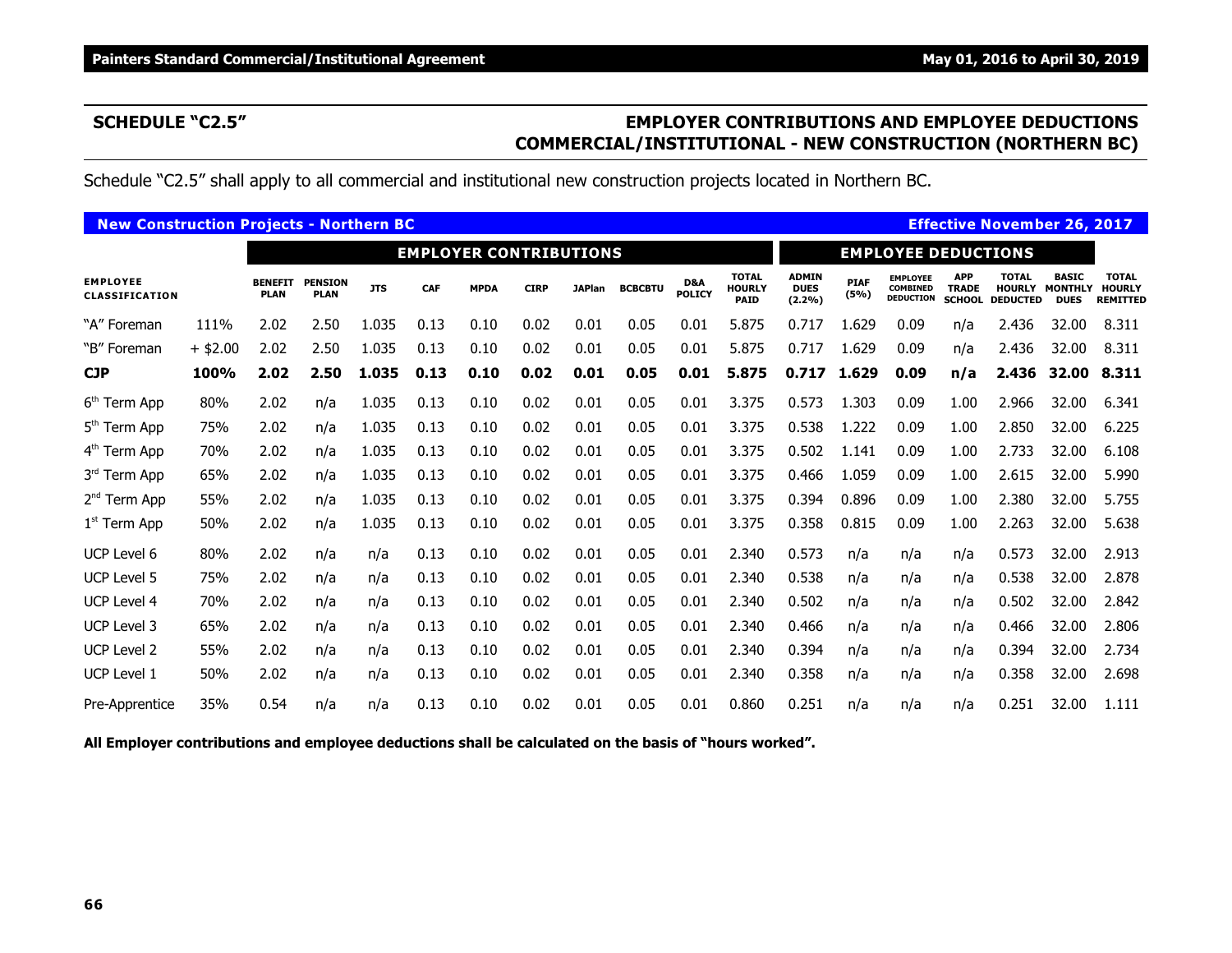## **SCHEDULE "C2.6" EMPLOYER CONTRIBUTIONS AND EMPLOYEE DEDUCTIONS COMMERCIAL/INSTITUTIONAL - NEW CONSTRUCTION (NORTHERN BC)**

Schedule "C2.6" shall apply to all commercial and institutional new construction projects located in Northern BC.

| <b>New Construction Projects - Northern BC</b> |            |                               |                               |            |      |                               |             |               |                |                      |                                              |                                          |                     |                                                        |                                             | <b>Effective November 01, 2018</b> |                                                      |                                                  |
|------------------------------------------------|------------|-------------------------------|-------------------------------|------------|------|-------------------------------|-------------|---------------|----------------|----------------------|----------------------------------------------|------------------------------------------|---------------------|--------------------------------------------------------|---------------------------------------------|------------------------------------|------------------------------------------------------|--------------------------------------------------|
|                                                |            |                               |                               |            |      | <b>EMPLOYER CONTRIBUTIONS</b> |             |               |                |                      |                                              |                                          |                     | <b>EMPLOYEE DEDUCTIONS</b>                             |                                             |                                    |                                                      |                                                  |
| <b>EMPLOYEE</b><br><b>CLASSIFICATION</b>       |            | <b>BENEFIT</b><br><b>PLAN</b> | <b>PENSION</b><br><b>PLAN</b> | <b>JTS</b> | CAF  | <b>MPDA</b>                   | <b>CIRP</b> | <b>JAPlan</b> | <b>BCBCBTU</b> | D&A<br><b>POLICY</b> | <b>TOTAL</b><br><b>HOURLY</b><br><b>PAID</b> | <b>ADMIN</b><br><b>DUES</b><br>$(2.2\%)$ | <b>PIAF</b><br>(5%) | <b>EMPLOYEE</b><br><b>COMBINED</b><br><b>DEDUCTION</b> | <b>APP</b><br><b>TRADE</b><br><b>SCHOOL</b> | <b>TOTAL</b><br><b>DEDUCTED</b>    | <b>BASIC</b><br><b>HOURLY MONTHLY</b><br><b>DUES</b> | <b>TOTAL</b><br><b>HOURLY</b><br><b>REMITTED</b> |
| "A" Foreman                                    | 112%       | 2.02                          | 2.50                          | 1.035      | 0.13 | 0.10                          | 0.02        | n/a           | 0.05           | 0.01                 | 5.865                                        | 0.724                                    | 1.645               | 0.09                                                   | n/a                                         | 2.459                              | 33.00                                                | 8.324                                            |
| "B" Foreman                                    | $+$ \$2.00 | 2.02                          | 2.50                          | 1.035      | 0.13 | 0.10                          | 0.02        | n/a           | 0.05           | 0.01                 | 5.865                                        | 0.724                                    | 1.645               | 0.09                                                   | n/a                                         | 2.459                              | 33.00                                                | 8.324                                            |
| <b>CJP</b>                                     | 100%       | 2.02                          | 2.50                          | 1.035      | 0.13 | 0.10                          | 0.02        | n/a           | 0.05           | 0.01                 | 5.865                                        | 0.724                                    | 1.645               | 0.09                                                   | n/a                                         | 2.459                              | 33.00                                                | 8.324                                            |
| 6 <sup>th</sup> Term App                       | 80%        | 2.02                          | n/a                           | 1.035      | 0.13 | 0.10                          | 0.02        | n/a           | 0.05           | 0.01                 | 3.365                                        | 0.579                                    | 1.316               | 0.09                                                   | 1.00                                        | 2.985                              | 33.00                                                | 6.350                                            |
| 5 <sup>th</sup> Term App                       | 75%        | 2.02                          | n/a                           | 1.035      | 0.13 | 0.10                          | 0.02        | n/a           | 0.05           | 0.01                 | 3.365                                        | 0.543                                    | 1.234               | 0.09                                                   | 1.00                                        | 2.867                              | 33.00                                                | 6.232                                            |
| 4 <sup>th</sup> Term App                       | 70%        | 2.02                          | n/a                           | 1.035      | 0.13 | 0.10                          | 0.02        | n/a           | 0.05           | 0.01                 | 3.365                                        | 0.507                                    | 1.152               | 0.09                                                   | 1.00                                        | 2.749                              | 33.00                                                | 6.114                                            |
| 3rd Term App                                   | 65%        | 2.02                          | n/a                           | 1.035      | 0.13 | 0.10                          | 0.02        | n/a           | 0.05           | 0.01                 | 3.365                                        | 0.471                                    | 1.070               | 0.09                                                   | 1.00                                        | 2.631                              | 33.00                                                | 5.996                                            |
| 2 <sup>nd</sup> Term App                       | 55%        | 2.02                          | n/a                           | 1.035      | 0.13 | 0.10                          | 0.02        | n/a           | 0.05           | 0.01                 | 3.365                                        | 0.398                                    | 0.905               | 0.09                                                   | 1.00                                        | 2.393                              | 33.00                                                | 5.758                                            |
| $1st$ Term App                                 | 50%        | 2.02                          | n/a                           | 1.035      | 0.13 | 0.10                          | 0.02        | n/a           | 0.05           | 0.01                 | 3.365                                        | 0.362                                    | 0.823               | 0.09                                                   | 1.00                                        | 2.275                              | 33.00                                                | 5.640                                            |
| UCP Level 6                                    | 80%        | 2.02                          | n/a                           | n/a        | 0.13 | 0.10                          | 0.02        | n/a           | 0.05           | 0.01                 | 2.330                                        | 0.579                                    | n/a                 | n/a                                                    | n/a                                         | 0.579                              | 33.00                                                | 2.909                                            |
| <b>UCP Level 5</b>                             | 75%        | 2.02                          | n/a                           | n/a        | 0.13 | 0.10                          | 0.02        | n/a           | 0.05           | 0.01                 | 2.330                                        | 0.543                                    | n/a                 | n/a                                                    | n/a                                         | 0.543                              | 33.00                                                | 2.873                                            |
| UCP Level 4                                    | 70%        | 2.02                          | n/a                           | n/a        | 0.13 | 0.10                          | 0.02        | n/a           | 0.05           | 0.01                 | 2.330                                        | 0.507                                    | n/a                 | n/a                                                    | n/a                                         | 0.507                              | 33.00                                                | 2.837                                            |
| <b>UCP Level 3</b>                             | 65%        | 2.02                          | n/a                           | n/a        | 0.13 | 0.10                          | 0.02        | n/a           | 0.05           | 0.01                 | 2.330                                        | 0.471                                    | n/a                 | n/a                                                    | n/a                                         | 0.471                              | 33.00                                                | 2.801                                            |
| <b>UCP Level 2</b>                             | 55%        | 2.02                          | n/a                           | n/a        | 0.13 | 0.10                          | 0.02        | n/a           | 0.05           | 0.01                 | 2.330                                        | 0.398                                    | n/a                 | n/a                                                    | n/a                                         | 0.398                              | 33.00                                                | 2.728                                            |
| <b>UCP Level 1</b>                             | 50%        | 2.02                          | n/a                           | n/a        | 0.13 | 0.10                          | 0.02        | n/a           | 0.05           | 0.01                 | 2.330                                        | 0.362                                    | n/a                 | n/a                                                    | n/a                                         | 0.362                              | 33.00                                                | 2.692                                            |
| Pre-Apprentice                                 | n/a        | 0.54                          | n/a                           | n/a        | 0.13 | 0.10                          | 0.02        | n/a           | 0.05           | 0.01                 | 0.850                                        | 0.308                                    | n/a                 | n/a                                                    | n/a                                         | 0.308                              | 33.00                                                | 1.158                                            |

#### **All Employer contributions and employee deductions shall be calculated on the basis of "hours worked".**

† Effective May 01, 2018 through April 30, 2019 the Employer Contribution to the JAPlan has been suspended.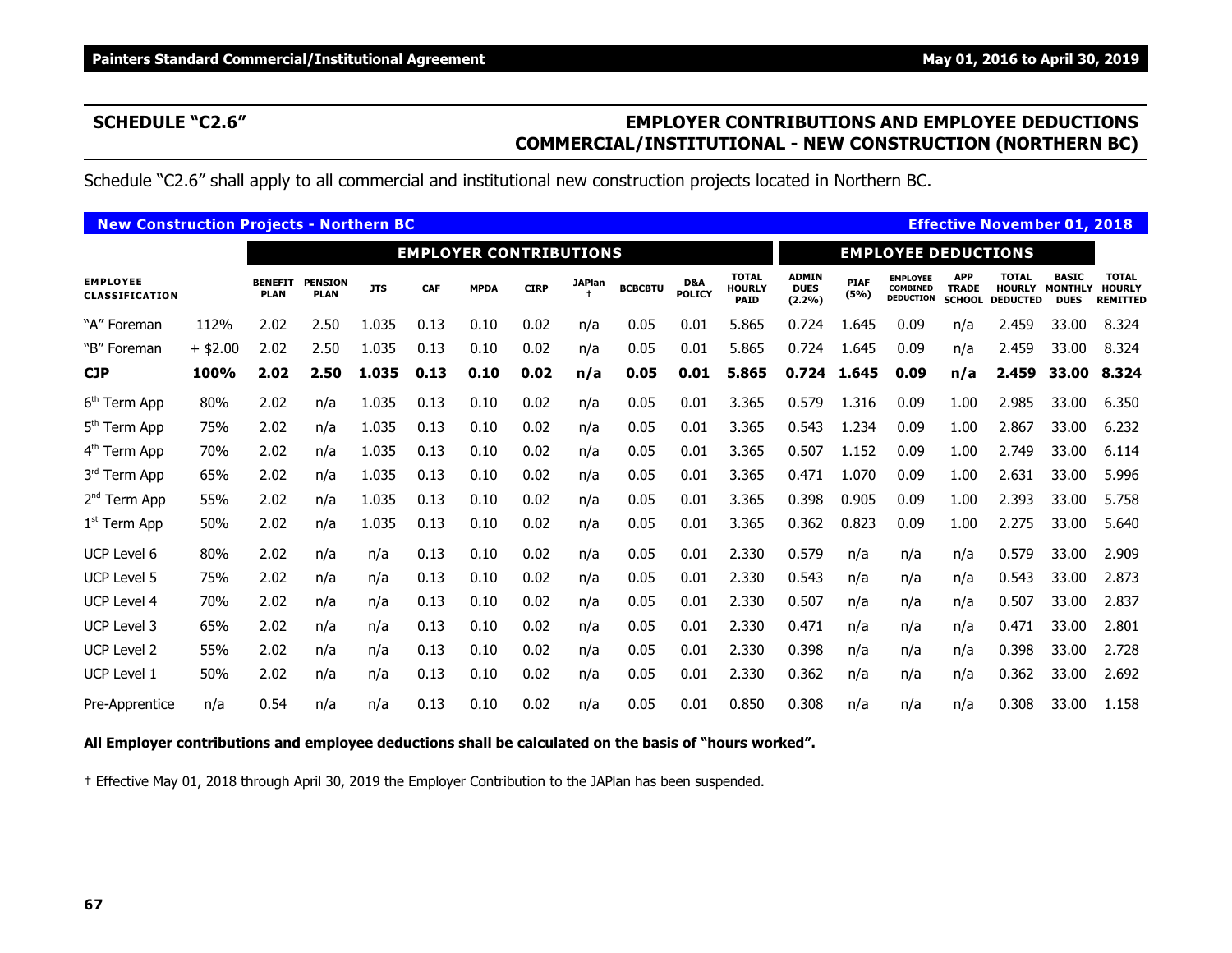# **SCHEDULE "D1.1" EMPLOYER CONTRIBUTIONS AND EMPLOYEE DEDUCTIONS COMMERCIAL/INSTITUTIONAL - REPAINT CONSTRUCTION (EXCLUDING NORTHERN BC)**

Schedule "D1.1" shall apply to all commercial and institutional repaint construction projects, except those located in Northern BC.

| <b>Repaint Construction Projects - Excluding Northern BC</b> |            |                               |                               |            |            |                               |             |               |                |               |                                              |                                       |                     |                                                        |                                             | <b>Effective May 01, 2016</b>                    |                                               |                                                  |
|--------------------------------------------------------------|------------|-------------------------------|-------------------------------|------------|------------|-------------------------------|-------------|---------------|----------------|---------------|----------------------------------------------|---------------------------------------|---------------------|--------------------------------------------------------|---------------------------------------------|--------------------------------------------------|-----------------------------------------------|--------------------------------------------------|
|                                                              |            |                               |                               |            |            | <b>EMPLOYER CONTRIBUTIONS</b> |             |               |                |               |                                              |                                       |                     | <b>EMPLOYEE DEDUCTIONS</b>                             |                                             |                                                  |                                               |                                                  |
| <b>EMPLOYEE</b><br><b>CLASSIFICATION</b>                     |            | <b>BENEFIT</b><br><b>PLAN</b> | <b>PENSION</b><br><b>PLAN</b> | <b>JTS</b> | <b>CAF</b> | <b>MPDA</b>                   | <b>CIRP</b> | <b>JAPlan</b> | <b>BCBCBTU</b> | D&A<br>POLICY | <b>TOTAL</b><br><b>HOURLY</b><br><b>PAID</b> | <b>ADMIN</b><br><b>DUES</b><br>(2.2%) | <b>PIAF</b><br>(5%) | <b>EMPLOYEE</b><br><b>COMBINED</b><br><b>DEDUCTION</b> | <b>APP</b><br><b>TRADE</b><br><b>SCHOOL</b> | <b>TOTAL</b><br><b>HOURLY</b><br><b>DEDUCTED</b> | <b>BASIC</b><br><b>MONTHLY</b><br><b>DUES</b> | <b>TOTAL</b><br><b>HOURLY</b><br><b>REMITTED</b> |
| "A" Foreman                                                  | $+$ \$3.00 | 2.02                          | 2.50                          | 1.035      | 0.11       | 0.10                          | 0.02        | 0.01          | 0.01           | n/a           | 5.805                                        | 0.65                                  | 1.476               | 0.09                                                   | n/a                                         | 2.216                                            | 30.00                                         | 8.021                                            |
| "B" Foreman                                                  | $+$ \$2.00 | 2.02                          | 2.50                          | 1.035      | 0.11       | 0.10                          | 0.02        | 0.01          | 0.01           | n/a           | 5.805                                        | 0.65                                  | 1.476               | 0.09                                                   | n/a                                         | 2.216                                            | 30.00                                         | 8.021                                            |
| <b>CJP</b>                                                   | 100%       | 2.02                          | 2.50                          | 1.035      | 0.11       | 0.10                          | 0.02        | 0.01          | 0.01           | n/a           | 5.805                                        | 0.65                                  | 1.476               | 0.09                                                   | n/a                                         | 2.216                                            | 30.00                                         | 8.021                                            |
| 6 <sup>th</sup> Term App                                     | 80%        | 2.02                          | n/a                           | 1.035      | 0.11       | 0.10                          | 0.02        | 0.01          | 0.01           | n/a           | 3.305                                        | 0.52                                  | 1.181               | 0.09                                                   | 1.00                                        | 2.791                                            | 30.00                                         | 6.096                                            |
| 5 <sup>th</sup> Term App                                     | 75%        | 2.02                          | n/a                           | 1.035      | 0.11       | 0.10                          | 0.02        | 0.01          | 0.01           | n/a           | 3.305                                        | 0.49                                  | 1.107               | 0.09                                                   | 1.00                                        | 2.687                                            | 30.00                                         | 5.992                                            |
| 4 <sup>th</sup> Term App                                     | 70%        | 2.02                          | n/a                           | 1.035      | 0.11       | 0.10                          | 0.02        | 0.01          | 0.01           | n/a           | 3.305                                        | 0.45                                  | 1.033               | 0.09                                                   | 1.00                                        | 2.573                                            | 30.00                                         | 5.878                                            |
| 3rd Term App                                                 | 65%        | 2.02                          | n/a                           | 1.035      | 0.11       | 0.10                          | 0.02        | 0.01          | 0.01           | n/a           | 3.305                                        | 0.42                                  | 0.960               | 0.09                                                   | 1.00                                        | 2.470                                            | 30.00                                         | 5.775                                            |
| 2 <sup>nd</sup> Term App                                     | 55%        | 2.02                          | n/a                           | 1.035      | 0.11       | 0.10                          | 0.02        | 0.01          | 0.01           | n/a           | 3.305                                        | 0.36                                  | 0.812               | 0.09                                                   | 1.00                                        | 2.262                                            | 30.00                                         | 5.567                                            |
| $1st$ Term App                                               | 50%        | 2.02                          | n/a                           | 1.035      | 0.11       | 0.10                          | 0.02        | 0.01          | 0.01           | n/a           | 3.305                                        | 0.32                                  | 0.738               | 0.09                                                   | 1.00                                        | 2.148                                            | 30.00                                         | 5.453                                            |
| UCP Level 6                                                  | 80%        | 2.02                          | n/a                           | n/a        | 0.11       | 0.10                          | 0.02        | 0.01          | 0.01           | n/a           | 2.270                                        | 0.52                                  | n/a                 | n/a                                                    | n/a                                         | 0.520                                            | 30.00                                         | 2.790                                            |
| <b>UCP Level 5</b>                                           | 75%        | 2.02                          | n/a                           | n/a        | 0.11       | 0.10                          | 0.02        | 0.01          | 0.01           | n/a           | 2.270                                        | 0.49                                  | n/a                 | n/a                                                    | n/a                                         | 0.490                                            | 30.00                                         | 2.760                                            |
| UCP Level 4                                                  | 70%        | 2.02                          | n/a                           | n/a        | 0.11       | 0.10                          | 0.02        | 0.01          | 0.01           | n/a           | 2.270                                        | 0.45                                  | n/a                 | n/a                                                    | n/a                                         | 0.450                                            | 30.00                                         | 2.720                                            |
| UCP Level 3                                                  | 65%        | 2.02                          | n/a                           | n/a        | 0.11       | 0.10                          | 0.02        | 0.01          | 0.01           | n/a           | 2.270                                        | 0.42                                  | n/a                 | n/a                                                    | n/a                                         | 0.420                                            | 30.00                                         | 2.690                                            |
| UCP Level 2                                                  | 55%        | 2.02                          | n/a                           | n/a        | 0.11       | 0.10                          | 0.02        | 0.01          | 0.01           | n/a           | 2.270                                        | 0.36                                  | n/a                 | n/a                                                    | n/a                                         | 0.360                                            | 30.00                                         | 2.630                                            |
| UCP Level 1                                                  | 50%        | 2.02                          | n/a                           | n/a        | 0.11       | 0.10                          | 0.02        | 0.01          | 0.01           | n/a           | 2.270                                        | 0.32                                  | n/a                 | n/a                                                    | n/a                                         | 0.320                                            | 30.00                                         | 2.590                                            |
| Pre-Apprentice                                               | 35%        | 0.54                          | n/a                           | n/a        | 0.11       | 0.10                          | 0.02        | 0.01          | 0.01           | n/a           | 0.790                                        | 0.23                                  | n/a                 | n/a                                                    | n/a                                         | 0.230                                            | 30.00                                         | 1.020                                            |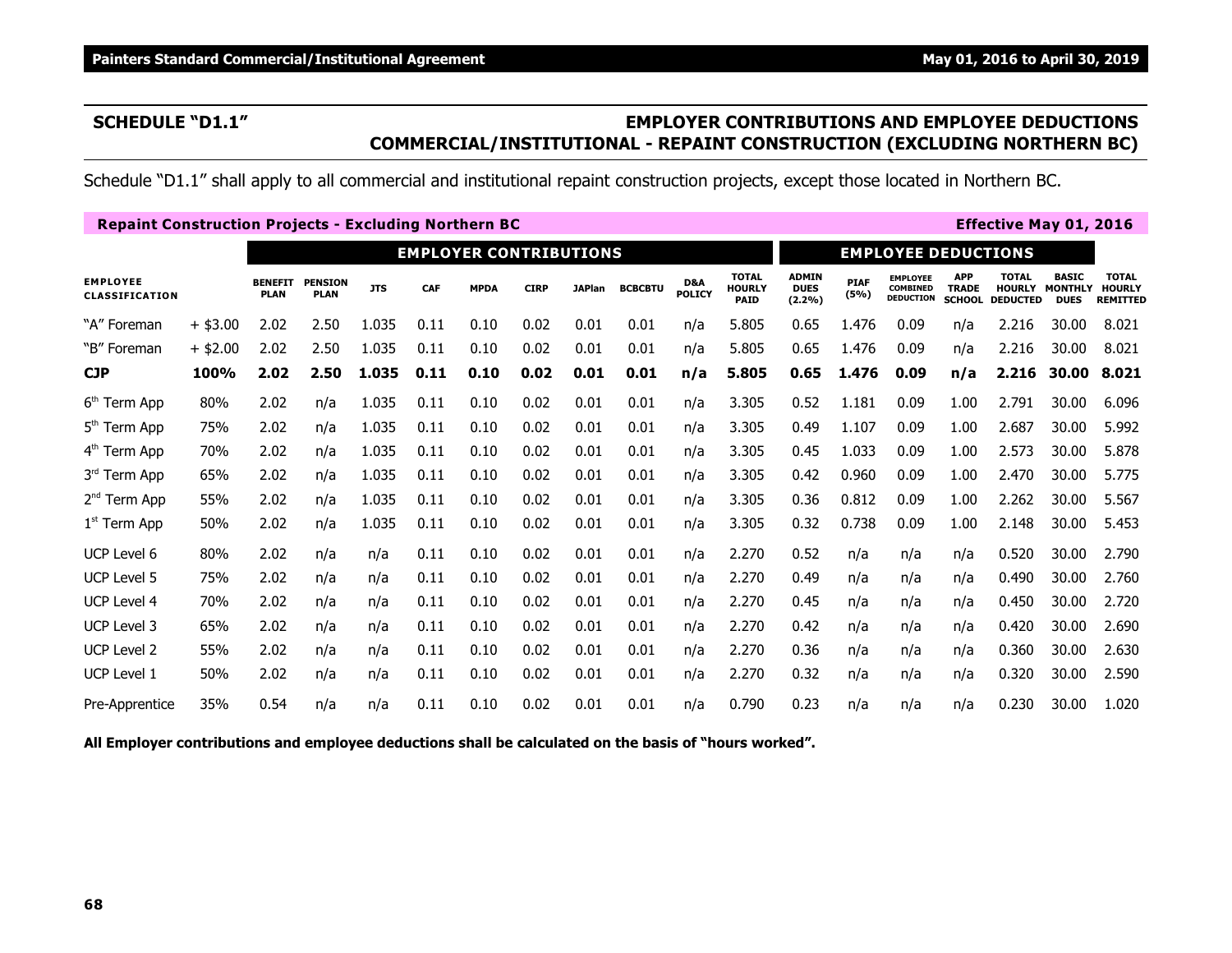# **SCHEDULE "D1.2" EMPLOYER CONTRIBUTIONS AND EMPLOYEE DEDUCTIONS COMMERCIAL/INSTITUTIONAL - REPAINT CONSTRUCTION (EXCLUDING NORTHERN BC)**

Schedule "D1.2" shall apply to all commercial and institutional repaint construction projects, except those located in Northern BC.

| <b>Repaint Construction Projects - Excluding Northern BC</b> |            |                               |                               |            |            |                               |             |               |                |                      |                                              |                                       |                     |                                                        |                                             | <b>Effective November 01, 2016</b>               |                                               |                                                  |
|--------------------------------------------------------------|------------|-------------------------------|-------------------------------|------------|------------|-------------------------------|-------------|---------------|----------------|----------------------|----------------------------------------------|---------------------------------------|---------------------|--------------------------------------------------------|---------------------------------------------|--------------------------------------------------|-----------------------------------------------|--------------------------------------------------|
|                                                              |            |                               |                               |            |            | <b>EMPLOYER CONTRIBUTIONS</b> |             |               |                |                      |                                              |                                       |                     | <b>EMPLOYEE DEDUCTIONS</b>                             |                                             |                                                  |                                               |                                                  |
| <b>EMPLOYEE</b><br><b>CLASSIFICATION</b>                     |            | <b>BENEFIT</b><br><b>PLAN</b> | <b>PENSION</b><br><b>PLAN</b> | <b>JTS</b> | <b>CAF</b> | <b>MPDA</b>                   | <b>CIRP</b> | <b>JAPlan</b> | <b>BCBCBTU</b> | D&A<br><b>POLICY</b> | <b>TOTAL</b><br><b>HOURLY</b><br><b>PAID</b> | <b>ADMIN</b><br><b>DUES</b><br>(2.2%) | <b>PIAF</b><br>(5%) | <b>EMPLOYEE</b><br><b>COMBINED</b><br><b>DEDUCTION</b> | <b>APP</b><br><b>TRADE</b><br><b>SCHOOL</b> | <b>TOTAL</b><br><b>HOURLY</b><br><b>DEDUCTED</b> | <b>BASIC</b><br><b>MONTHLY</b><br><b>DUES</b> | <b>TOTAL</b><br><b>HOURLY</b><br><b>REMITTED</b> |
| "A" Foreman                                                  | 110%       | 2.02                          | 2.50                          | 1.035      | 0.11       | 0.10                          | 0.02        | 0.01          | 0.01           | n/a                  | 5.805                                        | 0.655                                 | 1.488               | 0.09                                                   | n/a                                         | 2.233                                            | 30.00                                         | 8.038                                            |
| "B" Foreman                                                  | $+$ \$2.00 | 2.02                          | 2.50                          | 1.035      | 0.11       | 0.10                          | 0.02        | 0.01          | 0.01           | n/a                  | 5.805                                        | 0.655                                 | 1.488               | 0.09                                                   | n/a                                         | 2.233                                            | 30.00                                         | 8.038                                            |
| <b>CJP</b>                                                   | 100%       | 2.02                          | 2.50                          | 1.035      | 0.11       | 0.10                          | 0.02        | 0.01          | 0.01           | n/a                  | 5.805                                        | 0.655                                 | 1.488               | 0.09                                                   | n/a                                         | 2.233                                            | 30.00                                         | 8.038                                            |
| 6 <sup>th</sup> Term App                                     | 80%        | 2.02                          | n/a                           | 1.035      | 0.11       | 0.10                          | 0.02        | 0.01          | 0.01           | n/a                  | 3.305                                        | 0.524                                 | 1.190               | 0.09                                                   | 1.00                                        | 2.804                                            | 30.00                                         | 6.109                                            |
| 5 <sup>th</sup> Term App                                     | 75%        | 2.02                          | n/a                           | 1.035      | 0.11       | 0.10                          | 0.02        | 0.01          | 0.01           | n/a                  | 3.305                                        | 0.491                                 | 1.116               | 0.09                                                   | 1.00                                        | 2.697                                            | 30.00                                         | 6.002                                            |
| 4 <sup>th</sup> Term App                                     | 70%        | 2.02                          | n/a                           | 1.035      | 0.11       | 0.10                          | 0.02        | 0.01          | 0.01           | n/a                  | 3.305                                        | 0.458                                 | 1.041               | 0.09                                                   | 1.00                                        | 2.589                                            | 30.00                                         | 5.894                                            |
| 3rd Term App                                                 | 65%        | 2.02                          | n/a                           | 1.035      | 0.11       | 0.10                          | 0.02        | 0.01          | 0.01           | n/a                  | 3.305                                        | 0.425                                 | 0.967               | 0.09                                                   | 1.00                                        | 2.482                                            | 30.00                                         | 5.787                                            |
| $2nd$ Term App                                               | 55%        | 2.02                          | n/a                           | 1.035      | 0.11       | 0.10                          | 0.02        | 0.01          | 0.01           | n/a                  | 3.305                                        | 0.360                                 | 0.818               | 0.09                                                   | 1.00                                        | 2.268                                            | 30.00                                         | 5.573                                            |
| $1st$ Term App                                               | 50%        | 2.02                          | n/a                           | 1.035      | 0.11       | 0.10                          | 0.02        | 0.01          | 0.01           | n/a                  | 3.305                                        | 0.327                                 | 0.744               | 0.09                                                   | 1.00                                        | 2.161                                            | 30.00                                         | 5.466                                            |
| UCP Level 6                                                  | 80%        | 2.02                          | n/a                           | n/a        | 0.11       | 0.10                          | 0.02        | 0.01          | 0.01           | n/a                  | 2.270                                        | 0.524                                 | n/a                 | n/a                                                    | n/a                                         | 0.524                                            | 30.00                                         | 2.794                                            |
| <b>UCP Level 5</b>                                           | 75%        | 2.02                          | n/a                           | n/a        | 0.11       | 0.10                          | 0.02        | 0.01          | 0.01           | n/a                  | 2.270                                        | 0.491                                 | n/a                 | n/a                                                    | n/a                                         | 0.491                                            | 30.00                                         | 2.761                                            |
| UCP Level 4                                                  | 70%        | 2.02                          | n/a                           | n/a        | 0.11       | 0.10                          | 0.02        | 0.01          | 0.01           | n/a                  | 2.270                                        | 0.458                                 | n/a                 | n/a                                                    | n/a                                         | 0.458                                            | 30.00                                         | 2.728                                            |
| UCP Level 3                                                  | 65%        | 2.02                          | n/a                           | n/a        | 0.11       | 0.10                          | 0.02        | 0.01          | 0.01           | n/a                  | 2.270                                        | 0.425                                 | n/a                 | n/a                                                    | n/a                                         | 0.425                                            | 30.00                                         | 2.695                                            |
| <b>UCP Level 2</b>                                           | 55%        | 2.02                          | n/a                           | n/a        | 0.11       | 0.10                          | 0.02        | 0.01          | 0.01           | n/a                  | 2.270                                        | 0.360                                 | n/a                 | n/a                                                    | n/a                                         | 0.360                                            | 30.00                                         | 2.630                                            |
| <b>UCP Level 1</b>                                           | 50%        | 2.02                          | n/a                           | n/a        | 0.11       | 0.10                          | 0.02        | 0.01          | 0.01           | n/a                  | 2.270                                        | 0.327                                 | n/a                 | n/a                                                    | n/a                                         | 0.327                                            | 30.00                                         | 2.597                                            |
| Pre-Apprentice                                               | 35%        | 0.54                          | n/a                           | n/a        | 0.11       | 0.10                          | 0.02        | 0.01          | 0.01           | n/a                  | 0.790                                        | 0.229                                 | n/a                 | n/a                                                    | n/a                                         | 0.229                                            | 30.00                                         | 1.019                                            |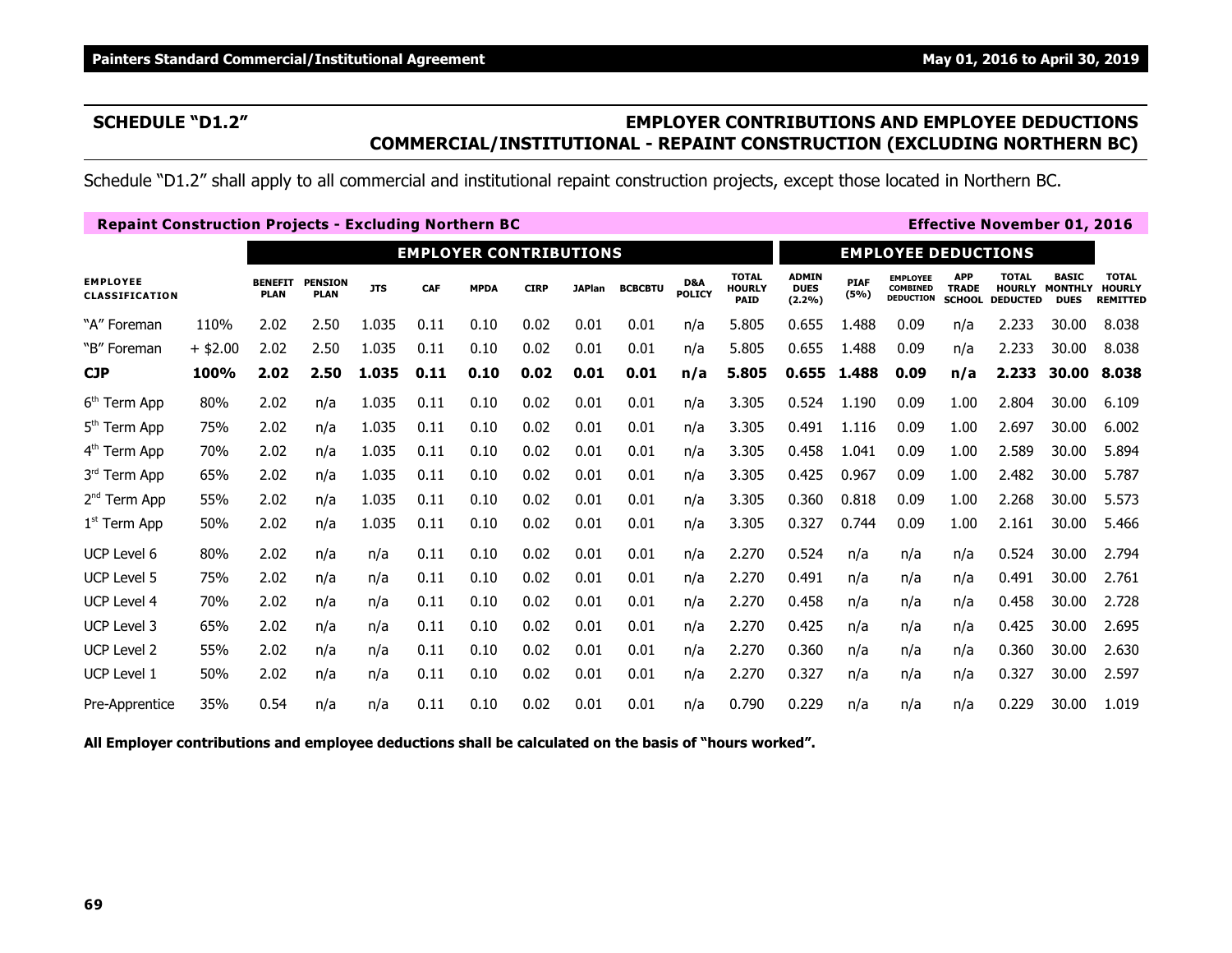# **SCHEDULE "D1.3" EMPLOYER CONTRIBUTIONS AND EMPLOYEE DEDUCTIONS COMMERCIAL/INSTITUTIONAL - REPAINT CONSTRUCTION (EXCLUDING NORTHERN BC)**

Schedule "D1.3" shall apply to all commercial and institutional repaint construction projects, except those located in Northern BC.

| <b>Repaint Construction Projects - Excluding Northern BC</b> |            |                               |                               |            |                            |             |             |               |                |                      |                                              |                                       |                     |                                                        |                                             | <b>Effective May 01, 2017</b>                    |                                               |                                                  |
|--------------------------------------------------------------|------------|-------------------------------|-------------------------------|------------|----------------------------|-------------|-------------|---------------|----------------|----------------------|----------------------------------------------|---------------------------------------|---------------------|--------------------------------------------------------|---------------------------------------------|--------------------------------------------------|-----------------------------------------------|--------------------------------------------------|
|                                                              |            |                               |                               |            | <b>EMPLOYEE DEDUCTIONS</b> |             |             |               |                |                      |                                              |                                       |                     |                                                        |                                             |                                                  |                                               |                                                  |
| <b>EMPLOYEE</b><br><b>CLASSIFICATION</b>                     |            | <b>BENEFIT</b><br><b>PLAN</b> | <b>PENSION</b><br><b>PLAN</b> | <b>JTS</b> | <b>CAF</b>                 | <b>MPDA</b> | <b>CIRP</b> | <b>JAPlan</b> | <b>BCBCBTU</b> | D&A<br><b>POLICY</b> | <b>TOTAL</b><br><b>HOURLY</b><br><b>PAID</b> | <b>ADMIN</b><br><b>DUES</b><br>(2.2%) | <b>PIAF</b><br>(5%) | <b>EMPLOYEE</b><br><b>COMBINED</b><br><b>DEDUCTION</b> | <b>APP</b><br><b>TRADE</b><br><b>SCHOOL</b> | <b>TOTAL</b><br><b>HOURLY</b><br><b>DEDUCTED</b> | <b>BASIC</b><br><b>MONTHLY</b><br><b>DUES</b> | <b>TOTAL</b><br><b>HOURLY</b><br><b>REMITTED</b> |
| "A" Foreman                                                  | 110%       | 2.02                          | 2.50                          | 1.035      | 0.13                       | 0.10        | 0.02        | 0.01          | 0.01           | n/a                  | 5.825                                        | 0.655                                 | 1.488               | 0.09                                                   | n/a                                         | 2.233                                            | 32.00                                         | 8.058                                            |
| "B" Foreman                                                  | $+$ \$2.00 | 2.02                          | 2.50                          | 1.035      | 0.13                       | 0.10        | 0.02        | 0.01          | 0.01           | n/a                  | 5.825                                        | 0.655                                 | 1.488               | 0.09                                                   | n/a                                         | 2.233                                            | 32.00                                         | 8.058                                            |
| <b>CJP</b>                                                   | 100%       | 2.02                          | 2.50                          | 1.035      | 0.13                       | 0.10        | 0.02        | 0.01          | 0.01           | n/a                  | 5.825                                        | 0.655                                 | 1.488               | 0.09                                                   | n/a                                         | 2.233                                            | 32.00                                         | 8.058                                            |
| 6 <sup>th</sup> Term App                                     | 80%        | 2.02                          | n/a                           | 1.035      | 0.13                       | 0.10        | 0.02        | 0.01          | 0.01           | n/a                  | 3.325                                        | 0.524                                 | 1.190               | 0.09                                                   | 1.00                                        | 2.804                                            | 32.00                                         | 6.129                                            |
| $5th$ Term App                                               | 75%        | 2.02                          | n/a                           | 1.035      | 0.13                       | 0.10        | 0.02        | 0.01          | 0.01           | n/a                  | 3.325                                        | 0.491                                 | 1.116               | 0.09                                                   | 1.00                                        | 2.697                                            | 32.00                                         | 6.022                                            |
| 4 <sup>th</sup> Term App                                     | 70%        | 2.02                          | n/a                           | 1.035      | 0.13                       | 0.10        | 0.02        | 0.01          | 0.01           | n/a                  | 3.325                                        | 0.458                                 | 1.041               | 0.09                                                   | 1.00                                        | 2.589                                            | 32.00                                         | 5.914                                            |
| 3rd Term App                                                 | 65%        | 2.02                          | n/a                           | 1.035      | 0.13                       | 0.10        | 0.02        | 0.01          | 0.01           | n/a                  | 3.325                                        | 0.425                                 | 0.967               | 0.09                                                   | 1.00                                        | 2.482                                            | 32.00                                         | 5.807                                            |
| 2 <sup>nd</sup> Term App                                     | 55%        | 2.02                          | n/a                           | 1.035      | 0.13                       | 0.10        | 0.02        | 0.01          | 0.01           | n/a                  | 3.325                                        | 0.360                                 | 0.818               | 0.09                                                   | 1.00                                        | 2.268                                            | 32.00                                         | 5.593                                            |
| $1st$ Term App                                               | 50%        | 2.02                          | n/a                           | 1.035      | 0.13                       | 0.10        | 0.02        | 0.01          | 0.01           | n/a                  | 3.325                                        | 0.327                                 | 0.744               | 0.09                                                   | 1.00                                        | 2.161                                            | 32.00                                         | 5.486                                            |
| UCP Level 6                                                  | 80%        | 2.02                          | n/a                           | n/a        | 0.13                       | 0.10        | 0.02        | 0.01          | 0.01           | n/a                  | 2.290                                        | 0.524                                 | n/a                 | n/a                                                    | n/a                                         | 0.524                                            | 32.00                                         | 2.814                                            |
| <b>UCP Level 5</b>                                           | 75%        | 2.02                          | n/a                           | n/a        | 0.13                       | 0.10        | 0.02        | 0.01          | 0.01           | n/a                  | 2.290                                        | 0.491                                 | n/a                 | n/a                                                    | n/a                                         | 0.491                                            | 32.00                                         | 2.781                                            |
| UCP Level 4                                                  | 70%        | 2.02                          | n/a                           | n/a        | 0.13                       | 0.10        | 0.02        | 0.01          | 0.01           | n/a                  | 2.290                                        | 0.458                                 | n/a                 | n/a                                                    | n/a                                         | 0.458                                            | 32.00                                         | 2.748                                            |
| <b>UCP Level 3</b>                                           | 65%        | 2.02                          | n/a                           | n/a        | 0.13                       | 0.10        | 0.02        | 0.01          | 0.01           | n/a                  | 2.290                                        | 0.425                                 | n/a                 | n/a                                                    | n/a                                         | 0.425                                            | 32.00                                         | 2.715                                            |
| <b>UCP Level 2</b>                                           | 55%        | 2.02                          | n/a                           | n/a        | 0.13                       | 0.10        | 0.02        | 0.01          | 0.01           | n/a                  | 2.290                                        | 0.360                                 | n/a                 | n/a                                                    | n/a                                         | 0.360                                            | 32.00                                         | 2.650                                            |
| UCP Level 1                                                  | 50%        | 2.02                          | n/a                           | n/a        | 0.13                       | 0.10        | 0.02        | 0.01          | 0.01           | n/a                  | 2.290                                        | 0.327                                 | n/a                 | n/a                                                    | n/a                                         | 0.327                                            | 32.00                                         | 2.617                                            |
| Pre-Apprentice                                               | 35%        | 0.54                          | n/a                           | n/a        | 0.13                       | 0.10        | 0.02        | 0.01          | 0.01           | n/a                  | 0.810                                        | 0.229                                 | n/a                 | n/a                                                    | n/a                                         | 0.229                                            | 32.00                                         | 1.039                                            |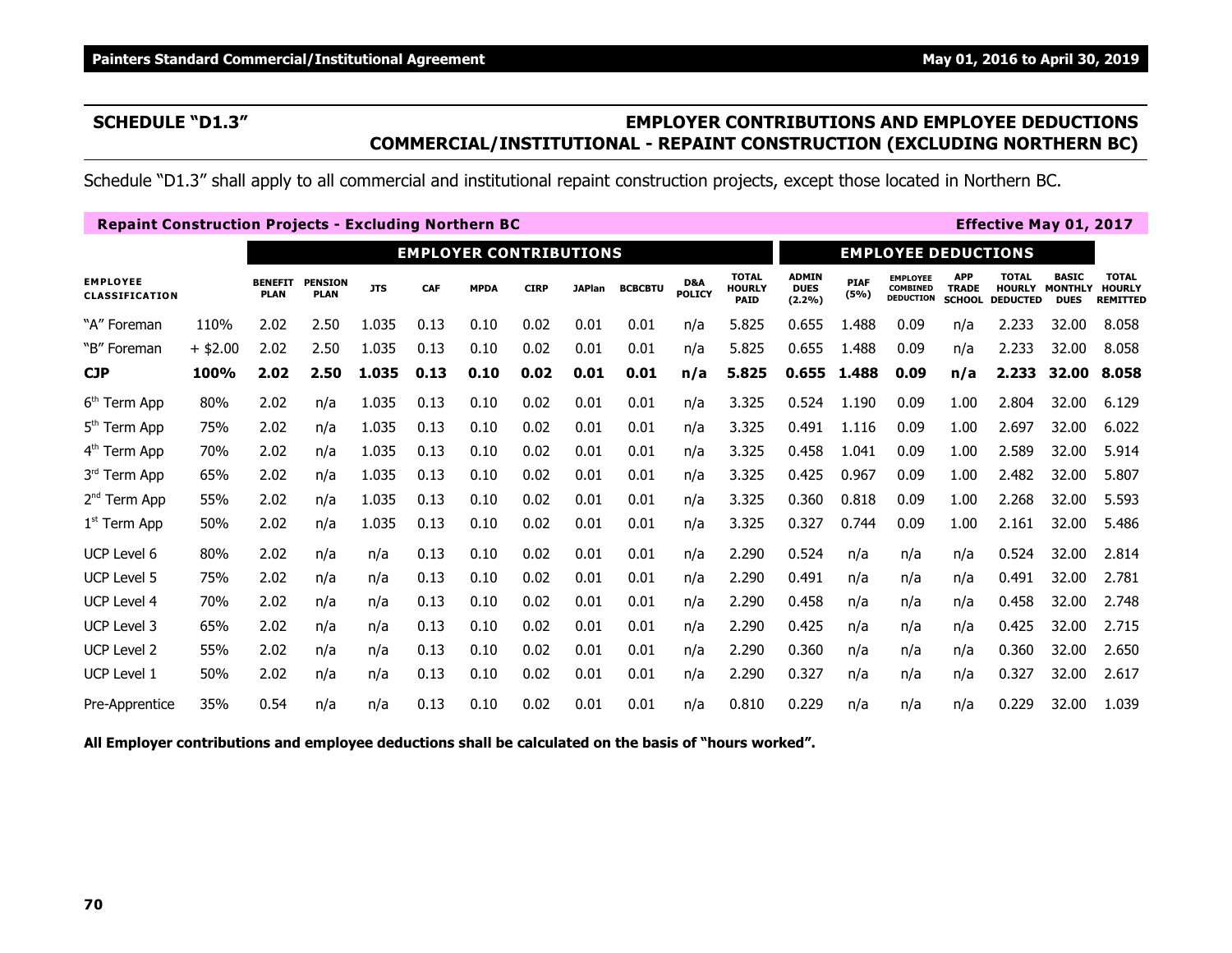# **SCHEDULE "D1.4" EMPLOYER CONTRIBUTIONS AND EMPLOYEE DEDUCTIONS COMMERCIAL/INSTITUTIONAL - REPAINT CONSTRUCTION (EXCLUDING NORTHERN BC)**

Schedule "D1.4" shall apply to all commercial and institutional repaint construction projects, except those located in Northern BC.

| <b>Repaint Construction Projects - Excluding Northern BC</b> |            |                               |                               |            |                            |             |             |               |                |                      |                                              |                                       |                     |                                                        |                                             | <b>Effective November 01, 2017</b> |                                                      |                                                  |
|--------------------------------------------------------------|------------|-------------------------------|-------------------------------|------------|----------------------------|-------------|-------------|---------------|----------------|----------------------|----------------------------------------------|---------------------------------------|---------------------|--------------------------------------------------------|---------------------------------------------|------------------------------------|------------------------------------------------------|--------------------------------------------------|
|                                                              |            |                               |                               |            | <b>EMPLOYEE DEDUCTIONS</b> |             |             |               |                |                      |                                              |                                       |                     |                                                        |                                             |                                    |                                                      |                                                  |
| <b>EMPLOYEE</b><br><b>CLASSIFICATION</b>                     |            | <b>BENEFIT</b><br><b>PLAN</b> | <b>PENSION</b><br><b>PLAN</b> | <b>JTS</b> | <b>CAF</b>                 | <b>MPDA</b> | <b>CIRP</b> | <b>JAPlan</b> | <b>BCBCBTU</b> | D&A<br><b>POLICY</b> | <b>TOTAL</b><br><b>HOURLY</b><br><b>PAID</b> | <b>ADMIN</b><br><b>DUES</b><br>(2.2%) | <b>PIAF</b><br>(5%) | <b>EMPLOYEE</b><br><b>COMBINED</b><br><b>DEDUCTION</b> | <b>APP</b><br><b>TRADE</b><br><b>SCHOOL</b> | <b>TOTAL</b><br><b>DEDUCTED</b>    | <b>BASIC</b><br><b>HOURLY MONTHLY</b><br><b>DUES</b> | <b>TOTAL</b><br><b>HOURLY</b><br><b>REMITTED</b> |
| "A" Foreman                                                  | 111%       | 2.02                          | 2.50                          | 1.035      | 0.13                       | 0.10        | 0.02        | 0.01          | 0.01           | n/a                  | 5.825                                        | 0.660                                 | 1.499               | 0.09                                                   | n/a                                         | 2.249                              | 32.00                                                | 8.074                                            |
| "B" Foreman                                                  | $+$ \$2.00 | 2.02                          | 2.50                          | 1.035      | 0.13                       | 0.10        | 0.02        | 0.01          | 0.01           | n/a                  | 5.825                                        | 0.660                                 | 1.499               | 0.09                                                   | n/a                                         | 2.249                              | 32.00                                                | 8.074                                            |
| <b>CJP</b>                                                   | 100%       | 2.02                          | 2.50                          | 1.035      | 0.13                       | 0.10        | 0.02        | 0.01          | 0.01           | n/a                  | 5.825                                        | 0.660                                 | 1.499               | 0.09                                                   | n/a                                         | 2.249                              | 32.00                                                | 8.074                                            |
| 6 <sup>th</sup> Term App                                     | 80%        | 2.02                          | n/a                           | 1.035      | 0.13                       | 0.10        | 0.02        | 0.01          | 0.01           | n/a                  | 3.325                                        | 0.528                                 | 1.199               | 0.09                                                   | 1.00                                        | 2.817                              | 32.00                                                | 6.142                                            |
| 5 <sup>th</sup> Term App                                     | 75%        | 2.02                          | n/a                           | 1.035      | 0.13                       | 0.10        | 0.02        | 0.01          | 0.01           | n/a                  | 3.325                                        | 0.495                                 | 1.125               | 0.09                                                   | 1.00                                        | 2.710                              | 32.00                                                | 6.035                                            |
| 4 <sup>th</sup> Term App                                     | 70%        | 2.02                          | n/a                           | 1.035      | 0.13                       | 0.10        | 0.02        | 0.01          | 0.01           | n/a                  | 3.325                                        | 0.462                                 | 1.049               | 0.09                                                   | 1.00                                        | 2.601                              | 32.00                                                | 5.926                                            |
| 3rd Term App                                                 | 65%        | 2.02                          | n/a                           | 1.035      | 0.13                       | 0.10        | 0.02        | 0.01          | 0.01           | n/a                  | 3.325                                        | 0.429                                 | 0.974               | 0.09                                                   | 1.00                                        | 2.493                              | 32.00                                                | 5.818                                            |
| $2nd$ Term App                                               | 55%        | 2.02                          | n/a                           | 1.035      | 0.13                       | 0.10        | 0.02        | 0.01          | 0.01           | n/a                  | 3.325                                        | 0.363                                 | 0.825               | 0.09                                                   | 1.00                                        | 2.278                              | 32.00                                                | 5.603                                            |
| $1st$ Term App                                               | 50%        | 2.02                          | n/a                           | 1.035      | 0.13                       | 0.10        | 0.02        | 0.01          | 0.01           | n/a                  | 3.325                                        | 0.330                                 | 0.750               | 0.09                                                   | 1.00                                        | 2.170                              | 32.00                                                | 5.495                                            |
| <b>UCP Level 6</b>                                           | 80%        | 2.02                          | n/a                           | n/a        | 0.13                       | 0.10        | 0.02        | 0.01          | 0.01           | n/a                  | 2.290                                        | 0.528                                 | n/a                 | n/a                                                    | n/a                                         | 0.528                              | 32.00                                                | 2.818                                            |
| <b>UCP Level 5</b>                                           | 75%        | 2.02                          | n/a                           | n/a        | 0.13                       | 0.10        | 0.02        | 0.01          | 0.01           | n/a                  | 2.290                                        | 0.495                                 | n/a                 | n/a                                                    | n/a                                         | 0.495                              | 32.00                                                | 2.785                                            |
| UCP Level 4                                                  | 70%        | 2.02                          | n/a                           | n/a        | 0.13                       | 0.10        | 0.02        | 0.01          | 0.01           | n/a                  | 2.290                                        | 0.462                                 | n/a                 | n/a                                                    | n/a                                         | 0.462                              | 32.00                                                | 2.752                                            |
| <b>UCP Level 3</b>                                           | 65%        | 2.02                          | n/a                           | n/a        | 0.13                       | 0.10        | 0.02        | 0.01          | 0.01           | n/a                  | 2.290                                        | 0.429                                 | n/a                 | n/a                                                    | n/a                                         | 0.429                              | 32.00                                                | 2.719                                            |
| <b>UCP Level 2</b>                                           | 55%        | 2.02                          | n/a                           | n/a        | 0.13                       | 0.10        | 0.02        | 0.01          | 0.01           | n/a                  | 2.290                                        | 0.363                                 | n/a                 | n/a                                                    | n/a                                         | 0.363                              | 32.00                                                | 2.653                                            |
| UCP Level 1                                                  | 50%        | 2.02                          | n/a                           | n/a        | 0.13                       | 0.10        | 0.02        | 0.01          | 0.01           | n/a                  | 2.290                                        | 0.330                                 | n/a                 | n/a                                                    | n/a                                         | 0.330                              | 32.00                                                | 2.620                                            |
| Pre-Apprentice                                               | 35%        | 0.54                          | n/a                           | n/a        | 0.13                       | 0.10        | 0.02        | 0.01          | 0.01           | n/a                  | 0.810                                        | 0.231                                 | n/a                 | n/a                                                    | n/a                                         | 0.231                              | 32.00                                                | 1.041                                            |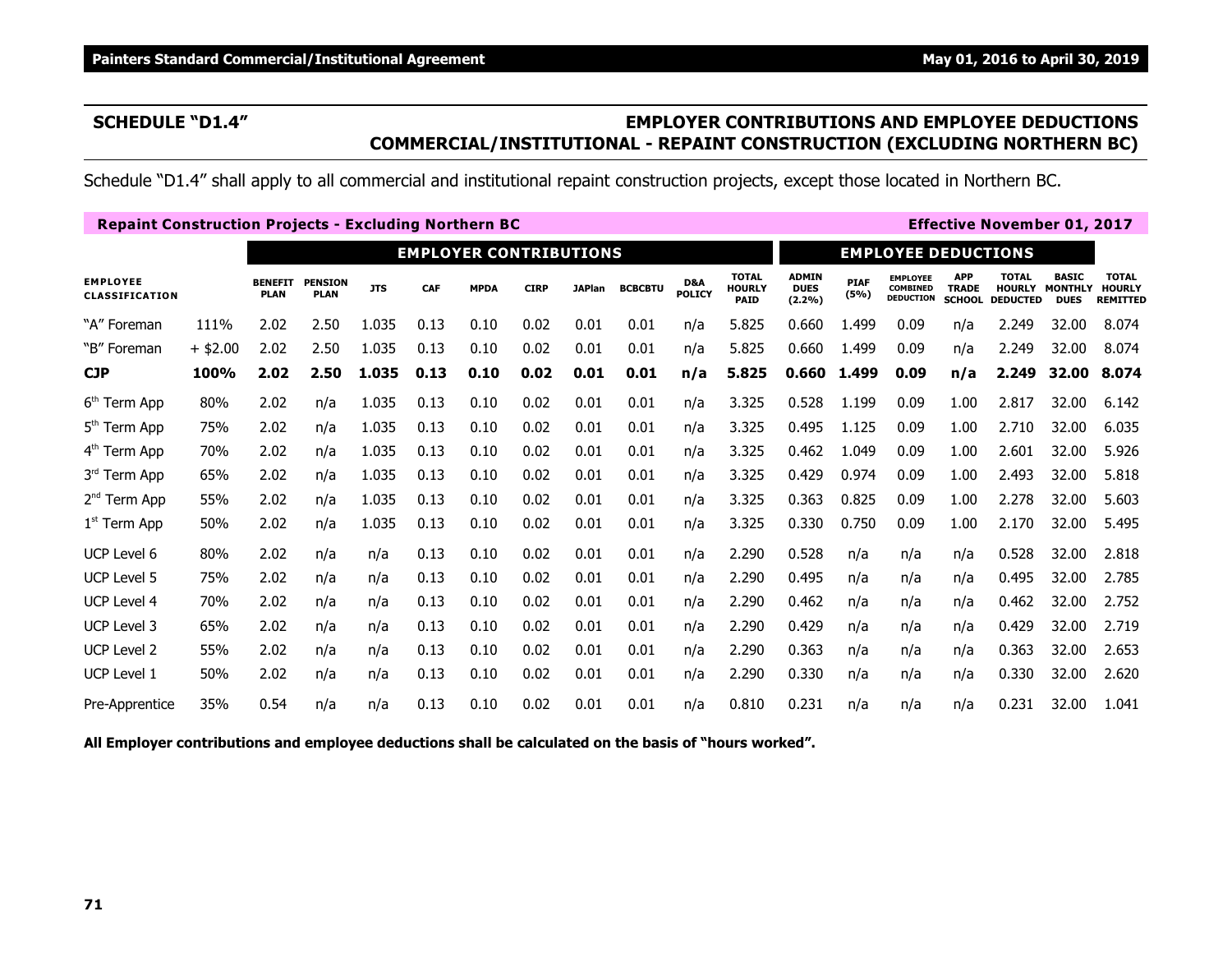# **SCHEDULE "D1.5" EMPLOYER CONTRIBUTIONS AND EMPLOYEE DEDUCTIONS COMMERCIAL/INSTITUTIONAL - REPAINT CONSTRUCTION (EXCLUDING NORTHERN BC)**

Schedule "D1.5" shall apply to all commercial and institutional repaint construction projects, except those located in Northern BC.

| <b>Repaint Construction Projects - Excluding Northern BC</b> |            |                               |                               |            |                            |             |             |               |                |                      |                                              |                                       |                     |                                                        |                                             | <b>Effective November 26, 2017</b>               |                                               |                                                  |
|--------------------------------------------------------------|------------|-------------------------------|-------------------------------|------------|----------------------------|-------------|-------------|---------------|----------------|----------------------|----------------------------------------------|---------------------------------------|---------------------|--------------------------------------------------------|---------------------------------------------|--------------------------------------------------|-----------------------------------------------|--------------------------------------------------|
|                                                              |            |                               |                               |            | <b>EMPLOYEE DEDUCTIONS</b> |             |             |               |                |                      |                                              |                                       |                     |                                                        |                                             |                                                  |                                               |                                                  |
| <b>EMPLOYEE</b><br>CLASSIFICATION                            |            | <b>BENEFIT</b><br><b>PLAN</b> | <b>PENSION</b><br><b>PLAN</b> | <b>JTS</b> | <b>CAF</b>                 | <b>MPDA</b> | <b>CIRP</b> | <b>JAPlan</b> | <b>BCBCBTU</b> | D&A<br><b>POLICY</b> | <b>TOTAL</b><br><b>HOURLY</b><br><b>PAID</b> | <b>ADMIN</b><br><b>DUES</b><br>(2.2%) | <b>PIAF</b><br>(5%) | <b>EMPLOYEE</b><br><b>COMBINED</b><br><b>DEDUCTION</b> | <b>APP</b><br><b>TRADE</b><br><b>SCHOOL</b> | <b>TOTAL</b><br><b>HOURLY</b><br><b>DEDUCTED</b> | <b>BASIC</b><br><b>MONTHLY</b><br><b>DUES</b> | <b>TOTAL</b><br><b>HOURLY</b><br><b>REMITTED</b> |
| "A" Foreman                                                  | 111%       | 2.02                          | 2.50                          | 1.035      | 0.13                       | 0.10        | 0.02        | 0.01          | 0.05           | 0.01                 | 5.875                                        | 0.660                                 | 1.499               | 0.09                                                   | n/a                                         | 2.249                                            | 32.00                                         | 8.124                                            |
| "B" Foreman                                                  | $+$ \$2.00 | 2.02                          | 2.50                          | 1.035      | 0.13                       | 0.10        | 0.02        | 0.01          | 0.05           | 0.01                 | 5.875                                        | 0.660                                 | 1.499               | 0.09                                                   | n/a                                         | 2.249                                            | 32.00                                         | 8.124                                            |
| <b>CJP</b>                                                   | 100%       | 2.02                          | 2.50                          | 1.035      | 0.13                       | 0.10        | 0.02        | 0.01          | 0.05           | 0.01                 | 5.875                                        | 0.660                                 | 1.499               | 0.09                                                   | n/a                                         | 2.249                                            | 32.00                                         | 8.124                                            |
| 6 <sup>th</sup> Term App                                     | 80%        | 2.02                          | n/a                           | 1.035      | 0.13                       | 0.10        | 0.02        | 0.01          | 0.05           | 0.01                 | 3.375                                        | 0.528                                 | 1.199               | 0.09                                                   | 1.00                                        | 2.817                                            | 32.00                                         | 6.192                                            |
| 5 <sup>th</sup> Term App                                     | 75%        | 2.02                          | n/a                           | 1.035      | 0.13                       | 0.10        | 0.02        | 0.01          | 0.05           | 0.01                 | 3.375                                        | 0.495                                 | 1.125               | 0.09                                                   | 1.00                                        | 2.710                                            | 32.00                                         | 6.085                                            |
| 4 <sup>th</sup> Term App                                     | 70%        | 2.02                          | n/a                           | 1.035      | 0.13                       | 0.10        | 0.02        | 0.01          | 0.05           | 0.01                 | 3.375                                        | 0.462                                 | 1.049               | 0.09                                                   | 1.00                                        | 2.601                                            | 32.00                                         | 5.976                                            |
| 3rd Term App                                                 | 65%        | 2.02                          | n/a                           | 1.035      | 0.13                       | 0.10        | 0.02        | 0.01          | 0.05           | 0.01                 | 3.375                                        | 0.429                                 | 0.974               | 0.09                                                   | 1.00                                        | 2.493                                            | 32.00                                         | 5.868                                            |
| $2nd$ Term App                                               | 55%        | 2.02                          | n/a                           | 1.035      | 0.13                       | 0.10        | 0.02        | 0.01          | 0.05           | 0.01                 | 3.375                                        | 0.363                                 | 0.825               | 0.09                                                   | 1.00                                        | 2.278                                            | 32.00                                         | 5.653                                            |
| $1st$ Term App                                               | 50%        | 2.02                          | n/a                           | 1.035      | 0.13                       | 0.10        | 0.02        | 0.01          | 0.05           | 0.01                 | 3.375                                        | 0.330                                 | 0.750               | 0.09                                                   | 1.00                                        | 2.170                                            | 32.00                                         | 5.545                                            |
| UCP Level 6                                                  | 80%        | 2.02                          | n/a                           | n/a        | 0.13                       | 0.10        | 0.02        | 0.01          | 0.05           | 0.01                 | 2.340                                        | 0.528                                 | n/a                 | n/a                                                    | n/a                                         | 0.528                                            | 32.00                                         | 2.868                                            |
| <b>UCP Level 5</b>                                           | 75%        | 2.02                          | n/a                           | n/a        | 0.13                       | 0.10        | 0.02        | 0.01          | 0.05           | 0.01                 | 2.340                                        | 0.495                                 | n/a                 | n/a                                                    | n/a                                         | 0.495                                            | 32.00                                         | 2.835                                            |
| <b>UCP Level 4</b>                                           | 70%        | 2.02                          | n/a                           | n/a        | 0.13                       | 0.10        | 0.02        | 0.01          | 0.05           | 0.01                 | 2.340                                        | 0.462                                 | n/a                 | n/a                                                    | n/a                                         | 0.462                                            | 32.00                                         | 2.802                                            |
| <b>UCP Level 3</b>                                           | 65%        | 2.02                          | n/a                           | n/a        | 0.13                       | 0.10        | 0.02        | 0.01          | 0.05           | 0.01                 | 2.340                                        | 0.429                                 | n/a                 | n/a                                                    | n/a                                         | 0.429                                            | 32.00                                         | 2.769                                            |
| <b>UCP Level 2</b>                                           | 55%        | 2.02                          | n/a                           | n/a        | 0.13                       | 0.10        | 0.02        | 0.01          | 0.05           | 0.01                 | 2.340                                        | 0.363                                 | n/a                 | n/a                                                    | n/a                                         | 0.363                                            | 32.00                                         | 2.703                                            |
| <b>UCP Level 1</b>                                           | 50%        | 2.02                          | n/a                           | n/a        | 0.13                       | 0.10        | 0.02        | 0.01          | 0.05           | 0.01                 | 2.340                                        | 0.330                                 | n/a                 | n/a                                                    | n/a                                         | 0.330                                            | 32.00                                         | 2.670                                            |
| Pre-Apprentice                                               | 35%        | 0.54                          | n/a                           | n/a        | 0.13                       | 0.10        | 0.02        | 0.01          | 0.05           | 0.01                 | 0.860                                        | 0.231                                 | n/a                 | n/a                                                    | n/a                                         | 0.231                                            | 32.00                                         | 1.091                                            |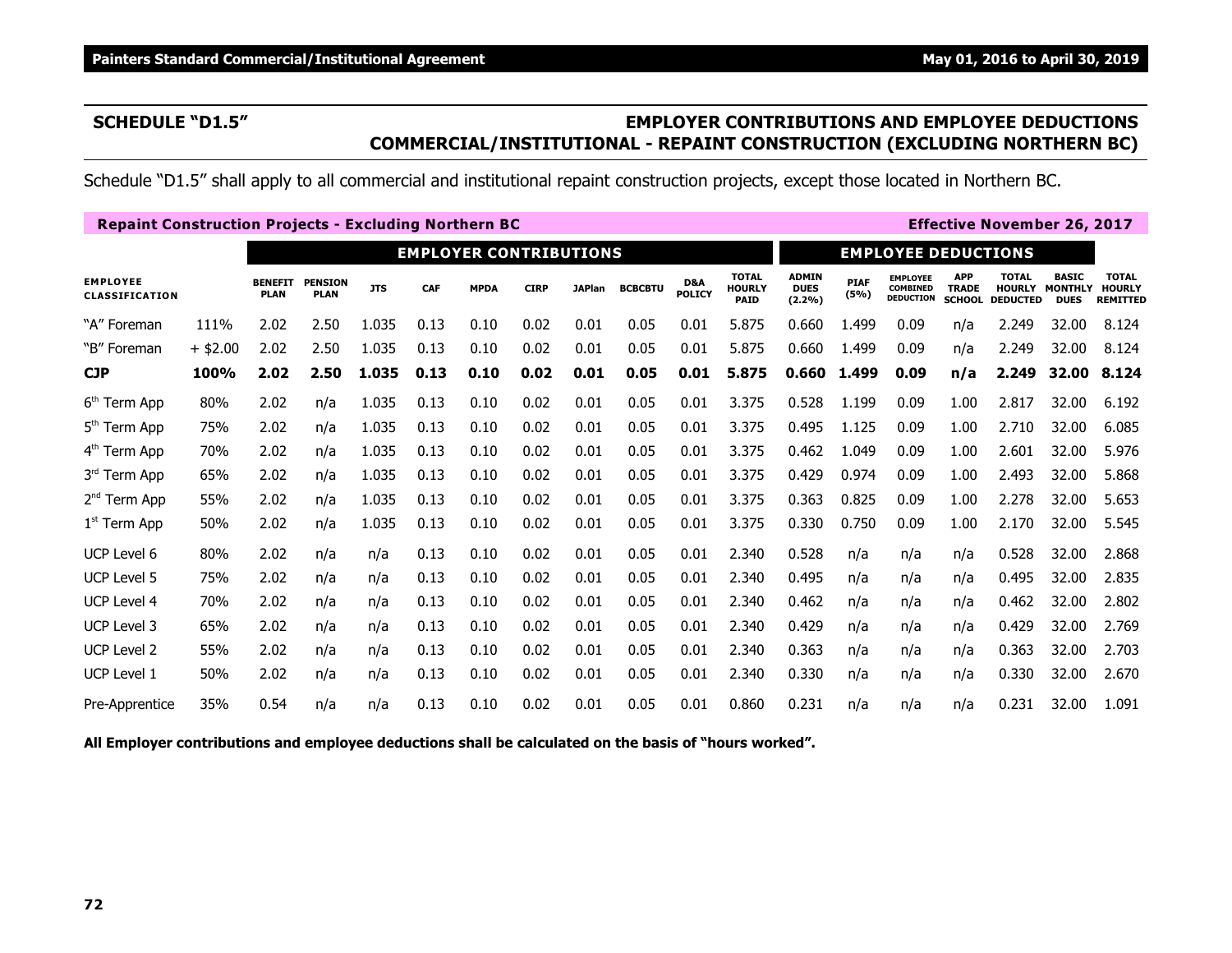# **SCHEDULE "D1.6" EMPLOYER CONTRIBUTIONS AND EMPLOYEE DEDUCTIONS COMMERCIAL/INSTITUTIONAL - REPAINT CONSTRUCTION (EXCLUDING NORTHERN BC)**

Schedule "D1.6" shall apply to all commercial and institutional repaint construction projects, except those located in Northern BC.

| <b>Repaint Construction Projects - Excluding Northern BC</b> |            |                               |                               |            |            |                               |             |               |                |                      |                                              |                                       |                     |                                                        |                                             | <b>Effective November 01, 2018</b> |                                                      |                                                  |
|--------------------------------------------------------------|------------|-------------------------------|-------------------------------|------------|------------|-------------------------------|-------------|---------------|----------------|----------------------|----------------------------------------------|---------------------------------------|---------------------|--------------------------------------------------------|---------------------------------------------|------------------------------------|------------------------------------------------------|--------------------------------------------------|
|                                                              |            |                               |                               |            |            | <b>EMPLOYER CONTRIBUTIONS</b> |             |               |                |                      |                                              |                                       |                     | <b>EMPLOYEE DEDUCTIONS</b>                             |                                             |                                    |                                                      |                                                  |
| <b>EMPLOYEE</b><br><b>CLASSIFICATION</b>                     |            | <b>BENEFIT</b><br><b>PLAN</b> | <b>PENSION</b><br><b>PLAN</b> | <b>JTS</b> | <b>CAF</b> | <b>MPDA</b>                   | <b>CIRP</b> | <b>JAPlan</b> | <b>BCBCBTU</b> | D&A<br><b>POLICY</b> | <b>TOTAL</b><br><b>HOURLY</b><br><b>PAID</b> | <b>ADMIN</b><br><b>DUES</b><br>(2.2%) | <b>PIAF</b><br>(5%) | <b>EMPLOYEE</b><br><b>COMBINED</b><br><b>DEDUCTION</b> | <b>APP</b><br><b>TRADE</b><br><b>SCHOOL</b> | <b>TOTAL</b><br><b>DEDUCTED</b>    | <b>BASIC</b><br><b>HOURLY MONTHLY</b><br><b>DUES</b> | <b>TOTAL</b><br><b>HOURLY</b><br><b>REMITTED</b> |
| "A" Foreman                                                  | 112%       | 2.02                          | 2.50                          | 1.035      | 0.13       | 0.10                          | 0.02        | n/a           | 0.05           | 0.01                 | 5.865                                        | 0.667                                 | 1.515               | 0.09                                                   | n/a                                         | 2.272                              | 33.00                                                | 8.137                                            |
| "B" Foreman                                                  | $+$ \$2.00 | 2.02                          | 2.50                          | 1.035      | 0.13       | 0.10                          | 0.02        | n/a           | 0.05           | 0.01                 | 5.865                                        | 0.667                                 | 1.515               | 0.09                                                   | n/a                                         | 2.272                              | 33.00                                                | 8.137                                            |
| <b>CJP</b>                                                   | 100%       | 2.02                          | 2.50                          | 1.035      | 0.13       | 0.10                          | 0.02        | n/a           | 0.05           | 0.01                 | 5.865                                        |                                       | 0.667 1.515         | 0.09                                                   | n/a                                         | 2.272                              | 33.00                                                | 8.137                                            |
| 6 <sup>th</sup> Term App                                     | 80%        | 2.02                          | n/a                           | 1.035      | 0.13       | 0.10                          | 0.02        | n/a           | 0.05           | 0.01                 | 3.365                                        | 0.533                                 | 1.212               | 0.09                                                   | 1.00                                        | 2.835                              | 33.00                                                | 6.200                                            |
| $5th$ Term App                                               | 75%        | 2.02                          | n/a                           | 1.035      | 0.13       | 0.10                          | 0.02        | n/a           | 0.05           | 0.01                 | 3.365                                        | 0.500                                 | 1.137               | 0.09                                                   | 1.00                                        | 2.727                              | 33.00                                                | 6.092                                            |
| 4 <sup>th</sup> Term App                                     | 70%        | 2.02                          | n/a                           | 1.035      | 0.13       | 0.10                          | 0.02        | n/a           | 0.05           | 0.01                 | 3.365                                        | 0.467                                 | 1.061               | 0.09                                                   | 1.00                                        | 2.618                              | 33.00                                                | 5.983                                            |
| 3rd Term App                                                 | 65%        | 2.02                          | n/a                           | 1.035      | 0.13       | 0.10                          | 0.02        | n/a           | 0.05           | 0.01                 | 3.365                                        | 0.433                                 | 0.985               | 0.09                                                   | 1.00                                        | 2.508                              | 33.00                                                | 5.873                                            |
| 2 <sup>nd</sup> Term App                                     | 55%        | 2.02                          | n/a                           | 1.035      | 0.13       | 0.10                          | 0.02        | n/a           | 0.05           | 0.01                 | 3.365                                        | 0.367                                 | 0.834               | 0.09                                                   | 1.00                                        | 2.291                              | 33.00                                                | 5.656                                            |
| $1st$ Term App                                               | 50%        | 2.02                          | n/a                           | 1.035      | 0.13       | 0.10                          | 0.02        | n/a           | 0.05           | 0.01                 | 3.365                                        | 0.333                                 | 0.758               | 0.09                                                   | 1.00                                        | 2.181                              | 33.00                                                | 5.546                                            |
| UCP Level 6                                                  | 80%        | 2.02                          | n/a                           | n/a        | 0.13       | 0.10                          | 0.02        | n/a           | 0.05           | 0.01                 | 2.330                                        | 0.533                                 | n/a                 | n/a                                                    | n/a                                         | 0.533                              | 33.00                                                | 2.863                                            |
| <b>UCP Level 5</b>                                           | 75%        | 2.02                          | n/a                           | n/a        | 0.13       | 0.10                          | 0.02        | n/a           | 0.05           | 0.01                 | 2.330                                        | 0.500                                 | n/a                 | n/a                                                    | n/a                                         | 0.500                              | 33.00                                                | 2.830                                            |
| UCP Level 4                                                  | 70%        | 2.02                          | n/a                           | n/a        | 0.13       | 0.10                          | 0.02        | n/a           | 0.05           | 0.01                 | 2.330                                        | 0.467                                 | n/a                 | n/a                                                    | n/a                                         | 0.467                              | 33.00                                                | 2.797                                            |
| <b>UCP Level 3</b>                                           | 65%        | 2.02                          | n/a                           | n/a        | 0.13       | 0.10                          | 0.02        | n/a           | 0.05           | 0.01                 | 2.330                                        | 0.433                                 | n/a                 | n/a                                                    | n/a                                         | 0.433                              | 33.00                                                | 2.763                                            |
| UCP Level 2                                                  | 55%        | 2.02                          | n/a                           | n/a        | 0.13       | 0.10                          | 0.02        | n/a           | 0.05           | 0.01                 | 2.330                                        | 0.367                                 | n/a                 | n/a                                                    | n/a                                         | 0.367                              | 33.00                                                | 2.697                                            |
| UCP Level 1                                                  | 50%        | 2.02                          | n/a                           | n/a        | 0.13       | 0.10                          | 0.02        | n/a           | 0.05           | 0.01                 | 2.330                                        | 0.333                                 | n/a                 | n/a                                                    | n/a                                         | 0.333                              | 33.00                                                | 2.663                                            |
| Pre-Apprentice                                               | n/a        | 0.54                          | n/a                           | n/a        | 0.13       | 0.10                          | 0.02        | n/a           | 0.05           | 0.01                 | 0.850                                        | 0.308                                 | n/a                 | n/a                                                    | n/a                                         | 0.308                              | 33.00                                                | 1.158                                            |

### **All Employer contributions and employee deductions shall be calculated on the basis of "hours worked".**

† Effective May 01, 2018 through April 30, 2019 the Employer Contribution to the JAPlan has been suspended.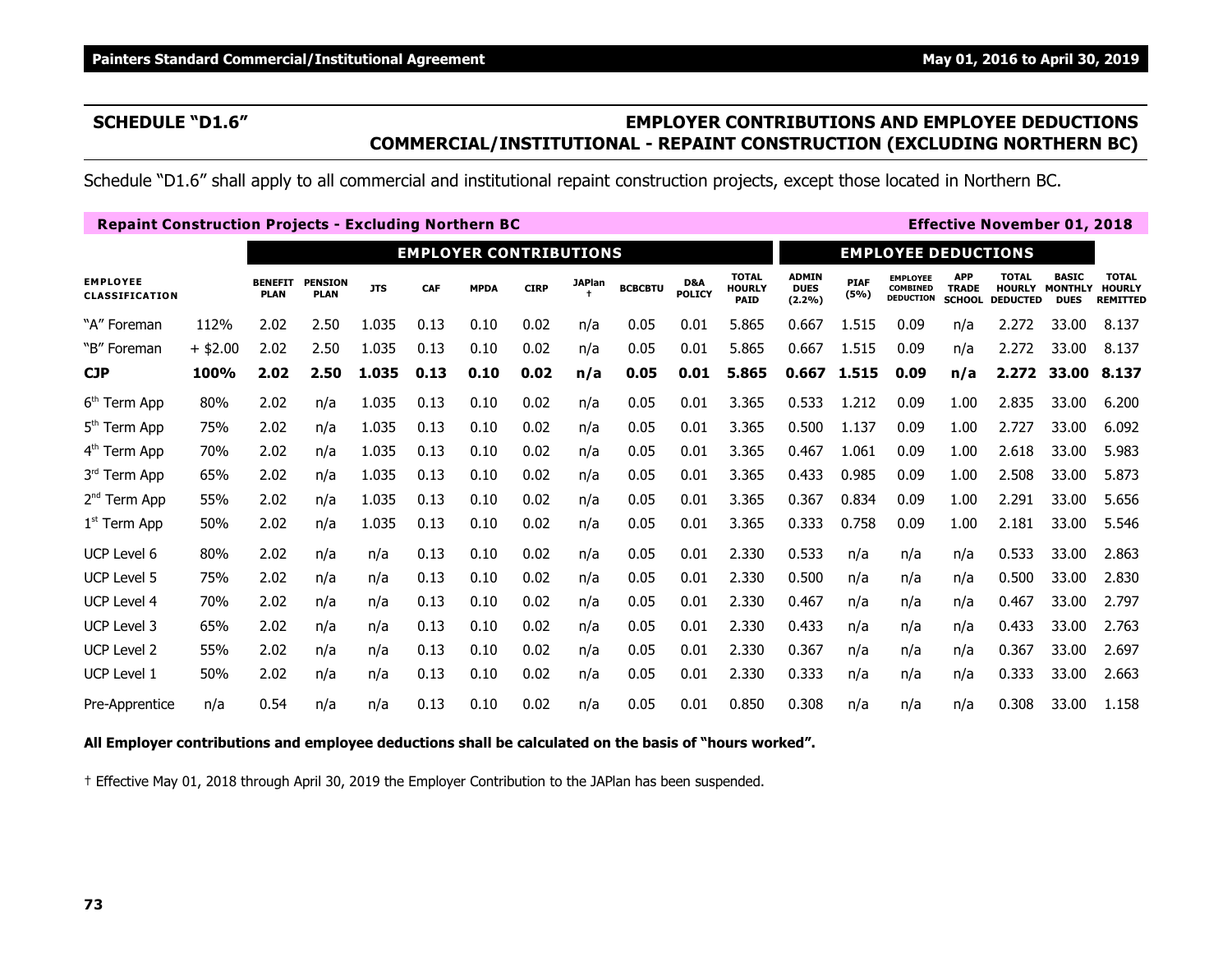# **SCHEDULE "D2.1" EMPLOYER CONTRIBUTIONS AND EMPLOYEE DEDUCTIONS COMMERCIAL/INSTITUTIONAL - REPAINT CONSTRUCTION (NORTHERN BC)**

Schedule "D2.1" shall apply to all commercial and institutional repaint construction projects located in Northern BC.

| <b>Repaint Construction Projects - Northern BC</b> |            |                               |                               |            |                               |             |             |               |                            |                      |                                              |                                          |                     |                                                        |                                             | <b>Effective May 01, 2016</b>                    |                                               |                                                  |
|----------------------------------------------------|------------|-------------------------------|-------------------------------|------------|-------------------------------|-------------|-------------|---------------|----------------------------|----------------------|----------------------------------------------|------------------------------------------|---------------------|--------------------------------------------------------|---------------------------------------------|--------------------------------------------------|-----------------------------------------------|--------------------------------------------------|
|                                                    |            |                               |                               |            | <b>EMPLOYER CONTRIBUTIONS</b> |             |             |               | <b>EMPLOYEE DEDUCTIONS</b> |                      |                                              |                                          |                     |                                                        |                                             |                                                  |                                               |                                                  |
| <b>EMPLOYEE</b><br><b>CLASSIFICATION</b>           |            | <b>BENEFIT</b><br><b>PLAN</b> | <b>PENSION</b><br><b>PLAN</b> | <b>JTS</b> | CAF                           | <b>MPDA</b> | <b>CIRP</b> | <b>JAPlan</b> | <b>BCBCBTU</b>             | D&A<br><b>POLICY</b> | <b>TOTAL</b><br><b>HOURLY</b><br><b>PAID</b> | <b>ADMIN</b><br><b>DUES</b><br>$(2.2\%)$ | <b>PIAF</b><br>(5%) | <b>EMPLOYEE</b><br><b>COMBINED</b><br><b>DEDUCTION</b> | <b>APP</b><br><b>TRADE</b><br><b>SCHOOL</b> | <b>TOTAL</b><br><b>HOURLY</b><br><b>DEDUCTED</b> | <b>BASIC</b><br><b>MONTHLY</b><br><b>DUES</b> | <b>TOTAL</b><br><b>HOURLY</b><br><b>REMITTED</b> |
| "A" Foreman                                        | $+$ \$3.00 | 2.02                          | 2.50                          | 1.035      | 0.11                          | 0.10        | 0.02        | 0.01          | 0.01                       | n/a                  | 5.805                                        | 0.66                                     | 1.506               | 0.09                                                   | n/a                                         | 2.256                                            | 30.00                                         | 8.061                                            |
| "B" Foreman                                        | $+$ \$2.00 | 2.02                          | 2.50                          | 1.035      | 0.11                          | 0.10        | 0.02        | 0.01          | 0.01                       | n/a                  | 5.805                                        | 0.66                                     | 1.506               | 0.09                                                   | n/a                                         | 2.256                                            | 30.00                                         | 8.061                                            |
| <b>CJP</b>                                         | 100%       | 2.02                          | 2.50                          | 1.035      | 0.11                          | 0.10        | 0.02        | 0.01          | 0.01                       | n/a                  | 5.805                                        | 0.66                                     | 1.506               | 0.09                                                   | n/a                                         | 2.256                                            | 30.00                                         | 8.061                                            |
| 6 <sup>th</sup> Term App                           | 80%        | 2.02                          | n/a                           | 1.035      | 0.11                          | 0.10        | 0.02        | 0.01          | 0.01                       | n/a                  | 3.305                                        | 0.53                                     | 1.205               | 0.09                                                   | 1.00                                        | 2.825                                            | 30.00                                         | 6.130                                            |
| 5 <sup>th</sup> Term App                           | 75%        | 2.02                          | n/a                           | 1.035      | 0.11                          | 0.10        | 0.02        | 0.01          | 0.01                       | n/a                  | 3.305                                        | 0.50                                     | 1.130               | 0.09                                                   | 1.00                                        | 2.720                                            | 30.00                                         | 6.025                                            |
| 4 <sup>th</sup> Term App                           | 70%        | 2.02                          | n/a                           | 1.035      | 0.11                          | 0.10        | 0.02        | 0.01          | 0.01                       | n/a                  | 3.305                                        | 0.46                                     | 1.054               | 0.09                                                   | 1.00                                        | 2.604                                            | 30.00                                         | 5.909                                            |
| 3rd Term App                                       | 65%        | 2.02                          | n/a                           | 1.035      | 0.11                          | 0.10        | 0.02        | 0.01          | 0.01                       | n/a                  | 3.305                                        | 0.43                                     | 0.979               | 0.09                                                   | 1.00                                        | 2.499                                            | 30.00                                         | 5.804                                            |
| 2 <sup>nd</sup> Term App                           | 55%        | 2.02                          | n/a                           | 1.035      | 0.11                          | 0.10        | 0.02        | 0.01          | 0.01                       | n/a                  | 3.305                                        | 0.36                                     | 0.829               | 0.09                                                   | 1.00                                        | 2.279                                            | 30.00                                         | 5.584                                            |
| $1st$ Term App                                     | 50%        | 2.02                          | n/a                           | 1.035      | 0.11                          | 0.10        | 0.02        | 0.01          | 0.01                       | n/a                  | 3.305                                        | 0.33                                     | 0.753               | 0.09                                                   | 1.00                                        | 2.173                                            | 30.00                                         | 5.478                                            |
| UCP Level 6                                        | 80%        | 2.02                          | n/a                           | n/a        | 0.11                          | 0.10        | 0.02        | 0.01          | 0.01                       | n/a                  | 2.270                                        | 0.53                                     | n/a                 | n/a                                                    | n/a                                         | 0.530                                            | 30.00                                         | 2.800                                            |
| <b>UCP Level 5</b>                                 | 75%        | 2.02                          | n/a                           | n/a        | 0.11                          | 0.10        | 0.02        | 0.01          | 0.01                       | n/a                  | 2.270                                        | 0.50                                     | n/a                 | n/a                                                    | n/a                                         | 0.500                                            | 30.00                                         | 2.770                                            |
| UCP Level 4                                        | 70%        | 2.02                          | n/a                           | n/a        | 0.11                          | 0.10        | 0.02        | 0.01          | 0.01                       | n/a                  | 2.270                                        | 0.46                                     | n/a                 | n/a                                                    | n/a                                         | 0.460                                            | 30.00                                         | 2.730                                            |
| UCP Level 3                                        | 65%        | 2.02                          | n/a                           | n/a        | 0.11                          | 0.10        | 0.02        | 0.01          | 0.01                       | n/a                  | 2.270                                        | 0.43                                     | n/a                 | n/a                                                    | n/a                                         | 0.430                                            | 30.00                                         | 2.700                                            |
| <b>UCP Level 2</b>                                 | 55%        | 2.02                          | n/a                           | n/a        | 0.11                          | 0.10        | 0.02        | 0.01          | 0.01                       | n/a                  | 2.270                                        | 0.36                                     | n/a                 | n/a                                                    | n/a                                         | 0.360                                            | 30.00                                         | 2.630                                            |
| UCP Level 1                                        | 50%        | 2.02                          | n/a                           | n/a        | 0.11                          | 0.10        | 0.02        | 0.01          | 0.01                       | n/a                  | 2.270                                        | 0.33                                     | n/a                 | n/a                                                    | n/a                                         | 0.330                                            | 30.00                                         | 2.600                                            |
| Pre-Apprentice                                     | 35%        | 0.54                          | n/a                           | n/a        | 0.11                          | 0.10        | 0.02        | 0.01          | 0.01                       | n/a                  | 0.790                                        | 0.23                                     | n/a                 | n/a                                                    | n/a                                         | 0.230                                            | 30.00                                         | 1.020                                            |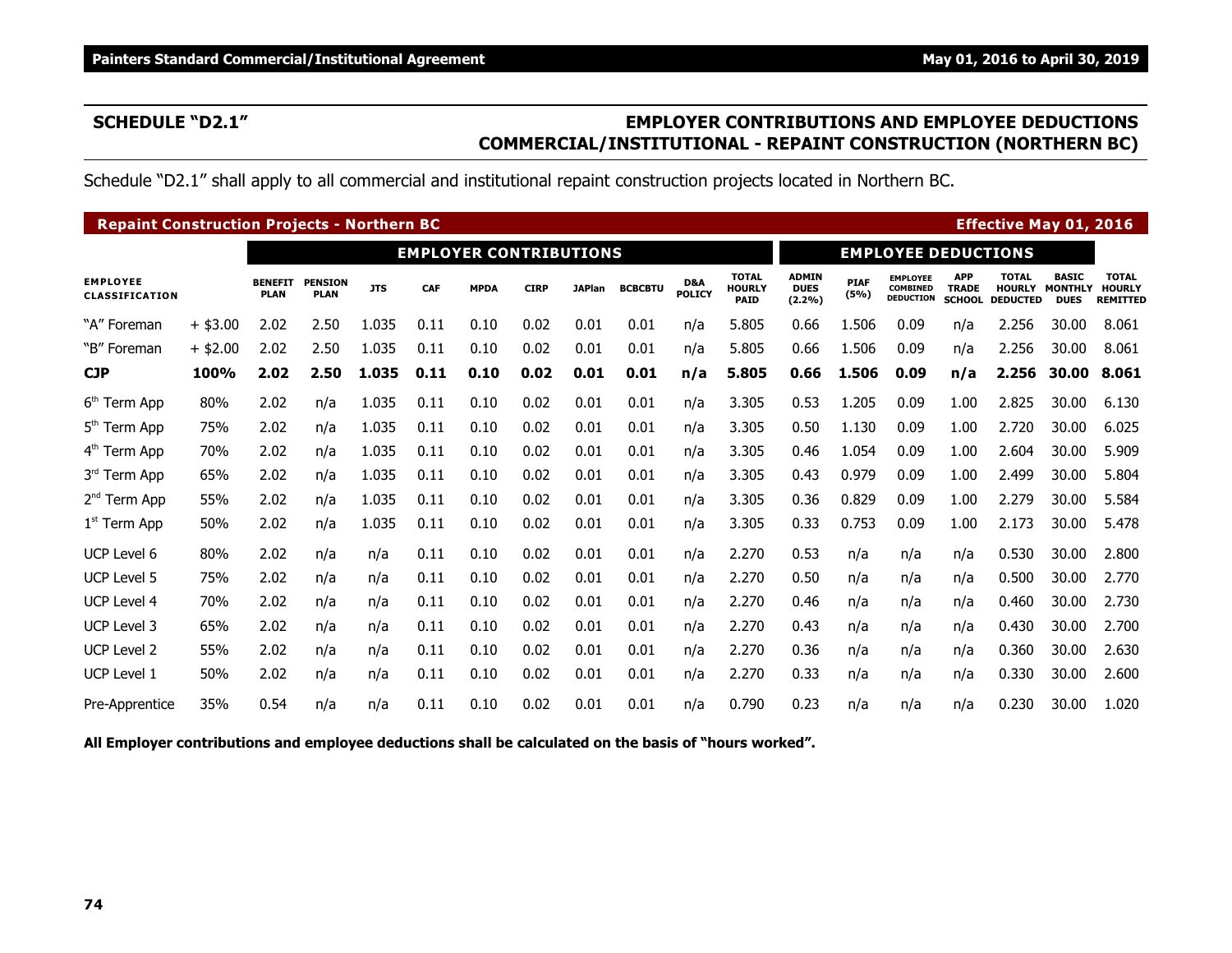# **SCHEDULE "D2.2" EMPLOYER CONTRIBUTIONS AND EMPLOYEE DEDUCTIONS COMMERCIAL/INSTITUTIONAL - REPAINT CONSTRUCTION (NORTHERN BC)**

Schedule "D2.2" shall apply to all commercial and institutional repaint construction projects located in Northern BC.

| <b>Repaint Construction Projects - Northern BC</b> |            |                               |                               |            |                            |             |             |               |                |                      |                                              |                                       |                     |                                                        |                                             | <b>Effective November 01, 2016</b> |                                                      |                                                  |
|----------------------------------------------------|------------|-------------------------------|-------------------------------|------------|----------------------------|-------------|-------------|---------------|----------------|----------------------|----------------------------------------------|---------------------------------------|---------------------|--------------------------------------------------------|---------------------------------------------|------------------------------------|------------------------------------------------------|--------------------------------------------------|
|                                                    |            |                               |                               |            | <b>EMPLOYEE DEDUCTIONS</b> |             |             |               |                |                      |                                              |                                       |                     |                                                        |                                             |                                    |                                                      |                                                  |
| <b>EMPLOYEE</b><br><b>CLASSIFICATION</b>           |            | <b>BENEFIT</b><br><b>PLAN</b> | <b>PENSION</b><br><b>PLAN</b> | <b>JTS</b> | <b>CAF</b>                 | <b>MPDA</b> | <b>CIRP</b> | <b>JAPlan</b> | <b>BCBCBTU</b> | D&A<br><b>POLICY</b> | <b>TOTAL</b><br><b>HOURLY</b><br><b>PAID</b> | <b>ADMIN</b><br><b>DUES</b><br>(2.2%) | <b>PIAF</b><br>(5%) | <b>EMPLOYEE</b><br><b>COMBINED</b><br><b>DEDUCTION</b> | <b>APP</b><br><b>TRADE</b><br><b>SCHOOL</b> | <b>TOTAL</b><br><b>DEDUCTED</b>    | <b>BASIC</b><br><b>HOURLY MONTHLY</b><br><b>DUES</b> | <b>TOTAL</b><br><b>HOURLY</b><br><b>REMITTED</b> |
| "A" Foreman                                        | 110%       | 2.02                          | 2.50                          | 1.035      | 0.11                       | 0.10        | 0.02        | 0.01          | 0.01           | n/a                  | 5.805                                        | 0.668                                 | 1.518               | 0.09                                                   | n/a                                         | 2.276                              | 30.00                                                | 8.081                                            |
| "B" Foreman                                        | $+$ \$2.00 | 2.02                          | 2.50                          | 1.035      | 0.11                       | 0.10        | 0.02        | 0.01          | 0.01           | n/a                  | 5.805                                        | 0.668                                 | 1.518               | 0.09                                                   | n/a                                         | 2.276                              | 30.00                                                | 8.081                                            |
| <b>CJP</b>                                         | 100%       | 2.02                          | 2.50                          | 1.035      | 0.11                       | 0.10        | 0.02        | 0.01          | 0.01           | n/a                  | 5.805                                        | 0.668                                 | 1.518               | 0.09                                                   | n/a                                         | 2.276                              | 30.00                                                | 8.081                                            |
| 6 <sup>th</sup> Term App                           | 80%        | 2.02                          | n/a                           | 1.035      | 0.11                       | 0.10        | 0.02        | 0.01          | 0.01           | n/a                  | 3.305                                        | 0.534                                 | 1.214               | 0.09                                                   | 1.00                                        | 2.838                              | 30.00                                                | 6.143                                            |
| $5th$ Term App                                     | 75%        | 2.02                          | n/a                           | 1.035      | 0.11                       | 0.10        | 0.02        | 0.01          | 0.01           | n/a                  | 3.305                                        | 0.501                                 | 1.138               | 0.09                                                   | 1.00                                        | 2.729                              | 30.00                                                | 6.034                                            |
| 4 <sup>th</sup> Term App                           | 70%        | 2.02                          | n/a                           | 1.035      | 0.11                       | 0.10        | 0.02        | 0.01          | 0.01           | n/a                  | 3.305                                        | 0.467                                 | 1.063               | 0.09                                                   | 1.00                                        | 2.620                              | 30.00                                                | 5.925                                            |
| 3rd Term App                                       | 65%        | 2.02                          | n/a                           | 1.035      | 0.11                       | 0.10        | 0.02        | 0.01          | 0.01           | n/a                  | 3.305                                        | 0.434                                 | 0.987               | 0.09                                                   | 1.00                                        | 2.511                              | 30.00                                                | 5.816                                            |
| 2 <sup>nd</sup> Term App                           | 55%        | 2.02                          | n/a                           | 1.035      | 0.11                       | 0.10        | 0.02        | 0.01          | 0.01           | n/a                  | 3.305                                        | 0.367                                 | 0.835               | 0.09                                                   | 1.00                                        | 2.292                              | 30.00                                                | 5.597                                            |
| $1st$ Term App                                     | 50%        | 2.02                          | n/a                           | 1.035      | 0.11                       | 0.10        | 0.02        | 0.01          | 0.01           | n/a                  | 3.305                                        | 0.334                                 | 0.759               | 0.09                                                   | 1.00                                        | 2.183                              | 30.00                                                | 5.488                                            |
| <b>UCP Level 6</b>                                 | 80%        | 2.02                          | n/a                           | n/a        | 0.11                       | 0.10        | 0.02        | 0.01          | 0.01           | n/a                  | 2.270                                        | 0.534                                 | n/a                 | n/a                                                    | n/a                                         | 0.534                              | 30.00                                                | 2.804                                            |
| <b>UCP Level 5</b>                                 | 75%        | 2.02                          | n/a                           | n/a        | 0.11                       | 0.10        | 0.02        | 0.01          | 0.01           | n/a                  | 2.270                                        | 0.501                                 | n/a                 | n/a                                                    | n/a                                         | 0.501                              | 30.00                                                | 2.771                                            |
| <b>UCP Level 4</b>                                 | 70%        | 2.02                          | n/a                           | n/a        | 0.11                       | 0.10        | 0.02        | 0.01          | 0.01           | n/a                  | 2.270                                        | 0.467                                 | n/a                 | n/a                                                    | n/a                                         | 0.467                              | 30.00                                                | 2.737                                            |
| <b>UCP Level 3</b>                                 | 65%        | 2.02                          | n/a                           | n/a        | 0.11                       | 0.10        | 0.02        | 0.01          | 0.01           | n/a                  | 2.270                                        | 0.434                                 | n/a                 | n/a                                                    | n/a                                         | 0.434                              | 30.00                                                | 2.704                                            |
| <b>UCP Level 2</b>                                 | 55%        | 2.02                          | n/a                           | n/a        | 0.11                       | 0.10        | 0.02        | 0.01          | 0.01           | n/a                  | 2.270                                        | 0.367                                 | n/a                 | n/a                                                    | n/a                                         | 0.367                              | 30.00                                                | 2.637                                            |
| <b>UCP Level 1</b>                                 | 50%        | 2.02                          | n/a                           | n/a        | 0.11                       | 0.10        | 0.02        | 0.01          | 0.01           | n/a                  | 2.270                                        | 0.334                                 | n/a                 | n/a                                                    | n/a                                         | 0.334                              | 30.00                                                | 2.604                                            |
| Pre-Apprentice                                     | 35%        | 0.54                          | n/a                           | n/a        | 0.11                       | 0.10        | 0.02        | 0.01          | 0.01           | n/a                  | 0.790                                        | 0.234                                 | n/a                 | n/a                                                    | n/a                                         | 0.234                              | 30.00                                                | 1.024                                            |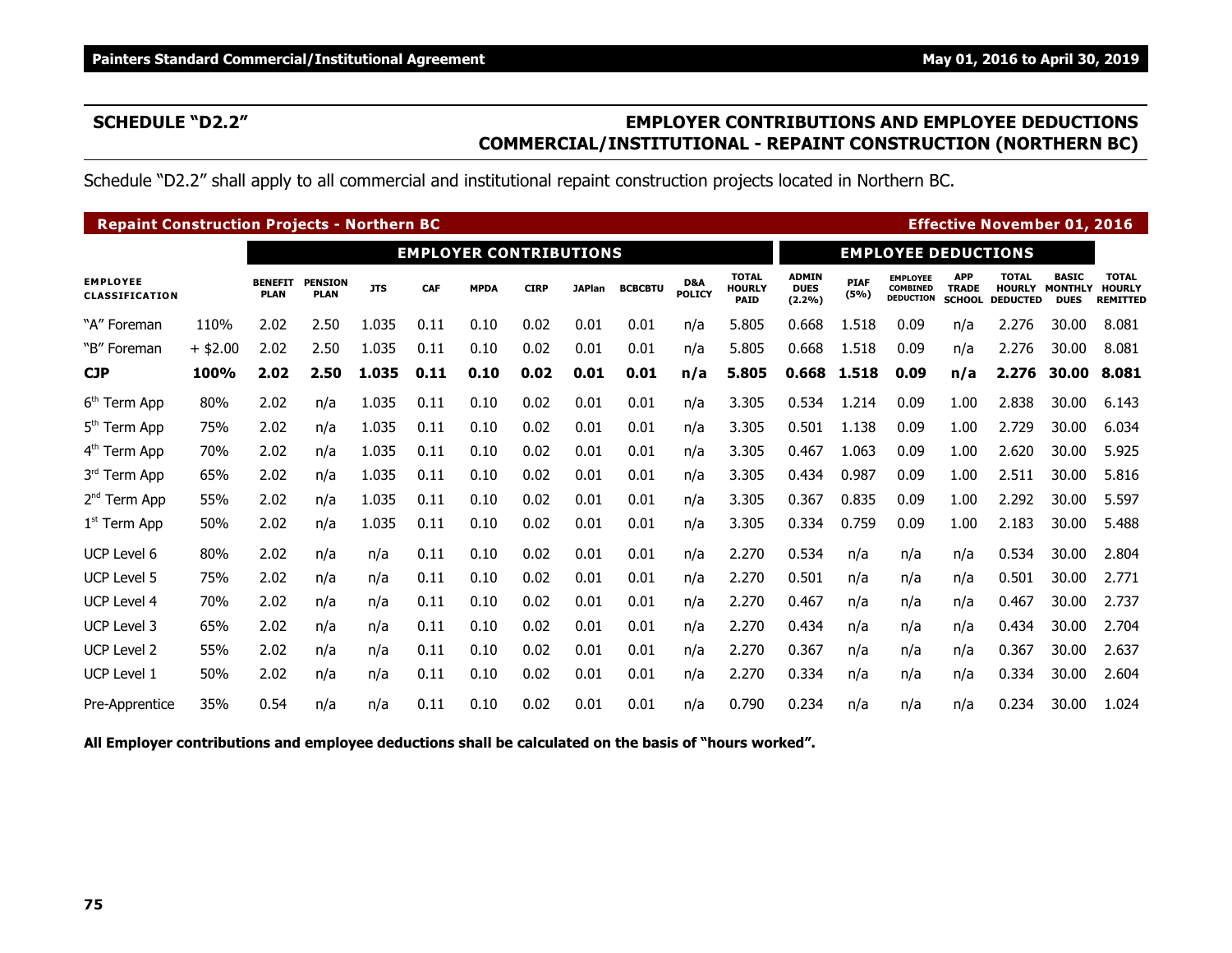# **SCHEDULE "D2.3" EMPLOYER CONTRIBUTIONS AND EMPLOYEE DEDUCTIONS COMMERCIAL/INSTITUTIONAL - REPAINT CONSTRUCTION (NORTHERN BC)**

Schedule "D2.3" shall apply to all commercial and institutional repaint construction projects located in Northern BC.

| <b>Repaint Construction Projects - Northern BC</b> |            |                               |                               |            |                            |             |             |               |                |                      |                                       |                                          |                     |                                                 |                                             | <b>Effective May 01, 2017</b>                    |                                               |                                                  |
|----------------------------------------------------|------------|-------------------------------|-------------------------------|------------|----------------------------|-------------|-------------|---------------|----------------|----------------------|---------------------------------------|------------------------------------------|---------------------|-------------------------------------------------|---------------------------------------------|--------------------------------------------------|-----------------------------------------------|--------------------------------------------------|
|                                                    |            |                               |                               |            | <b>EMPLOYEE DEDUCTIONS</b> |             |             |               |                |                      |                                       |                                          |                     |                                                 |                                             |                                                  |                                               |                                                  |
| <b>EMPLOYEE</b><br><b>CLASSIFICATION</b>           |            | <b>BENEFIT</b><br><b>PLAN</b> | <b>PENSION</b><br><b>PLAN</b> | <b>JTS</b> | CAF                        | <b>MPDA</b> | <b>CIRP</b> | <b>JAPlan</b> | <b>BCBCBTU</b> | D&A<br><b>POLICY</b> | TOTAL<br><b>HOURLY</b><br><b>PAID</b> | <b>ADMIN</b><br><b>DUES</b><br>$(2.2\%)$ | <b>PIAF</b><br>(5%) | <b>EMPLOYEE</b><br>COMBINED<br><b>DEDUCTION</b> | <b>APP</b><br><b>TRADE</b><br><b>SCHOOL</b> | <b>TOTAL</b><br><b>HOURLY</b><br><b>DEDUCTED</b> | <b>BASIC</b><br><b>MONTHLY</b><br><b>DUES</b> | <b>TOTAL</b><br><b>HOURLY</b><br><b>REMITTED</b> |
| "A" Foreman                                        | 110%       | 2.02                          | 2.50                          | 1.035      | 0.13                       | 0.10        | 0.02        | 0.01          | 0.01           | n/a                  | 5.825                                 | 0.668                                    | 1.518               | 0.09                                            | n/a                                         | 2.276                                            | 32.00                                         | 8.101                                            |
| "B" Foreman                                        | $+$ \$2.00 | 2.02                          | 2.50                          | 1.035      | 0.13                       | 0.10        | 0.02        | 0.01          | 0.01           | n/a                  | 5.825                                 | 0.668                                    | 1.518               | 0.09                                            | n/a                                         | 2.276                                            | 32.00                                         | 8.101                                            |
| <b>CJP</b>                                         | 100%       | 2.02                          | 2.50                          | 1.035      | 0.13                       | 0.10        | 0.02        | 0.01          | 0.01           | n/a                  | 5.825                                 | 0.668                                    | 1.518               | 0.09                                            | n/a                                         | 2.276                                            | 32.00                                         | 8.101                                            |
| 6 <sup>th</sup> Term App                           | 80%        | 2.02                          | n/a                           | 1.035      | 0.13                       | 0.10        | 0.02        | 0.01          | 0.01           | n/a                  | 3.325                                 | 0.534                                    | 1.214               | 0.09                                            | 1.00                                        | 2.838                                            | 32.00                                         | 6.163                                            |
| 5 <sup>th</sup> Term App                           | 75%        | 2.02                          | n/a                           | 1.035      | 0.13                       | 0.10        | 0.02        | 0.01          | 0.01           | n/a                  | 3.325                                 | 0.501                                    | 1.138               | 0.09                                            | 1.00                                        | 2.729                                            | 32.00                                         | 6.054                                            |
| 4 <sup>th</sup> Term App                           | 70%        | 2.02                          | n/a                           | 1.035      | 0.13                       | 0.10        | 0.02        | 0.01          | 0.01           | n/a                  | 3.325                                 | 0.467                                    | 1.063               | 0.09                                            | 1.00                                        | 2.620                                            | 32.00                                         | 5.945                                            |
| 3rd Term App                                       | 65%        | 2.02                          | n/a                           | 1.035      | 0.13                       | 0.10        | 0.02        | 0.01          | 0.01           | n/a                  | 3.325                                 | 0.434                                    | 0.987               | 0.09                                            | 1.00                                        | 2.511                                            | 32.00                                         | 5.836                                            |
| $2nd$ Term App                                     | 55%        | 2.02                          | n/a                           | 1.035      | 0.13                       | 0.10        | 0.02        | 0.01          | 0.01           | n/a                  | 3.325                                 | 0.367                                    | 0.835               | 0.09                                            | 1.00                                        | 2.292                                            | 32.00                                         | 5.617                                            |
| $1st$ Term App                                     | 50%        | 2.02                          | n/a                           | 1.035      | 0.13                       | 0.10        | 0.02        | 0.01          | 0.01           | n/a                  | 3.325                                 | 0.334                                    | 0.759               | 0.09                                            | 1.00                                        | 2.183                                            | 32.00                                         | 5.508                                            |
| UCP Level 6                                        | 80%        | 2.02                          | n/a                           | n/a        | 0.13                       | 0.10        | 0.02        | 0.01          | 0.01           | n/a                  | 2.290                                 | 0.534                                    | n/a                 | n/a                                             | n/a                                         | 0.534                                            | 32.00                                         | 2.824                                            |
| <b>UCP Level 5</b>                                 | 75%        | 2.02                          | n/a                           | n/a        | 0.13                       | 0.10        | 0.02        | 0.01          | 0.01           | n/a                  | 2.290                                 | 0.501                                    | n/a                 | n/a                                             | n/a                                         | 0.501                                            | 32.00                                         | 2.791                                            |
| UCP Level 4                                        | 70%        | 2.02                          | n/a                           | n/a        | 0.13                       | 0.10        | 0.02        | 0.01          | 0.01           | n/a                  | 2.290                                 | 0.467                                    | n/a                 | n/a                                             | n/a                                         | 0.467                                            | 32.00                                         | 2.757                                            |
| UCP Level 3                                        | 65%        | 2.02                          | n/a                           | n/a        | 0.13                       | 0.10        | 0.02        | 0.01          | 0.01           | n/a                  | 2.290                                 | 0.434                                    | n/a                 | n/a                                             | n/a                                         | 0.434                                            | 32.00                                         | 2.724                                            |
| <b>UCP Level 2</b>                                 | 55%        | 2.02                          | n/a                           | n/a        | 0.13                       | 0.10        | 0.02        | 0.01          | 0.01           | n/a                  | 2.290                                 | 0.367                                    | n/a                 | n/a                                             | n/a                                         | 0.367                                            | 32.00                                         | 2.657                                            |
| UCP Level 1                                        | 50%        | 2.02                          | n/a                           | n/a        | 0.13                       | 0.10        | 0.02        | 0.01          | 0.01           | n/a                  | 2.290                                 | 0.334                                    | n/a                 | n/a                                             | n/a                                         | 0.334                                            | 32.00                                         | 2.624                                            |
| Pre-Apprentice                                     | 35%        | 0.54                          | n/a                           | n/a        | 0.13                       | 0.10        | 0.02        | 0.01          | 0.01           | n/a                  | 0.810                                 | 0.234                                    | n/a                 | n/a                                             | n/a                                         | 0.234                                            | 32.00                                         | 1.044                                            |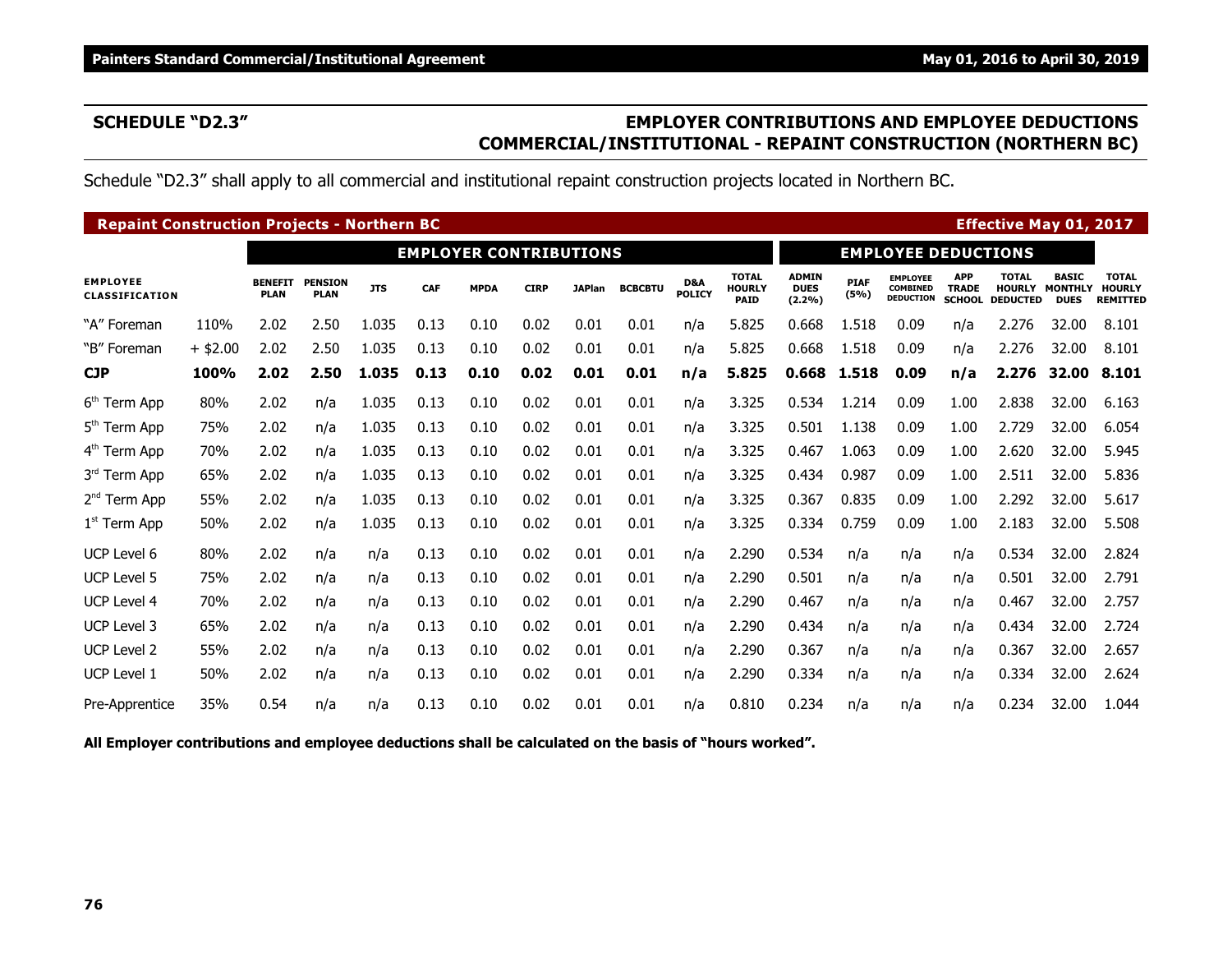# **SCHEDULE "D2.4" EMPLOYER CONTRIBUTIONS AND EMPLOYEE DEDUCTIONS COMMERCIAL/INSTITUTIONAL - REPAINT CONSTRUCTION (NORTHERN BC)**

Schedule "D2.4" shall apply to all commercial and institutional repaint construction projects located in Northern BC.

| <b>Repaint Construction Projects - Northern BC</b> |            |                               |                               |            |                            |             |             |               |                |                      |                                              |                                       |                     |                                                        |                                             | <b>Effective November 01, 2017</b> |                                                      |                                                  |
|----------------------------------------------------|------------|-------------------------------|-------------------------------|------------|----------------------------|-------------|-------------|---------------|----------------|----------------------|----------------------------------------------|---------------------------------------|---------------------|--------------------------------------------------------|---------------------------------------------|------------------------------------|------------------------------------------------------|--------------------------------------------------|
|                                                    |            |                               |                               |            | <b>EMPLOYEE DEDUCTIONS</b> |             |             |               |                |                      |                                              |                                       |                     |                                                        |                                             |                                    |                                                      |                                                  |
| <b>EMPLOYEE</b><br><b>CLASSIFICATION</b>           |            | <b>BENEFIT</b><br><b>PLAN</b> | <b>PENSION</b><br><b>PLAN</b> | <b>JTS</b> | <b>CAF</b>                 | <b>MPDA</b> | <b>CIRP</b> | <b>JAPlan</b> | <b>BCBCBTU</b> | D&A<br><b>POLICY</b> | <b>TOTAL</b><br><b>HOURLY</b><br><b>PAID</b> | <b>ADMIN</b><br><b>DUES</b><br>(2.2%) | <b>PIAF</b><br>(5%) | <b>EMPLOYEE</b><br><b>COMBINED</b><br><b>DEDUCTION</b> | <b>APP</b><br><b>TRADE</b><br><b>SCHOOL</b> | <b>TOTAL</b><br><b>DEDUCTED</b>    | <b>BASIC</b><br><b>HOURLY MONTHLY</b><br><b>DUES</b> | <b>TOTAL</b><br><b>HOURLY</b><br><b>REMITTED</b> |
| "A" Foreman                                        | 111%       | 2.02                          | 2.50                          | 1.035      | 0.13                       | 0.10        | 0.02        | 0.01          | 0.01           | n/a                  | 5.825                                        | 0.673                                 | 1.529               | 0.09                                                   | n/a                                         | 2.292                              | 32.00                                                | 8.117                                            |
| "B" Foreman                                        | $+$ \$2.00 | 2.02                          | 2.50                          | 1.035      | 0.13                       | 0.10        | 0.02        | 0.01          | 0.01           | n/a                  | 5.825                                        | 0.673                                 | 1.529               | 0.09                                                   | n/a                                         | 2.292                              | 32.00                                                | 8.117                                            |
| <b>CJP</b>                                         | 100%       | 2.02                          | 2.50                          | 1.035      | 0.13                       | 0.10        | 0.02        | 0.01          | 0.01           | n/a                  | 5.825                                        | 0.673                                 | 1.529               | 0.09                                                   | n/a                                         | 2.292                              | 32.00                                                | 8.117                                            |
| 6 <sup>th</sup> Term App                           | 80%        | 2.02                          | n/a                           | 1.035      | 0.13                       | 0.10        | 0.02        | 0.01          | 0.01           | n/a                  | 3.325                                        | 0.538                                 | 1.223               | 0.09                                                   | 1.00                                        | 2.851                              | 32.00                                                | 6.176                                            |
| 5 <sup>th</sup> Term App                           | 75%        | 2.02                          | n/a                           | 1.035      | 0.13                       | 0.10        | 0.02        | 0.01          | 0.01           | n/a                  | 3.325                                        | 0.505                                 | 1.147               | 0.09                                                   | 1.00                                        | 2.742                              | 32.00                                                | 6.067                                            |
| 4 <sup>th</sup> Term App                           | 70%        | 2.02                          | n/a                           | 1.035      | 0.13                       | 0.10        | 0.02        | 0.01          | 0.01           | n/a                  | 3.325                                        | 0.471                                 | 1.071               | 0.09                                                   | 1.00                                        | 2.632                              | 32.00                                                | 5.957                                            |
| 3rd Term App                                       | 65%        | 2.02                          | n/a                           | 1.035      | 0.13                       | 0.10        | 0.02        | 0.01          | 0.01           | n/a                  | 3.325                                        | 0.437                                 | 0.994               | 0.09                                                   | 1.00                                        | 2.521                              | 32.00                                                | 5.846                                            |
| 2 <sup>nd</sup> Term App                           | 55%        | 2.02                          | n/a                           | 1.035      | 0.13                       | 0.10        | 0.02        | 0.01          | 0.01           | n/a                  | 3.325                                        | 0.370                                 | 0.841               | 0.09                                                   | 1.00                                        | 2.301                              | 32.00                                                | 5.626                                            |
| $1st$ Term App                                     | 50%        | 2.02                          | n/a                           | 1.035      | 0.13                       | 0.10        | 0.02        | 0.01          | 0.01           | n/a                  | 3.325                                        | 0.336                                 | 0.765               | 0.09                                                   | 1.00                                        | 2.191                              | 32.00                                                | 5.516                                            |
| <b>UCP Level 6</b>                                 | 80%        | 2.02                          | n/a                           | n/a        | 0.13                       | 0.10        | 0.02        | 0.01          | 0.01           | n/a                  | 2.290                                        | 0.538                                 | n/a                 | n/a                                                    | n/a                                         | 0.538                              | 32.00                                                | 2.828                                            |
| <b>UCP Level 5</b>                                 | 75%        | 2.02                          | n/a                           | n/a        | 0.13                       | 0.10        | 0.02        | 0.01          | 0.01           | n/a                  | 2.290                                        | 0.505                                 | n/a                 | n/a                                                    | n/a                                         | 0.505                              | 32.00                                                | 2.795                                            |
| <b>UCP Level 4</b>                                 | 70%        | 2.02                          | n/a                           | n/a        | 0.13                       | 0.10        | 0.02        | 0.01          | 0.01           | n/a                  | 2.290                                        | 0.471                                 | n/a                 | n/a                                                    | n/a                                         | 0.471                              | 32.00                                                | 2.761                                            |
| <b>UCP Level 3</b>                                 | 65%        | 2.02                          | n/a                           | n/a        | 0.13                       | 0.10        | 0.02        | 0.01          | 0.01           | n/a                  | 2.290                                        | 0.437                                 | n/a                 | n/a                                                    | n/a                                         | 0.437                              | 32.00                                                | 2.727                                            |
| <b>UCP Level 2</b>                                 | 55%        | 2.02                          | n/a                           | n/a        | 0.13                       | 0.10        | 0.02        | 0.01          | 0.01           | n/a                  | 2.290                                        | 0.370                                 | n/a                 | n/a                                                    | n/a                                         | 0.370                              | 32.00                                                | 2.660                                            |
| <b>UCP Level 1</b>                                 | 50%        | 2.02                          | n/a                           | n/a        | 0.13                       | 0.10        | 0.02        | 0.01          | 0.01           | n/a                  | 2.290                                        | 0.336                                 | n/a                 | n/a                                                    | n/a                                         | 0.336                              | 32.00                                                | 2.626                                            |
| Pre-Apprentice                                     | 35%        | 0.54                          | n/a                           | n/a        | 0.13                       | 0.10        | 0.02        | 0.01          | 0.01           | n/a                  | 0.810                                        | 0.235                                 | n/a                 | n/a                                                    | n/a                                         | 0.235                              | 32.00                                                | 1.045                                            |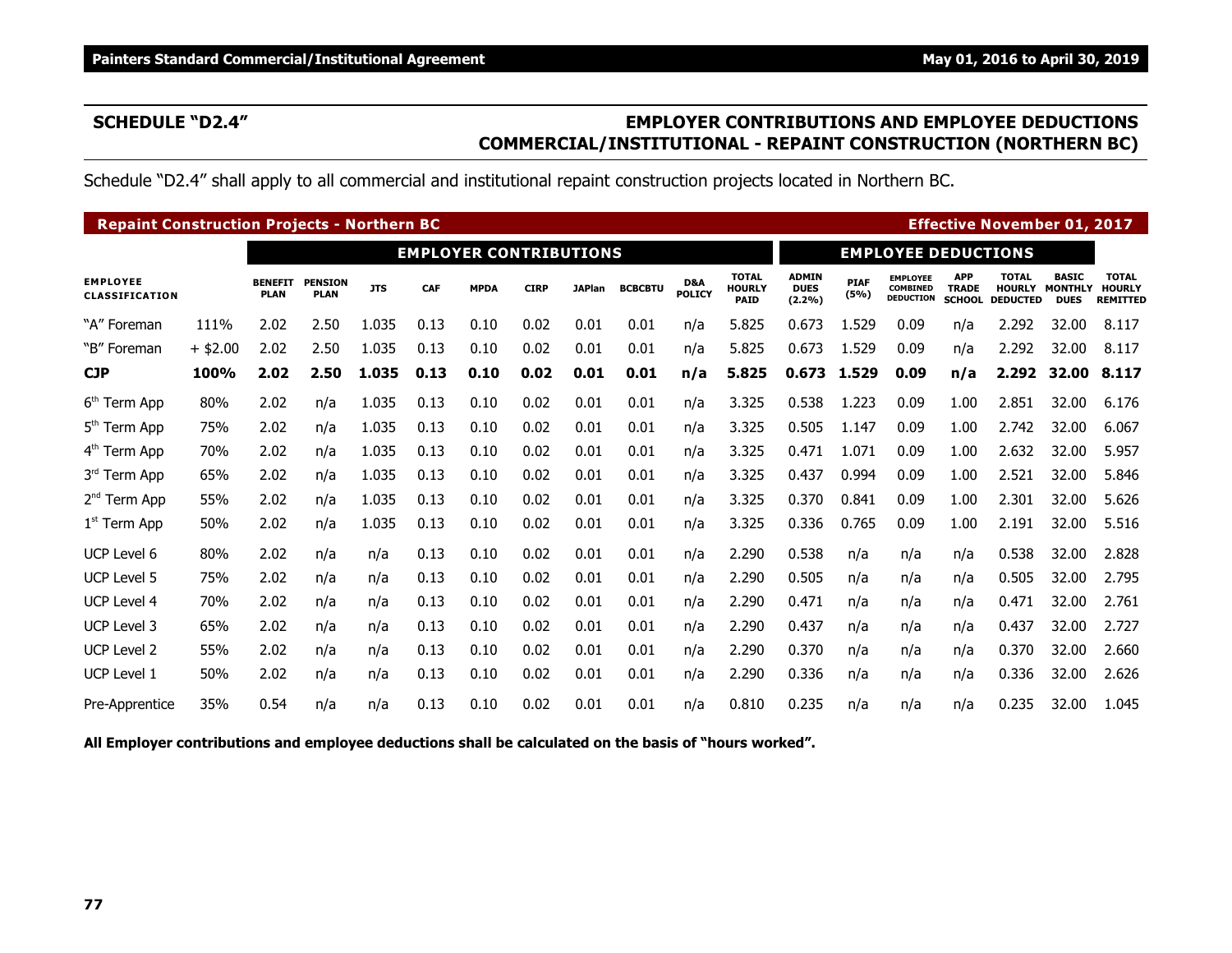# **SCHEDULE "D2.5" EMPLOYER CONTRIBUTIONS AND EMPLOYEE DEDUCTIONS COMMERCIAL/INSTITUTIONAL - REPAINT CONSTRUCTION (NORTHERN BC)**

Schedule "D2.5" shall apply to all commercial and institutional repaint construction projects located in Northern BC.

| <b>Repaint Construction Projects - Northern BC</b> |            |                               |                               |            |                            |             |             |               |                |                      |                                              |                                       |                     |                                                        |                                             | <b>Effective November 26, 2017</b> |                                                      |                                                  |
|----------------------------------------------------|------------|-------------------------------|-------------------------------|------------|----------------------------|-------------|-------------|---------------|----------------|----------------------|----------------------------------------------|---------------------------------------|---------------------|--------------------------------------------------------|---------------------------------------------|------------------------------------|------------------------------------------------------|--------------------------------------------------|
|                                                    |            |                               |                               |            | <b>EMPLOYEE DEDUCTIONS</b> |             |             |               |                |                      |                                              |                                       |                     |                                                        |                                             |                                    |                                                      |                                                  |
| <b>EMPLOYEE</b><br><b>CLASSIFICATION</b>           |            | <b>BENEFIT</b><br><b>PLAN</b> | <b>PENSION</b><br><b>PLAN</b> | <b>JTS</b> | <b>CAF</b>                 | <b>MPDA</b> | <b>CIRP</b> | <b>JAPlan</b> | <b>BCBCBTU</b> | D&A<br><b>POLICY</b> | <b>TOTAL</b><br><b>HOURLY</b><br><b>PAID</b> | <b>ADMIN</b><br><b>DUES</b><br>(2.2%) | <b>PIAF</b><br>(5%) | <b>EMPLOYEE</b><br><b>COMBINED</b><br><b>DEDUCTION</b> | <b>APP</b><br><b>TRADE</b><br><b>SCHOOL</b> | <b>TOTAL</b><br><b>DEDUCTED</b>    | <b>BASIC</b><br><b>HOURLY MONTHLY</b><br><b>DUES</b> | <b>TOTAL</b><br><b>HOURLY</b><br><b>REMITTED</b> |
| "A" Foreman                                        | 111%       | 2.02                          | 2.50                          | 1.035      | 0.13                       | 0.10        | 0.02        | 0.01          | 0.05           | 0.01                 | 5.875                                        | 0.673                                 | 1.529               | 0.09                                                   | n/a                                         | 2.292                              | 32.00                                                | 8.167                                            |
| "B" Foreman                                        | $+$ \$2.00 | 2.02                          | 2.50                          | 1.035      | 0.13                       | 0.10        | 0.02        | 0.01          | 0.05           | 0.01                 | 5.875                                        | 0.673                                 | 1.529               | 0.09                                                   | n/a                                         | 2.292                              | 32.00                                                | 8.167                                            |
| <b>CJP</b>                                         | 100%       | 2.02                          | 2.50                          | 1.035      | 0.13                       | 0.10        | 0.02        | 0.01          | 0.05           | 0.01                 | 5.875                                        | 0.673                                 | 1.529               | 0.09                                                   | n/a                                         | 2.292                              | 32.00                                                | 8.167                                            |
| 6 <sup>th</sup> Term App                           | 80%        | 2.02                          | n/a                           | 1.035      | 0.13                       | 0.10        | 0.02        | 0.01          | 0.05           | 0.01                 | 3.375                                        | 0.538                                 | 1.223               | 0.09                                                   | 1.00                                        | 2.851                              | 32.00                                                | 6.226                                            |
| 5 <sup>th</sup> Term App                           | 75%        | 2.02                          | n/a                           | 1.035      | 0.13                       | 0.10        | 0.02        | 0.01          | 0.05           | 0.01                 | 3.375                                        | 0.505                                 | 1.147               | 0.09                                                   | 1.00                                        | 2.742                              | 32.00                                                | 6.117                                            |
| 4 <sup>th</sup> Term App                           | 70%        | 2.02                          | n/a                           | 1.035      | 0.13                       | 0.10        | 0.02        | 0.01          | 0.05           | 0.01                 | 3.375                                        | 0.471                                 | 1.071               | 0.09                                                   | 1.00                                        | 2.632                              | 32.00                                                | 6.007                                            |
| 3rd Term App                                       | 65%        | 2.02                          | n/a                           | 1.035      | 0.13                       | 0.10        | 0.02        | 0.01          | 0.05           | 0.01                 | 3.375                                        | 0.437                                 | 0.994               | 0.09                                                   | 1.00                                        | 2.521                              | 32.00                                                | 5.896                                            |
| 2 <sup>nd</sup> Term App                           | 55%        | 2.02                          | n/a                           | 1.035      | 0.13                       | 0.10        | 0.02        | 0.01          | 0.05           | 0.01                 | 3.375                                        | 0.370                                 | 0.841               | 0.09                                                   | 1.00                                        | 2.301                              | 32.00                                                | 5.676                                            |
| $1st$ Term App                                     | 50%        | 2.02                          | n/a                           | 1.035      | 0.13                       | 0.10        | 0.02        | 0.01          | 0.05           | 0.01                 | 3.375                                        | 0.336                                 | 0.765               | 0.09                                                   | 1.00                                        | 2.191                              | 32.00                                                | 5.566                                            |
| <b>UCP Level 6</b>                                 | 80%        | 2.02                          | n/a                           | n/a        | 0.13                       | 0.10        | 0.02        | 0.01          | 0.05           | 0.01                 | 2.340                                        | 0.538                                 | n/a                 | n/a                                                    | n/a                                         | 0.538                              | 32.00                                                | 2.878                                            |
| <b>UCP Level 5</b>                                 | 75%        | 2.02                          | n/a                           | n/a        | 0.13                       | 0.10        | 0.02        | 0.01          | 0.05           | 0.01                 | 2.340                                        | 0.505                                 | n/a                 | n/a                                                    | n/a                                         | 0.505                              | 32.00                                                | 2.845                                            |
| <b>UCP Level 4</b>                                 | 70%        | 2.02                          | n/a                           | n/a        | 0.13                       | 0.10        | 0.02        | 0.01          | 0.05           | 0.01                 | 2.340                                        | 0.471                                 | n/a                 | n/a                                                    | n/a                                         | 0.471                              | 32.00                                                | 2.811                                            |
| <b>UCP Level 3</b>                                 | 65%        | 2.02                          | n/a                           | n/a        | 0.13                       | 0.10        | 0.02        | 0.01          | 0.05           | 0.01                 | 2.340                                        | 0.437                                 | n/a                 | n/a                                                    | n/a                                         | 0.437                              | 32.00                                                | 2.777                                            |
| <b>UCP Level 2</b>                                 | 55%        | 2.02                          | n/a                           | n/a        | 0.13                       | 0.10        | 0.02        | 0.01          | 0.05           | 0.01                 | 2.340                                        | 0.370                                 | n/a                 | n/a                                                    | n/a                                         | 0.370                              | 32.00                                                | 2.710                                            |
| <b>UCP Level 1</b>                                 | 50%        | 2.02                          | n/a                           | n/a        | 0.13                       | 0.10        | 0.02        | 0.01          | 0.05           | 0.01                 | 2.340                                        | 0.336                                 | n/a                 | n/a                                                    | n/a                                         | 0.336                              | 32.00                                                | 2.676                                            |
| Pre-Apprentice                                     | 35%        | 0.54                          | n/a                           | n/a        | 0.13                       | 0.10        | 0.02        | 0.01          | 0.05           | 0.01                 | 0.860                                        | 0.235                                 | n/a                 | n/a                                                    | n/a                                         | 0.235                              | 32.00                                                | 1.095                                            |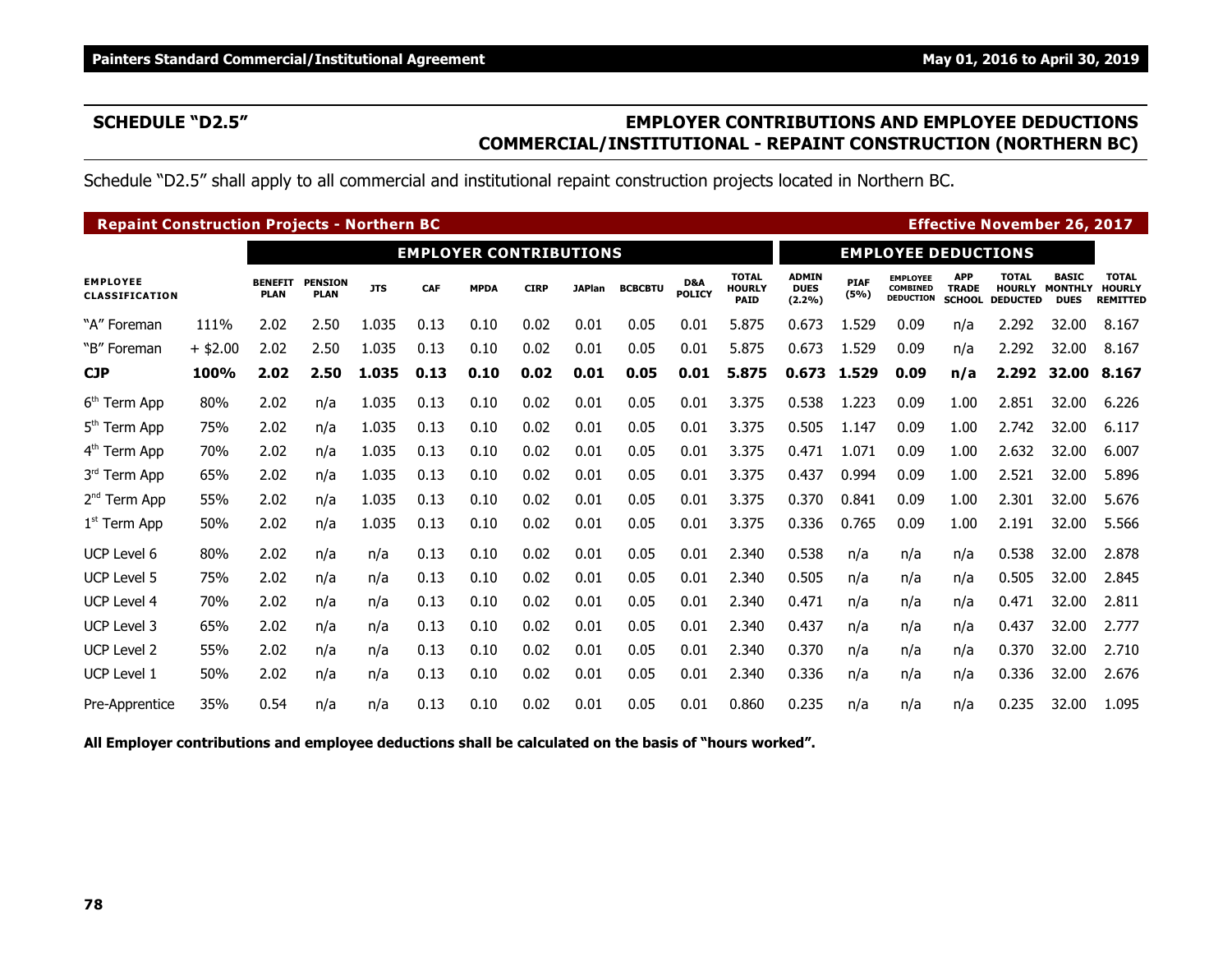# **SCHEDULE "D2.6" EMPLOYER CONTRIBUTIONS AND EMPLOYEE DEDUCTIONS COMMERCIAL/INSTITUTIONAL - REPAINT CONSTRUCTION (NORTHERN BC)**

Schedule "D2.6" shall apply to all commercial and institutional repaint construction projects located in Northern BC.

| <b>Repaint Construction Projects - Northern BC</b> |            |                               |                               |            |            |                            |             |                                 |                |                      |                                              |                                       |                     |                                                        |                                             | <b>Effective November 01, 2018</b> |                                                      |                                                  |
|----------------------------------------------------|------------|-------------------------------|-------------------------------|------------|------------|----------------------------|-------------|---------------------------------|----------------|----------------------|----------------------------------------------|---------------------------------------|---------------------|--------------------------------------------------------|---------------------------------------------|------------------------------------|------------------------------------------------------|--------------------------------------------------|
|                                                    |            |                               |                               |            |            | <b>EMPLOYEE DEDUCTIONS</b> |             |                                 |                |                      |                                              |                                       |                     |                                                        |                                             |                                    |                                                      |                                                  |
| <b>EMPLOYEE</b><br><b>CLASSIFICATION</b>           |            | <b>BENEFIT</b><br><b>PLAN</b> | <b>PENSION</b><br><b>PLAN</b> | <b>JTS</b> | <b>CAF</b> | <b>MPDA</b>                | <b>CIRP</b> | <b>JAPlan</b><br>$\overline{ }$ | <b>BCBCBTU</b> | D&A<br><b>POLICY</b> | <b>TOTAL</b><br><b>HOURLY</b><br><b>PAID</b> | <b>ADMIN</b><br><b>DUES</b><br>(2.2%) | <b>PIAF</b><br>(5%) | <b>EMPLOYEE</b><br><b>COMBINED</b><br><b>DEDUCTION</b> | <b>APP</b><br><b>TRADE</b><br><b>SCHOOL</b> | <b>TOTAL</b><br><b>DEDUCTED</b>    | <b>BASIC</b><br><b>HOURLY MONTHLY</b><br><b>DUES</b> | <b>TOTAL</b><br><b>HOURLY</b><br><b>REMITTED</b> |
| "A" Foreman                                        | 112%       | 2.02                          | 2.50                          | 1.035      | 0.13       | 0.10                       | 0.02        | n/a                             | 0.05           | 0.01                 | 5.865                                        | 0.680                                 | 1.545               | 0.09                                                   | n/a                                         | 2.315                              | 33.00                                                | 8.180                                            |
| "B" Foreman                                        | $+$ \$2.00 | 2.02                          | 2.50                          | 1.035      | 0.13       | 0.10                       | 0.02        | n/a                             | 0.05           | 0.01                 | 5.865                                        | 0.680                                 | 1.545               | 0.09                                                   | n/a                                         | 2.315                              | 33.00                                                | 8.180                                            |
| <b>CJP</b>                                         | 100%       | 2.02                          | 2.50                          | 1.035      | 0.13       | 0.10                       | 0.02        | n/a                             | 0.05           | 0.01                 | 5.865                                        | 0.680                                 | 1.545               | 0.09                                                   | n/a                                         | 2.315                              | 33.00                                                | 8.180                                            |
| 6 <sup>th</sup> Term App                           | 80%        | 2.02                          | n/a                           | 1.035      | 0.13       | 0.10                       | 0.02        | n/a                             | 0.05           | 0.01                 | 3.365                                        | 0.544                                 | 1.236               | 0.09                                                   | 1.00                                        | 2.870                              | 33.00                                                | 6.235                                            |
| $5th$ Term App                                     | 75%        | 2.02                          | n/a                           | 1.035      | 0.13       | 0.10                       | 0.02        | n/a                             | 0.05           | 0.01                 | 3.365                                        | 0.510                                 | 1.159               | 0.09                                                   | 1.00                                        | 2.759                              | 33.00                                                | 6.124                                            |
| 4 <sup>th</sup> Term App                           | 70%        | 2.02                          | n/a                           | 1.035      | 0.13       | 0.10                       | 0.02        | n/a                             | 0.05           | 0.01                 | 3.365                                        | 0.476                                 | 1.082               | 0.09                                                   | 1.00                                        | 2.648                              | 33.00                                                | 6.013                                            |
| 3rd Term App                                       | 65%        | 2.02                          | n/a                           | 1.035      | 0.13       | 0.10                       | 0.02        | n/a                             | 0.05           | 0.01                 | 3.365                                        | 0.442                                 | 1.005               | 0.09                                                   | 1.00                                        | 2.537                              | 33.00                                                | 5.902                                            |
| 2 <sup>nd</sup> Term App                           | 55%        | 2.02                          | n/a                           | 1.035      | 0.13       | 0.10                       | 0.02        | n/a                             | 0.05           | 0.01                 | 3.365                                        | 0.374                                 | 0.850               | 0.09                                                   | 1.00                                        | 2.314                              | 33.00                                                | 5.679                                            |
| $1st$ Term App                                     | 50%        | 2.02                          | n/a                           | 1.035      | 0.13       | 0.10                       | 0.02        | n/a                             | 0.05           | 0.01                 | 3.365                                        | 0.340                                 | 0.773               | 0.09                                                   | 1.00                                        | 2.203                              | 33.00                                                | 5.568                                            |
| <b>UCP Level 6</b>                                 | 80%        | 2.02                          | n/a                           | n/a        | 0.13       | 0.10                       | 0.02        | n/a                             | 0.05           | 0.01                 | 2.330                                        | 0.544                                 | n/a                 | n/a                                                    | n/a                                         | 0.544                              | 33.00                                                | 2.874                                            |
| <b>UCP Level 5</b>                                 | 75%        | 2.02                          | n/a                           | n/a        | 0.13       | 0.10                       | 0.02        | n/a                             | 0.05           | 0.01                 | 2.330                                        | 0.510                                 | n/a                 | n/a                                                    | n/a                                         | 0.510                              | 33.00                                                | 2.840                                            |
| <b>UCP Level 4</b>                                 | 70%        | 2.02                          | n/a                           | n/a        | 0.13       | 0.10                       | 0.02        | n/a                             | 0.05           | 0.01                 | 2.330                                        | 0.476                                 | n/a                 | n/a                                                    | n/a                                         | 0.476                              | 33.00                                                | 2.806                                            |
| UCP Level 3                                        | 65%        | 2.02                          | n/a                           | n/a        | 0.13       | 0.10                       | 0.02        | n/a                             | 0.05           | 0.01                 | 2.330                                        | 0.442                                 | n/a                 | n/a                                                    | n/a                                         | 0.442                              | 33.00                                                | 2.772                                            |
| <b>UCP Level 2</b>                                 | 55%        | 2.02                          | n/a                           | n/a        | 0.13       | 0.10                       | 0.02        | n/a                             | 0.05           | 0.01                 | 2.330                                        | 0.374                                 | n/a                 | n/a                                                    | n/a                                         | 0.374                              | 33.00                                                | 2.704                                            |
| <b>UCP Level 1</b>                                 | 50%        | 2.02                          | n/a                           | n/a        | 0.13       | 0.10                       | 0.02        | n/a                             | 0.05           | 0.01                 | 2.330                                        | 0.340                                 | n/a                 | n/a                                                    | n/a                                         | 0.340                              | 33.00                                                | 2.670                                            |
| Pre-Apprentice                                     | n/a        | 0.54                          | n/a                           | n/a        | 0.13       | 0.10                       | 0.02        | n/a                             | 0.05           | 0.01                 | 0.850                                        | 0.308                                 | n/a                 | n/a                                                    | n/a                                         | 0.308                              | 33.00                                                | 1.158                                            |

### **All Employer contributions and employee deductions shall be calculated on the basis of "hours worked".**

† Effective May 01, 2018 through April 30, 2019 the Employer Contribution to the JAPlan has been suspended.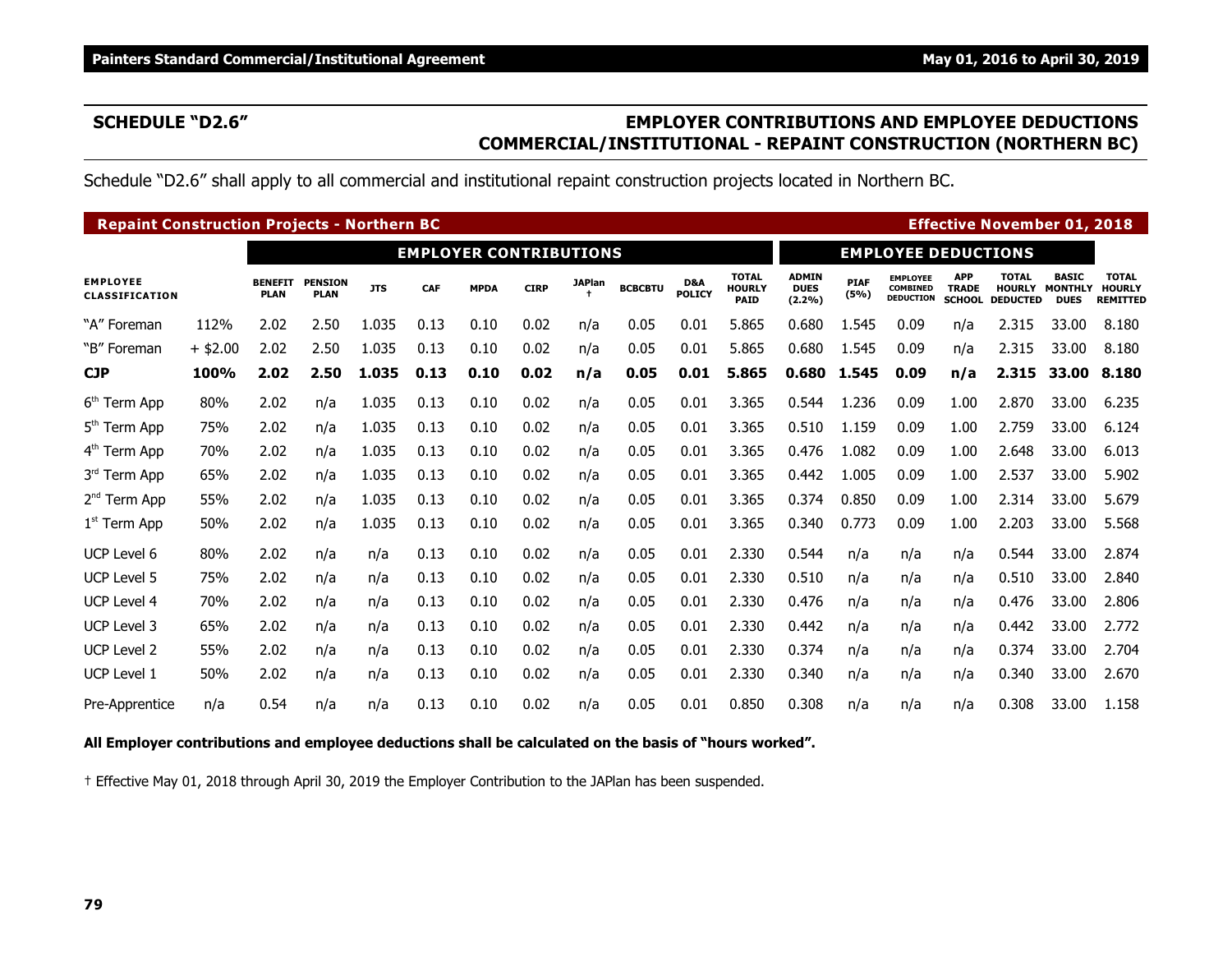## **APPENDIX "A" PAGE 1 OF 3 DEFINITIONS AND ABBREVIATIONS**

The following definitions and abbreviations shall be applicable to the interpretation of this Agreement.

## **1. BCBCBTU**

Bargaining Council of British Columbia Building Trade Unions

## **2. BCBT**

BC Building Trades (the British Columbia and Yukon Territory Building and Construction Trades Council)

## **3. CLR**

Construction Labour Relations Association of BC

## **4. CSA**

Canadian Standards Association

## **5. DC38**

International Union of Painters and Allied Trades (IUPAT) District Council 38

## **6. Employee**

Any individual who is a member of the Union, and/or such other person, employed by the Employer under the terms of this Agreement.

# **7. Employer**

- **(a)** Any individual, business, partnership, company, corporation, or other similar entity, signatory to this Agreement.
- **(b)** Where the term Employer is used within this Agreement, and the context of such usage makes it appropriate and logical to regard this term as a reference to a person, as opposed to a legal entity, then such usage shall be considered to refer to an authorized representative of the Employer.

## **8. Gender**

Wherever the words "man", "men", "he" or "his" are utilized in this Agreement they shall be considered to apply equally to both genders (i.e. male and female).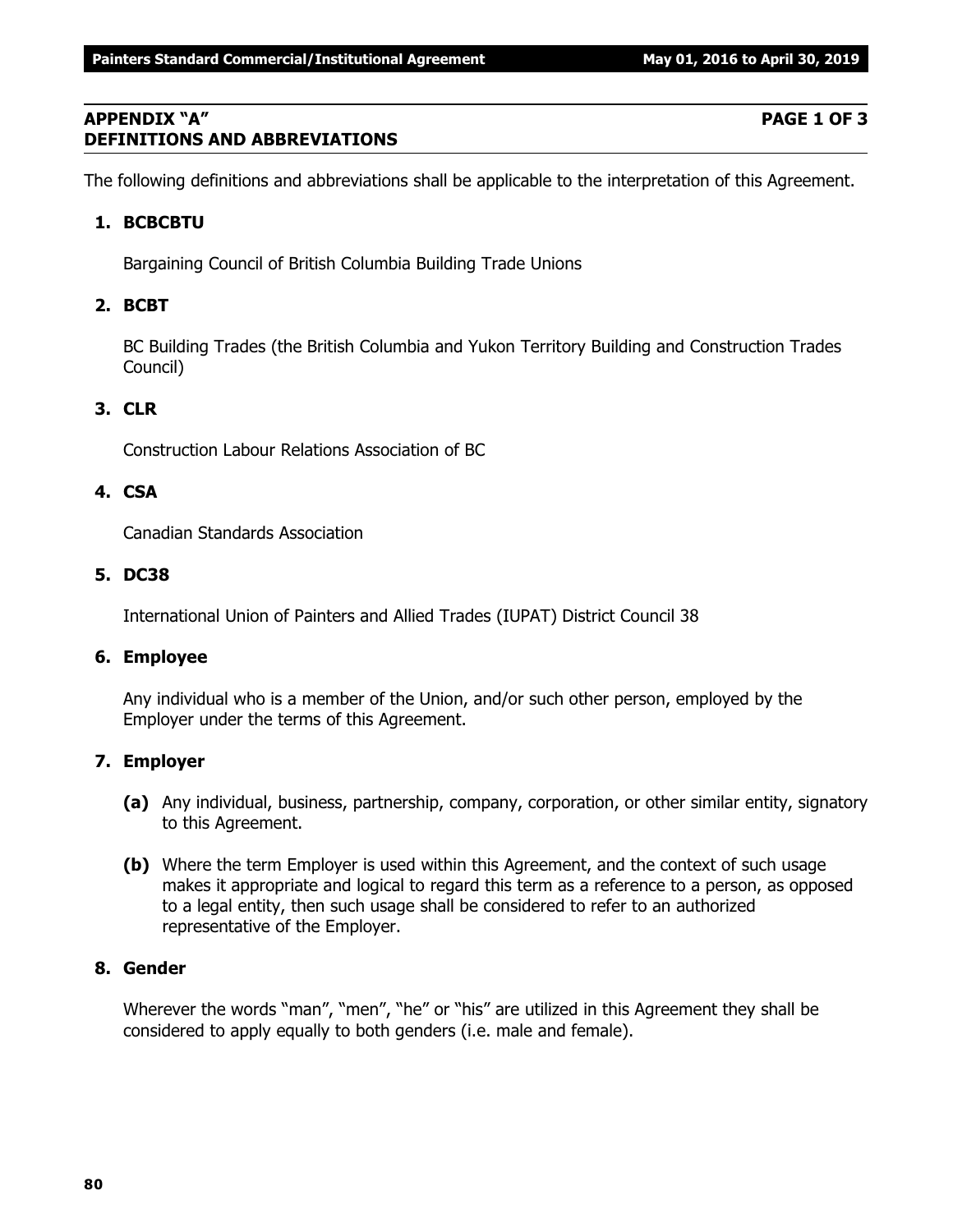## **APPENDIX "A" PAGE 2 OF 3 DEFINITIONS AND ABBREVIATIONS**

The following definitions and abbreviations shall be applicable to the interpretation of this Agreement.

## **9. Hours Earned and Hours Worked**

| (a) 1 straight time hour              | $= 1$ hour earned             | $= 1$ hour worked |
|---------------------------------------|-------------------------------|-------------------|
| (b) 1 time and one-half overtime hour | $= 1\frac{1}{2}$ hours earned | $= 1$ hour worked |
| (c) 1 double time overtime hour       | $= 2$ hours earned            | $= 1$ hour worked |

## **10. Industrial Construction**

- **(a)** The definition of industrial construction as provided for within the Painters Standard Industrial Agreement shall also apply to the Painters Standard Commercial/Institutional Agreement.
- **(b)** On industrial construction projects, any employee required to work underground shall receive a premium of ten percent (10%) over and above the otherwise applicable minimum hourly wage rate. The foregoing shall not apply to work performed within open ditches or basements of buildings.

## **11. LRB**

British Columbia Labour Relations Board

## **12. Local**

An affiliated Local of the Union.

## **13. Local Resident Employee**

An employee who resides within one hundred (100) road kilometres of the project or, where ferry travel is involved, within seventy-five (75) minutes travel time, including ferry travel and road kilometres.

## **14. Lower Mainland/Fraser Valley**

Inclusive of West Vancouver to the west, Chilliwack to the east, and all cities, towns, municipalities, villages, communities, etc. in between.

## **15. MPDA**

Master Painters and Decorators Association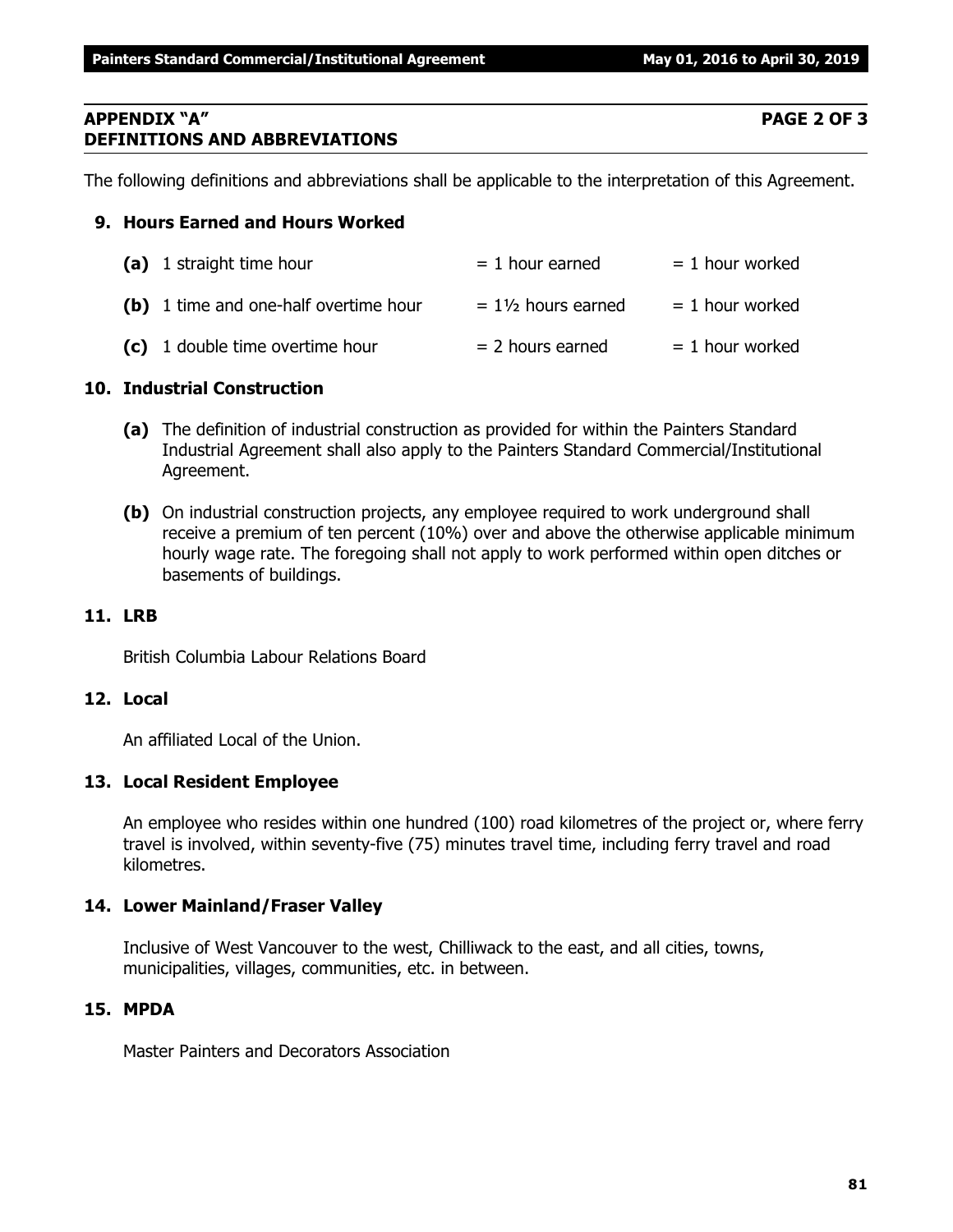### **APPENDIX "A" PAGE 3 OF 3 DEFINITIONS AND ABBREVIATIONS**

The following definitions and abbreviations shall be applicable to the interpretation of this Agreement.

## **16. Monetary Package Breakdown Schedules**

The various schedules included within this Agreement which list the applicable minimum straight time hourly wage rates and breakdown of monetary package, and/or Employer contributions and employee deductions.

## **17. New Construction**

New Construction shall be defined as work on any project on which the monetary value of the painting contract does not exceed fifty percent (50%) of the total monetary value of the project. On such projects, the monetary package schedules for New Construction Projects shall apply.

## **18. Repaint Construction**

Repaint Construction shall be defined as work on any project on which the monetary value of the painting contract exceeds fifty percent (50%) of the total monetary value of the project. On such projects, the monetary package schedules for Repaint Construction Projects shall apply.

## **19. Union**

- **(a)** IUPAT District Council 38, acting on behalf of its affiliated Locals.
- **(b)** Where the term Union is used within this Agreement, and the context of such usage makes it appropriate and logical to regard this term as a reference to a person, as opposed to a legal entity, then such usage shall be considered to refer to an authorized representative of the Union.

## **20. WSBC**

WorkSafe BC (the Workers' Compensation Board of BC)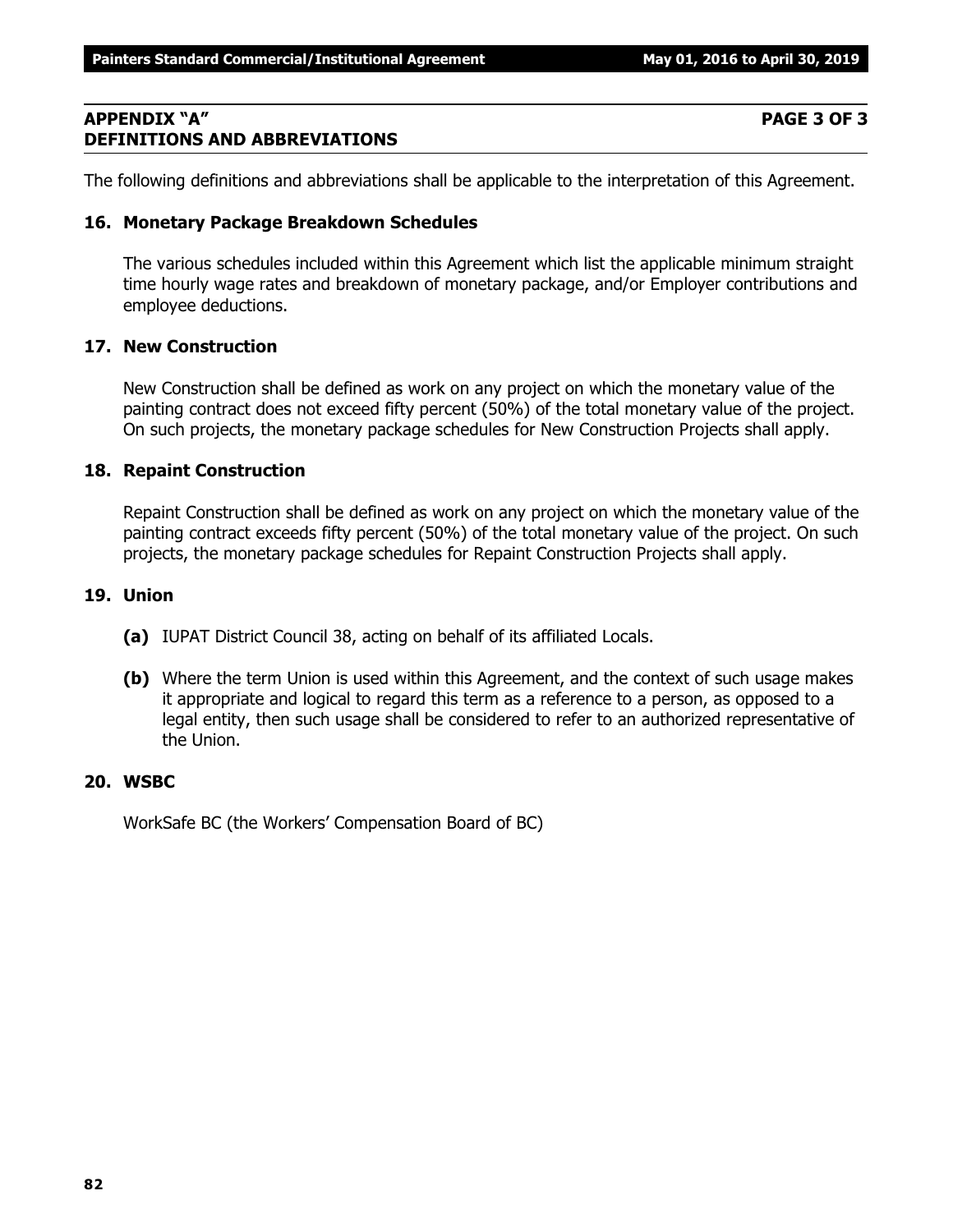## **APPENDIX "B" PAGE 1 OF 2 SCHEDULE OF STATUTORY HOLIDAYS**

The following schedule of statutory holidays shall be applicable to the interpretation of this Agreement.

## **1. 2016**

## Statutory Holiday **Actual Date Conserved Date** Observed Date

New Years' Day **Friday**, Jan. 1<sup>st</sup> Family Day  $M$ onday, Feb.  $8<sup>th</sup>$ Good Friday **Friday** Friday, Mar. 25<sup>th</sup> Friday, Mar. 25<sup>th</sup> Friday, Mar. 25<sup>th</sup> Easter Monday Monday, Mar.  $28<sup>th</sup>$  Monday, Mar.  $28<sup>th</sup>$  Monday, Mar.  $28<sup>th</sup>$ Victoria Day **Monday, May 23<sup>rd</sup> Monday, May 23**<sup>rd</sup> Monday, May 23<sup>rd</sup> Monday, May 23<sup>rd</sup> Canada Day **Friday, July 1<sup>st</sup>** Friday, July 1<sup>st</sup> Friday, July 1<sup>st</sup> Friday before BC Day Friday, July 29<sup>th</sup> Friday, July 29<sup>th</sup> Friday, July 29<sup>th</sup>  $BC$  Day Monday, Aug.  $1<sup>st</sup>$  $*$  Friday before Labour Day Friday, Sept.  $2<sup>nd</sup>$ Labour Day Monday, Sept. 5<sup>th</sup> Monday, Sept. 5<sup>th</sup> Monday, Sept. 5<sup>th</sup> Thanksgiving Day Monday, Oct.  $10<sup>th</sup>$  Monday, Oct.  $10<sup>th</sup>$ Remembrance Day  $Friday$ , Nov.  $11<sup>th</sup>$  Friday, Nov.  $11<sup>th</sup>$ Christmas Day  $S$  Sunday, Dec. 25<sup>th</sup> Monday, Dec. 26<sup>th</sup> Boxing Day Monday, Dec. 26<sup>th</sup> Tuesday, Dec. 27<sup>th</sup>

# **2. 2017**

## Statutory Holiday **Actual Date** Actual Date **Conserved Date** Observed Date **Conserved** Date **Conserved** Date **Conserved** Date

New Years' Day North Sunday, Jan. 1<sup>st</sup> Monday, Jan. 2<sup>nd</sup> Monday, Jan. 2<sup>nd</sup> Family Day Monday, Feb.  $13<sup>th</sup>$  Monday, Feb  $13<sup>th</sup>$  Monday, Feb  $13<sup>th</sup>$ Good Friday **Friday**, Apr. 14<sup>th</sup> Friday, Apr. 14<sup>th</sup> Friday, Apr. 14<sup>th</sup> Easter Monday **Monday, Apr. 17<sup>th</sup>** Monday, Apr. 17<sup>th</sup> Monday, Apr. 17<sup>th</sup> Victoria Day **Monday, May 22<sup>nd</sup> Monday, May 22<sup>nd</sup> Monday, May 22<sup>nd</sup> Monday, May 22<sup>nd</sup>** Canada Day Saturday, July 1st  $S$ aturday, July 1st  $S<sup>rd</sup>$  Monday, July 3<sup>rd</sup> Friday before BC Day  $Friday$ , Aug.  $4<sup>th</sup>$  Friday, Aug.  $4<sup>th</sup>$ BC Day Monday, Aug. 7<sup>th</sup>  $*$  Friday before Labour Day Friday, Sept.  $1<sup>st</sup>$ Labour Day Monday, Sept. 4<sup>th</sup> Monday, Sept. 4<sup>th</sup> Monday, Sept. 4<sup>th</sup> Thanksgiving Day Monday, Oct. 9th Remembrance Day  $Saturday$ , Nov.  $11<sup>th</sup>$  Monday, Nov.  $13<sup>th</sup>$ Christmas Day  $\sim$  Monday, Dec. 25<sup>th</sup> Monday, Dec. 25<sup>th</sup> Monday, Dec. 25<sup>th</sup> Boxing Day **Bridge Community Community** Tuesday, Dec. 26<sup>th</sup> Tuesday, Dec. 26<sup>th</sup>

Friday, Jan.  $1<sup>st</sup>$ Monday, Feb 8th Monday, Aug.  $1<sup>st</sup>$ Friday, Sept. 2<sup>nd</sup>

Monday, Aug.  $7<sup>th</sup>$ Friday, Sept. 1st Monday, Oct. 9<sup>th</sup>

\* The Friday before Labour Day may be floated on a commercial and/or institutional project and the day therefore worked at straight time rates, with an alternate day scheduled to be taken off as mutually agreed between the Employer and the employee. Refer to Article 4.503 (b).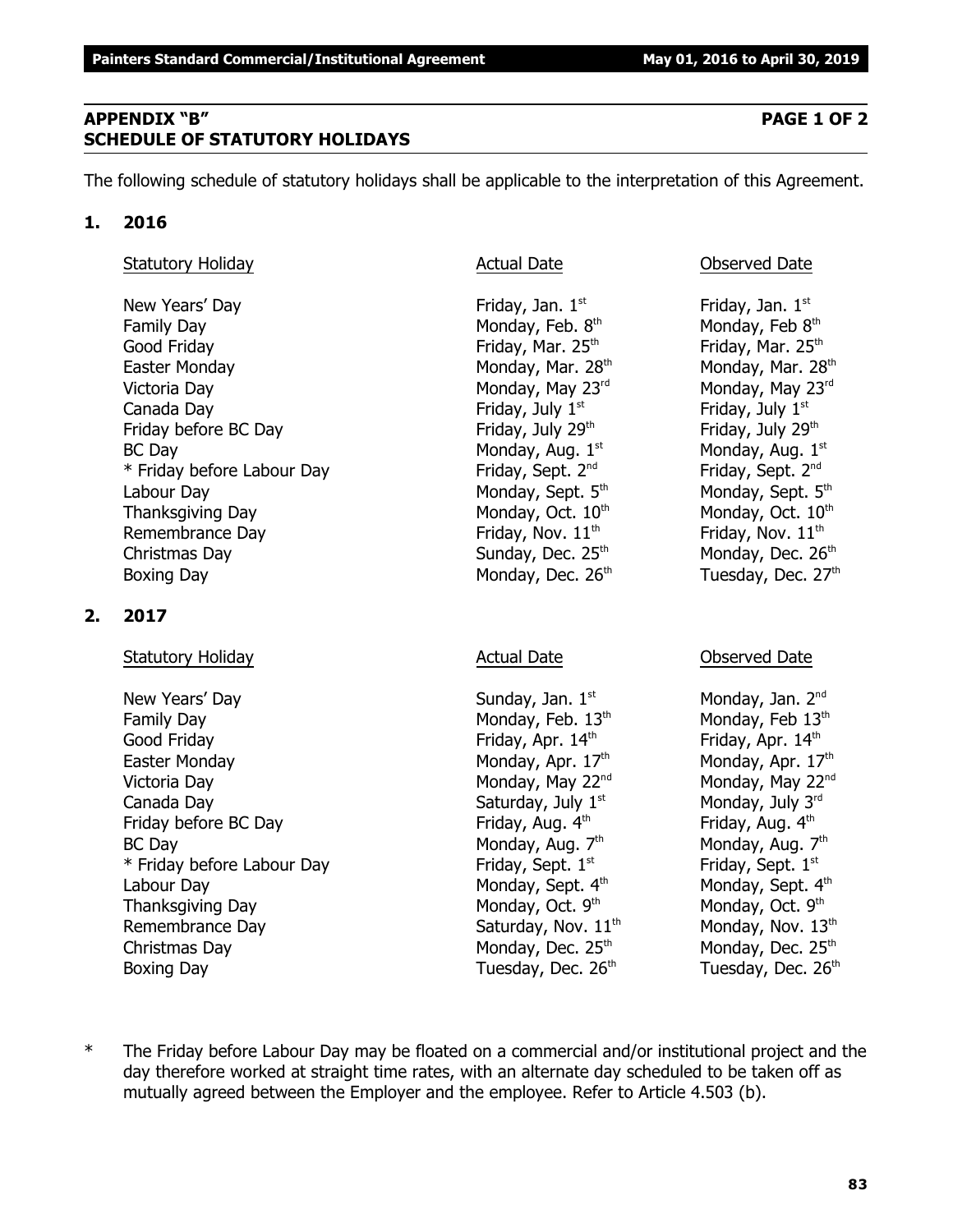# **APPENDIX "B" PAGE 2 OF 2 SCHEDULE OF STATUTORY HOLIDAYS**

The following schedule of statutory holidays shall be applicable to the interpretation of this Agreement.

# **3. 2018**

# Statutory Holiday **Actual Date Actual Date Conserved Date Observed Date**

New Years' Day Monday, Jan.  $1<sup>st</sup>$  Monday, Jan. 1 $<sup>st</sup>$  Monday, Jan. 1 $<sup>st</sup>$ </sup></sup> Family Day Monday, Feb.  $12<sup>th</sup>$  Monday, Feb.  $12<sup>th</sup>$ Good Friday **Friday Friday, Mar. 30<sup>th</sup> Friday, Mar. 30<sup>th</sup> Eriday, Mar. 30<sup>th</sup> the three sets of the three sets of the three sets of the three sets of the three sets of the three sets of three sets of three sets of thr** Easter Monday **Monday, Apr. 2<sup>nd</sup> Monday, Apr. 2**<sup>nd</sup> Monday, Apr. 2<sup>nd</sup> Victoria Day  $\blacksquare$  Monday, May 21st  $\blacksquare$  Monday, May 21st  $\blacksquare$  Monday, May 21st Canada Day Sunday, July 1<sup>st</sup> Monday, July 2<sup>nd</sup> Monday, July 2<sup>nd</sup> Friday before BC Day Friday, Aug. 3<sup>rd</sup> Friday, Aug. 3<sup>rd</sup> Friday, Aug. 3<sup>rd</sup> Friday, Aug. 3<sup>rd</sup> BC Day Monday, Aug. 6<sup>th</sup> \* Friday before Labour Day Friday, Aug.  $31<sup>st</sup>$  Friday, Aug.  $31<sup>st</sup>$ Labour Day Monday, Sept. 3<sup>rd</sup> Monday, Sept. 3<sup>rd</sup> Monday, Sept. 3<sup>rd</sup> Monday, Sept. 3<sup>rd</sup> Thanksgiving Day Monday, Oct. 8<sup>th</sup> Remembrance Day  $Sunday$ , Nov.  $11<sup>th</sup>$  Monday, Nov.  $12<sup>th</sup>$ Christmas Day  $\sim$  Tuesday, Dec. 25<sup>th</sup> Tuesday, Dec. 25<sup>th</sup> Boxing Day **Mathemory Community Community** Wednesday, Dec. 26<sup>th</sup> Wednesday, Dec. 26<sup>th</sup>

# **4. 2019**

# Statutory Holiday **Actual Date** Actual Date **Conserved Date** Observed Date **Conserved** Date **Conserved** Date **Conserved** Date

New Years' Day  $\qquad \qquad$  Tuesday, Jan.  $1^{st}$   $\qquad \qquad$  Tuesday, Jan.  $1^{st}$ Family Day **Monday, Feb 11<sup>th</sup>** Monday, Feb 11<sup>th</sup> Monday, Feb 11<sup>th</sup> Good Friday **Friday**, Apr. 19<sup>th</sup> Friday, Apr. 19<sup>th</sup> Friday, Apr. 19<sup>th</sup> Easter Monday **Monday, Apr. 22<sup>nd</sup> Monday, Apr. 22**<sup>nd</sup> Monday, Apr. 22<sup>nd</sup> Victoria Day **Monday, May 20<sup>th</sup>** Monday, May 20<sup>th</sup> Monday, May 20<sup>th</sup> Canada Day  $\qquad \qquad \qquad \qquad$  Monday, July 1st structure  $\qquad$  Monday, July 1st structure  $\qquad$ Friday before BC Day **Friday, Aug. 2<sup>nd</sup> Friday, Aug. 2<sup>nd</sup> Friday, Aug. 2<sup>nd</sup> Riday, Aug. 2<sup>nd</sup>** BC Day Monday, Aug. 5<sup>th</sup>  $*$  Friday before Labour Day Friday, Aug. 30<sup>th</sup> Friday, Aug. 30<sup>th</sup> Labour Day Monday, Sept. 2<sup>nd</sup> Monday, Sept. 2<sup>nd</sup> Monday, Sept. 2<sup>nd</sup> Thanksgiving Day Monday, Oct.  $14<sup>th</sup>$  Monday, Oct.  $14<sup>th</sup>$  Monday, Oct.  $14<sup>th</sup>$ Remembrance Day Monday, Nov.  $11<sup>th</sup>$  Monday, Nov.  $11<sup>th</sup>$ Christmas Day Medinesday, Dec. 25<sup>th</sup> Wednesday, Dec. 25<sup>th</sup> Wednesday, Dec. 25<sup>th</sup> Boxing Day **Thursday, Dec. 26<sup>th</sup> Thursday, Dec. 26<sup>th</sup> Thursday, Dec. 26<sup>th</sup>** 

Monday, Aug. 6th Monday, Oct. 8<sup>th</sup>

Monday, Aug.  $5<sup>th</sup>$ 

\* The Friday before Labour Day may be floated on a commercial and/or institutional project and the day therefore worked at straight time rates, with an alternate day scheduled to be taken off as mutually agreed between the Employer and the employee. Refer to Article 4.503 (b).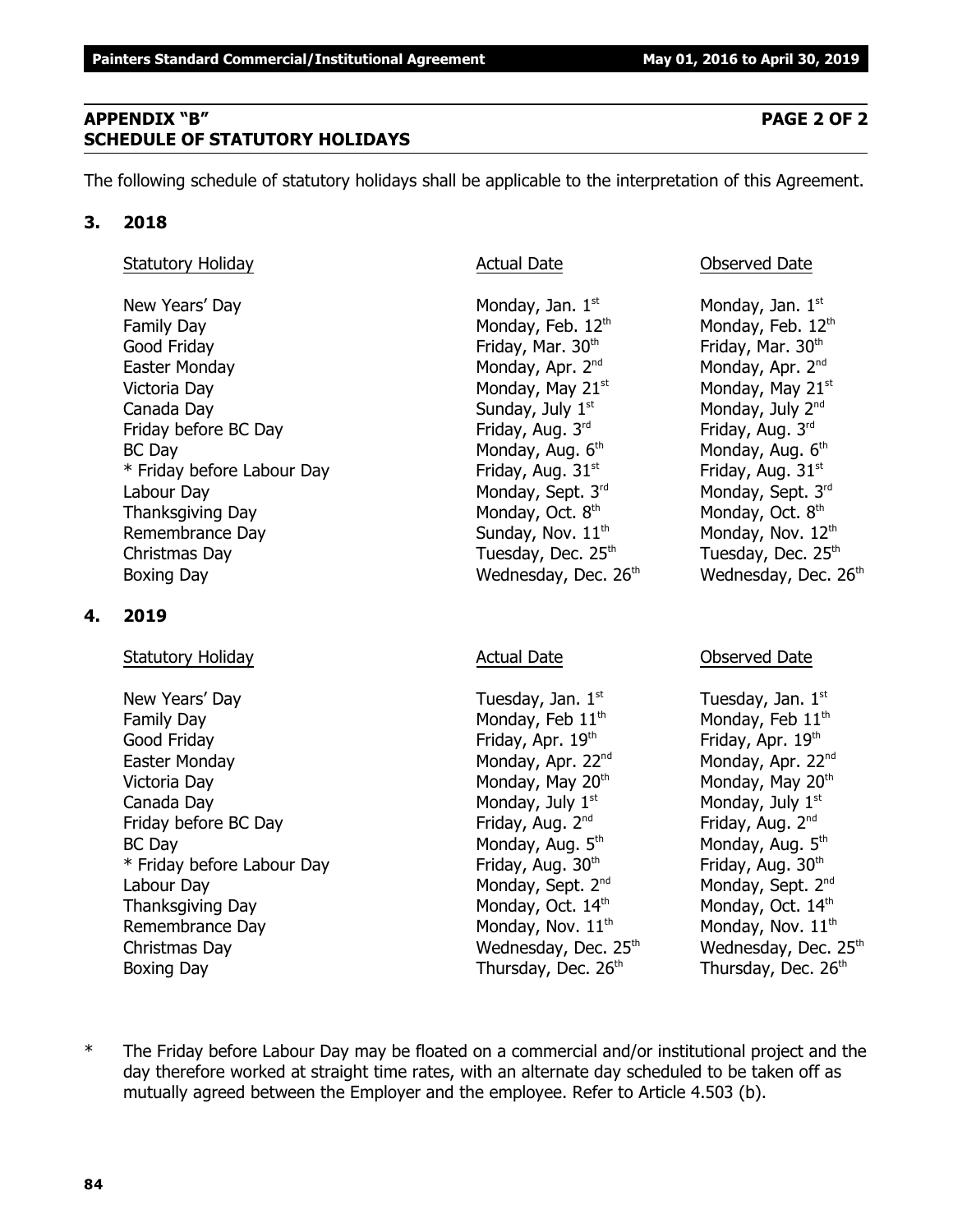## **APPENDIX "C" PAGE 1 OF 1 SCHEDULE OF TRAVEL ALLOWANCE AMOUNTS**

# **A. Application**

The following schedule of travel allowance amounts shall govern the daily travel allowance amounts payable in accordance with Article 7.102 (b), and the project transfer travel allowance amounts payable in accordance with Article 8.200. Refer also to item B. below.

# Effective

| January 01, 2016 | First 5,000 road kilometres actually driven $=$<br>All additional road kilometres actually driven = | \$0.54 per road kilometre<br>\$0.48 per road kilometre |
|------------------|-----------------------------------------------------------------------------------------------------|--------------------------------------------------------|
| January 01, 2017 | First 5,000 road kilometres actually driven $=$<br>All additional road kilometres actually driven = | \$0.54 per road kilometre<br>\$0.48 per road kilometre |
| January 01, 2018 | First 5,000 road kilometres actually driven $=$<br>All additional road kilometres actually driven = | \$0.55 per road kilometre<br>\$0.49 per road kilometre |

## **B. Annual Adjustments**

The foregoing schedule of travel allowance amounts shall be subject to annual adjustments throughout the duration of this Agreement. Notwithstanding any/all contrary provisions of this Agreement, the effective "per road kilometre" amounts which shall be payable pursuant to Article 7.102 (b), and Article 8.200 shall be the maximum allowable tax-free rate for mileage expense reimbursement as published annually by the Canada Revenue Agency.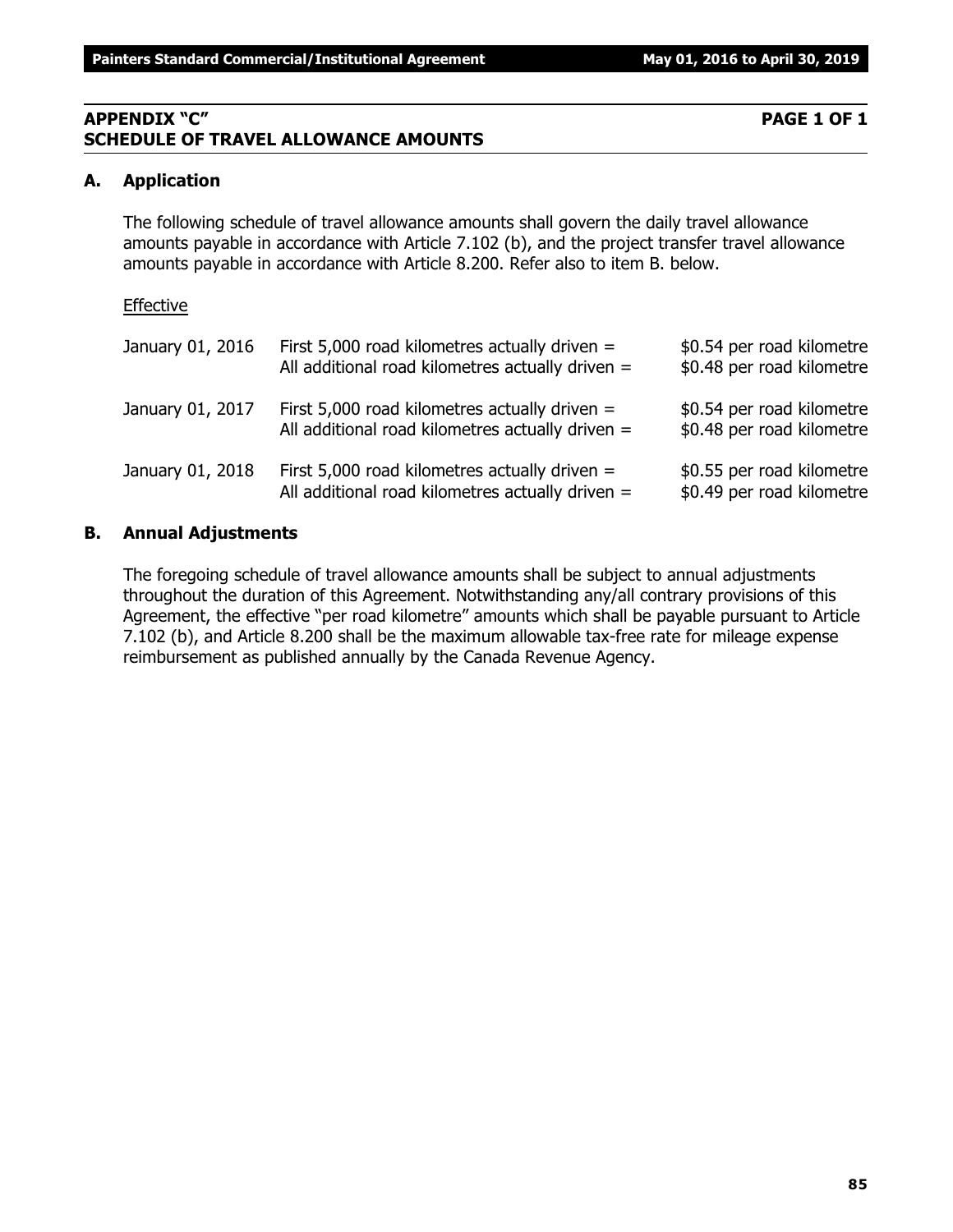## **APPENDIX "D" PAGE 1 OF 4 LETTER OF INTERPRETATION RE: MEAL BREAKS**

The following terms and conditions shall supercede any/all contrary application and/or interpretation of the Painters Standard Commercial/Institutional Agreement. In particular, the Parties agree that the provisions of this Letter of Interpretation are applicable only on shifts in excess of ten (10) hours. Where mutual agreement is referenced within this Letter of Interpretation, the voluntary consent of the majority of Employees on a crew shall be required in order for such agreement to have been achieved.

# **A. Shifts in Excess of Ten (10) Hours**

The Parties agree that shifts in excess of ten (10) hours occur as a result of either a "Scheduled Shift" or an "Unscheduled Overtime Shift". Each of these Shifts is defined below by way of an example. Such definitions shall apply only for the purposes of this Letter of Interpretation.

## **1. Scheduled Shifts**

When an Employee commences work on a shift in excess of ten (10) hours and such Employee only works the originally scheduled hours, such a shift would be defined as a Scheduled Shift. For example, the shift is scheduled to be eleven (11) hours and the Employee only works eleven (11) hours.

## **2. Unscheduled Overtime Shifts**

- **a.** When an Employee commences work on a shift in excess of ten (10) hours but such Employee ultimately works more than the originally scheduled hours, such a shift would be defined as a Unscheduled Overtime Shift. For example, the shift is scheduled to be eleven (11) hours but the Employee ultimately works twelve (12) hours.
- **b.** When an Employee commences work on a shift of ten (10) hours or less but such Employee ultimately works in excess of ten (10) hours, such a shift would also be defined as an Unscheduled Overtime Shift. For example, the shift is scheduled to be eight (8) hours but the Employee ultimately works eleven (11) hours.

## **B. Objective**

The objective of this Letter of Interpretation is to address the practical differences between providing for second (and subsequent) meal breaks on Scheduled Shifts in excess of ten (10) hours, and providing for second (and subsequent) meal breaks on Unscheduled Overtime Shifts in excess of ten (10) hours.

## **C. Paid Meal Breaks and Hot Meals**

Notwithstanding any/all contrary interpretation of this Letter of Interpretation, the second, third and any/all subsequent meal breaks shall be paid for by the Employer at the otherwise applicable straight time hourly wage rate. Second, third and subsequent meals shall be a hot meal wherever possible and shall be supplied by the Employer. Notwithstanding the foregoing, in the event that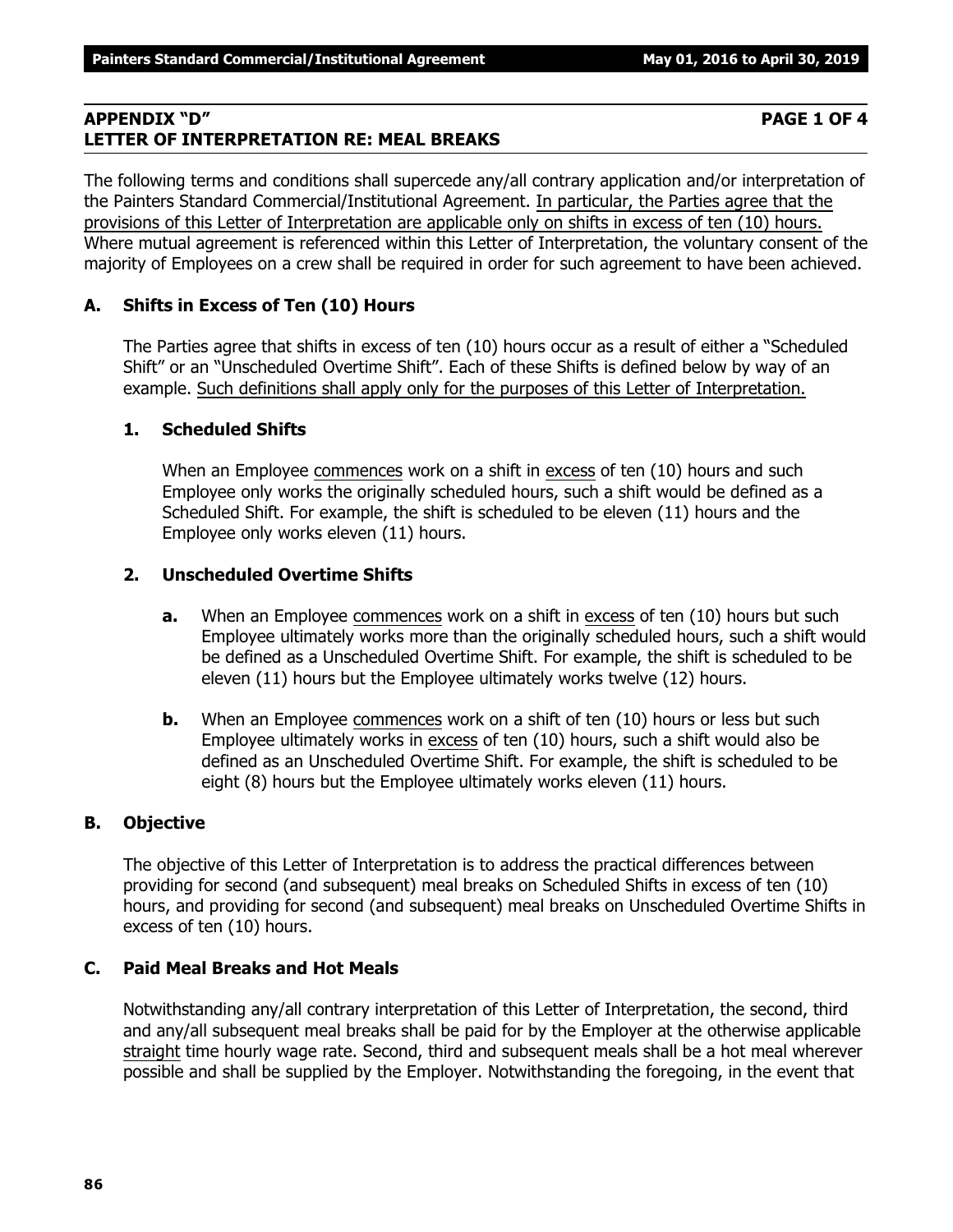## **APPENDIX "D" PAGE 2 OF 4 LETTER OF INTERPRETATION RE: MEAL BREAKS**

a hot meal is not supplied, the Employer shall pay a twenty five dollar (\$25.00) meal allowance to each affected Employee in lieu thereof.

## **D. Meal Breaks on Scheduled Shifts**

## **1. Scheduled Shifts In Excess of Ten (10) Hours**

Two (2) meal breaks of one-half (½) hour each shall be provided on all Scheduled Shifts in excess of ten (10) hours, up to and including twelve (12) hours.

- **a.** The first one-half (½) hour meal break shall be scheduled as near as is practical to the one-third  $(1/3)$  point of the shift and shall not be considered as time worked/earned.
- **b.** The second one-half (½) hour meal break shall be scheduled as near as is practical to the two-thirds  $(2)$  point of the shift and shall not be considered as time worked/earned.

## **c. Example - Scheduled Shift of Twelve (12) Hours**

| 4.0 hours | 8:00 am to 12:00 noon  |
|-----------|------------------------|
| 0.5 hours | 12:00 noon to 12:30 pm |
| 4.0 hours | 12:30 pm to 4:30 pm    |
| 0.5 hours | $4:30$ pm to $5:00$ pm |
| 4.0 hours | 5:00 pm to 9:00 pm     |

work (straight time or overtime as the day/shift warrants) first meal break (not paid) work (straight time or overtime as the day/shift warrants) second meal break (payable at straight time) work (straight time or overtime as the day/shift warrants)

## **2. Scheduled Shifts in Excess of Twelve (12) Hours**

Three (3) meal breaks of one-half  $(y_2)$  hour each shall be provided on all Scheduled Shifts in excess of twelve (12) hours, up to and including sixteen (16) hours.

- **a.** The first one-half (½) hour meal break shall be scheduled as near as is practical to the one-quarter  $(4)$  point of the shift and shall not be considered as time worked/earned.
- **b.** The second one-half (½) hour meal break shall be scheduled as near as is practical to the one-half (½) point of the shift and shall not be considered as time worked/earned.
- **c.** The third one-half (½) hour meal break shall be scheduled as near as is practical to the three-quarters (¾) point of the shift and shall not be considered as time worked/earned.

## **d. Example - Scheduled Shift of Fourteen (14) Hours**

| 3.5 hours | $8:00$ am to $11:30$ am | work (straight time or overtime as the day/shift warrants) |
|-----------|-------------------------|------------------------------------------------------------|
| 0.5 hours | 11:30 am to 12:00 noon  | first meal break (not paid)                                |
| 3.5 hours | 12:00 noon to 3:30 pm   | work (straight time or overtime as the day/shift warrants) |
| 0.5 hours | 3:30 pm to 4:00 pm      | second meal break (payable at straight time)               |
| 3.5 hours | 4:00 pm to 7:30 pm      | work (straight time or overtime as the day/shift warrants) |
| 0.5 hours | 7:30 pm to 8:00 pm      | third meal break (payable at straight time)                |
| 3.5 hours | 8:00 pm to 11:00 pm     | work (overtime as the day/shift warrants)                  |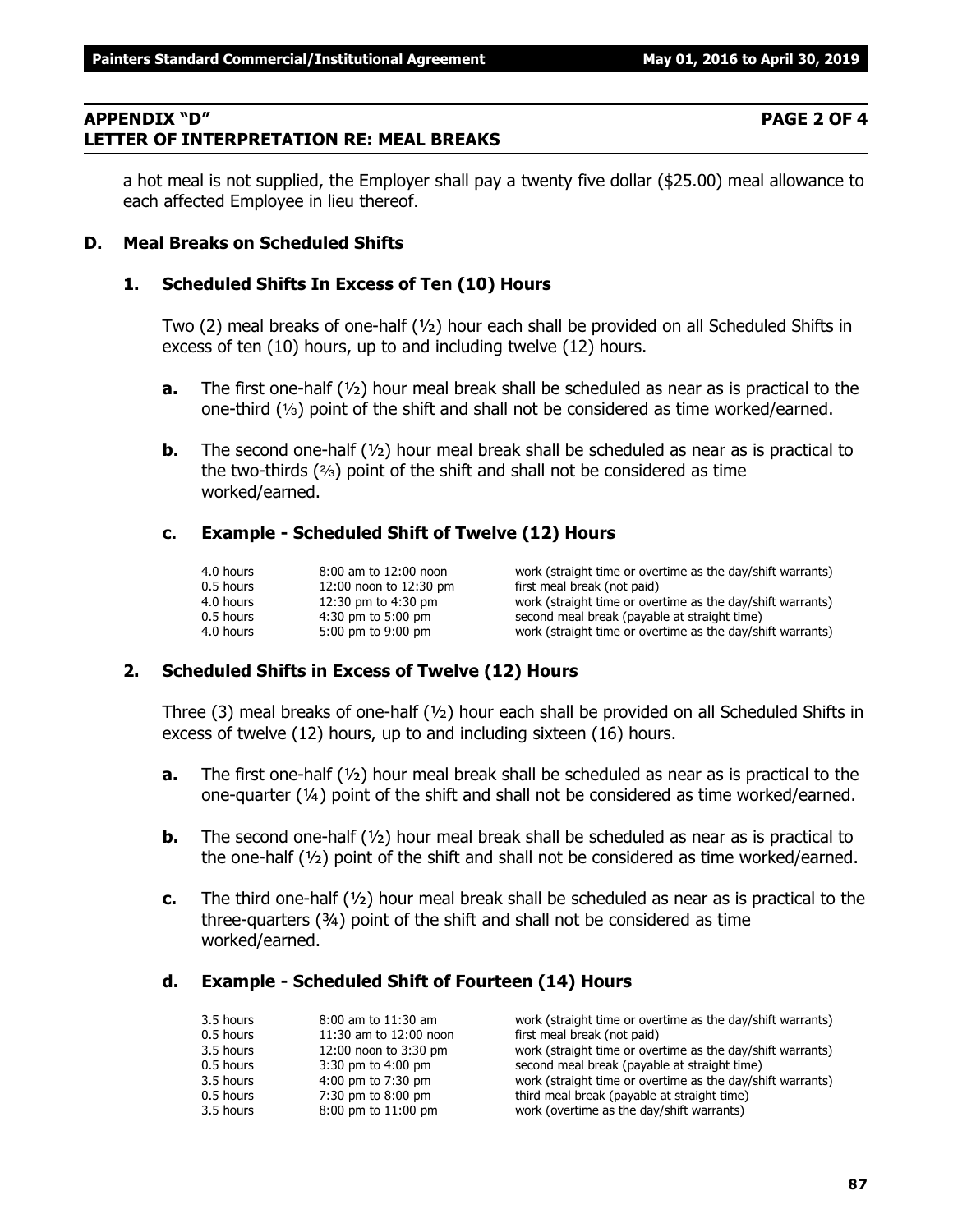## **APPENDIX "D" PAGE 3 OF 4 LETTER OF INTERPRETATION RE: MEAL BREAKS**

## **E. Meal Breaks on Unscheduled Overtime Shifts**

The Parties acknowledge that it is the "unscheduled" nature of an Unscheduled Overtime Shift that complicates the process of definitively scheduling meal breaks on such shifts.

## **Option #1 - Early Decision to Work Unscheduled Overtime**

If a decision to work extended hours on a shift occurs early enough after the commencement of such shift to allow for the application of either item D1 or D2, such application shall prevail. For example, Employees report to the project and commence work on an eight (8) hour shift, however, prior to eight (8) hours of work being completed it is determined that unscheduled overtime will be required. This unscheduled overtime will extend the shift to a total of twelve (12) hours. In such a situation, the example schedule provided for in item D1 would apply. The same would be true even if the original shift was a nine (9) hour or ten (10) hour shift.

## **Option #2 - Late Decision to Work Unscheduled Overtime**

If a decision to work extended hours on a shift does not occur early enough after the commencement of such shift to allow for the application of either item D1 or D2, either the default provision or flexible provision (see below for details) shall apply. For example, Employees report to the project and commence work on a ten (10) hour shift. However, it is not determined that unscheduled overtime will be required until nine and one-half (9½) hours of the shift has already been worked. As a result, it is impossible to take the second meal break after eight (8) hours.

## **a. Default Provision**

The Option #2 default provision is for the second meal break to take place as quickly as practical after the determination that unscheduled overtime will be required For example, Employees report to the project and commence work on a ten (10) hour shift. However, after nine and one-half (9½) hours of work has been completed it is determined that two (2) hours of unscheduled overtime will be required. In such a situation, the second meal break would take place immediately, providing this can be accomplished without any significant negative impact on the efficiency of the work being performed.

## **b. Flexible Provision**

The Option #2 flexible provision requires the Employer (or the on-site representative of the Employer) to first achieve the mutual agreement of the majority of the affected Employees. If this is not possible, then the default provision shall prevail. The intent of the flexible provision is to provide both the Employer and Employees with the ability to adjust the scheduling of second and subsequent meal breaks to the realities of the project and work being performed. The typical application of the flexible provision would be to delay the second meal break until the conclusion of work on the shift.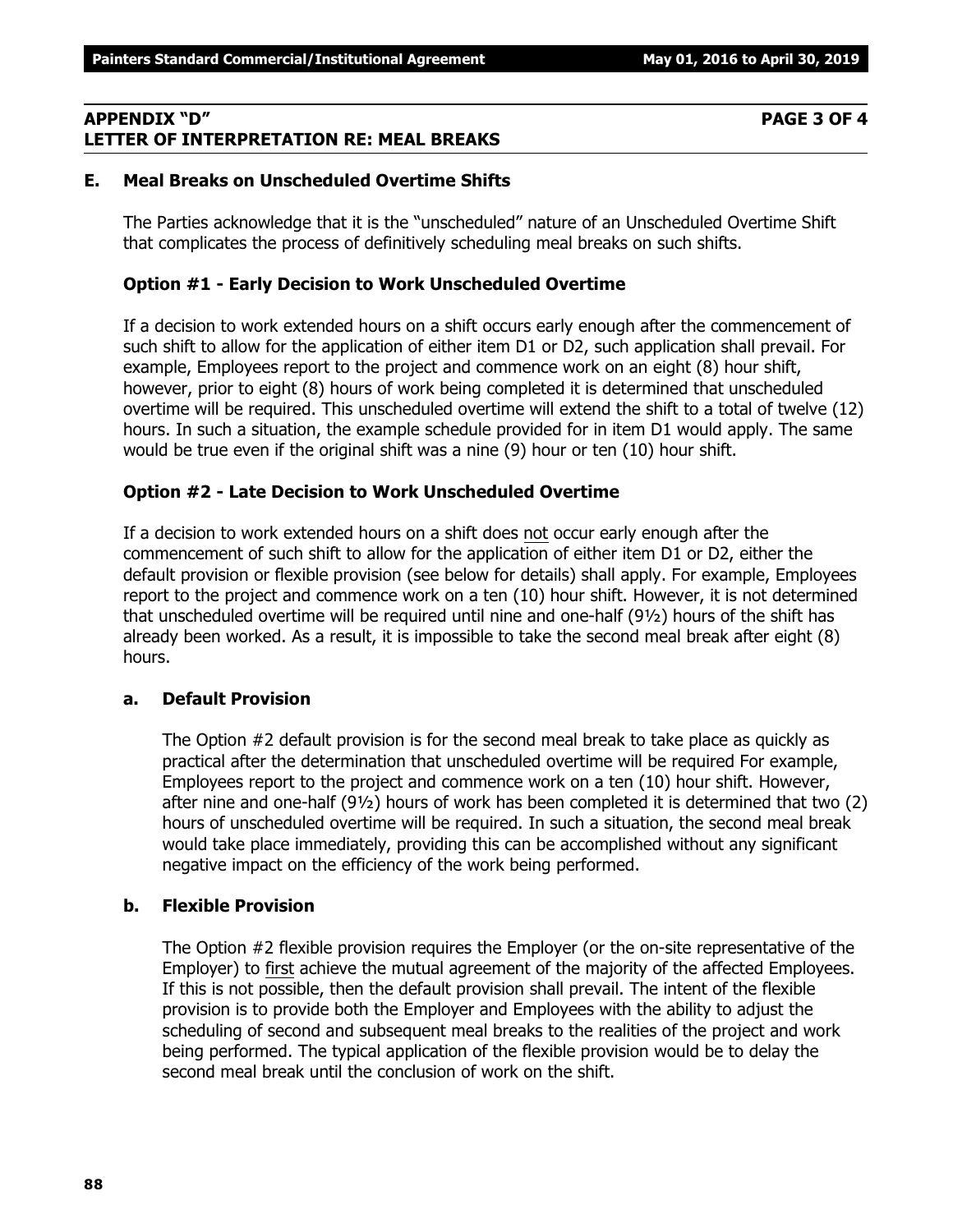## **APPENDIX "D" PAGE 4 OF 4 LETTER OF INTERPRETATION RE: MEAL BREAKS**

For example, Employees report to the project and commence work on a ten (10) hour shift. However, after ten (10) hours of work has been completed it is determined that one-half (½) hour of unscheduled overtime will be required. In such a situation, the Employer would consult with all of the affected Employees in order to determine if a majority of the crew wishes to delay the second meal break until after the one-half (½) hour of unscheduled overtime has been completed. If mutual agreement is achieved, the following schedule would prevail. If mutual agreement is not achieved, the default provision would prevail.

| 7:00 am to 12:00 noon<br>12:00 noon to 12:30 pm<br>12:30 pm to 5:30 pm<br>5:30 pm to 6:30 pm | work (straight time or overtime as the day/shift warrants)<br>first meal break (not paid)<br>work (straight time or overtime as the day/shift warrants)<br>work (overtime) |
|----------------------------------------------------------------------------------------------|----------------------------------------------------------------------------------------------------------------------------------------------------------------------------|
| $6:30$ pm to $7:00$ pm                                                                       | second meal break (payable at straight time)                                                                                                                               |
|                                                                                              |                                                                                                                                                                            |

The typical application of this schedule would allow for Employees to depart for home at 6:30 pm, and be paid the twenty-five dollar (\$25.00) allowance in lieu of the hot meal.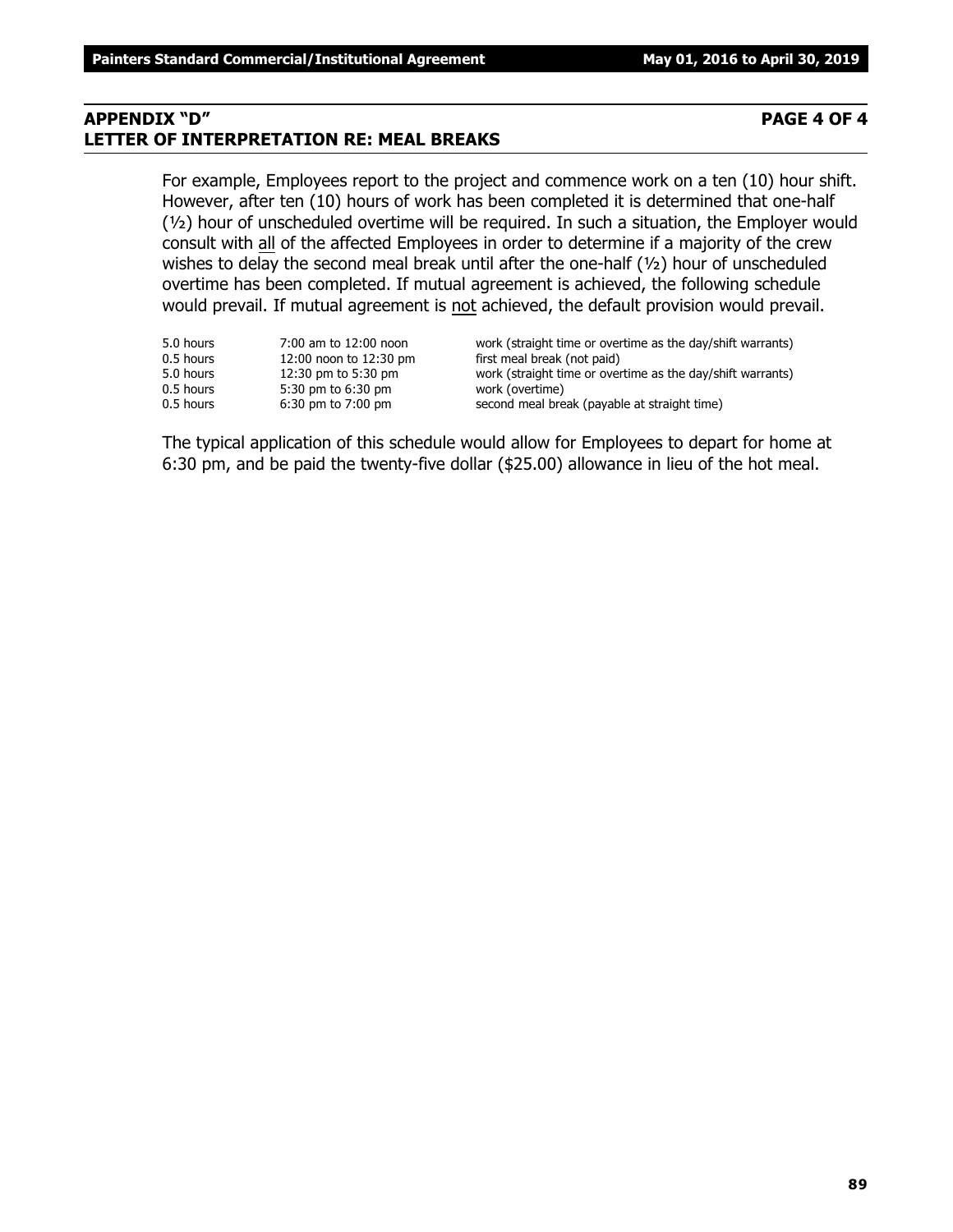### **APPENDIX "E" PAGE 1 OF 1 PRE-APPRENTICES**

## **A. Agreement**

The Parties have mutually agreed, pursuant to Article 15.000 (Safety Clause) of this Agreement, to adjust the Pre-Apprentice minimum straight time hourly wage rate and combined annual vacation and statutory holiday pay effective November 01, 2018. Refer to items D. and E. below for details.

## **B. Purpose**

The purpose of the adjustment is to address the fact that the Pre-Apprentice minimum straight time hourly wage rate pursuant to this Agreement had fallen below the general minimum wage rate in British Columbia pursuant to the Employment Standards Act.

## **C. Wage Package Protection**

Notwithstanding any/all contrary terms of this Agreement, no Pre-Apprentice shall have his/her wage package (i.e. base rate + vacation pay and statutory holiday pay) reduced as a result of the implementation of the new Pre-Apprentice wage package provided for within item E. below.

## **D. Pre-Apprentice Wage Package Prior to November 01, 2018**

- Wage Rate: The minimum straight time hourly wage rate for a Pre-Apprentice shall be thirtyfive (35%) of the applicable CJP minimum straight time hourly wage rate on the project.
- Holiday Pay: Annual vacation pay and statutory holiday pay shall be combined at the total rate of eight percent (8%) of gross earnings, and shall be paid to each employee on each pay cheque and upon termination of employment.

## **E. New Pre-Apprentice Wage Package Effective November 01, 2018**

- Wage Rate: The minimum straight time hourly wage rate for a Pre-Apprentice shall be fourteen dollars (\$14.00) per hour on all projects governed by this Agreement.
- Holiday Pay: Annual vacation pay and statutory holiday pay shall be combined at the total rate of seven percent (7%) of gross earnings, and shall be paid to each employee on each pay cheque and upon termination of employment.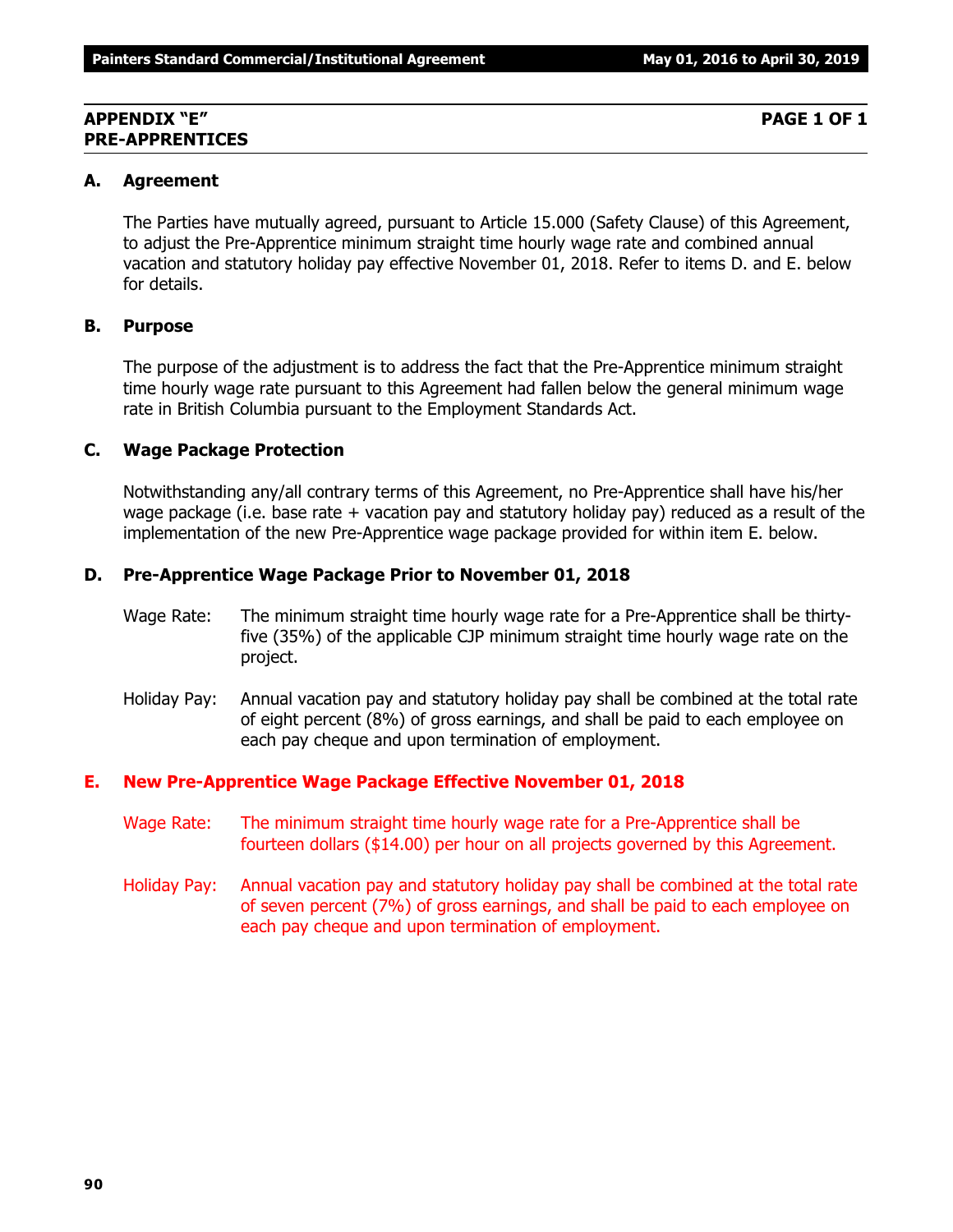## **APPENDIX "F" PAGE 1 OF 1 PAINTERS JOINT LABOUR/MANAGEMENT COMMITTEE (PJLMC)**

- **A.** The Parties shall establish a new Commercial/Institutional Painters Joint Labour/Management Committee (PJLMC). The primary objective of the PJLMC shall be to provide the Parties with an ongoing, structured forum wherein:
	- **1.** concerns related to safety, labour supply, qualifications, skills training, productivity, marketing/branding, promotion, market competitiveness, and/or any/all other matters of interest, can be discussed, debated and resolved, and
	- **2.** initiatives can be developed, implemented, maintained and enhanced which increase market share in the commercial/institutional sector of the painting industry.
- **B.** Unless otherwise mutually agreed by the Parties, in writing, the PJLMC shall operate in accordance with the following principles.
	- **1.** Minimum of one (1) meeting every three (3) calendar months. The location of such meetings shall alternate between the Finishing Trades Institute of BC and CLR's offices. The first such meeting shall take place no later than June 30, 2016.
	- **2.** Minutes of all meetings shall be kept and maintained, although it is not the intention of the Parties for such meetings to be formal and/or governed by Robert's Rules of Order.
	- **3.** CLR shall invite all signatory employers active in the commercial/institutional sector to each meeting. Reasonable notice shall be provided to foster participation. There shall be no restriction on the number of representatives from a single employer who may participate in a meeting. At least one (1) representative from CLR shall participate in each meeting and shall be responsible for all related secretarial/administrative responsibilities (i.e. distributing an agenda, keeping minutes, tracking progress, etc.).
	- **4.** The Union shall invite all appropriate representatives to each meeting. Reasonable notice shall be provided to foster participation.
	- **5.** The Parties may jointly agree to invite other individuals to a PJLMC meeting(s) for the purpose of providing input which could be helpful in advancing the PJLMC's objectives.
	- **6.** All decisions of the PJLMC shall be by mutual agreement of the Union and CLR. Such decisions shall be in writing, and shall not be official unless/until initialed by a designated representative of each Party.
	- **7.** Any proposed changes to this Agreement which are recommended by the PJLMC shall not be implemented unless/until such changes are duly ratified by both Parties.
	- **8.** All representatives of both Parties shall participate in the PJLMC on a good faith basis and shall work together pro-actively, and in a spirit of cooperation, with the goal of securing more work for the Union's members and CLR's signatory employers.